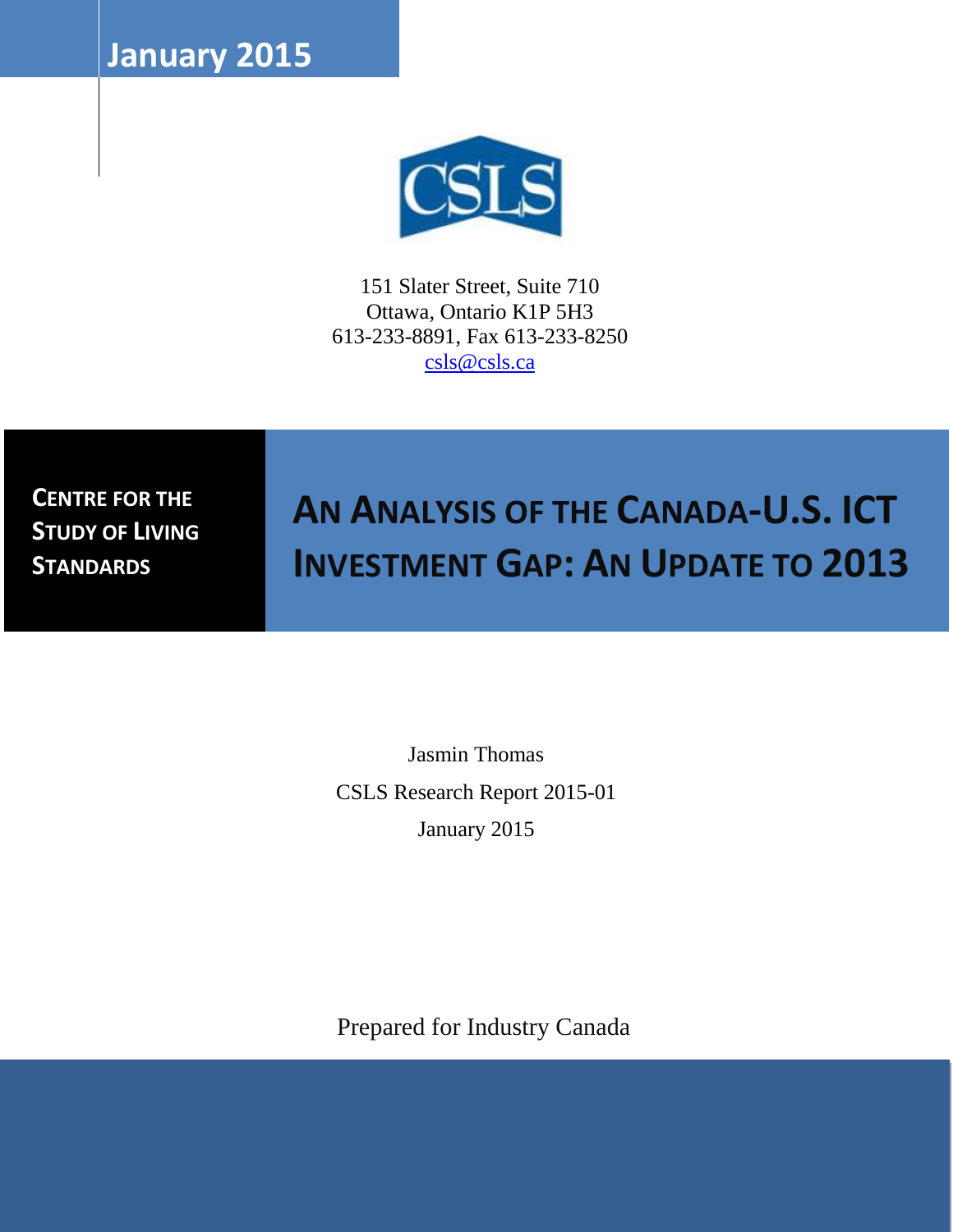## **An Analysis of the Canada-U.S. ICT Investment Gap: An Update to 2013**

### <span id="page-1-0"></span>**Abstract**

Canada's productivity performance reflects in large part our innovation record, both in terms of business sector R&D and information and communications technology (ICT) investment. The objective of this report is to examine the country's ICT investment performance since 2000. The key finding is that, since the 2008 peak, business sector ICT investment in Canada has performed poorly, both relative to the Canadian non-business sector and to the business sector in the United States. By 2013, four years after the 2009 recession, nominal ICT investment in the business sector in Canada had failed to regain the 2008 level, falling on average 1.0 per cent per year over the 2008-2013 period. In contrast, despite government belttightening, nominal investment in the non-business sector in Canada advanced at a 2.0 per cent average annual rate. Equally, the United States, which experienced a more severe downturn than Canada, saw business sector nominal ICT investment grow at a 1.5 per cent average annual rate between 2008 and 2013. The fall in nominal ICT investment in Canada, combined with the increase in the United States, resulted in an 8.5 percentage point fall in the ICT investment per worker in Canada from 59.6 per cent of that of the US business sector in 2008 to 51.1 per cent in 2013. More research is needed to understand the reasons for the weak post-2008 ICT investment performance of Canada's business sector.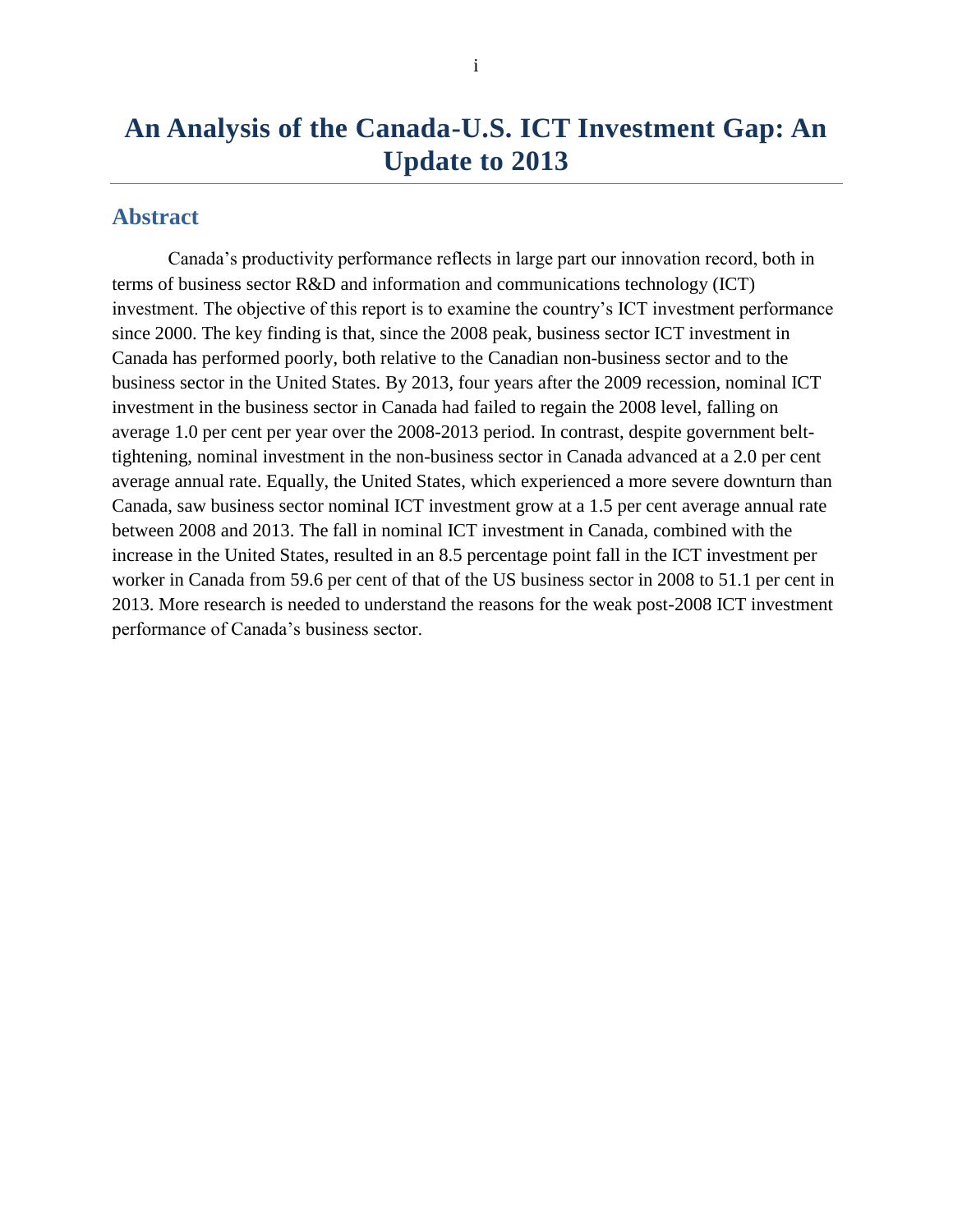## **An Analysis of the Canada-U.S. ICT Investment Gap: An Update to 2013**

## <span id="page-2-0"></span>**Table of Contents**

| Abstract                                                                  | $\mathbf{i}$     |
|---------------------------------------------------------------------------|------------------|
| <b>Table of Contents</b>                                                  | $\rm ii$         |
| List of Tables                                                            | iv               |
| List of Charts                                                            | iv               |
| <b>Executive Summary</b>                                                  | viii             |
| I. Introduction                                                           | $\mathbf{1}$     |
| II. Data and Methodology                                                  | $\mathfrak{Z}$   |
| III. An Overview of ICT Investment in Canada                              |                  |
| A. Nominal ICT Investment                                                 | $\frac{5}{5}$    |
| i. Total Economy Nominal ICT Investment                                   |                  |
| ii. Nominal ICT Investment in the Business and Non-Business Sectors       | $\boldsymbol{7}$ |
| iii. Nominal ICT Investment by Component                                  | 9                |
| iv. Nominal ICT Investment by Industry                                    | 11               |
| v. Nominal ICT Investment as a Share of GDP                               | 13               |
| vi. Nominal ICT Investment Per Worker                                     | 14               |
| <b>B. ICT Prices</b>                                                      | 15               |
| C. Real ICT Investment                                                    | 18               |
| i. Real ICT Investment in Business and Non-Business Sectors               | 19               |
| ii. Real ICT Investment by Component                                      | 20               |
| iii. Real ICT Investment by Industry                                      | 22               |
| v. Real ICT Investment Per Worker                                         | 23               |
| D. Summary                                                                | 24               |
| IV. ICT Investment Trends in Canada and the United States and the Canada- |                  |
| U.S. ICT Investment Gap in the Business Sector                            | 26               |
| A. ICT Investment in Canada and the United States                         | 26               |
| i. Total Nominal ICT Investment Growth                                    | 26               |
| ii. Nominal ICT Investment per Worker                                     | 29               |
| iii. Nominal ICT Investment Shares in Nominal Business Sector GDP         | 31               |
| vi. Nominal ICT Investment Shares in Total Nominal Investment             | 32               |
| vi. ICT Prices                                                            | 33               |
| v. Real ICT Investment Growth                                             | 34               |
| vi. Real ICT Investment Per Worker                                        | 36               |
| B. Canada-U.S. Relative ICT Investment and the ICT Investment Gap         | 38               |
| i. Canada-U.S. Nominal ICT Investment Per Worker Gap                      | 38               |
| iii. Canada-U.S. Relative ICT Investment as a Share of GDP                | 43               |
| iv. Canada-U.S. ICT Investment as a Share of Total Investment             | 44               |
| VI. Conclusion                                                            | 46               |
| VII. References                                                           | 48               |
| Appendix 1: Impact of Revisions to ICT Investment Estimates               | 50               |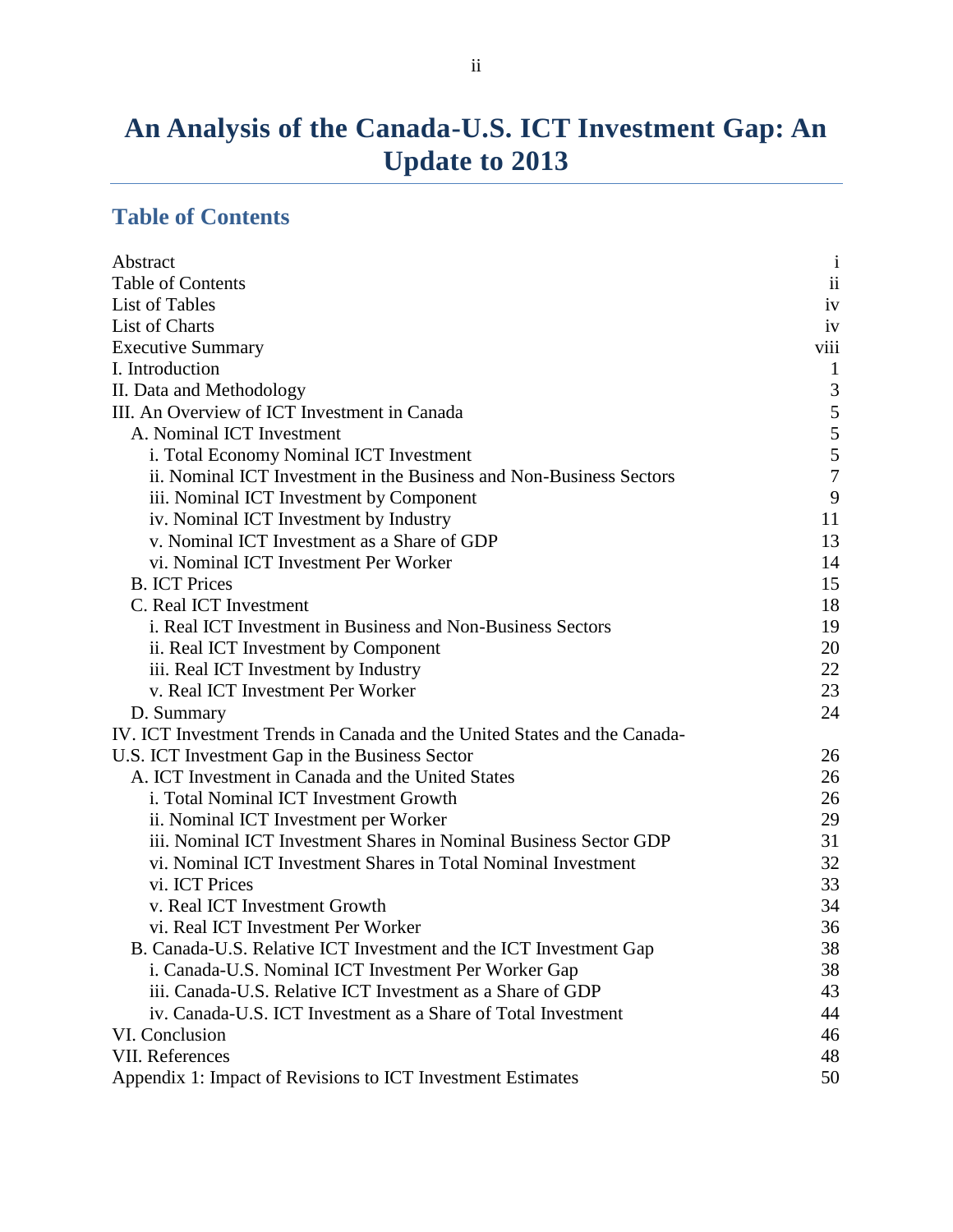| Appendix 2: Methodology for Updating the ICT Investment and Capital |     |
|---------------------------------------------------------------------|-----|
| Stock Database for the United States and Canada                     | 55  |
| A. Nominal Estimates of ICT Investment and Capital Stock            | 55  |
| B. Real Estimates of ICT Investment and Capital Stock               | 56  |
| C. GDP Estimates                                                    | 58  |
| D. Employment Estimates                                             | 58  |
| E. Purchasing Power Parity Exchange Rate Estimates                  | 59. |
| Appendix 3: Appendix Charts                                         | 63  |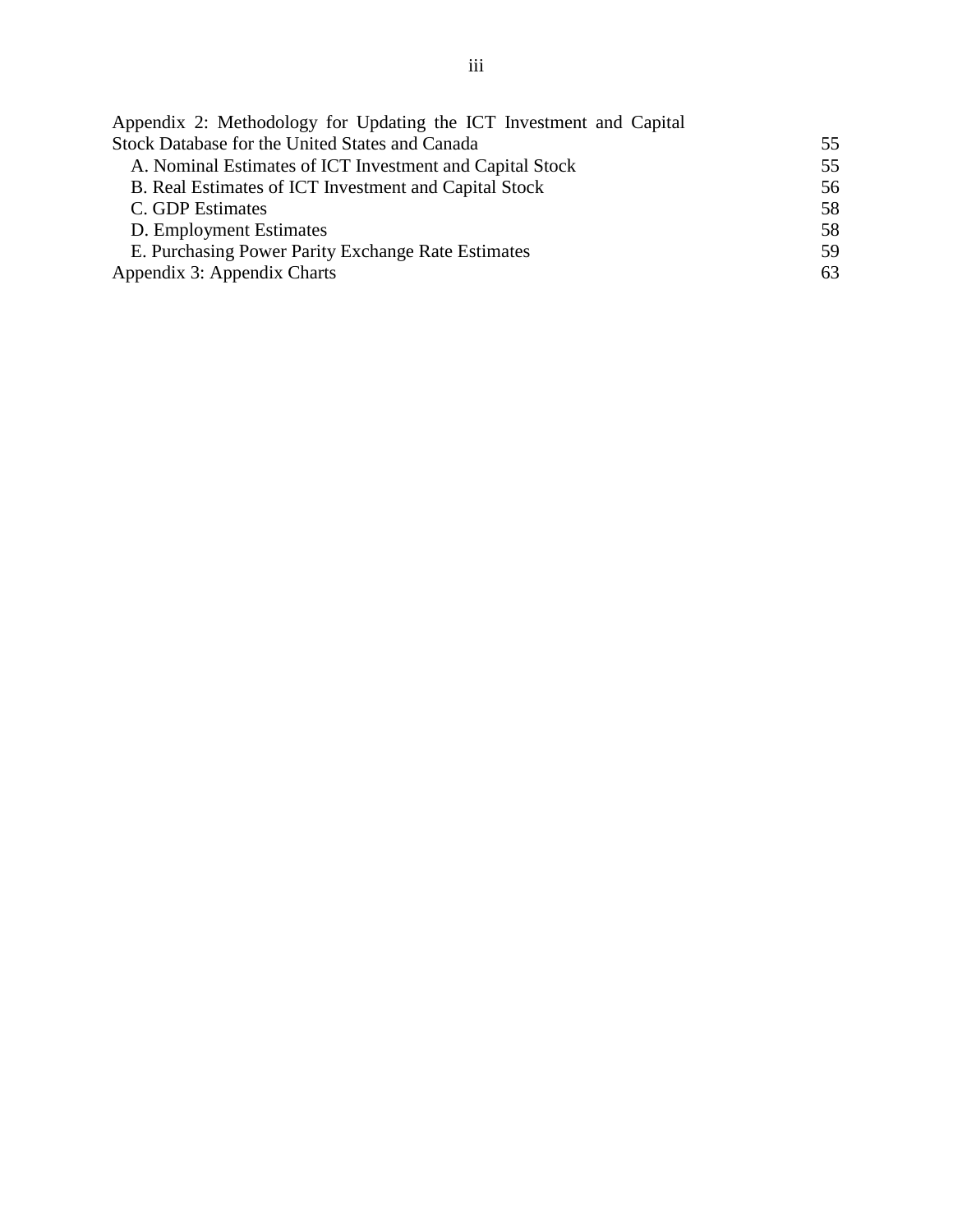## <span id="page-4-0"></span>**List of Tables**

| Table 1: Growth in ICT Investment in the Total Economy in Canada, 2000-2013       | 6  |
|-----------------------------------------------------------------------------------|----|
| Table 2: Growth in ICT Investment in the Business Sector in Canada and the        |    |
| United States, 2000-2013                                                          | 27 |
| Table 3: Current Dollar ICT Investment Shares in the Business Sector in Canada    |    |
| and the United States, 2000-2013                                                  | 32 |
| Table 4: ICT Investment Per Worker, Canada and the United States, Business        |    |
| Sector, Current U.S. Dollars, 2000-2013                                           | 39 |
| Table 5: Canada-United States ICT Investment Gap in the Business Sector, 2000-    |    |
| 2013                                                                              | 41 |
| Table A1.1: Impact of Revision of ICT Estimates by Statistics Canada, Millions of |    |
| Dollars, 2012                                                                     | 50 |
| Table A1.2: Impact of Revision of ICT Estimates by Bureau of Economic             |    |
| Analysis, Millions of Dollars, 2012                                               | 50 |
| Table A2.1: Aggregation of Four-Digit NAICS Industries into Two-Digit NAICS       |    |
| Industries                                                                        | 55 |

## <span id="page-4-1"></span>**List of Charts**

| Chart 1: Relative Labour Productivity Levels (GDP Per Hour) in the Business    |                |
|--------------------------------------------------------------------------------|----------------|
| Sector in Canada, 1969-2013 (Canada as Percentage of the United States)        | $\mathbf{1}$   |
| Chart 2: Nominal Total ICT Investment and Nominal Fixed Total, Non-            |                |
| Residential Investment in Canada, Annual Growth, 2000-2013                     | 5              |
| Chart 3: Nominal ICT Investment and Nominal Total Fixed, Non-Residential       |                |
| Investment in Canada, Compound Average Annual Growth, 2000-2013                | $\overline{7}$ |
| Chart 4: Nominal ICT Investment by Sector in Canada, Current Dollars,          |                |
| Compound Average Annual Growth, 2000-2013                                      | 8              |
| Chart 5: Trends in Nominal ICT Investment by Sector in Canada, 2000=100,       |                |
| 2000-2013                                                                      | 9              |
| Chart 6: Nominal ICT Investment by Component in Canada, Current Dollars,       |                |
| Compound Average Annual Growth, 2000-2013                                      | 10             |
| Chart 7: Trends in Nominal ICT Investment by Component in Canada, 2000=100,    |                |
| 2000-2013                                                                      | 11             |
| Chart 8: Trends in Nominal ICT Investment by Industry in Canada, Current       |                |
| Dollars, 2000=100, 2000-2013                                                   | 12             |
| Chart 9: Trends in Total ICT Investment and ICT Investment by Component as a   |                |
| Proportion of GDP in Canada, Current Dollars, Per Cent, 1981-2013              | 14             |
| Chart 10: Nominal ICT Investment, Employment and Nominal ICT Investment        |                |
| Per Worker in Canada, Compound Average Annual Growth, 2000-2013                | 15             |
| Chart 11: Total ICT Prices in Canada, Annual Growth Rates, Per Cent, 2000-2013 | 16             |
| Chart 12: ICT Investment Prices by Component in Canada, 2000=100, 2000-2013    | 16             |
| Chart 13: Total ICT Prices by Component in Canada, Compound Average Annual     |                |
| Growth, Per Cent, 2000-2013                                                    | 17             |
| Chart 14: Real Total ICT Investment and Real Total Fixed, Non-Residential      |                |
| Investment in Canada, 2007 Chained Dollars, Compound Average Annual Growth     |                |
| Rates, Per Cent, 2000-2013                                                     | 18             |
| Chart 15a: Trends in Real Total ICT Investment by Sector in Canada, 2000=100,  |                |
| 2000-2013                                                                      | 20             |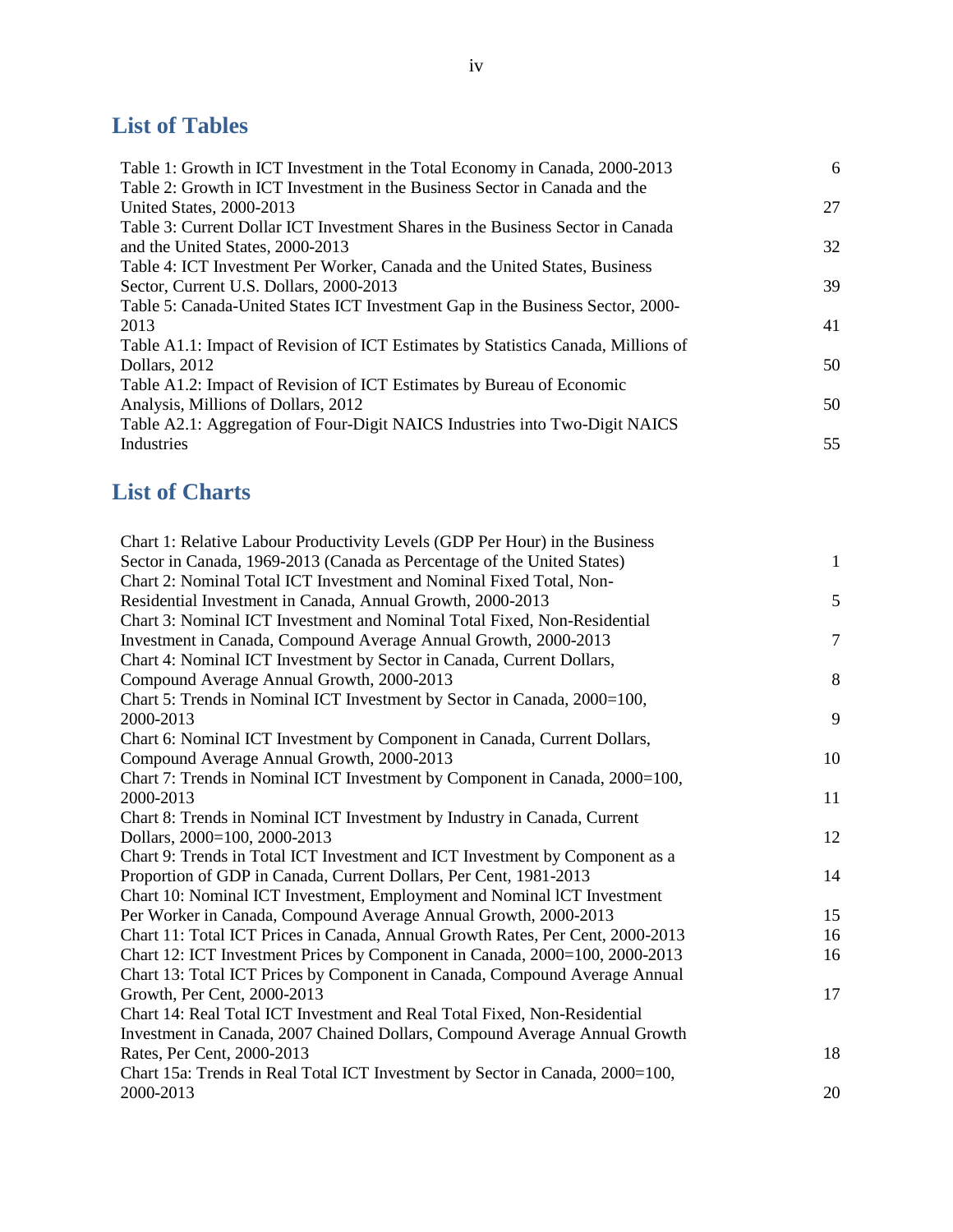| Chart 15b: Real ICT Investment by Sector in Canada, Chained 2007 Dollars,<br>Compound Average Annual Growth, Per Cent, 2000-2013 | 20 |
|----------------------------------------------------------------------------------------------------------------------------------|----|
| Chart 16: Real ICT Investment by Component in Canada, 2007 Chained Dollars,                                                      |    |
| Compound Average Annual Growth Rates, Per Cent, 2000-2013                                                                        | 22 |
| Chart 17: Trends in Real Total ICT Investment by Component in Canada,                                                            |    |
| 2000=100, 2000-2013                                                                                                              | 22 |
| Chart 18: Total and Component Real ICT Investment Per Worker in Canada,                                                          |    |
| Compound Average Annual Growth, Per Cent, 2000-2013                                                                              | 23 |
| Chart 19: Real ICT Investment, Employment and Real ICT Investment Per                                                            |    |
| Worker in Canada, Chained 2007 Dollars, Compound Average Annual Growth                                                           |    |
| Rates, 2000-2013                                                                                                                 | 24 |
| Chart 20: Difference Between Nominal and Real ICT Investment Growth in                                                           |    |
| Canada, Total and Component, Compound Annual Average Growth, Per Cent,                                                           |    |
| 2000-2013                                                                                                                        | 25 |
| Chart 21: Nominal ICT Investment Growth in the Business Sector in Canada and                                                     |    |
| the United States, Compound Average Annual Growth Rates, 2000-2013                                                               | 26 |
| Chart 22: Per Cent Change of Nominal ICT Investment in the Business Sector in                                                    |    |
| Canada and the United States, 2013                                                                                               | 28 |
| Chart 23: Nominal ICT Investment in the Business Sector in Canada and the                                                        |    |
| United States, 2000=100, 2000-2013                                                                                               | 29 |
| Chart 24: Nominal ICT Investment Growth in Canada, Compound Average                                                              |    |
| Annual Growth Rates, 2000-2013                                                                                                   | 29 |
| Chart 25: Growth of Nominal ICT Investment Per Worker by Component in the                                                        |    |
| Business Sector in Canada and the United States, 2013                                                                            | 30 |
| Chart 26a: Nominal ICT Investment Per Worker in the United States and Canada                                                     |    |
| in the Business Sector, Compound Average Annual Growth, Per Cent, 2000-2013                                                      | 30 |
| Chart 26b: Nominal ICT Investment Per Worker in Canada and the United States                                                     |    |
| in the Business Sector, 2000=100, 2000-2013                                                                                      | 31 |
| Chart 27: ICT Prices in Canada and the United States by Component in the                                                         |    |
| Business Sector, Compound Average Annual Growth, Per Cent, 2000-2013                                                             | 33 |
| Chart 28: Real ICT Investment Growth in Canada and the United States in the                                                      |    |
| Business Sector, Compound Average Annual Growth, 2000-2013                                                                       | 34 |
| Chart 29: Growth of Real ICT Investment by Component in the Business Sector in                                                   |    |
| Canada and the United States, 2013                                                                                               | 35 |
| Chart 30: Real ICT Investment for Canada and the United States in the Business                                                   |    |
| Sector, 2000=100, 2000-2013                                                                                                      | 35 |
| Chart 31a: Growth of Real ICT Investment Per Worker in the Business Sector in                                                    |    |
| Canada and the United States, 2013                                                                                               | 36 |
| Chart 31b: Growth of Real ICT Investment Per Worker in the Business Sector in                                                    |    |
| Canada and the United States, Compound Average Annual Growth, Per Cent,                                                          |    |
| 2000-2013                                                                                                                        | 37 |
| Chart 32a: Percentage Point Change in ICT Investment Gaps in the Business                                                        |    |
| Sector, Canada-U.S., 2013                                                                                                        | 40 |
| Chart 32b: Percentage Point Change in ICT Investment Gaps in the Business                                                        |    |
| Sector by Component, Canada-U.S., 2000-2013                                                                                      | 40 |
| Chart 33: Relative Canada-U.S. ICT Investment, Canada as a Proportion of the                                                     |    |
| United States, 2013                                                                                                              | 41 |
| Chart 34: ICT Investment per Worker in the Business Sector in Canada as a                                                        |    |
| Proportion of the United States, Current U.S. Dollars, 1987-2013                                                                 | 43 |
| Chart 35: ICT Investment as a Share of GDP in the Business Sector in Canada as a                                                 |    |
| Proportion of the United States, 1987-2013                                                                                       | 44 |
|                                                                                                                                  |    |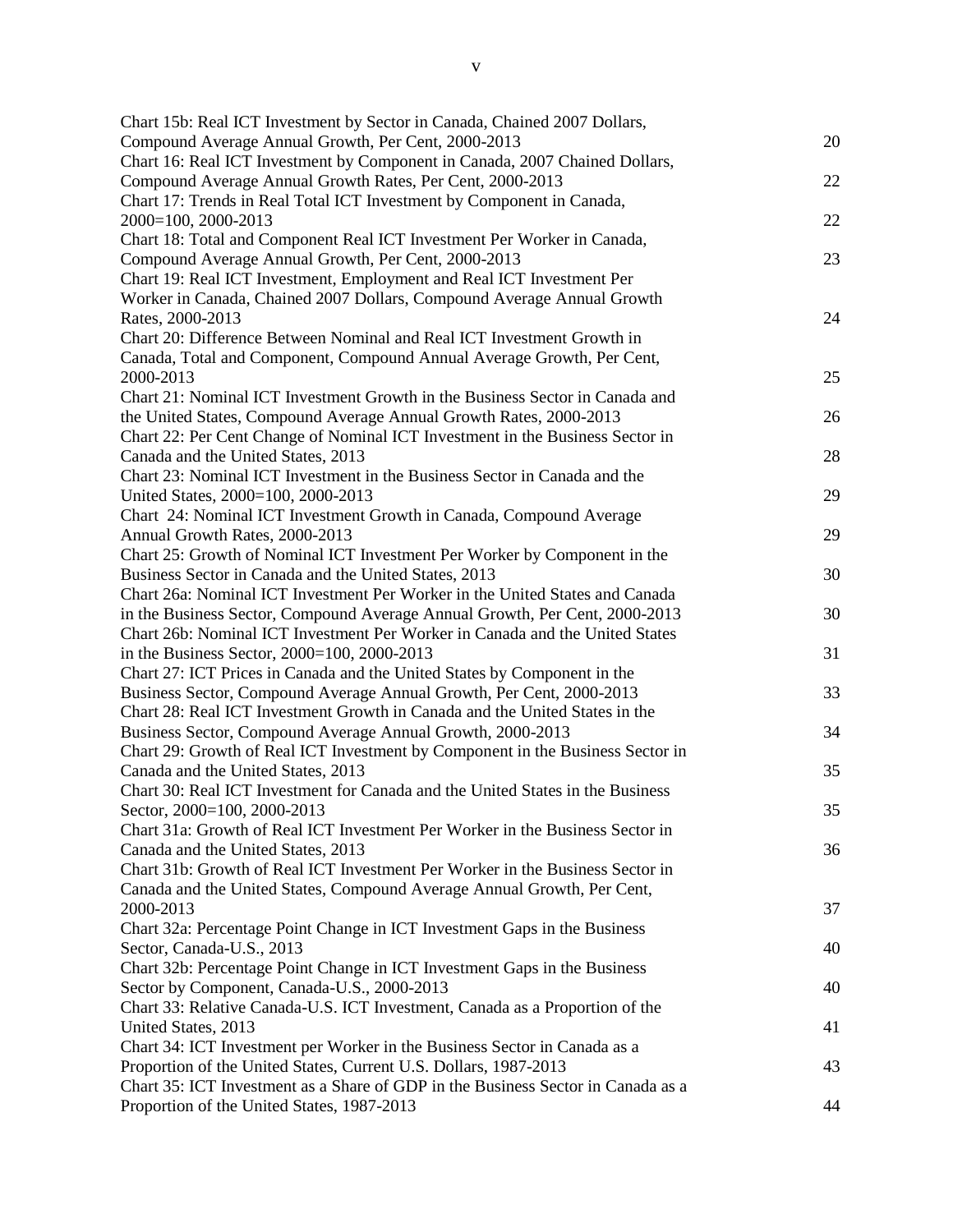| Chart 36: ICT Investment as a Share of Total Investment in the Business Sector in |    |
|-----------------------------------------------------------------------------------|----|
| Canada as a Proportion of the United States, 1987-2013                            | 45 |
| Chart A1.1: Initial and Revised Estimates of Total ICT Investment in Canada,      |    |
| 2000-2012                                                                         | 51 |
| Chart A1.2: Initial and Revised Estimates of Computer ICT Investment in Canada,   |    |
| 2000-2012                                                                         | 51 |
| Chart A1.3: Initial and Revised Estimates of Communications ICT Investment in     |    |
| Canada, 2000-2012                                                                 | 51 |
| Chart A1.4: Initial and Revised Estimates of Software ICT Investment in Canada,   |    |
| 2000-2012                                                                         | 52 |
| Chart A1.5: Initial and Revised Estimates of Total ICT Investment in the United   |    |
| States, 2000-2012                                                                 | 52 |
| Chart A1.6: Initial and Revised Estimates of Computer ICT Investment in the       |    |
| United States, 2000-2012                                                          | 52 |
| Chart A1.7: Initial and Revised Estimates of Communications ICT Investment in     |    |
| the United States, 2000-2012                                                      | 53 |
| Chart A1.8: Initial and Revised Estimates of Software ICT Investment in the       |    |
| United States, 2000-2012                                                          | 53 |
| Chart A1.9: Initial and Revised Estimates of ICT Investment in Canada as a        |    |
| Proportion of ICT Investment in the United States, 2000-2012                      | 53 |
| Chart A1.10: Initial and Revised Estimates Computer ICT Investment in Canada      |    |
| as a Proportion of ICT Investment in the United States, 2000-2012                 | 54 |
| Chart A1.11: Initial and Revised Estimates of Communications ICT Investment in    |    |
| Canada as a Proportion of ICT Investment in the United States, 2000-2012          | 54 |
| Chart A1.12: Initial and Revised Estimates of Software ICT Investment in Canada   |    |
| as a Proportion of ICT Investment in the United States, 2000-2012                 | 54 |
| Chart A2.1: Impact of Redefinition of Business Sector on ICT Investment in        |    |
| Canada as a Proportion of ICT investment in the United States, Per Cent           | 59 |
| Chart A3.1: Nominal ICT Investment and Nominal Total Fixed Non-Residential        |    |
| Investment in Canada, 1981=100, 1981-2013                                         | 63 |
| Chart A3.2: Nominal ICT Investment by Sector in Canada, Current Dollars,          |    |
| Annual Growth, 2000-2013                                                          | 63 |
| Chart A3.3a: Contributions of the Business and Non-Business Sectors to Nominal    |    |
| Total ICT Investment Growth in Canada, Compound Average Annual Growth,            |    |
| 2000-2013                                                                         | 63 |
| Chart A3.3b: Contributions of the Business and Non-Business Sectors to Nominal    |    |
| Total ICT Investment in Canada, Annual Growth, 2000-2013                          | 64 |
| Chart A3.4: Contribution of the Business and Non-Business Sectors to Nominal      |    |
| Total ICT Investment Levels in Canada, Millions of Current Dollars, 1981-2013     | 64 |
| Chart A3.5: Nominal ICT Investment Growth By Component in Canada, Annual          |    |
| Growth, 2000-2013                                                                 | 64 |
| Chart A3.6: Contributions of ICT Components to Nominal Total ICT Investment       |    |
| Growth in Canada, Compound Average Annual Growth, 2000-2013                       | 65 |
| Chart A3.7: Contributions of ICT Components to Nominal Total ICT Investment       |    |
| Growth in Canada, Annual Growth, 2000-2013                                        | 65 |
|                                                                                   |    |
| Chart A3.8: Contributions of ICT Components to Nominal Total ICT Investment       |    |
| Levels in Canada, Millions of Current Dollars, 1980-2012                          | 65 |
| Chart A3.9: Total ICT Investment by Industry in Canada, Current Dollars, Annual   |    |
| Growth, 2013                                                                      | 66 |
| Chart A3.10: Total ICT Investment and ICT Investment by Sector as a Proportion    |    |
| of GDP in Canada, Current Dollars, Per Cent, 1981-2013                            | 66 |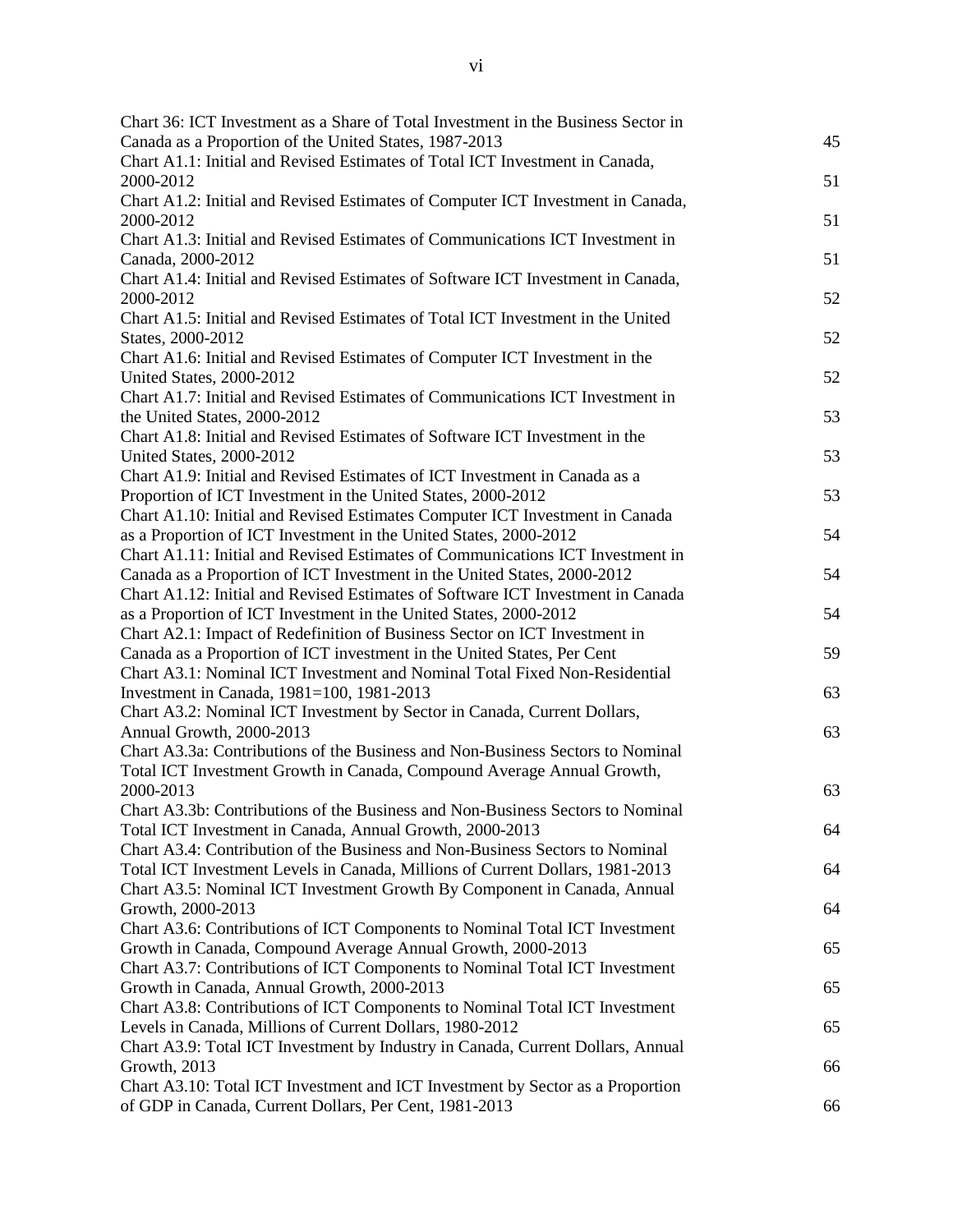| Chart A3.11: Nominal ICT Investment Per Worker, Employment and Nominal          |    |
|---------------------------------------------------------------------------------|----|
| ICT Investment in Canada, Annual Growth, 2000-2013                              | 66 |
| Chart A3.12: Nominal ICT Investment Per Worker by Component in Canada,          |    |
| Compound Average Annual Growth, 2000-2013                                       | 67 |
| Chart A3.13: Trends in ICT Investment Per Worker by Component in Canada,        |    |
| Current Dollars, Annual Growth Rates, 2000-2013                                 | 67 |
| Chart A3.14: ICT Prices by Sector in Canada, Compound Average Annual            |    |
| Growth, 2000-2013                                                               | 67 |
| Chart A3.15: ICT Prices by Component in Canada, Annual Growth, Per Cent,        |    |
| 2000-2013                                                                       | 68 |
| Chart A3.16: ICT Investment Prices by Sector in Canada, 2000=100, 2000-2013     | 69 |
| Chart A3.17: Real ICT Investment and Real Total Fixed Non-Residential           |    |
| Investment in Canada, 2007 Chained Dollars, Annual Growth Rates, Per Cent,      |    |
| 2000-2013                                                                       | 69 |
| Chart A3.18: Contributions of the Business and Non-Business Sectors to Real     |    |
| Total ICT Investment Growth in Canada, 2007 Chained Dollars, Compound           |    |
| Average Annual Growth, Per Cent, 2000-2013                                      | 69 |
| Chart A3.19: Contributions of the Business and Non-Business Sectors to Real     |    |
| Total ICT Investment Levels in Canada, Chained 2007 Dollars, 2000-2013          | 70 |
| Chart A3.20: Contributions of ICT Components to Real Total ICT Investment       |    |
| Growth in Canada, 2007 Chained Dollars, Compound Average Annual Growth,         |    |
| Per Cent, 2000-2013                                                             | 70 |
| Chart A3.21: Total ICT Investment by Industry in Canada, Chained 2007 Dollars,  |    |
| Annual Growth, Per Cent, 2013                                                   | 70 |
| Chart A3.22: Trends in Real ICT Investment by Industry in Canada, Current       |    |
| Dollars, 2000=100, 2000-2013                                                    | 71 |
| Chart A3.23: Trends in Real ICT Investment by Component as a Proportion of      |    |
| Real GDP in Canada, 2007 Chained Dollars, Per Cent, 1981-2013                   | 71 |
| Chart A3.24: Real Total ICT Investment and ICT Investment by Sector as a        |    |
| Proportion of GDP in Canada, Chained 2007 Dollars, Per Cent, 1997-2013          | 71 |
| Chart A3.25: Real and Nominal Total ICT Investment Levels in Canada, 1981-      |    |
| 2013                                                                            | 72 |
| Chart A3.26: Difference Between Nominal and Real Investment Figures by          |    |
| Component in Canada, Percentage Point Contributions to Compound Average         |    |
| Annual Growth, Per Cent, 2000-2013                                              | 72 |
| Chart A3.27: Difference Between Nominal and Real ICT Investment Figures by      |    |
| Component, Percentage Contribution to Compound Average Annual Growth, Per       |    |
| Cent, 2000-2013                                                                 | 72 |
| Chart A3.28: Total ICT Prices Growth in Canada and the United States in the     |    |
| Business Sector, 2000-2013                                                      | 73 |
| Chart A3.29: Computer ICT Prices Growth in Canada and the United States in the  |    |
| Business Sector, 2000-2013                                                      | 73 |
| Chart A3.30: Communications ICT Prices Growth in Canada and the United          |    |
| States in the Business Sector, 2000-2013                                        | 73 |
| Chart A3.31: Software ICT Prices Growth in Canada and the United States in the  |    |
| Business Sector, 2000-2013                                                      | 74 |
| Chart A3.32: Real ICT Investment for Canada and the United States in the        |    |
| Business Sector, Annual Growth, 2000-2013                                       | 74 |
| Chart A3.33: ICT Capital Stock Per Worker in the Business Sector in Canada as a |    |
| Proportion of the United States, Current U.S. Dollars, 1987-2013                | 74 |
|                                                                                 |    |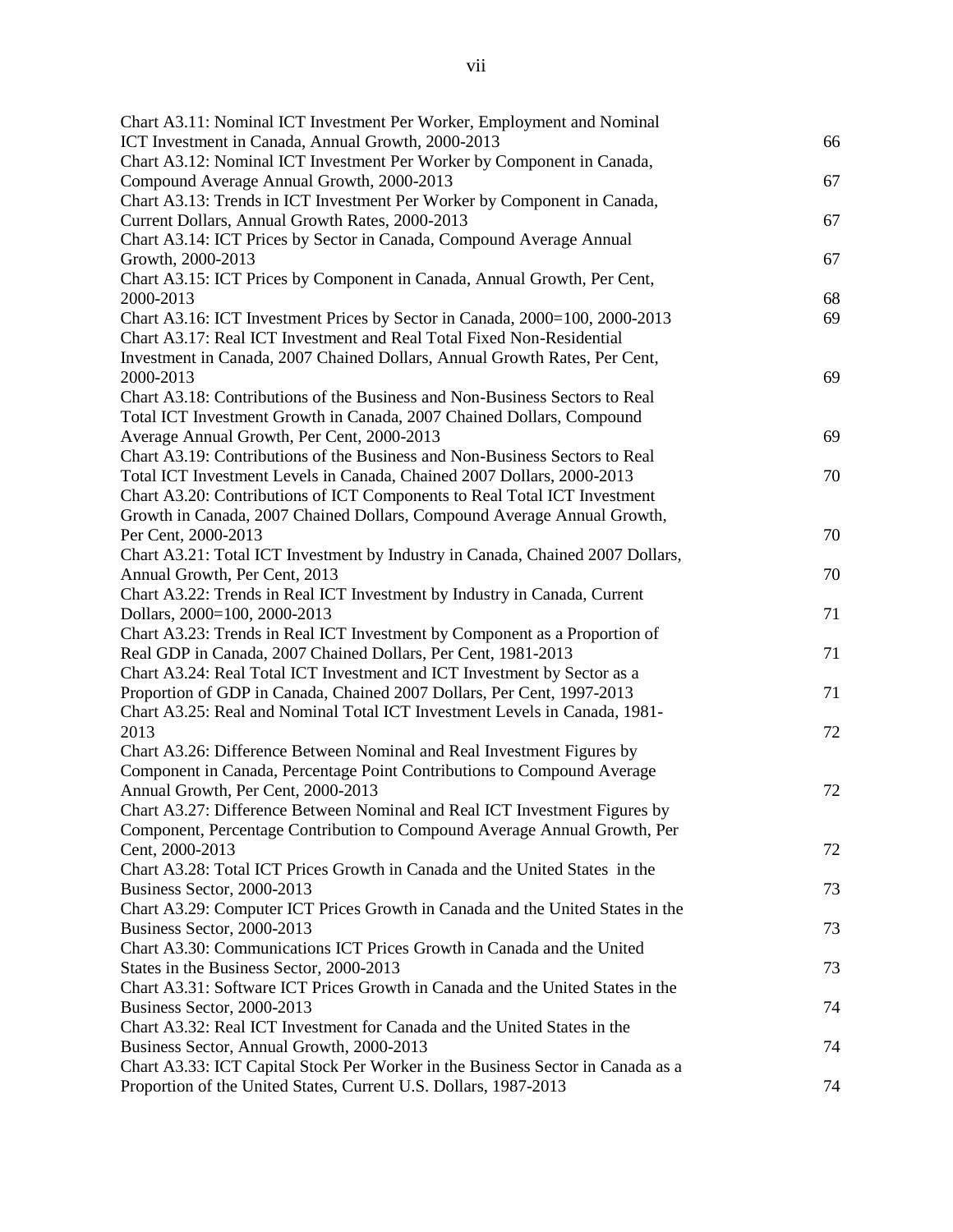## **An Analysis of the Canada-U.S. ICT Investment Gap: An Update to 2013**

## <span id="page-8-0"></span>**Executive Summary**

Canada's productivity performance reflects in large part our innovation record, both in terms of business sector R&D and information and communications technology (ICT) investment. The objective of this report is to examine the country's ICT investment performance since 2000. This report examines trends in information and communication technology (ICT) investment in Canada and the United States, as well as developments in the Canada-U.S. ICT investment gap. Analysis focuses mainly on the period between 2000 and 2013, but some additional information is occasionally provided on patterns since 1987. This report is entirely based on an updated version of the CSLS ICT database, reflecting newly released estimates.

The key finding is that, since the 2008 business cycle peak, business sector investment in Canada has performed poorly, both relative to the Canadian non-business sector and to the business sector in the United States.

Developments in ICT investment in 2013:

- In 2013, nominal ICT investment in the total economy in Canada rose 0.5 per cent to \$40.6 billion from \$40.4 billion in 2012, down from increases of 4.6 per cent in 2011 and 1.0 per cent in 2012. The 2013 growth rate was below the annual growth rate experienced between 2000 and 2013 (1.6 per cent) and the 2.0 per cent increase for nominal fixed, non-residential investment in 2013.
- In 2013, nominal computer ICT investment fell 8.5 per cent to \$9.5 billion and nominal communications ICT investment fell 0.1 per cent to \$7.3 billion. In contrast, nominal software ICT investment increased 4.7 per cent to \$23.9 billion. Hence, software investment completely drove the increase in nominal total ICT investment.
- ICT prices continued their long-term downward trend in 2013, falling 0.6 per cent due to a 5.8 per cent fall in computer prices. Software and communications prices both rose. (1.4 per cent and 0.6 per cent respectively).

Longer-term developments in ICT investment:

 By 2013, four years after the 2009 recession, nominal ICT investment in the business sector in Canada had failed to regain the 2008 level, falling on average 1.0 per cent per year over the 2008-2013 period. The modest gains in ICT investment in the four years following the recession were insufficient to offset the 9.4 per cent decline in ICT spending in 2009. In the 2000-2008 period nominal business sector investment advanced at a compound average annual rate of 2.7 per cent.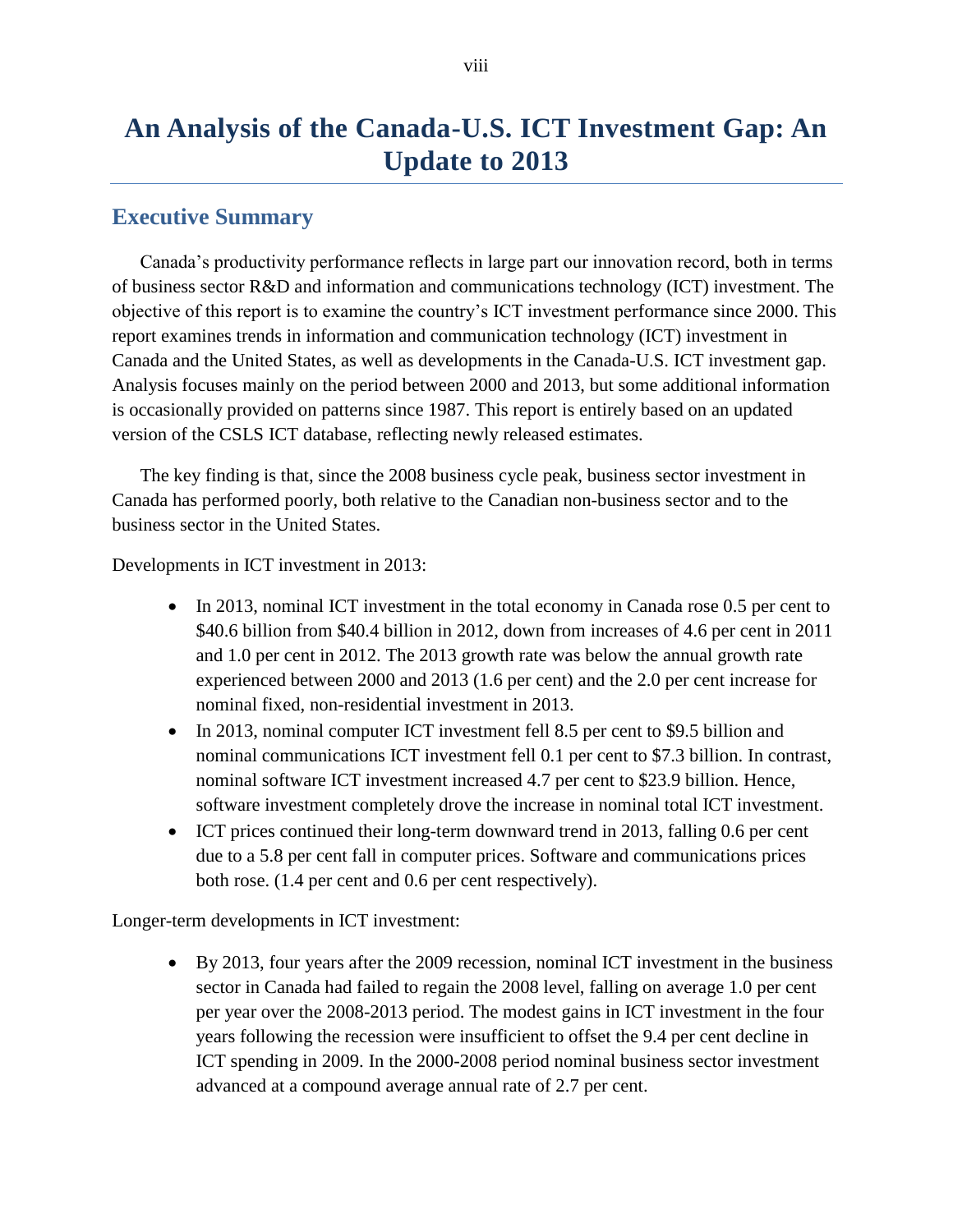- In contrast, despite government belt-tightening, nominal investment in the nonbusiness sector advanced at a 1.9 per cent average annual rate between 2008 and 2013. In the 2000-2008 period, non-business ICT investment had also exceeded business sector investment, but by a considerably smaller margin (3.6 per cent versus 2.7 per cent).
- ICT prices in the business sector in Canada fell 2.5 per cent per year between 2008 and 2013, down from -5.6 per cent in 2000-2008. The slower rate of price decline was experienced by all three ICT components.
- The smaller decline in ICT prices meant that the fall-off in real investment growth after 2008 in Canada was even greater than the nominal fall. After advancing at 8.8 per cent per year in the 2000-2008 period, real business sector ICT investment rose at only a 1.6 per cent rate between 2008 and 2013.

ICT investment comparisons with the United States for the business sector:

- The U.S. business sector experienced a more severe downturn than Canada during the recession, yet enjoyed superior ICT investment performance. Nominal ICT investment rose 1.5 per cent per year in the United States between 2008 and 2013, compared to -1.0 per cent in Canada. Also, in contrast to Canada (where ICT investment fell after 2008), ICT investment growth in the United States picked up from 0.6 per cent per year in 2000-2008 to 1.5 per cent in 2008-2013.
- ICT prices fell at the same rate in both countries between 2008 and 2013 (2.5 per cent per year) so that the gap in real business sector ICT investment growth between the two countries was the same as for nominal investment (2.5 percentage points).
- Employment growth in the U.S. business sector fell 0.5 per cent per year between 2008 and 2013, in contrast to a 0.4 per cent increase in Canada. This lead to a 2.0 per cent per year rise in nominal ICT investment per worker in the United States, compared to a 1.3 per cent fall in Canada.
- The absolute fall in nominal ICT investment in the Canadian business sector, combined with the rise in the United States, as well as the worse US employment performance, resulted in nominal ICT per worker in Canada falling 8.5 percentage points from 59.6 per cent of that of the US business sector in 2008 to 51.1 per cent in 2013.
- Canada's poor business sector productivity performance in recent years, both in absolute terms and relative to the United States, is likely linked to Canada's weak ICT investment performance. Yet the reasons why nominal ICT investment in the Canadian business sector failed to regain the 2008 pre-recession level by 2013 are poorly understood and merit serious attention.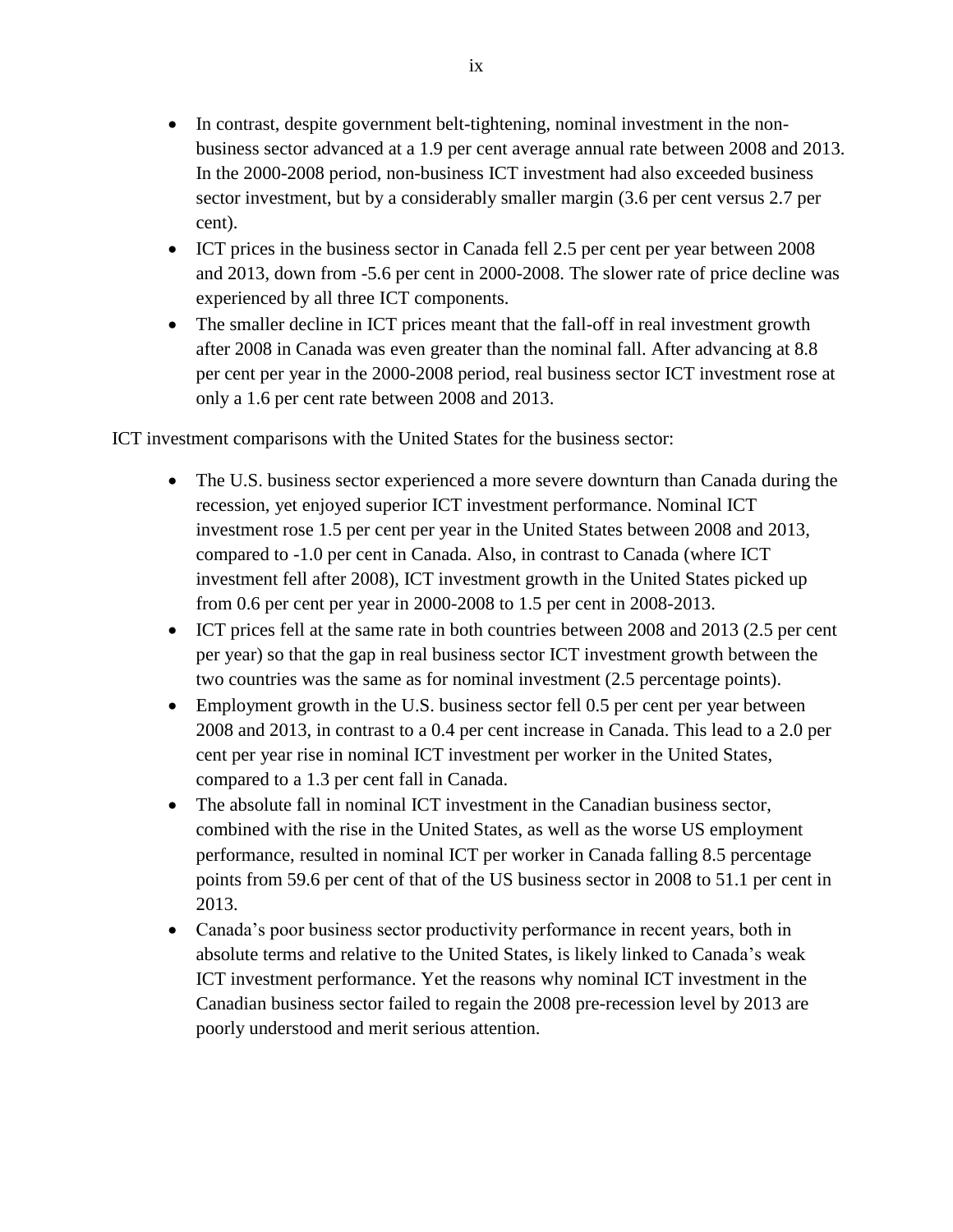## **An Analysis of the Canada-U.S. ICT Investment Gap: An Update to 2013<sup>1</sup>**

## <span id="page-10-0"></span>**I. Introduction**

Growth in labour productivity determines growth in wages (and therefore living standards) in the long-run. Unfortunately, Canada's performance in terms of productivity has been dismal in comparison to the United States since the mid-1980s. Productivity levels (GDP per hour) in the business sector in Canada represented approximately 95 per cent of productivity levels in the business sector in the United States in the early 1980s. In 2013, productivity levels in Canada relative to the United States had fallen to just about 70 per cent (Chart 1).



**Chart 1: Relative Labour Productivity Levels (GDP Per Hour) in the Business Sector** 

*Source:* CSLS (2014)

 $\overline{a}$ 

Since growth in information and communications technology (ICT) investment contributes to labour productivity growth, tracking developments and trends in ICT investment in Canada, and between Canada and the United States, can shed light on an important driver of productivity growth.

This report examines trends in information and communication technology (ICT) investment in Canada and the United States between 1987 and 2013 and developments in the Canada-U.S. ICT investment gap. It is based on an updated version of the Centre for the Study of

<sup>&</sup>lt;sup>1</sup> This report was prepared by Jasmin Thomas under the supervision of Andrew Sharpe for Industry Canada. For comments, please email jasmin.thomas@csls.ca or andrew.sharpe@csls.ca. The author would like to thank Karine Landry from Industry Canada and her colleagues for comments. The author would also like to thank Matthew Calver for editorial comments.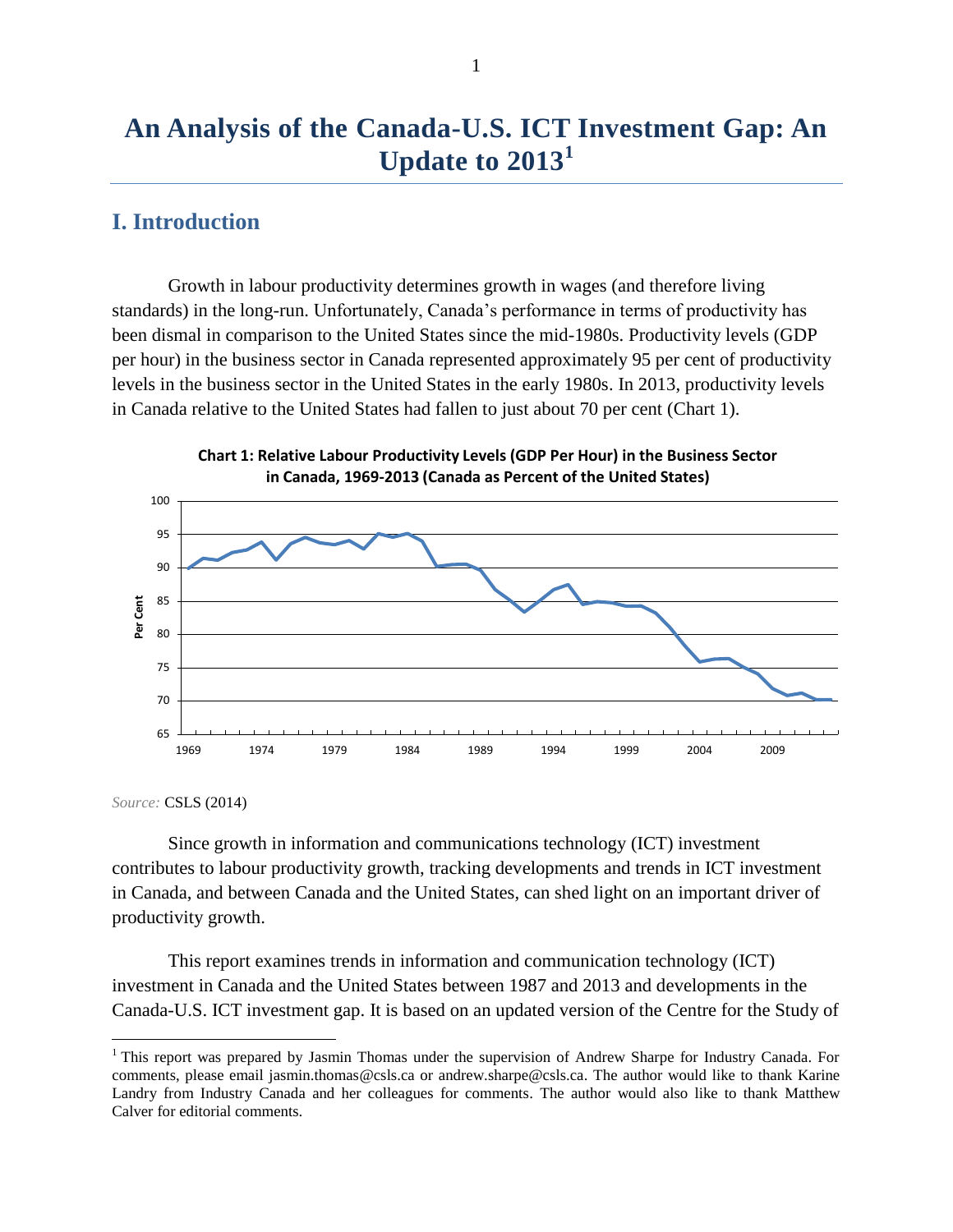Living Standards (CSLS) ICT database, reflecting newly released figures. $2$  This report focuses on nominal and real ICT investment growth in the business sector, highlighting the effects of the trends in these indicators on the Canada-U.S. ICT investment gap.<sup>3</sup>

The report is structured as followed. Section 2 discusses the data and methodology used during the analysis. Section 3 examines trends and developments in ICT investment in Canada for the total economy for the 2000 to 2013 period. Section 4 undertakes an examination of the trends and developments in Canada and the United States for ICT investment in the business sector (since total economy estimates are not available for the United States). It also investigates the trends and developments in the Canada-U.S. ICT investment gap indicators.

 $\overline{a}$ 

<sup>&</sup>lt;sup>2</sup> The CSLS database is available at no charge online at:  $\frac{http://www.csls.ca/data/ict.asp.}$  The database provides current and constant price estimates of ICT investment and capital stock by two-digit NAICS industries for three ICT components for the 1980-2013 period for Canada, and the 1987-2013 period for the United States.

<sup>&</sup>lt;sup>3</sup> For more from the CSLS on ICT, see the following reports: Sharpe, 2005, 2006 and 2010; CSLS, 2008; Sharpe and Arsenault, 2008; Sharpe and De Avillez, 2010; Sharpe and Moeller, 2011; Sharpe and Andrews, 2012; Capeluck, 2012 and 2013.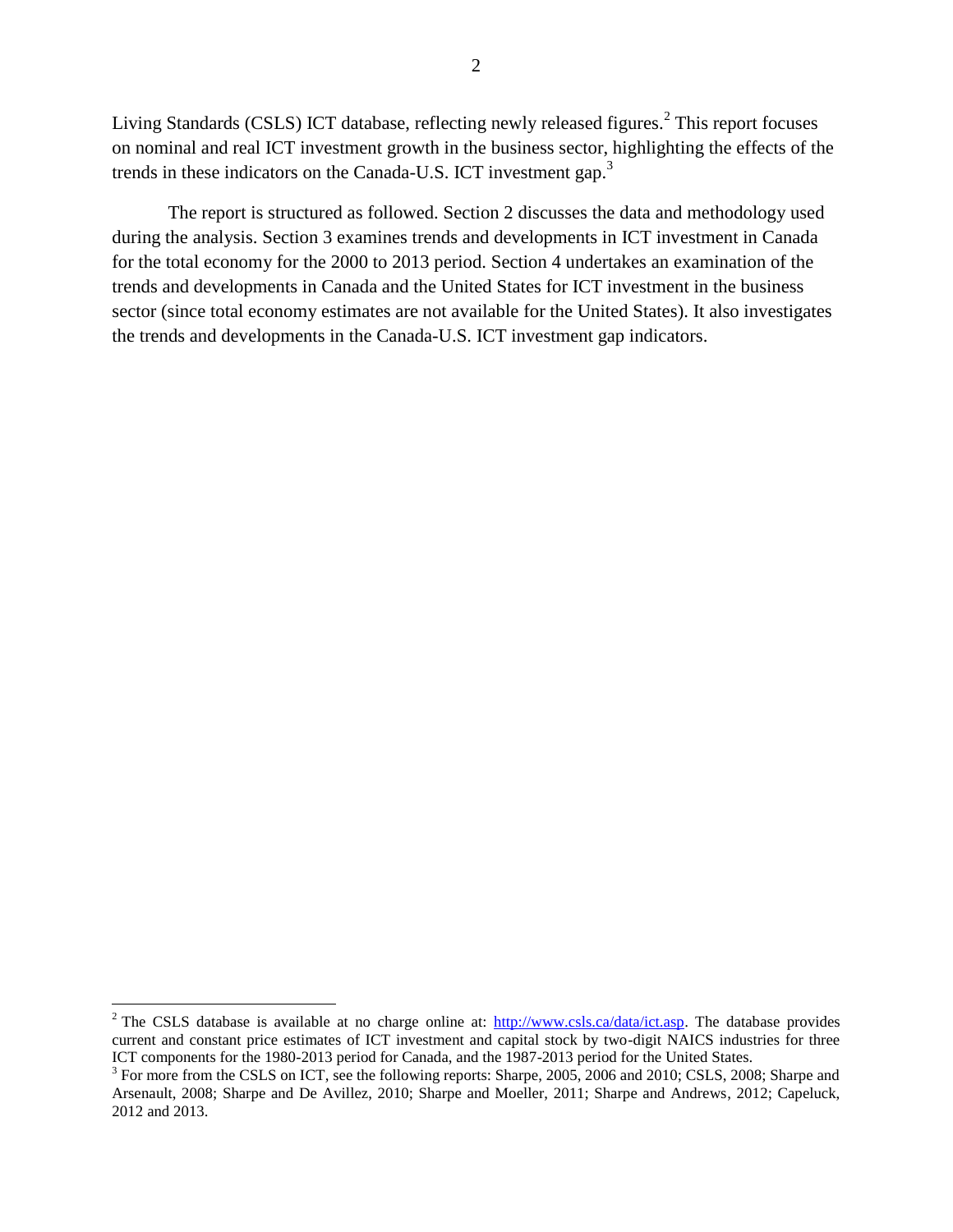#### <span id="page-12-0"></span>**II. Data and Methodology**

 $\overline{a}$ 

The data in this report are drawn from the ICT database for Canada and the United States, developed and maintained by the CSLS. This database is based on estimates of investment and capital stock produced by Statistics Canada and the U.S. Bureau of Economic Analysis. The database provides estimates of ICT investment and ICT capital stock in Canada and the United States by industry. There are 19 two-digit North American Industry Classification System (NAICS) sectors in the US database and 20 two-digit NAICS sectors in the Canadian database.<sup>4</sup> Estimates are also available for total investment and capital stock on a per worker basis. All estimates are expressed in both nominal terms (current dollars) and real terms (chained 2007 dollars in the Canadian database and chained 2009 dollars in the US database). The data are broken down into the three components of ICT: computers, communications equipment, and software.

Total ICT estimates are available from 1980 to 2013 for Canada and 1987 to 2013 for the United States. ICT estimates by industry are available in the United States for 1987 to 2013, but ICT investment per worker estimates by industry are only available for 2002 to 2013. ICT estimates for the majority of the industries are not available in Canada due to privacy policies. Given the time frames discussed above, comparisons between Canada and the United States are made for the period between 1987 and 2013 for the majority of the measures. Since employment by two-digit NAICS industry in the United States is only available starting in 2002, comparisons are undertaken between 2002 and 2013 for industry-level per worker ICT investment. The database is based on information collected primarily from Statistics Canada's CANSIM flows and stocks of fixed, non-residential capital stock tables and the U.S. Bureau of Economic Analysis' fixed asset tables.

Updating the CSLS ICT database is a complex procedure, requiring a number of decisions related to sources and methodology. Below is a brief summary of some of the decisions and key issues. These issues and decisions are discussed in further detail in the body of the report, unless otherwise noted.

- Total ICT investment by industry in Canada is not published due to the confidentiality constraints presented by the Statistics Act. As such, to determine total ICT investment by industry, the estimates for computer, communications and software ICT investment must be aggregated. Unfortunately, for some industries, data on certain ICT investment components (particularly communications investment) has been suppressed. In 2006, 14 industries out of 20 had information on total ICT investment, while in 2013 this number dropped to 6.
- The estimates for nominal and real total ICT investment in both Canada and the United States must also be aggregated manually. Nominal aggregation is straightforward. However, given the specific properties of real estimates, a procedure using Fisher

<sup>&</sup>lt;sup>4</sup> The United States has 19 two-digit NAICS industries in the CSLS database because information on public administration (government) is not available.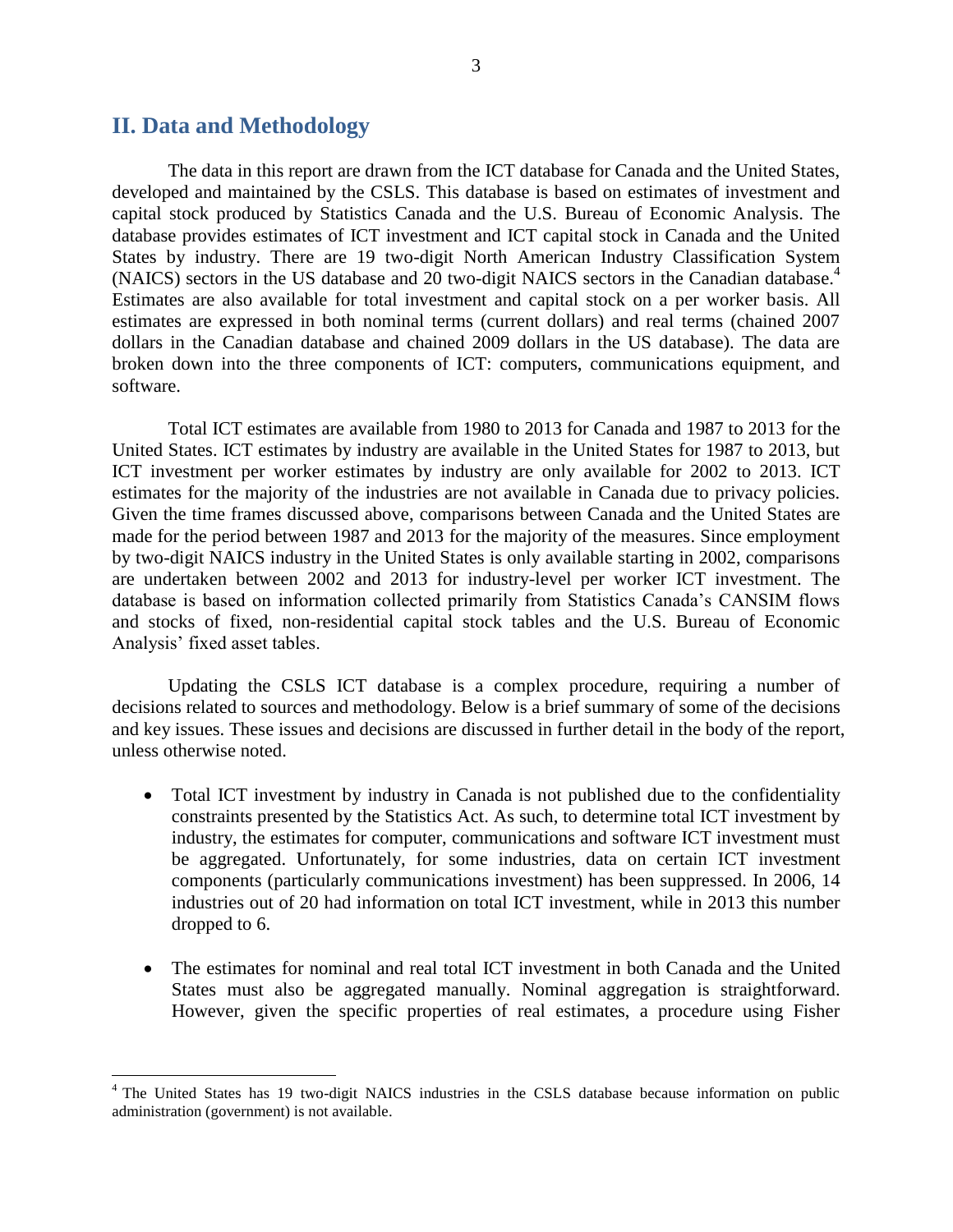relatives was implemented to ensure appropriate aggregation. However, estimates using the Fisher relative approach are approximate (Appendix 2).

- The CSLS ICT database adopted a Statistics Canada definition of the business sector and the non-business sector, which defines the business sector as the total economy, excluding three two-digit NAICS industries, namely health care and social assistance, educational services, and public administration. For consistency, the same definition was used when constructing the U.S. business sector estimates. It should be noted that there is a second definition of the business sector based on the marketable and non-marketable industries within the NAICS classification system. This definition of the business sector has not been employed because of the difficulty of obtaining a breakdown of business and non-business employment, investment and capital stock by NAICS code in the United States. One example of the impact of this change is that previous CSLS ICT databases used official estimates of business sector employment for the U.S. However, these estimates would have included private practitioners in the health care and educational services sectors. In order to ensure consistency when analyzing business sector per worker ICT investment in this report, new estimates have been constructed that exclude all employment, whether private or public, in health care and educational services in both countries.<sup>5</sup>
- The purchasing power parity exchange rate for machinery and equipment no longer contains software, as intellectual property has become a unique category. The CSLS has not undertaken the construction of a composite purchasing power parity exchange rate to reflect ICT. Hence, the purchasing power parity exchange rate for machinery and equipment is used as a proxy for the ICT purchasing power parity exchange rate.
- Both Statistics Canada and the U.S. Bureau of Economic Analysis undertake revisions to their estimates of ICT investment and capital stock. The impact of these revisions can be quite substantial, especially when it is reflected in the relative measure of ICT investment between Canada and the U.S. (Appendix 1).
- The database on ICT investment in Canada has information on total economy investment (business and non-business sectors combined). Unfortunately, the database on ICT investment in the United States only contains information on ICT investment in the business sector, as estimates for the public sector in the United States are not produced. Hence, the comparison between the two countries can only be performed at the level of the business sector, which excludes health care, educational services and public administration (government).

 $\overline{a}$ 

 $<sup>5</sup>$  Changing the employment estimates from official business sector estimates to estimates that exclude all heath care,</sup> educational services and public administration employment result in an upward shift in total nominal ICT investment per worker: employment decreased by approximately 7 to 11 per cent in each year between 1987 and 2013 because of the large number of persons in the business sector labour force that are now excluded from CSLS estimates, with an average decrease of 8.63 per cent. As a result, total nominal ICT investment per worker increased by approximately 8 to 11 per cent in each year between 1987 and 2013.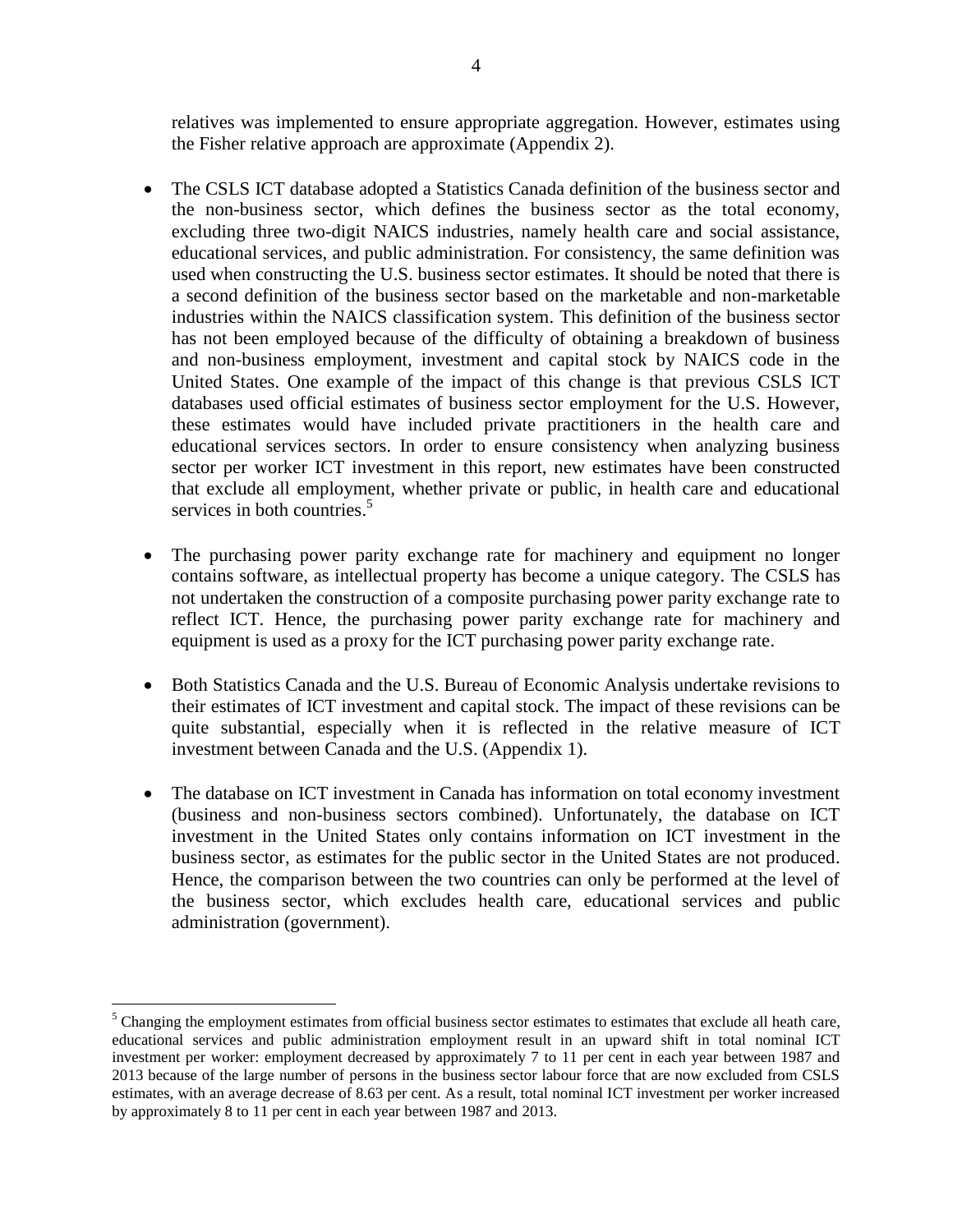### <span id="page-14-0"></span>**III. An Overview of ICT Investment in Canada**

This section aims to provide an overview of recent developments in information and communication technology (ICT) investment in Canada. Special attention will be paid to 2013, in the context of the period between 2000 and 2013. An updated database of ICT investment in Canada, developed and maintained by the Centre for the Study of Living Standards (CSLS), is used for the analysis.

This section has three subsections, all of which focus on analyzing the three components of ICT investment (computers, communication equipment, and software). The first subsection reviews trends in nominal ICT investment in Canada. The second subsection reviews developments in ICT investment prices by ICT component. The third subsection analyzes major developments in real ICT investment.

#### <span id="page-14-1"></span>**A. Nominal ICT Investment**

#### <span id="page-14-2"></span>**i. Total Economy Nominal ICT Investment**

In 2013, nominal total ICT investment spending in Canada rose to \$40.62 billion from \$40.43 billion in 2012, growing 0.47 per cent (Chart 2 and Table 1). This rate of growth is quite weak: it is smaller than the rates of growth in 2012 (1.03 per cent) and 2011 (4.55 per cent); it is also lower than the compound average annual growth rate between 2000 and 2013 (1.55 per cent). In addition, the rate of growth in nominal total ICT investment spending was lower in 2013 than the rate of growth in nominal total economy fixed, non-residential investment (2.00 per cent).





#### *Source:* CSLS ICT Database, Summary Tables

Due to the lowered expectations concerning the profitability of investments and the difficult borrowing conditions brought upon by the recession, nominal total ICT investment plunged 9.42 per cent in 2009. As a result of the magnitude of the damage caused by the recession, nominal total ICT investment has yet to regain the peak of \$41.52 billion exhibited in 2008.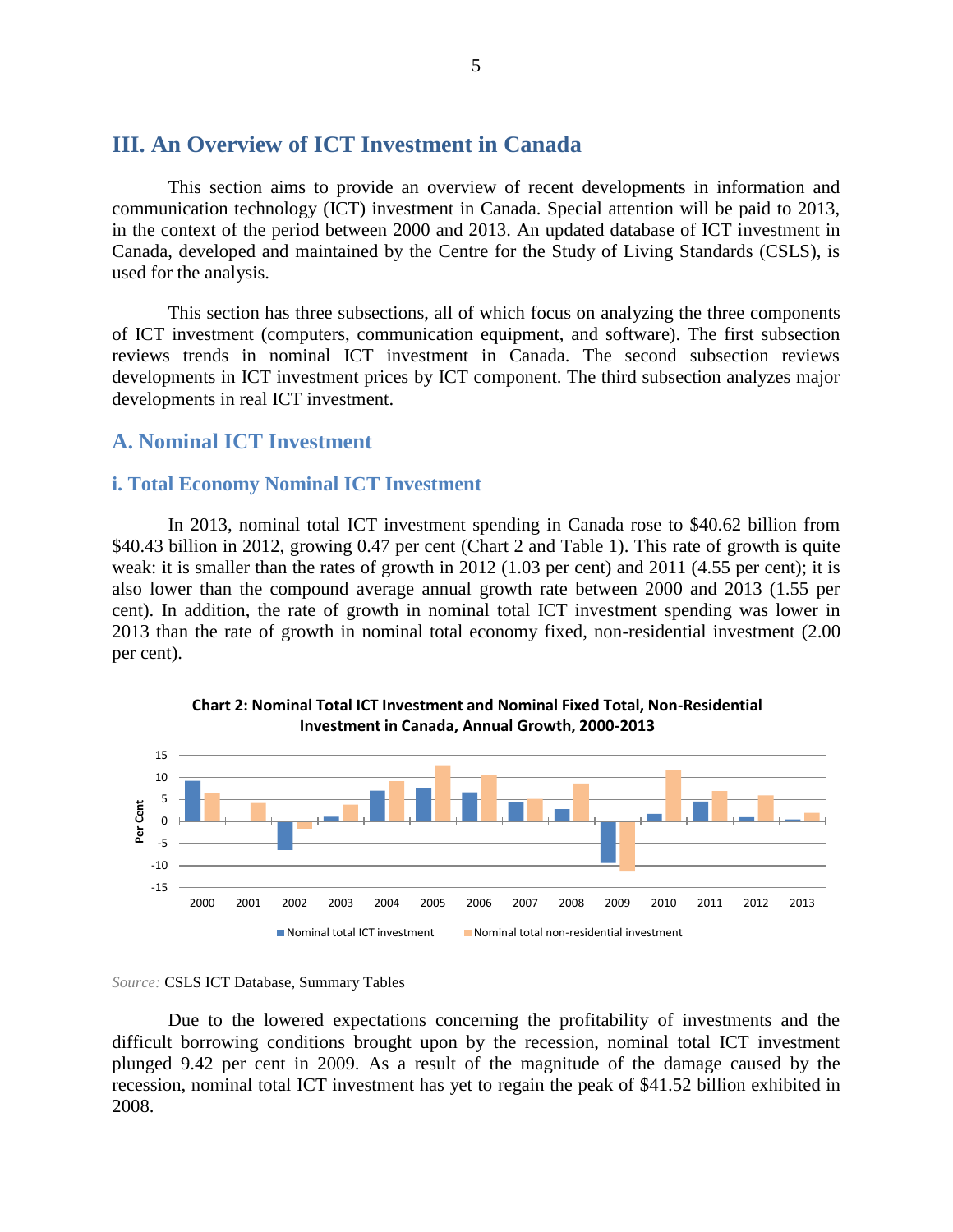| Table 1: Growth in ICT Investment in the Total Economy in Canada, 2000-2013 |                                                          |           |                |          |
|-----------------------------------------------------------------------------|----------------------------------------------------------|-----------|----------------|----------|
| Year or Time Horizon                                                        | Total                                                    | Computers | Communications | Software |
| Nominal ICT Investment Growth (Annual or Average Annual Per Cent)           |                                                          |           |                |          |
| 2012                                                                        | 1.03                                                     | $-2.60$   | 2.39           | 2.33     |
| 2013                                                                        | 0.47                                                     | $-8.45$   | $-0.07$        | 4.70     |
| 2000-2008                                                                   | 2.82                                                     | 1.51      | $-2.84$        | 7.02     |
| 2008-2013                                                                   | $-0.44$                                                  | $-5.91$   | $-0.95$        | 2.55     |
| 2000-2013                                                                   | 1.55                                                     | $-1.41$   | $-2.12$        | 5.28     |
| Nominal ICT Investment Per Worker (Annual or Average Annual Per Cent)       |                                                          |           |                |          |
| 2012                                                                        | $-0.13$                                                  | $-3.72$   | 1.21           | 1.15     |
| $\overline{2013}$                                                           | $-0.79$                                                  | $-9.61$   | $-1.33$        | 3.38     |
| 2000-2008                                                                   | 0.95                                                     | $-0.33$   | $-4.60$        | 5.08     |
| 2008-2013                                                                   | $-1.17$                                                  | $-6.60$   | $-1.68$        | 1.80     |
| 2000-2013                                                                   | 0.13                                                     | $-2.79$   | $-3.49$        | 3.80     |
|                                                                             | Growth in ICT Prices (Annual or Annual Average Per Cent) |           |                |          |
| $\overline{2012}$                                                           | $-1.23$                                                  | $-6.83$   | $-0.05$        | 1.11     |
| 2013                                                                        | $-0.57$                                                  | $-5.80$   | 0.58           | 1.37     |
| 2000-2008                                                                   | $-5.53$                                                  | $-11.46$  | $-4.49$        | $-1.82$  |
| 2008-2013                                                                   | $-2.22$                                                  | $-8.78$   | $-1.16$        | 0.75     |
| 2000-2013                                                                   | $-4.27$                                                  | $-10.44$  | $-3.22$        | $-0.84$  |
| Real ICT Investment Growth (Annual or Average Annual Per Cent)              |                                                          |           |                |          |
| 2012                                                                        | 2.29                                                     | 4.54      | 2.44           | 1.21     |
| 2013                                                                        | 1.05                                                     | $-2.82$   | $-0.65$        | 3.29     |
| 2000-2008                                                                   | 8.84                                                     | 14.65     | 1.73           | 9.00     |
| 2008-2013                                                                   | 1.82                                                     | 3.15      | 0.21           | 1.79     |
| 2000-2013                                                                   | 6.09                                                     | 10.08     | 1.14           | 6.17     |
| Real ICT Investment Per Worker Growth (Annual or Average Annual Per Cent)   |                                                          |           |                |          |
| 2012                                                                        | 1.11                                                     | 3.34      | 1.26           | 0.04     |
| 2013                                                                        | $-0.22$                                                  | $-4.04$   | $-1.90$        | 1.98     |
| 2000-2008                                                                   | 6.87                                                     | 12.57     | $-0.12$        | 7.02     |
| 2008-2013                                                                   | 1.07                                                     | 2.39      | $-0.53$        | 1.04     |
| 2000-2013                                                                   | 4.60                                                     | 8.54      | $-0.28$        | 4.68     |
| <b>Employment (Annual or Average Annual Per Cent)</b>                       |                                                          |           |                |          |
| 2012                                                                        |                                                          |           | 1.16           |          |
| 2013                                                                        |                                                          |           | 1.28           |          |
| 2000-2008                                                                   | 1.85                                                     |           |                |          |
| 2008-2013                                                                   | 0.74                                                     |           |                |          |
| 2000-2013                                                                   | 1.42                                                     |           |                |          |

*Source:* CSLS ICT Database, Summary Tables

Growth in the first part of the  $21<sup>st</sup>$ -century (2000-2008) was substantially larger than growth in the latter part (2008-2013). In particular, nominal total ICT investment growth was negative between 2008 and 2013, compared to positive growth between 2000 and 2008 (-0.44 per cent per year and 2.82 per cent per year respectively).

Nominal total fixed, non-residential investment has grown more rapidly than nominal total ICT investment over the period between 2000 and 2013 (5.01 per cent versus 1.55 per cent) (Chart 3). Between 2000 and 2013, nominal total fixed, non-resident investment grew at a compound average annual rate of 5.01 per cent, considerably faster than nominal total ICT investment growth in the same period (1.55 per cent). Nominal total ICT investment has slowed dramatically since 2008: between the two periods under consideration (2000-2008 and 2008- 2013), nominal total ICT investment slowed from an annual rate of 6.49 per cent to 2.70 per cent.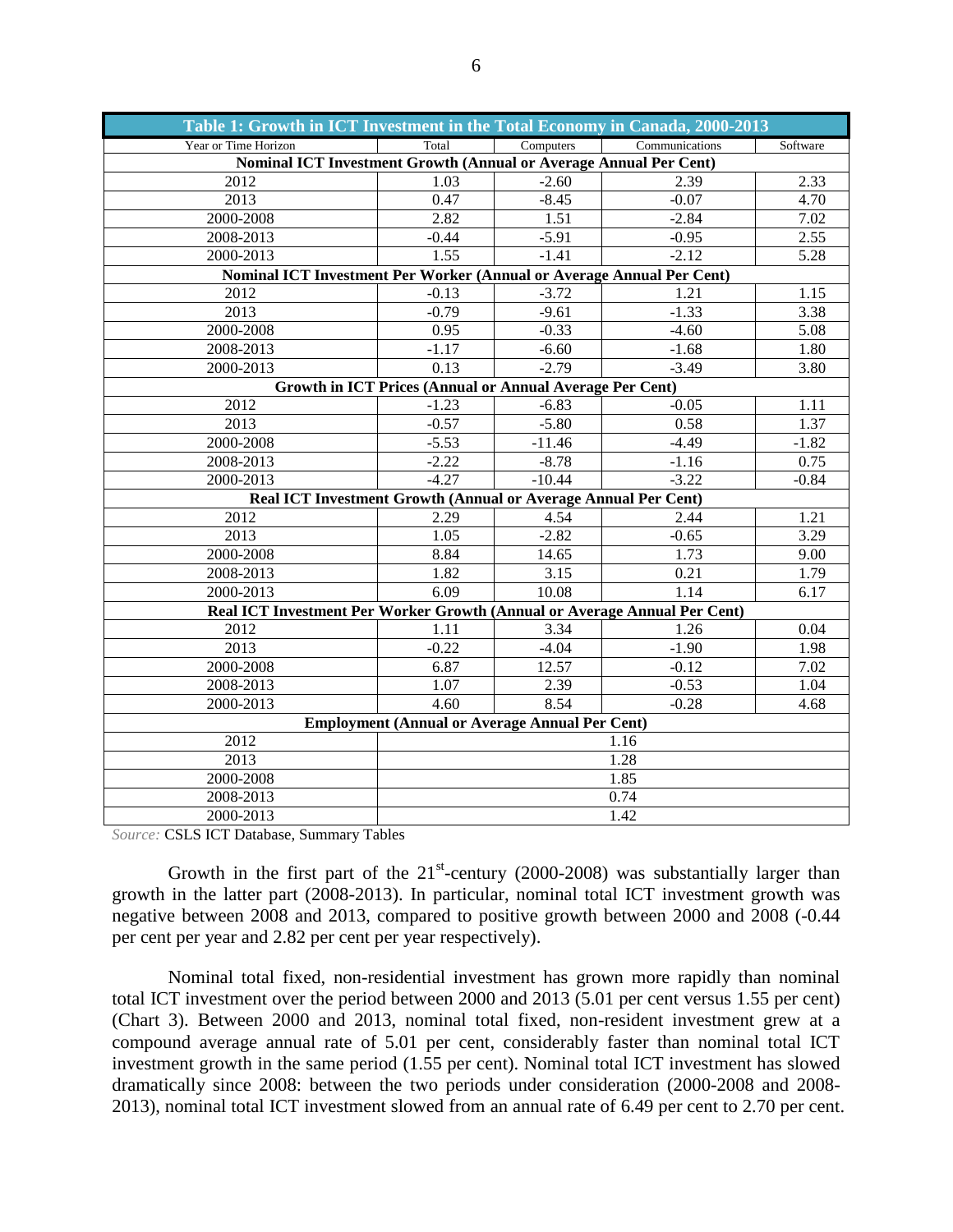In contrast to post-2000 patterns, from 1981 to 2000, nominal total ICT investment was growing at a much faster rate than nominal total fixed non-residential investment (9.37 per cent versus 4.67 per cent) (Chart A3.1). <sup>6</sup> As a result, ICT's share of nominal total fixed nonresidential investment grew from 8.59 per cent in 1981 to 19.77 per cent in 2000. Between 2000 and 2013, however, nominal total fixed, non-residential investment has grown more rapidly than nominal total ICT investment. Consequently, ICT's share of nominal total fixed, non-residential investment fell by 6.98 percentage points from 19.77 per cent in 2000 to 12.79 per cent in 2013.

ICT's falling share of nominal total fixed, non-residential investment may, however, give a misleading impression of the state of ICT investment in Canada: even though nominal total ICT investment has grown much more slowly since 2000 compared to previous decades, real ICT investment growth has been fairly strong due to continuously falling ICT prices. Trends in real total ICT investment will be discussed in more detail in the third subsection.



#### **Chart 3: Nominal ICT Investment and Nominal Total Fixed, Non-Residential Investment in Canada, Compound Average Annual Growth, 2000-2013**

 $\overline{a}$ 

#### <span id="page-16-0"></span>**ii. Nominal ICT Investment in the Business and Non-Business Sectors**

The total economy can be divided into the business and non-business sectors. The business sector represents approximately four-fifths of total economy GDP and includes industries whose outputs are marketed. The non-business sector, on the other hand, includes industries and activities whose outputs are generally not marketed. This section uses the CSLS ICT database's definitions for the business and non-business sectors, which are taken from Statistics Canada's Fixed Capital Flows and Stocks Program,<sup>7</sup> which defines the non-business

*Source:* CSLS ICT Database, Summary Tables

 $6$  Chart numbers that begin with 'A' are found in the Appendix. 'A1' refers to Appendix 1, 'A2' refers to Appendix 2 and 'A3' refers to Appendix 3.

<sup>&</sup>lt;sup>7</sup> Statistics Canada. Table 031-0003 – Flows and stocks of fixed non-residential capital, by sector of North American Classification System (NAICS) and asset, Canada, annual (dollars), CANSIM (database). Retrieved at: [http://www5.statcan.gc.ca/cansim/a26?lang=eng&retrLang=eng&id=0310003&paSer=&pattern=&stByVal=1&p1=](http://www5.statcan.gc.ca/cansim/a26?lang=eng&retrLang=eng&id=0310003&paSer=&pattern=&stByVal=1&p1=1&p2=-1&tabMode=dataTable&csid=) [1&p2=-1&tabMode=dataTable&csid=](http://www5.statcan.gc.ca/cansim/a26?lang=eng&retrLang=eng&id=0310003&paSer=&pattern=&stByVal=1&p1=1&p2=-1&tabMode=dataTable&csid=)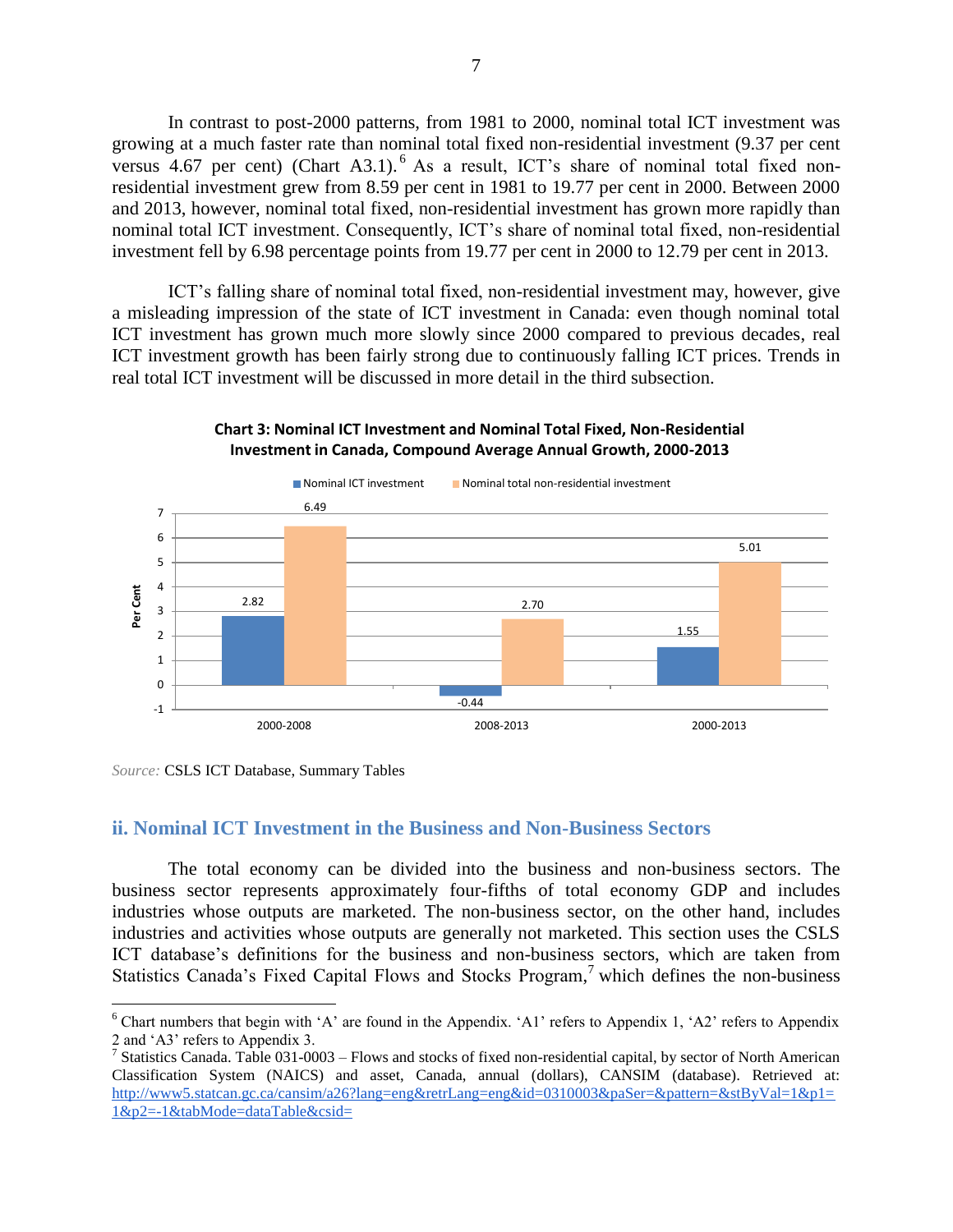sector as the aggregate of three two-digit NAICS industries: public administration, health care and social assistance, and educational services. The business sector is defined as the aggregate of the remaining two-digit NAICS industries.





*Source:* CSLS ICT Database, Summary Tables

 $\overline{a}$ 

In 2013, the increase of 0.47 per cent in nominal total ICT investment in the Canadian economy was driven entirely by an expansion of nominal ICT investment in the business sector, as nominal ICT investment in the non-business sector declined. In particular, in 2013, nominal total ICT investment registered 0.73 per cent growth in the business sector, increasing to \$32.69 billion from \$32.45 billion in 2012, while nominal total ICT investment in the non-business sector fell 0.57 per cent to \$7.94 billion from \$7.98 billion in 2012 (Chart A3.2). The business sector's growth rate in 2013 (0.73 per cent) is smaller than the compound average annual growth rate in the business sector between 2000 and 2013 (1.26 per cent), but not alarmingly smaller. In contrast, the non-business sector's growth rate in 2013 (-0.57 per cent) is unusual, since the compound average annual growth rate between 2000 and 2013 in the non-business sector is 2.89 per cent (even after the 18.61 per cent decline in 2002) (Charts 4 and 5).<sup>8</sup>

Unlike nominal total ICT investment growth in the business sector, nominal total ICT investment in the non-business sector was countercyclical in 2009, growing 11.31 per cent, compared to a 13.80 per cent decline in the business sector. This trend continued to hold in 2010, where non-business sector growth registered at 9.69 per cent, while business sector growth was still negative (-0.41 per cent). The trend reversed in 2011, with growth of 6.73 per cent in the business sector and a decline of 2.69 per cent in the non-business sector. This pattern of negative growth in the non-business sector and positive growth in the business sector continues up to  $2013.<sup>9</sup>$ 

<sup>&</sup>lt;sup>8</sup> The business sector contributed 0.59 percentage points to the growth of nominal total ICT investment in the total economy, while the non-business sector contributed -0.11 percentage points (Chart A3.2 and Chart A3.3). In 2013, the business sector's contribution to nominal total ICT investment growth in the overall economy (123.94 per cent) was disproportionately large relative to its share of the level of nominal total economy ICT investment (80.46 per cent). The business sector contributed a disproportionately large amount to total economy nominal ICT investment growth because nominal ICT investment in the business sector grew much faster than nominal ICT investment in the non-business sector (0.73 per cent versus -0.57 per cent).

<sup>&</sup>lt;sup>9</sup> The non-business sector positively contributed to nominal total ICT investment growth in 2009 and 2010, but it diminished nominal total ICT investment growth from 2011 to 2013. It is likely that the strength of non-business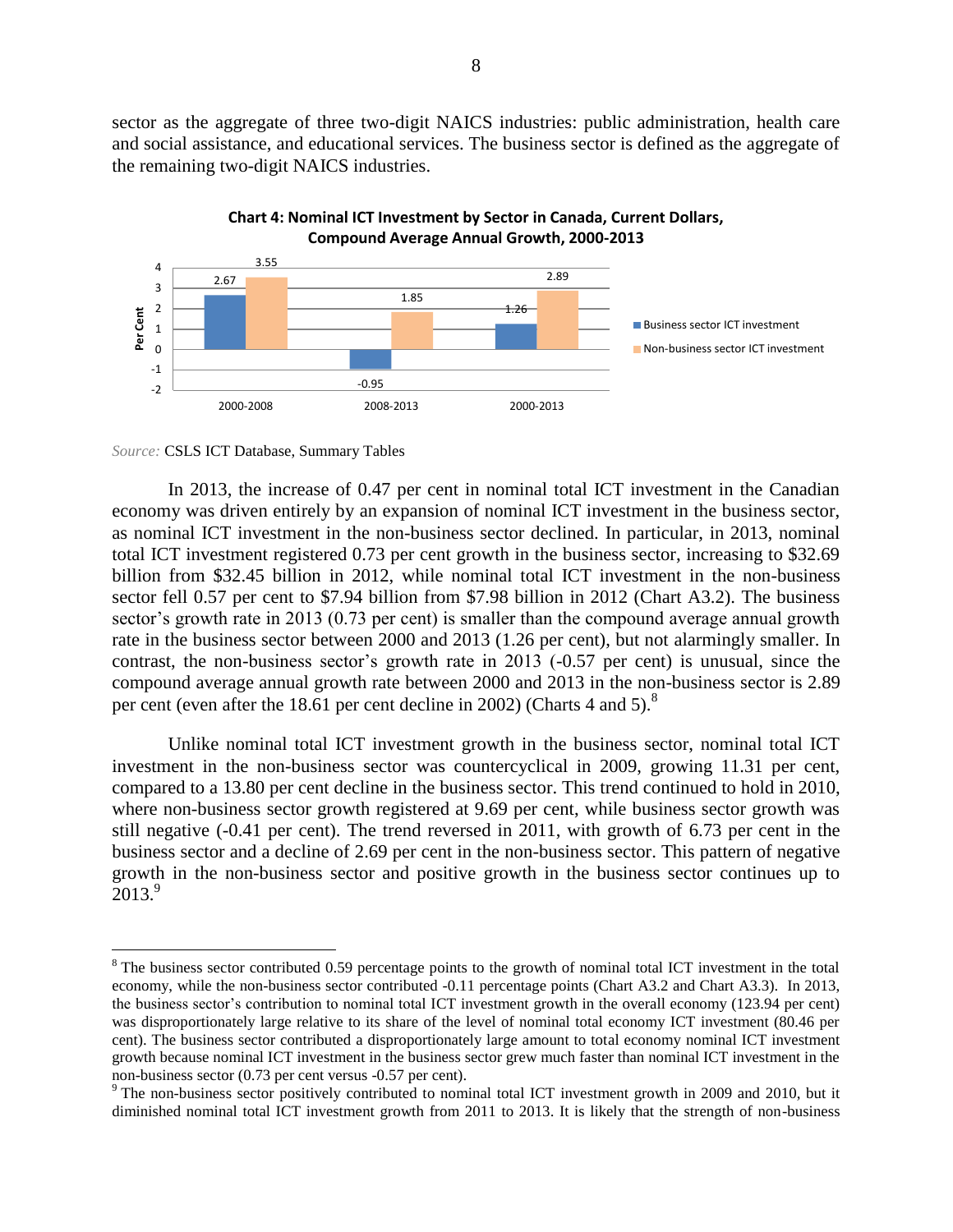As noted above, in 2013, the level of non-business sector nominal total ICT investment was much smaller than the level of business sector nominal total ICT investment (Chart A3.4). The business sector's share of nominal total ICT investment in the total economy has fallen from 86.90 per cent in 1981 to 83.51 per cent in 2000 and 80.46 per cent in 2013, which implies that non-business sector nominal total ICT investment is becoming a more important source of ICT investment growth.



**Chart 5: Trends in Nominal ICT Investment by Sector in Canada, 2000=100, 2000- 2013**

 $\overline{a}$ 

Faster growth in the non-business sector compared to the business sector is quite surprising for a couple of reasons. First, the non-business sector faces little competition, and therefore, it has little incentive to innovate or increase productivity, while in contrast, the business sector faces huge incentives to invest in productivity (to which ICT investment greatly contributes) in order to increase profitability. Second, the non-business sector is often plagued by budget cuts, which can greatly diminish investment. However, despite these reasons, the numbers between 2000 and 2013 do not demonstrate this pattern.

#### <span id="page-18-0"></span>**iii. Nominal ICT Investment by Component**

Total ICT investment consists of three components: investment in computers, investment in communication equipment, and investment in software. Software represents the largest proportion, accounting for approximately 58.75 per cent of total ICT investment in 2013.<sup>10</sup> In 2013, nominal computer ICT investment fell 8.45 per cent to \$9.47 billion, from \$10.34 billion in 2012 (Table 1). Nominal computer ICT investment has yet to regain its high of \$12.84 billion in 2008. Nominal communication equipment ICT investment fell 0.07 per cent to \$7.29 billion from \$7.30 billion in 2013. Nominal communication equipment ICT also has not regained its peak from the dot-com boom in 2000. Nominal software ICT investment grew 4.70 per cent in 2013 to \$23.87 billion from \$22.80 billion in 2012. Nominal software ICT investment surpassed its 2008 peak in 2010, fully recovering from the recession after one year (Charts 6, 7, and A3.5).

*Source:* CSLS ICT Database, Summary Tables

sector nominal total ICT investment in 2009 and 2010 was partially due to the Canadian governments' countercyclical policies.

<sup>&</sup>lt;sup>10</sup> For more information on software ICT investment and the subcomponents of software ICT investment, see Sharpe (2014).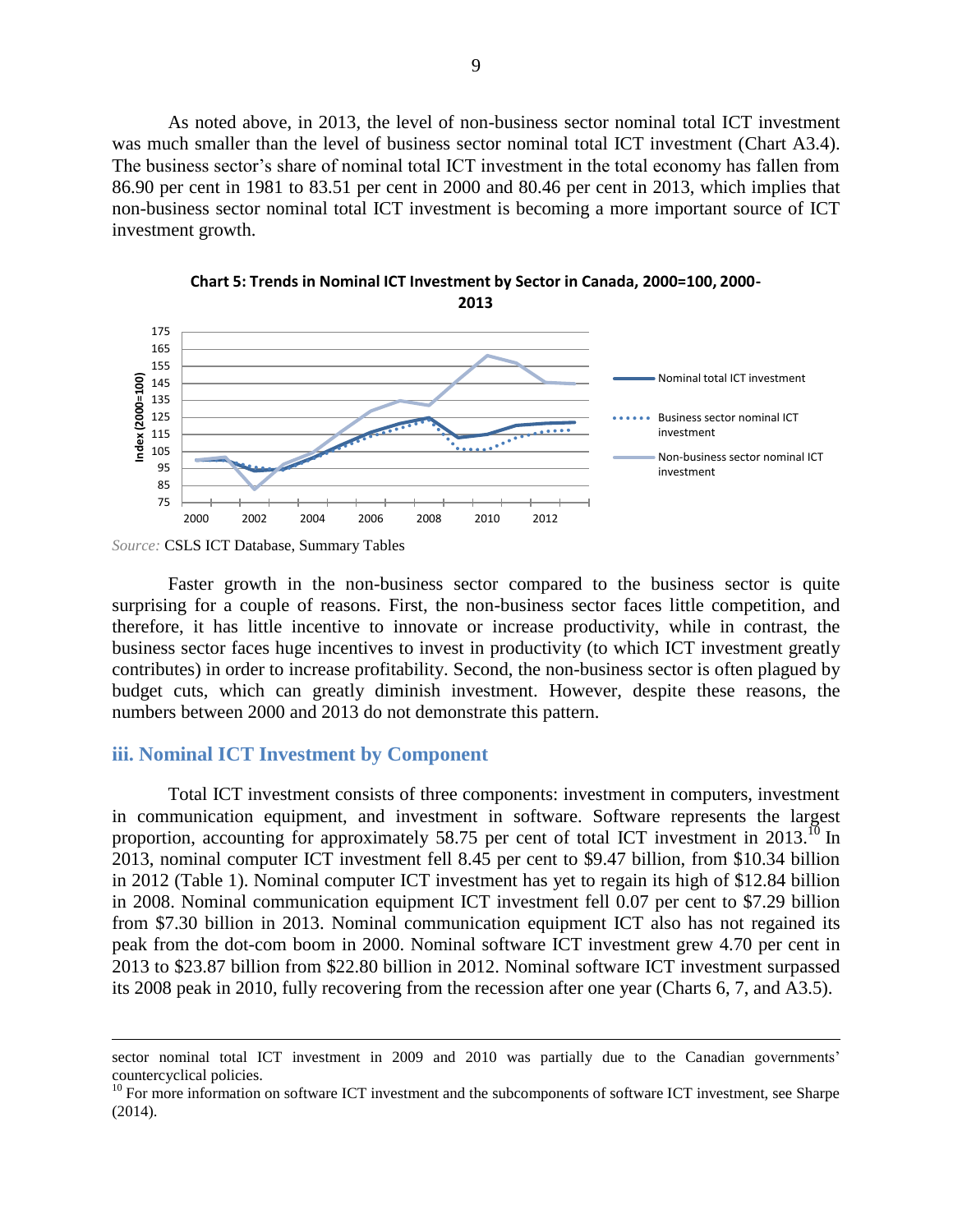The pattern of ICT investment growth by component exhibited in 2013 is similar to the pattern of growth by component demonstrated by the compound average annual growth rates between 2000 and 2013. Nominal computer ICT investment fell by 1.41 per cent per year, nominal communications ICT investment fell by 2.12 per cent per year, and nominal software ICT investment grew by 5.28 per cent per year. Within this time horizon, there are a few years that exhibit differences, such as 2011 and 2012. However, for the majority of the period between 2000 and 2013, annual growth rates were positive for nominal software ICT investment, while annual growth rates were negative for nominal communications ICT investment. Nominal computer ICT investment is less consistent, showing negative growth rates in most years since 2008, but growing in most years between 2002 and 2008.



#### **Chart 6: Nominal ICT Investment by Component in Canada, Current Dollars, Compound Average Annual Growth, 2000-2013**

 $\overline{a}$ 

In 2013, nominal software ICT investment was by far the biggest ICT investment component, comprising 58.75 per cent of nominal total ICT investment (Chart A3.8). Nominal computer ICT investment accounts for 23.30 per cent of nominal total ICT investment, while nominal communications ICT investment represents 17.95 per cent of nominal total ICT investment. Software was not always the most important component of nominal total ICT investment. In fact, nominal software ICT investment accounted for only 17.68 per cent of nominal total ICT investment in 1981, while nominal computer ICT investment accounted for 40.79 per cent and nominal communication equipment ICT investment accounted for 41.53 per cent. Relative to its 1981 share of nominal total ICT investment, software's importance grew significantly as nominal software ICT investment grew to 22.26 times its 1981 value by 2013, while nominal communication equipment ICT investment was merely 2.89 times its 1981 value by 2013 and nominal computer ICT investment's 2013 value was only 3.82 times larger than its 1981 value.<sup>11</sup>

*Source:* CSLS ICT Database, Summary Tables

 $11$  Of the total 0.47 per cent growth in nominal ICT investment in 2013, computer ICT investment contributed  $-2.16$ percentage points, communications ICT investment contributed -0.01 percentage points and software ICT investment contributed 2.65 percentage points. These numbers are consistent with ICT contributions since 2000. Between 2000 and 2013, of the total 1.55 per cent compound average annual growth, computer ICT investment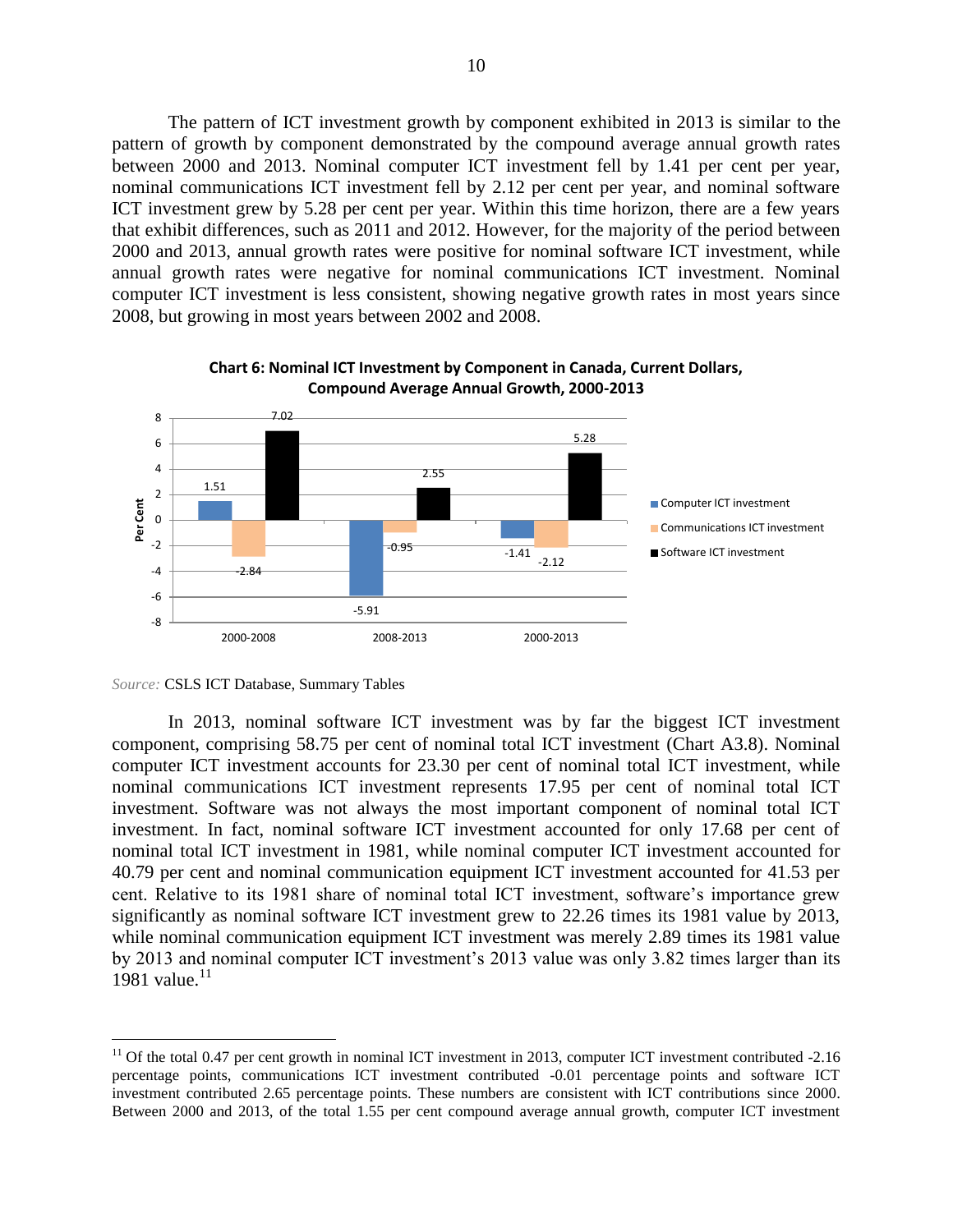

**Chart 7: Trends in Nominal ICT Investment by Component in Canada, 2000=100, 2000-2013**

<span id="page-20-0"></span>*Source:* CSLS ICT Database, Summary Tables

 $\overline{a}$ 

#### **iv. Nominal ICT Investment by Industry**

Total ICT investment data was only available for six of the twenty two-digit NAICS industries for which the CSLS collects data because data on communications equipment investment in some industries is suppressed by Statistics Canada to meet the confidentiality requirements of the Statistics Act.<sup>12</sup> Nevertheless, ICT investment increased in four of the six NAICS industries for which total ICT investment data are available (Chart 8). There was substantial variation in the growth rates of nominal ICT investment by industry in 2013.

The industry with the highest growth in ICT in 2013 was finance and insurance (11.79 per cent). This was followed by manufacturing (6.34 per cent), professional, scientific and technical services (2.76 per cent) and public administration (2.52 per cent). The educational services industry exhibited the poorest performance in ICT investment in 2013, down 7.88 per cent from the previous year. Information and cultural industries also demonstrated negative growth, registering -0.82 per cent. 13

contributed -0.40 percentage points and communication ICT investment contributed -0.49 percentage points, while software contributed 2.45 percentage points. Between 2000 and 2008, nominal computer ICT investment differs from the above pattern, since it contributed 0.49 percentage points to total nominal ICT investment growth. Nevertheless, between 2008 and 2013, the pattern of negative contributions in computers and communications ICT investment and positive contributions in software ICT investment continues (Charts A3.6 and A3.7).

 $12$  Results by industry are becoming increasingly less available over time. In 2006, there was information on ICT investment for 14 industries. This number dropped to 13 in 2008, 12 in 2009 and by 2013 it was only six.

<sup>&</sup>lt;sup>13</sup> For detailed information on the levels of ICT investment by industry, see the CSLS database. For a detailed discussion of software ICT investment by industry, see Sharpe (2014).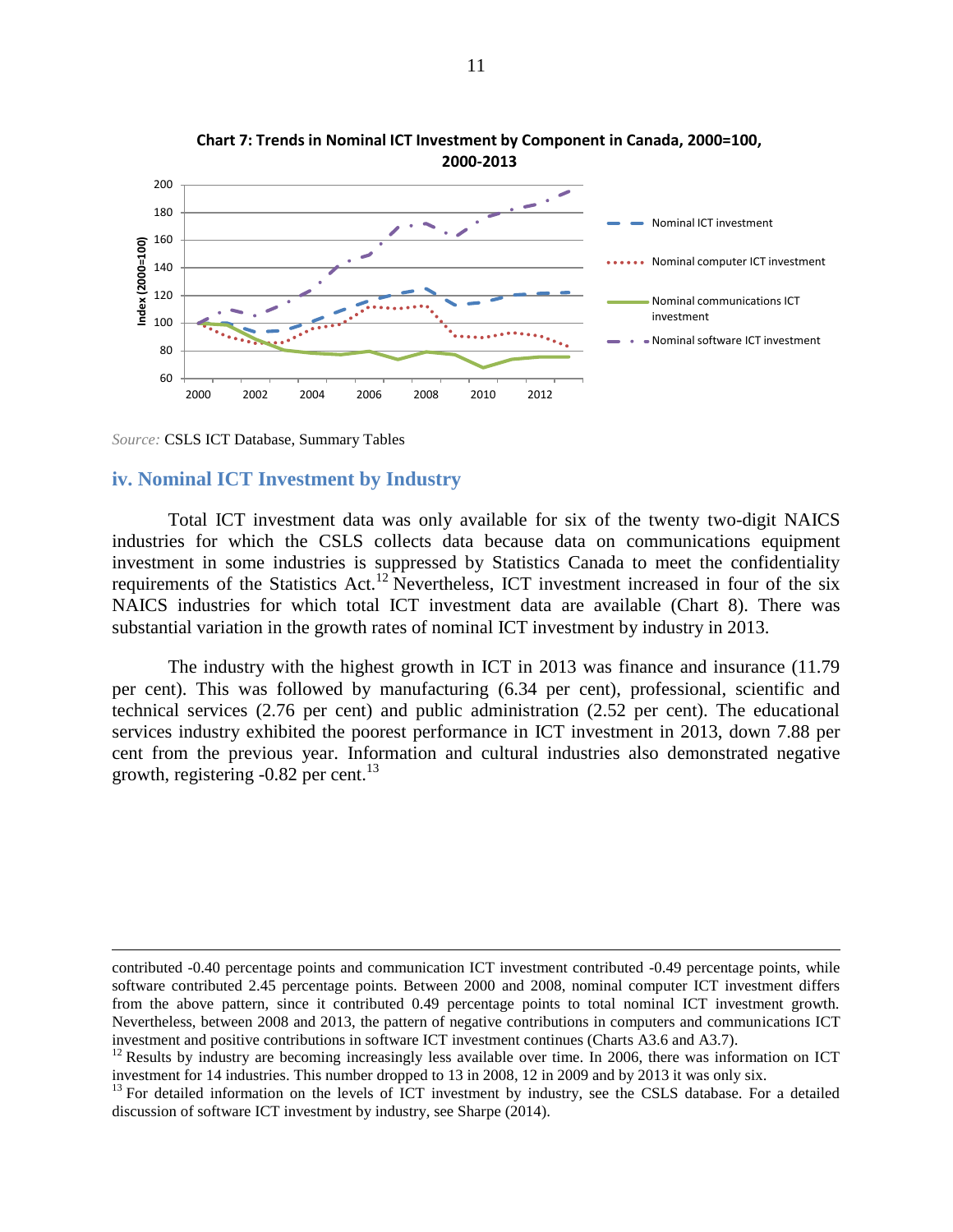

**Chart 8: Trends in Nominal ICT Investment by Industry in Canada, Current Dollars, 2000=100, 2000-2013**

In the last decade, three industries demonstrated fairly consistent increases in nominal ICT investment levels: educational services, finance and insurance industries and public administration. Given the previous observation concerning business and non-business sector ICT investment growth performance, it is not surprising that two of the three industries demonstrating high ICT investment growth are non-business. The third industry showing strong ICT investment growth between 2000 and 2013 is a business sector industry (finance and insurance), but it was by far the hardest hit by the recession and has yet to regain its peak ICT investment level from 2008. Manufacturing industries also demonstrated increases in ICT investment levels compared to 2000, while professional, scientific and technical services, and information and cultural industries actually exhibited an overall decline in ICT investment between 2000 and 2013 (Chart 8).

*Source:* CSLS ICT Database, Summary Tables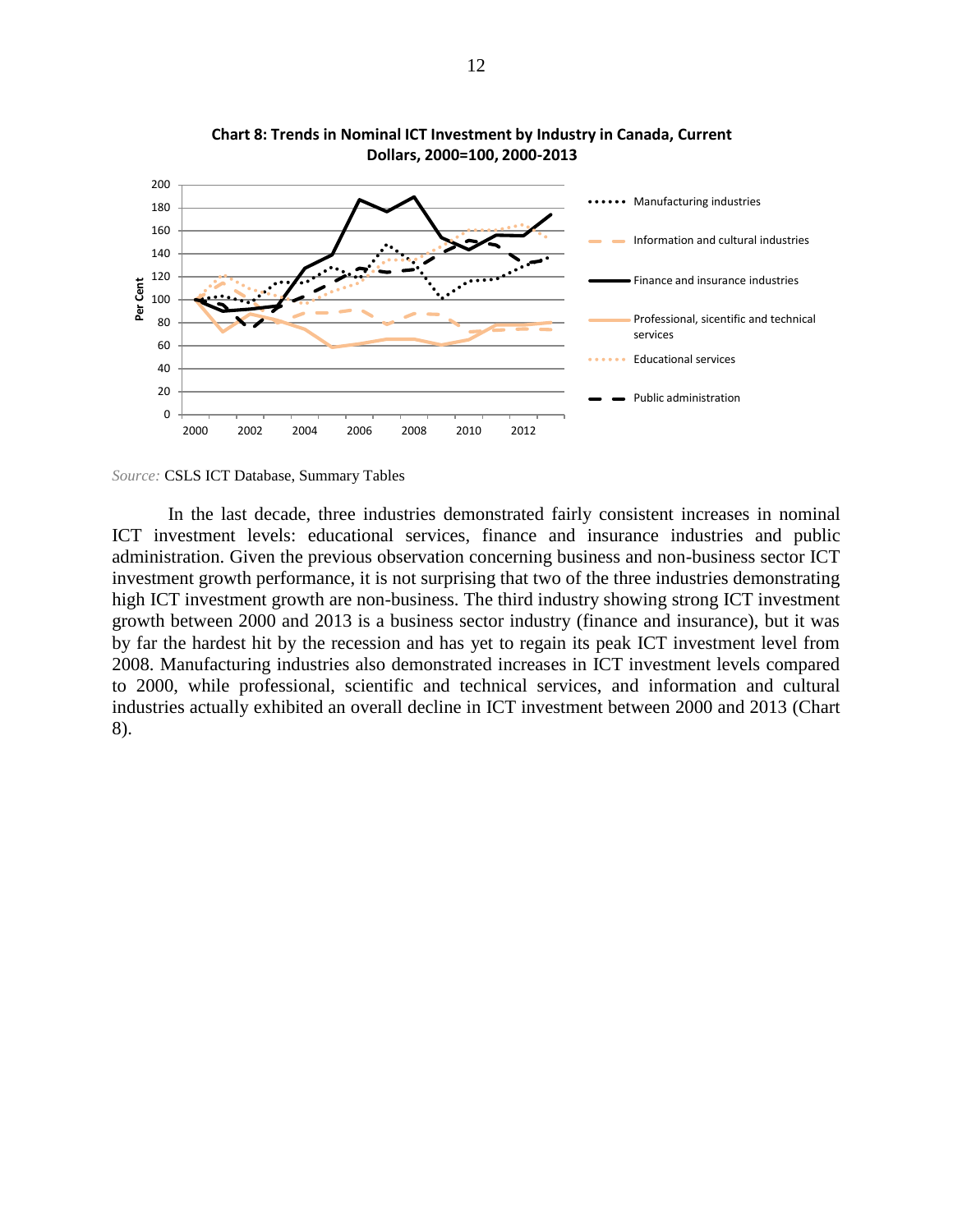### <span id="page-22-0"></span>**v. Nominal ICT Investment as a Share of GDP<sup>14</sup>**

 $\overline{a}$ 

In 2013, nominal total economy ICT investment accounted for 2.30 per cent of nominal GDP, down 0.06 percentage points from 2012, despite rising investment. Nominal ICT investment was a lower share of nominal GDP, because nominal GDP increased 2.00 per cent, while nominal ICT investment increased only 0.47 per cent (Chart 9 and Chart A3.10).

Total nominal ICT investment as a proportion of GDP was relatively stable between 1981 and 1986, fluctuating between 1.71 and 1.88 per cent (Chart 9). In 1987, it surpassed two per cent. Between 1987 and 1999, nominal ICT investment as a percentage of nominal GDP grew every year. In 1999, nominal ICT investment as a share of nominal GDP reached its peak, representing 3.34 per cent. After 1999, the share of nominal ICT investment in nominal GDP fluctuated, but generally followed a downward trend. In 2013, total nominal ICT investment as a share of GDP is at its lowest level since 1991, well below the peak of 3.34 per cent in 1999. These trends in nominal ICT investment as a share of nominal GDP reflect relative trends in ICT investment and nominal GDP.

In 2013, nominal total software ICT investment as a proportion of GDP was 1.35 per cent. The share of nominal total software ICT investment in total nominal GDP has remained relatively stable since 2005, fluctuating between 1.33 and 1.41 per cent. Nominal communications equipment ICT investment represented 0.41 per cent of total GDP in 2013, down 0.02 percentage points from 2012. Since 2007, the share of communications equipment ICT investment in total nominal GDP has been steady, fluctuating mildly between 0.41 and 0.51 per cent. Nominal computer ICT investment accounted for 0.53 per cent of total nominal GDP in 2013. Since 2007, nominal computer ICT investment as a share of nominal total GDP has been consistently declining, falling from 0.94 per cent in 2007 to its current level of 0.53 per cent. Nominal computer ICT investment as a proportion of nominal total GDP has not been this small

<sup>&</sup>lt;sup>14</sup> In general, nominal ICT investment better reflects the share of resources devoted to ICT investment in the economy because real ICT investment by definition is a function of relative prices and relative prices can greatly impact the GDP shares estimates (e.g. using 1941 prices, agriculture would represent nearly half of the economy, while using nominal prices decreases its share to less than five per cent). Nevertheless, growth accounting uses real growth in calculating the contribution of investment to productivity growth. Hence, below is a brief discussion of real ICT investment as a proportion of GDP. In 2013, real ICT investment expressed as a proportion of real GDP fell 0.03 percentage points to 2.89 per cent. Real ICT investment as a share of GDP grew steadily between 1981 and 2012, temporarily dipping lower only in 2002 and 2009. The rising real share of ICT investment reflects the impact of falling ICT prices. Real software ICT investment as a share of GDP and real computer ICT investment as a share of GDP have continually increased since 1981. Real computer ICT investment as a share of GDP reached a peak in 2012 at 1.07 per cent (it has dipped to 1.02 per cent in 2013). Real software ICT investment as a share of GDP reached a peak of 1.41 per cent in 2013 (it had also reached this peak in 2007, prior to the economic collapse). In contrast, real communications ICT investment as a share of GDP has been fluctuating between 0.44 and 0.52 since it reached its peak of 0.54 per cent in 2000 (Chart A3.25). The rise in real investment in computers as a proportion of GDP is the most dramatic, as it is 102 times larger than in 1981. Real software investment as a share of GDP has also demonstrated surprising growth, as it is 15.67 times larger than it was in 1981. Growth in real communications ICT investment as a proportion of GDP is much less impressive, since it is only 1.63 times larger than it was in 1981. Real business sector ICT investment as a proportion of business sector GDP was 2.87 per cent in 2013, down 0.03 percentage points since 2012. Non-business sector real ICT investment accounted for 3.10 per cent of GDP in the same year, up 0.06 percentage points since 2012. In the non-business sector, real investment as a share of GDP grew every year from 1997 until 2010, excluding 2002, 2008, 2011 and 2012. In the business sector, real investment as a share of GDP has grown steadily since 1982, with exceptions in 2002, 2009 and 2013. Since 2003, the share of the non-business sector has been higher than that of the business sector, excluding 2008 (Chart A3.26).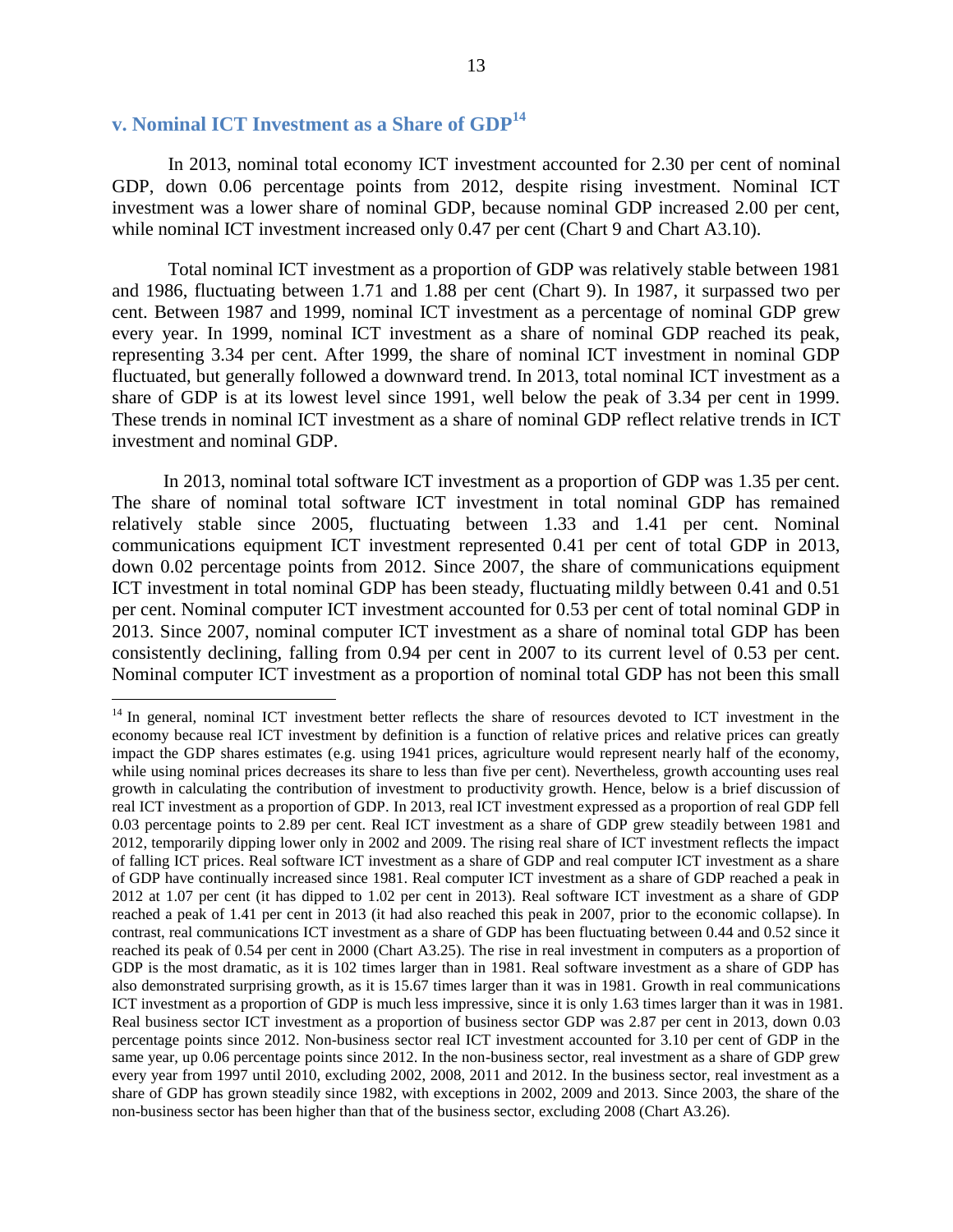since 1980. It is important to note that the 2013 figure for nominal software ICT investment as a share of nominal total GDP is 3.29 times higher than that of communications equipment and 2.55 times higher than that of computer equipment.





<span id="page-23-0"></span>*Source:* CSLS ICT Database, Summary Tables

#### **vi. Nominal ICT Investment per Worker**

Nominal total ICT investment intensity is defined as nominal total ICT investment divided by the number of persons employed, with employment obtained from the Labour Force Survey. Nominal ICT investment per worker is important because ICT per worker affects labour productivity. In 2013, nominal total ICT investment increased by 0.47 per cent, while the number of people employed increased by 1.28 per cent (Chart A3.11). Hence, nominal total ICT investment per worker declined by 0.79 per cent (Table 1). Between 2000 and 2013, the compound average annual growth rate was only 0.13 per cent, directly reflecting the fact that the growth rate of nominal ICT investment and employment were nearly identical (1.55 per cent versus 1.42 per cent). This low compound average annual growth rate is entirely driven by poor growth between 2008 and 2013: between 2000 and 2008, compound average annual growth rates were 0.95 per cent, while between 2008 and 2013, compound average annual growth rates were - 1.17 per cent (Chart 10).

Nominal total ICT investment intensity was \$2,291 in 2013, lower than the peak of \$2,430 in 2008. Since employment growth has been higher than nominal total ICT investment in the past two years, nominal total ICT investment intensity has registered negative growth (Table 1). Overall, growth in total ICT investment per worker has been volatile between 2000 and 2013, with a positive rate of growth in 2000, negative growth from 2001 to 2003, significant increases between 2004 and 2008, substantial losses in 2009, moderate growth in 2010 and 2011, and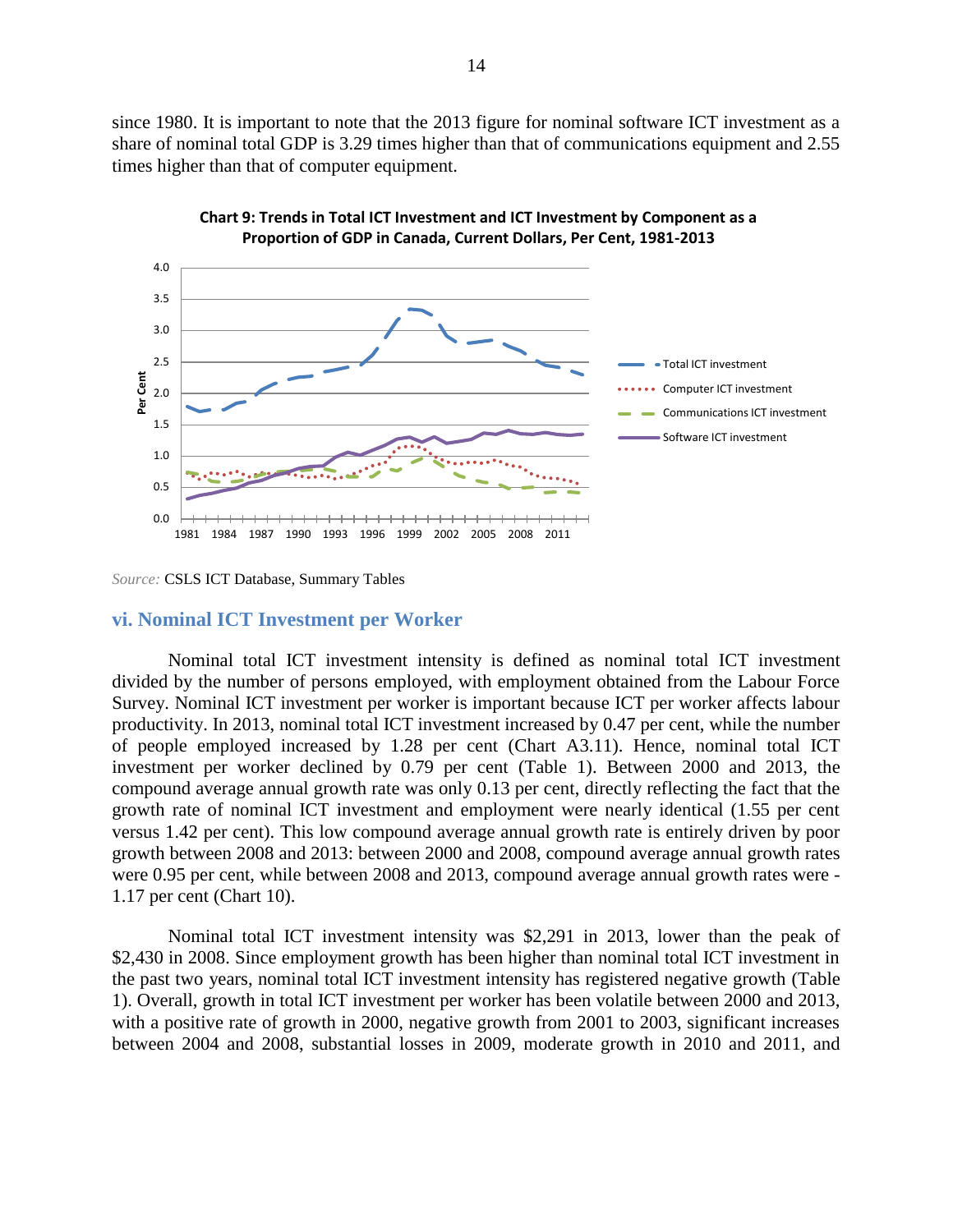negative rates of growth in 2012 and 2013 (Chart A3.11). In sharp contrast, between 1982 and 2000, nominal investment intensity consistently displayed positive growth.<sup>15</sup>





<span id="page-24-0"></span>*Source:* CSLS ICT Database, Summary Tables

### **B. ICT Prices**

 $\overline{a}$ 

By dividing the nominal estimates of ICT investment by the real estimates of ICT investment, implicit price indices can be obtained for computers, communications equipment, software and total ICT investment (Chart 11).

In 2013, prices of total economy ICT investment goods decreased by 0.57 per cent, which was a small decline compared with 2012, 2011 and 2010 (-1.23 per cent, -3.27 per cent and -7.74 per cent respectively) (Table 1 and Chart 11). <sup>16</sup> It was equally mild in comparison to the compound average annual decreases between 2000 and 2013 (-4.27 per cent per year), 2000 and 2008 (-5.53 per cent per year), and 2008 and 2013 (-2.22 per cent per year). The prices of ICT investment goods are adjusted downwards over time to reflect improvements in quality, so this may suggest that the rate of technology developments in ICT is slowing.<sup>17</sup> The price decrease in 2013 represents an extension of the long-term trend of decreasing prices, as total ICT investment

 $15$  In 2013, in the business sector, nominal ICT investment intensity declined by 0.66 per cent, while in the nonbusiness sector, nominal ICT investment per worker declined by 1.47 per cent. Nominal computer ICT investment per worker decreased 9.61 per cent in 2013, while nominal communications ICT investment per worker decreased 1.33 per cent. In contrast, nominal software ICT investment per worker increased 3.38 per cent in 2013. Clearly, in 2013, component growth in ICT intensity displayed similar patterns to nominal ICT investment growth: software registers positive growth, while communications equipment and computers display negative growth. The percentage contributions of each ICT investment component to nominal total ICT investment per worker growth are not discussed, as they display a comparable pattern to their contributions to nominal total ICT investment (Chart A3.12 and A3.13).

 $16$  ICT investment prices in the business sector fell 0.68 per cent, while ICT investment prices in the non-business sector fell 3.20 per cent in 2013. Prices in the non-business sector fell to their lowest levels yet, at 59.41 per cent of their level in 2000. Prices in the business sector also registered their lowest level to date, at 55.54 per cent of their level in 2000. Between 2000 and 2013, business sector price levels decreased by 4.42 per cent per year on average, while non-business sector prices decreased by 3.93 per cent (Chart A3.16 and A3.17).

<sup>&</sup>lt;sup>17</sup> Part of the change in ICT prices in Canada reflects trends in the exchange rate. Since a large share of ICT investment goods (especially computers and communications equipment) is imported, an appreciation of the Canadian dollar lowers the price of these goods. A better indication of overall price trends for ICT goods is developments in the United States. The same trend of a lower rate of decline in ICT prices has been observed there (Chart A3.30).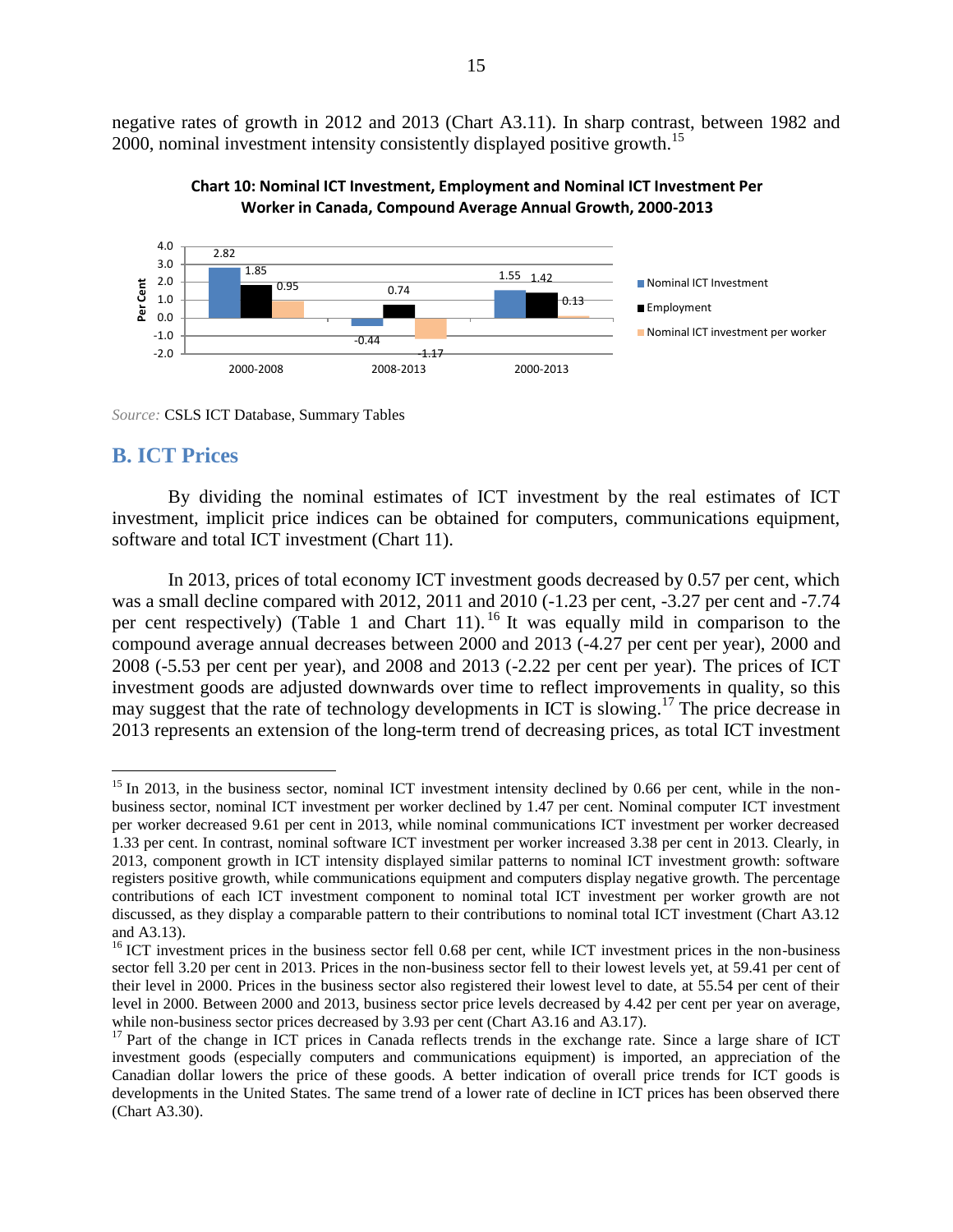prices fell to their lowest level to date. In 2013, the price level was 56.7 per cent of the price level in 2000 (Chart 12).

The fall in total ICT investment prices in 2013 was entirely driven by declining computer ICT investment prices (-5.80 per cent), as software and communication equipment ICT prices rose (1.37 per cent and 0.58 per cent, respectively) (Table 1). In 2013, the fall in computer ICT investment prices was slightly lower than the 2012 rate (-6.83 per cent), but significantly lower than the 2011 and 2010 rates (-9.30 per cent and -19.04 per cent, respectively) (Chart A3.15). The decline in computer ICT investment prices in 2013 was also small compared to the compound average annual decrease between 2000 and 2013 (10.44 per cent per year) (Chart 13). Communications equipment and software ICT investment prices also deviated far from the trend in 2013. During the 2000 to 2013 period, communication equipment ICT investment prices experienced a compound average annual decrease of 3.22 per cent and software ICT investment prices experience a compound average annual decrease of 0.84 per cent (Chart 13 and Chart A3.15).



*Source:* CSLS ICT Database, Summary Tables





*Source:* CSLS ICT Database, Summary Tables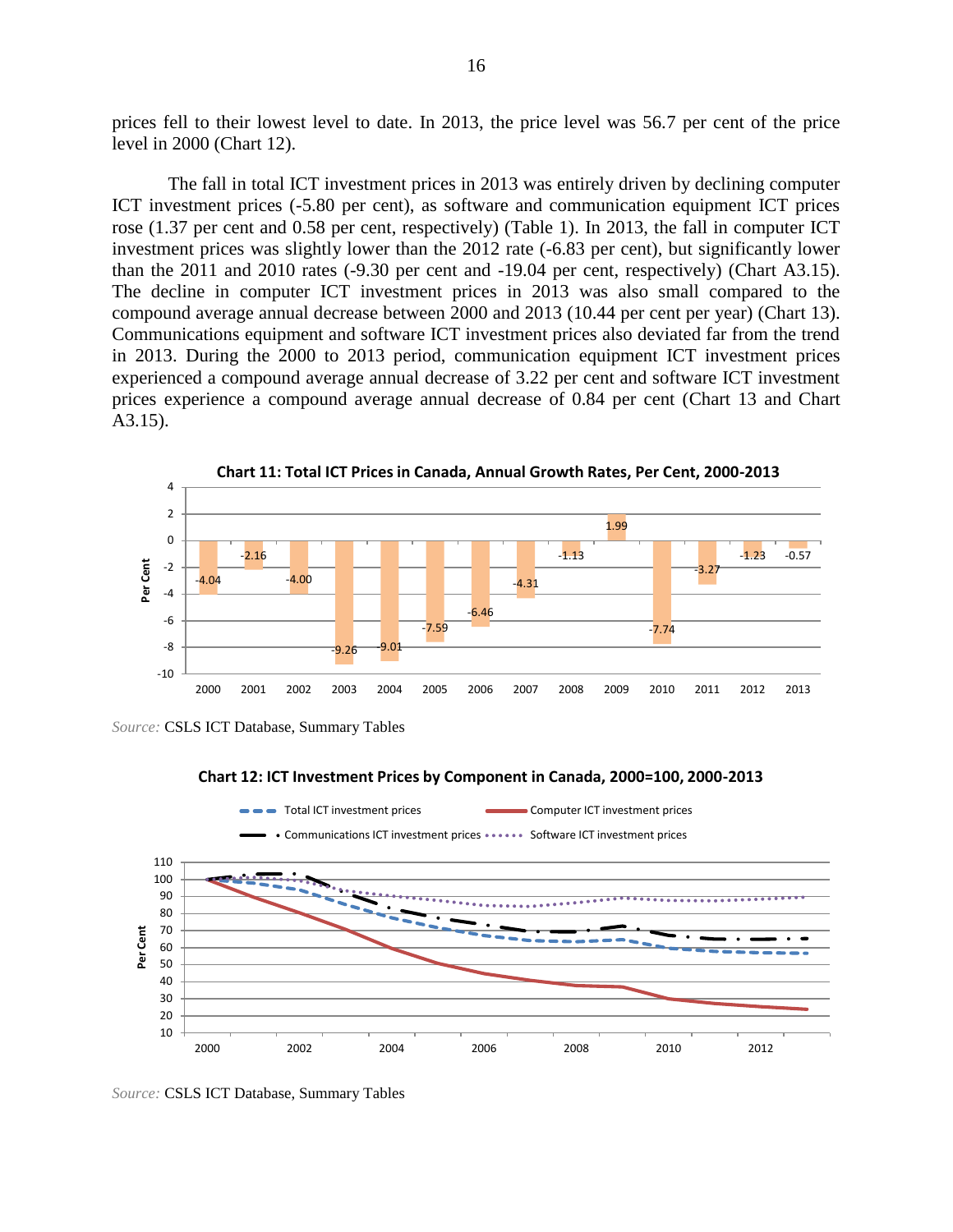Comparing the compound average annual price changes for the ICT investment components between 2000 and 2013 reveals three key trends: prices for all ICT components have declined since 2000; computer ICT investment prices have declined the most, followed by communication equipment ICT prices; and software ICT investment prices declined only modestly between 2000 and 2013. These three key facts are also easily seen when examining trends in indexed price levels (Chart 12). In particular, in 2013, computer ICT investment prices were 23.9 per cent of the price level in 2000, whereas by 2013, communications equipment and software ICT investment prices were 65.3 per cent and 89.6 per cent of their price levels in 2000 (Chart 13).

Since nominal figures capture price and volume effects, tracking price movements when dealing with nominal figures is crucial to derive volume changes. In order to understand changes in the volume of ICT investment, the nominal figures must be adjusted for changes in ICT investment prices to produce real figures. In fact, continually dropping prices caused ICT investment to grow significantly faster in real terms than in nominal terms. Compared to nominal terms, the relative importance of the three ICT investment components to total ICT investment growth are also very different in real terms because the ICT components experienced divergent trends in their price levels. As will be demonstrated, real computer ICT investment growth differs the most from its nominal equivalent as computer ICT investment prices experienced the biggest declines.





*Source:* CSLS ICT Database, Summary Tables

It is important to note that the decline in the price of ICT investment goods during the 2000 to 2013 period embodies both the decline in the absolute price of the components and the increase in their quality. Prices are adjusted for changes in the quality of ICT investment goods to reflect the fact that firms can purchase better products for lower levels of investment. Hence, increases in the level of real ICT investment can be the result of an increase in the quantity produced or purchased; an increase in the quality of the ICT investment goods; or an increase in both quantity and quality.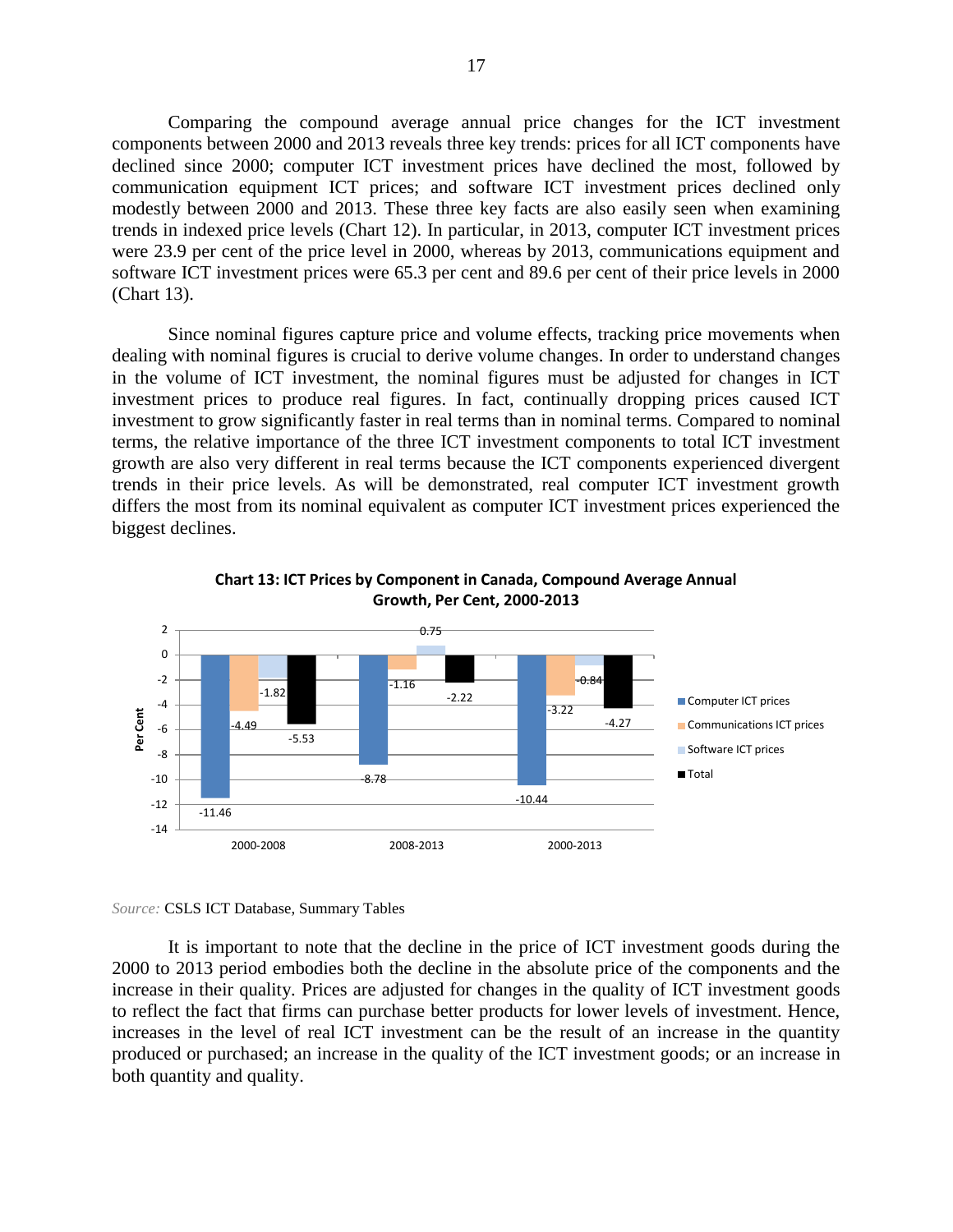### <span id="page-27-0"></span>**C. Real ICT Investment**

When evaluating trends in ICT investment, it is important to focus on developments in real figures, because real figures represent changes in the quantity of ICT goods purchased and put into production. More importantly, it is real growth that drives real productivity growth. This subsection examines trends in real ICT investment in Canada for the total economy by looking at data measured in chained 2007 dollars.

Total real ICT investment growth rose to \$45.97 billion (2007 chained dollars) in 2013 from \$45.49 billion (2007 chained dollars) in 2012. As such, real total ICT investment growth in 2013 at 1.05 per cent was weak compared to its recent past performance (2.29 per cent in 2012, 8.09 per cent in 2011 and 10.30 per cent in 2010) (Table 1 and Chart A3.17). Real total ICT investment growth was also well below its compound average annual growth rate of 6.09 per cent between 2000 and 2013.

#### **Chart 14: Real Total ICT Investment and Real Total Fixed, Non-Residential Investment in Canada, 2007 Chained Dollars, Compound Average Annual Growth Rates, Per Cent, 2000-2013**





Total real ICT investment grew faster in real terms than it did in nominal terms in 2013 (1.05 per cent versus 0.47 per cent) due to the decline in investment prices (-0.57 per cent). This was true for all years between 2000 and 2013, excluding 2009 when ICT investment prices increased. Even though total fixed, non-residential investment growth surpassed total ICT investment in nominal terms, real total ICT investment outperforms real total fixed, nonresidential investment, which grew at only 0.20 per cent in 2013 (Table 1 and Chart A3.17). More specifically, real total ICT investment growth (1.05 per cent) is 0.85 percentage points higher than real total fixed, non-residential investment in 2013, while nominal total ICT investment growth was 1.53 percentage points lower than nominal total fixed, non-residential investment growth.

Clearly, there is an extremely large difference between nominal and real total ICT investment growth, resulting entirely from the fact that falling ICT prices drive down estimates of nominal ICT investment growth. Real total ICT investment growth has been consistently higher (or less negative) than the growth in nominal total fixed, non-residential investment over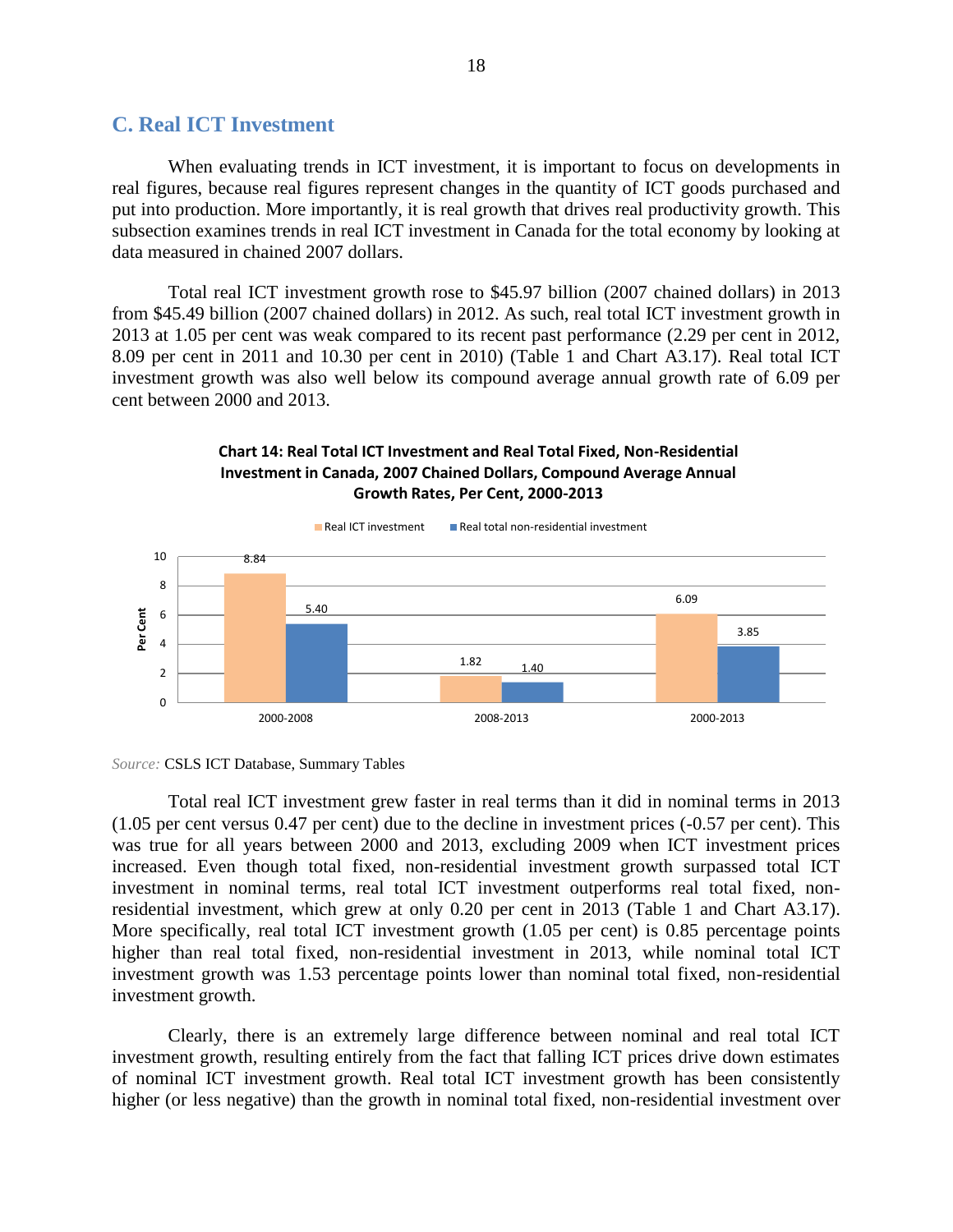the entire period between 1982 and 2013. Between 2000 and 2013, real total ICT investment grew at a compound average annual rate of 6.09 per cent, considerably faster than real total fixed, non-residential investment growth in the same period (3.85 per cent per year) (Chart 14). Compared to real total fixed, non-residential investment, there was clearly a bigger fall in real ICT investment between the two periods (2000-2008 and 2008-2013), likely because ICT investment was hit harder by the recession of 2009.

#### <span id="page-28-0"></span>**i. Real ICT Investment in Business and Non-Business Sectors**

In 2013, business sector real total ICT investment grew 1.42 per cent, while non-business sector real total ICT investment grew 2.71 per cent. This does not differ from earlier trends, since the compound average annual growth rate in ICT investment in the business sector between 2000 and 2013 was lower than the compound average annual growth rates in ICT investment in the non-business sector (5.95 per cent versus 7.09 per cent) (Chart 15b and Chart A3.19). Quite simply, business and non-business sector real total ICT investment growth in 2013 is consistent with the post-2000 pattern of non-business sector ICT investment growth exceeding business sector ICT investment growth.

The non-business sector's surprising and comparatively high growth over the 2000 to 2013 period is demonstrated by Chart 15a and Chart 15b. Non-business sector real total ICT investment grew much faster than business sector real total ICT investment between 2000 and 2013, especially since 2008. In fact, non-business sector real total ICT investment was 2.44 times its level in 2000 by 2013, compared to 2.12 for business sector real total ICT investment and 2.16 for the total economy real ICT investment. Further research is required to fully understand the real total ICT investment growth gap between the business and non-business sectors experienced during the 2000 to 2013 period.  $^{18}$  As previously mentioned, this more rapid growth in the non-business sector is surprising because the non-business sector has little competition, and therefore little incentive to innovate or increase productivity. Furthermore, it is often plagued by budget cuts, which can greatly diminish investment. It is not surprising that the business sector was hit harder by the recession in 2009 than the non-business sector, given the countercyclical policies that were undertaken by the Canadian government to counteract slowing economy activity.

 $\overline{a}$ 

<sup>&</sup>lt;sup>18</sup> Business sector ICT investment contributed 1.14 percentage points to real total ICT investment growth in the overall economy, while the non-business sector contributed 0.53 percentage points in 2013. The non-business sector contributed less than the business sector, despite growing faster than the business sector. This is because the nonbusiness sector accounts for a very small share of the level of total ICT investment (19.64 per cent) (Chart A3.20). In general, the relative contributions of the business and non-business sectors to total economy ICT investment were very similar in real terms as in nominal terms over the 2000 to 2013 period, because the ICT price movements were quite similar for the two sectors. Business sector total ICT investment contributed the most to real total ICT investment growth due to its higher share of total economy ICT investment, but the non-business sector often contributed a more-than-proportional amount to total economy real ICT investment growth since it grew faster than the business sector real total ICT investment in most years (Chart A3.21). The contributions of each sector over any given period were calculated by taking averages of annual growth rates, not compound average annual growth rates.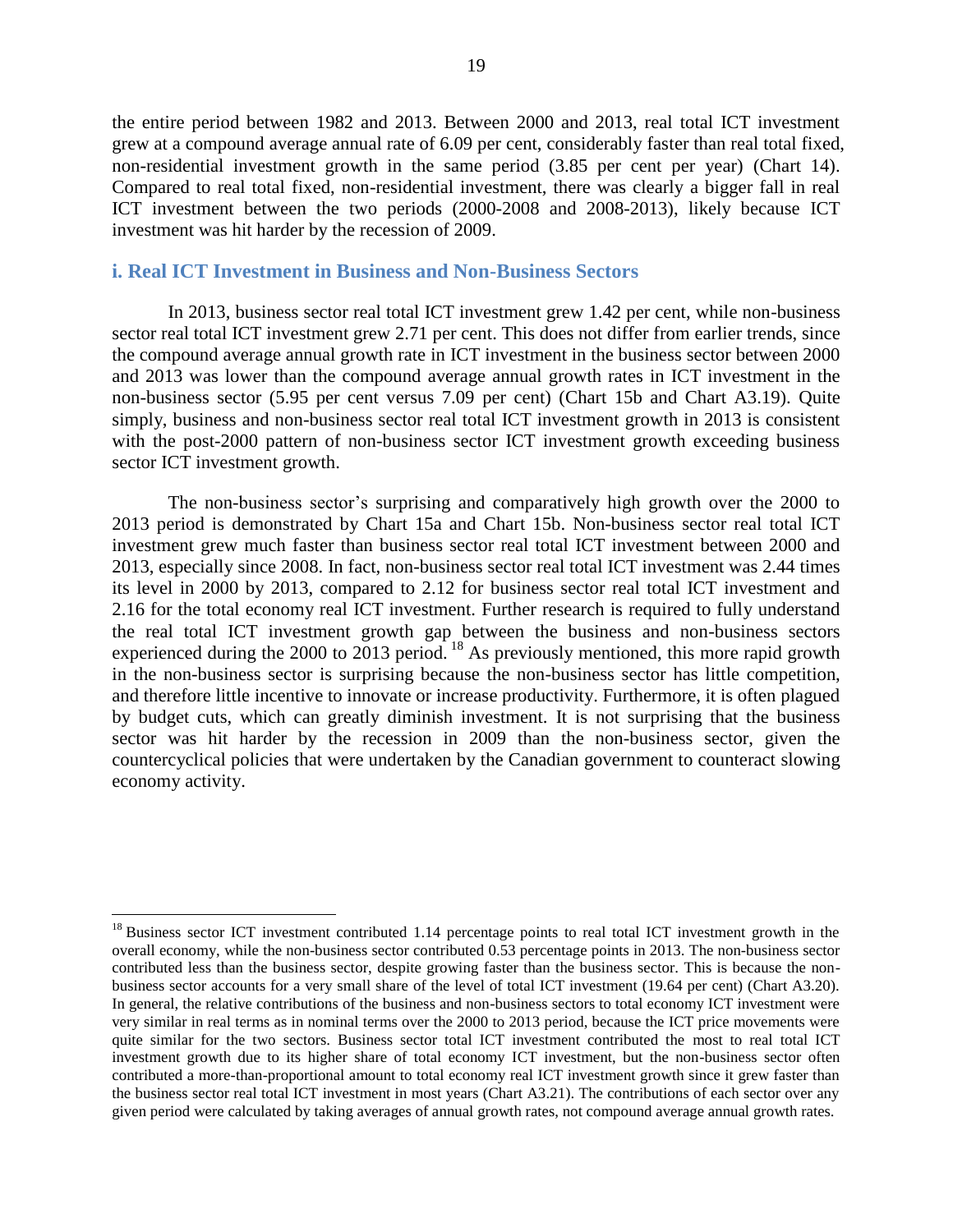



*Source:* CSLS ICT Database, Summary Tables





#### <span id="page-29-0"></span>**ii. Real ICT Investment by Component**

In 2013, real ICT investment growth was negative for computers and communications equipment, while it was positive for software. In particular, real computer ICT investment decreased 2.82 per cent to \$16.19 billion from \$16.66 billion and real communications ICT investment decreased 0.65 per cent to \$7.74 billion from \$7.80 billion, while software ICT investment increased 3.29 per cent to \$22.41 billion from \$21.70 billion (Table 1).

The decline in real computer ICT investment in 2013 was smaller than the decline in nominal computer ICT investment (-2.82 per cent versus -8.45 per cent) (Table 1). The difference can be explained by falling computer prices (-5.80 per cent). Since nominal communication equipment ICT investment decreased in 2013 (-0.07 per cent), while communications equipment prices increased (0.58 per cent), real communication equipment ICT investment decreased by more than nominal communication equipment ICT investment (-0.65 per cent). In addition, since nominal software ICT investment increased in 2013 (4.70 per cent),

*Source:* CSLS ICT Database, Summary Tables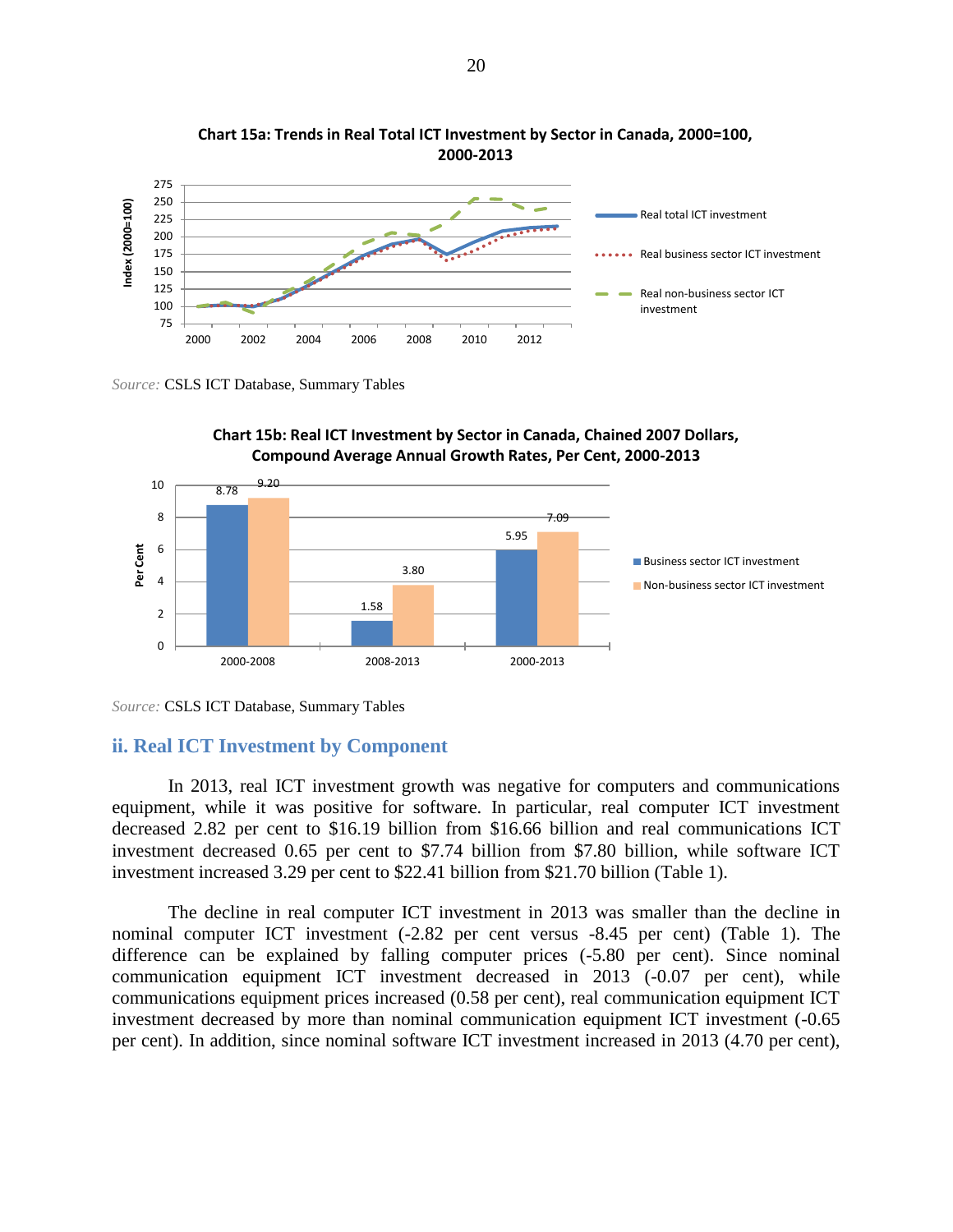while software prices increased (1.37 per cent), real software ICT investment growth (3.29 per cent) was smaller than nominal software ICT investment growth.<sup>19</sup>

Real computer ICT investment growth is striking. Between 2000 and 2013, the compound average annual rate of growth was 10.08 per cent. More surprisingly, the rate of growth slowed by 1.50 percentage points between the 2000-2008 period and the 2008-2013 period (1.65 per cent to 3.15 per cent) (Chart 16). On the other hand, communications ICT investment compound average annual growth rates are small, since annual growth rates have not been as consistently positive as annual computer ICT investment growth rates over the 2000- 2013 period. Between 2000 and 2013, the compound average annual growth rate was only 1.14 per cent for communications ICT investment. Real software investment growth between 2000 and 2013 largely follows historical trends since 1982: real software investment growth rates have been consistently positive since 1982, excluding 2002, 2008 and 2009. Between 2000 and 2013 (Chart 17), the compound average annual growth rate for software ICT investment was 6.17 per cent, with a large fall off after 2008.

Clearly, these three ICT investment components experienced very different growth rates over the 2000 to 2013 period: real computer ICT investment has grown at a much faster rate (10.08 per cent) than both real communication equipment ICT investment and real software ICT investment (1.14 per cent and 6.17 per cent, respectively). Real communication equipment ICT investment has grown at a particularly slow rate between 2000 and 2013. In fact, real computer ICT investment was 3.49 times its level in 2000 by 2013, compared to 1.16 and 2.18 for real communication equipment ICT investment and real software ICT investment, respectively.<sup>20</sup> Despite the fact that the three ICT components have had dissimilar growth rates, each has experienced the same general trend: a reduction in real investment in 2002, followed by growth from 2003 to 2008, a large drop in investment in 2009, strong growth in 2010 and 2011, and a slowdown in investment in 2012 and 2013.

 $\overline{a}$ 

<sup>&</sup>lt;sup>19</sup> In 2013, investment in software, which contributed 1.86 percentage points to real total ICT investment growth, was the largest force behind real total ICT investment growth in Canada. On the other hand, real communication equipment ICT investment and computer ICT investment actually drew down real total ICT investment, contributing -0.12 percentage points and -0.70 percentage points to real total ICT investment growth, respectively. Their negative contributions result from their negative growth in 2013. Hence, the slowdown in real ICT investment growth in 2013 was caused by declining growth in computer and communication equipment ICT investment: the contribution of computers and communication equipment to real total ICT investment growth in 2013 was lower than in previous years and more than offset the increased contribution of software ICT investment to real total ICT investment, (Chart A3.22). The contribution of the three ICT components to real total ICT investment in the total economy was calculated using the Törnqvist index. The contributions of the three ICT components over any given period were calculated by taking averages of annual growth rates, not compound average annual growth rates.

<sup>&</sup>lt;sup>20</sup> Between 2000 and 2013, computer and software ICT investment contributed the most to real total ICT investment growth. Real communication equipment ICT investment, on the other hand, was a relatively insignificant contributor to real total ICT investment growth. However, this is a broad observation, and there have been years where communications equipment ICT investment has outperformed computer or software ICT investment, but it has never outperformed both. It is important to recall that real computer ICT investment growth was driven only by both high nominal growth rates and by falling prices over the reference period.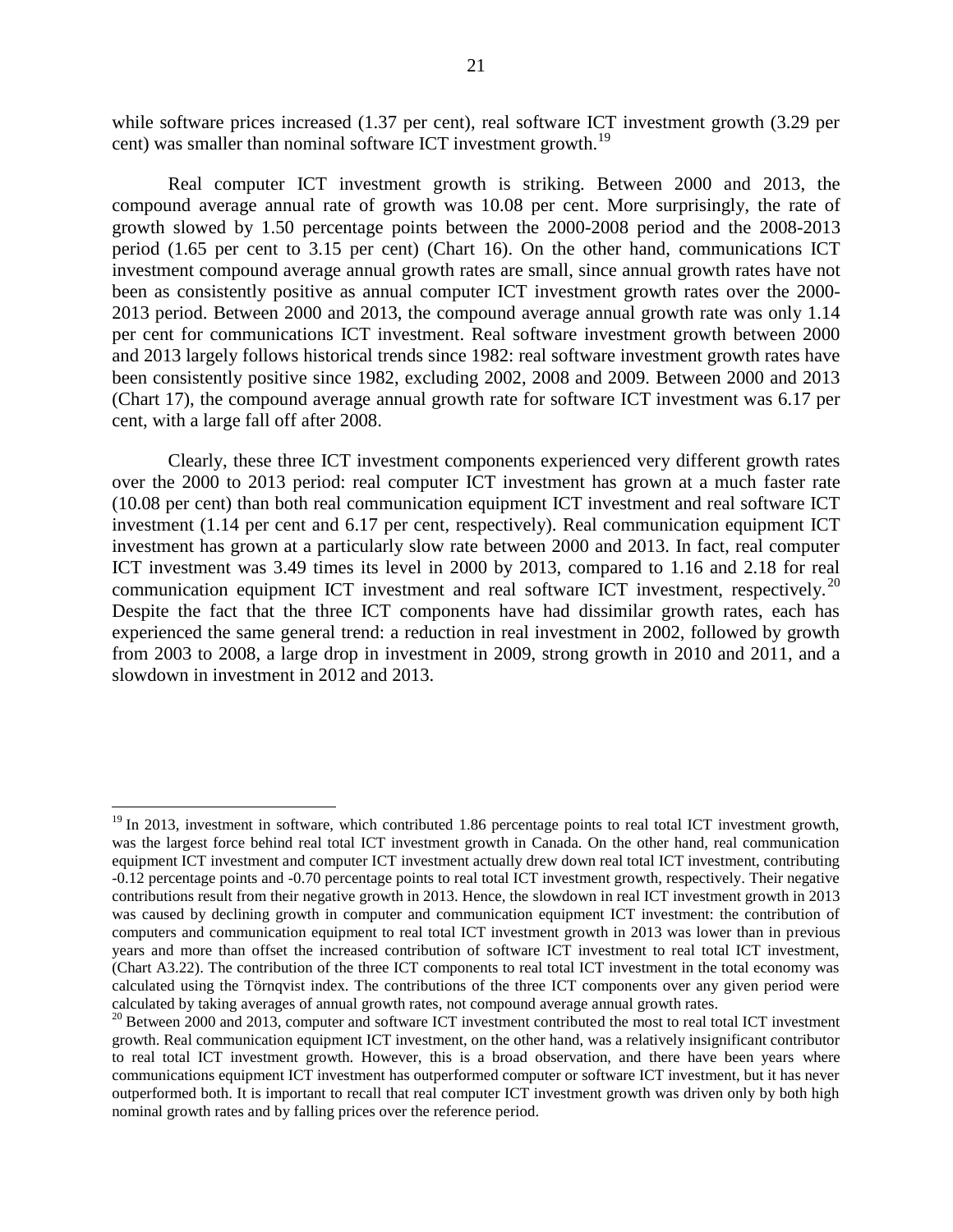



*Source:* CSLS ICT Database, Summary Tables





*Source:* CSLS ICT Database, Summary Tables

#### <span id="page-31-0"></span>**iii. Real ICT Investment by Industry**

There was substantial variation in the growth rates of real ICT investment by industry in 2013 (Chart A3.21), with increases in four of the six NAICS industries for which total ICT investment data are available. The industry with the highest growth in ICT was finance and insurance (11.29 per cent), followed by manufacturing (7.12 per cent), professional, scientific and technical services (5.57 per cent) and public administration (2.16 per cent). The educational services industry exhibited the poorest performance in ICT investment in 2013, down 6.87 per cent. Information and cultural industries also demonstrated negative growth, registering -0.63 per cent.

Between 2000 and 2013, each of the six NAICS industries for which data are available saw their real ICT investment grow quite quickly (Chart A3.22). The only exception was information and cultural industries, which did not demonstrate substantial growth. The finance and insurance industry and manufacturing industry saw their real ICT investment plummet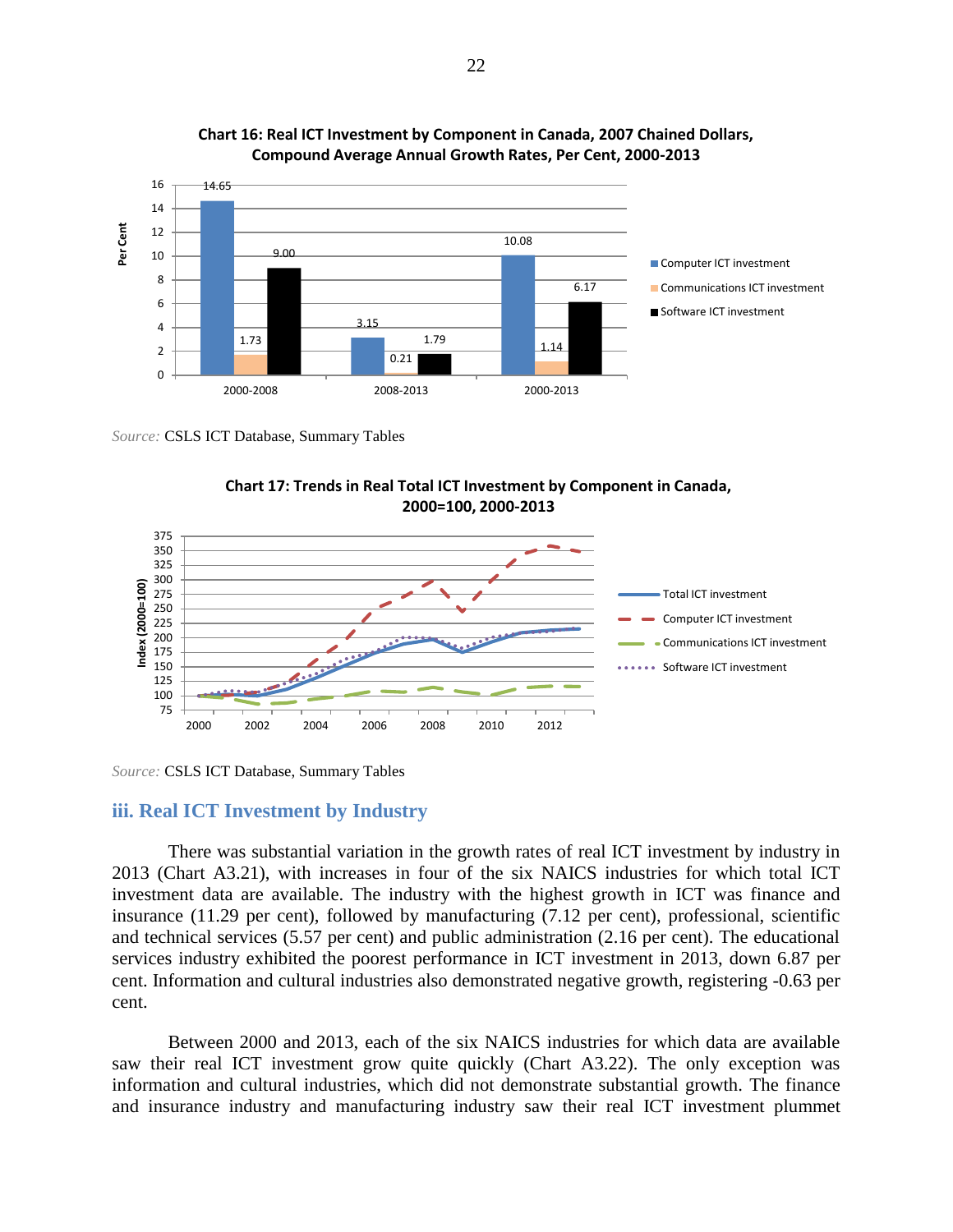during the recession of 2009. However, both industries have recovered from the slip backwards. Public administration and educational services do not appear to have suffered greatly from the crash in 2009.

#### <span id="page-32-0"></span>**v. Real ICT Investment per Worker**

Real ICT investment intensity is defined as real total ICT investment divided by the number of persons employed. In 2013, real total ICT investment per worker fell 0.22 per cent (Table 1), based on an increase of 1.05 per cent in real total ICT investment and an increase of 1.28 percent in the number of people employed. This is well below the compound average annual growth rate for the 2000-2013 period (4.60 per cent) (Charts 18 and 19). This negative growth in real total ICT investment intensity is striking, since real total ICT investment per worker has grown in every year since 1981, excluding 2002 and 2009. Real ICT investment intensity was \$2,592 in 2013, down from \$2,598 in 2012.

Real computer ICT investment per worker fell 4.04 per cent in 2013, after experiencing growth in 2012. Real computer ICT investment intensity was \$913 in 2013, down from its highest level of \$952 in 2012.<sup>21</sup> Real communications ICT investment per worker in 2013 fell 1.90 per cent, after experiencing growth of 10.98 per cent in 2011 and 1.26 per cent in 2012. Real communications ICT investment intensity was \$437, compared to \$445 in 2012. Real communications ICT investment intensity reached its peak of \$449 in 2008. Real software ICT investment per worker grew 1.98 per cent in 2013: as such, real software investment intensity reached its highest level at \$1,264, up from \$1,239 in 2012.





#### *Source:* CSLS ICT Database, Summary Tables

ICT investment intensity trends in chained dollars and current dollars do not necessarily demonstrate the same trends reflecting differences in component ICT prices: total ICT investment per worker in current dollars decreased by 0.79 per cent, while total ICT investment

 $\overline{a}$ 

 $21$  These are Canadian dollar figures.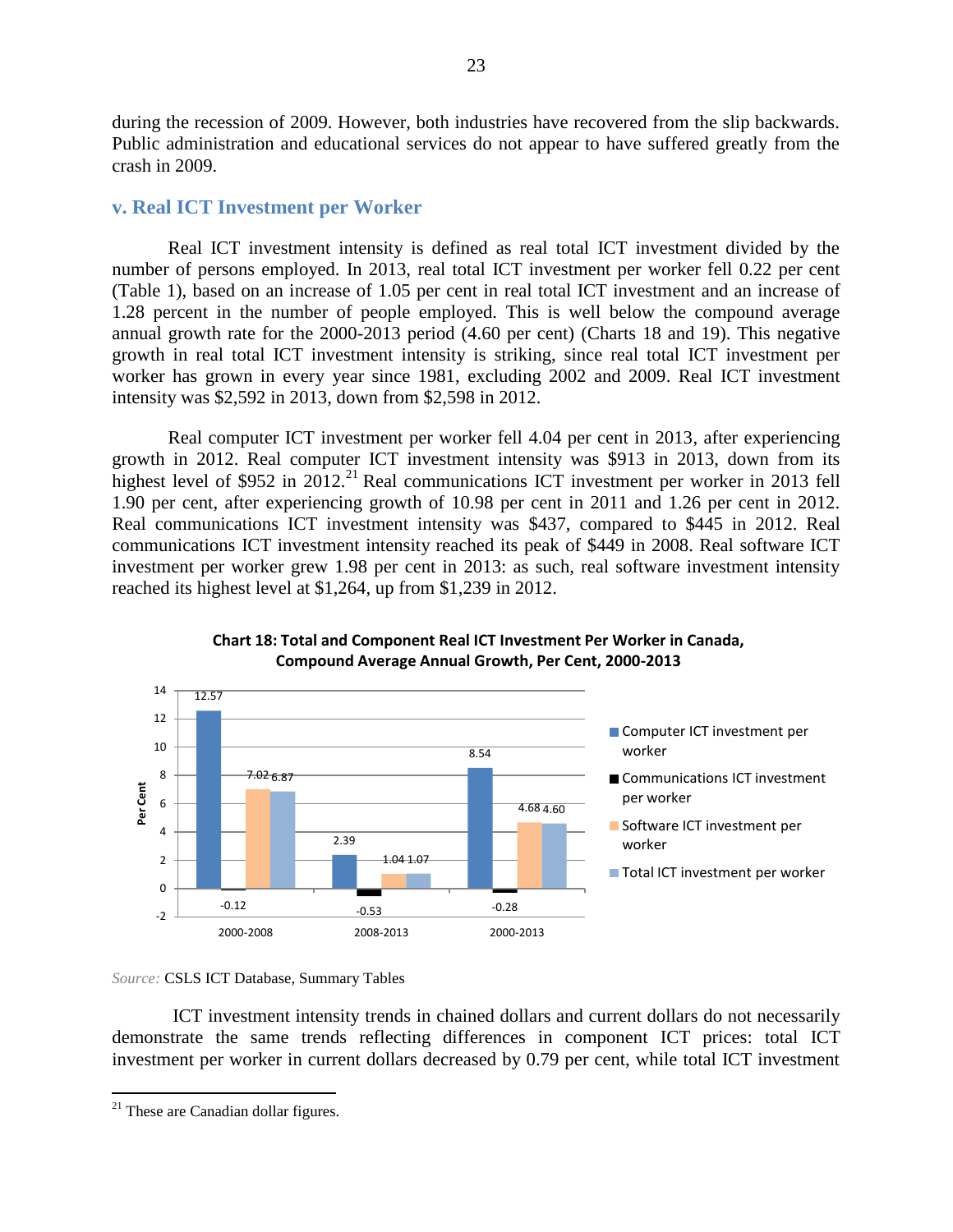per worker in chained dollars decreased only 0.22 per cent in 2013. This difference is driven by falling prices. Moreover, the compound average annual growth rate between 2000 and 2013 in current dollar total ICT investment intensity was only 0.13 per cent, while it was substantially higher in chained dollar total ICT investment intensity (4.60 per cent), given the fall in prices. Similarly, growth rates in nominal computer ICT investment per worker are much lower than growth rates in real computer ICT investment per worker (Table 1). However, growth rates in nominal ICT investment per worker for software and communications ICT investment are similar to growth rates in real software and communications ICT investment per worker: communications demonstrates negative growth in investment intensity, while software demonstrates positive growth in investment intensity.





Trends in employment did not change much between the 2000-2008 period and the 2008- 2013 period, falling 1.11 percentage points. In contrast, real ICT investment growth plummeted 7.02 percentage points between the two periods. Hence, the drastic difference in the growth rate of real ICT investment per worker between the 2000-2008 and 2008-2013 periods is driven entirely by the large fall in the growth rate of real ICT investment. Between 2000 and 2013, real ICT investment per worker grew more slowly than real ICT investment because employment increased 1.42 per cent per year throughout this period.

#### <span id="page-33-0"></span>**D. Summary**

Charts 20a through 20d neatly summarize the information that has been discussed in detail above. Prices are the fundamental difference between nominal and real ICT investment growth.

*Source:* CSLS ICT Database, Summary Tables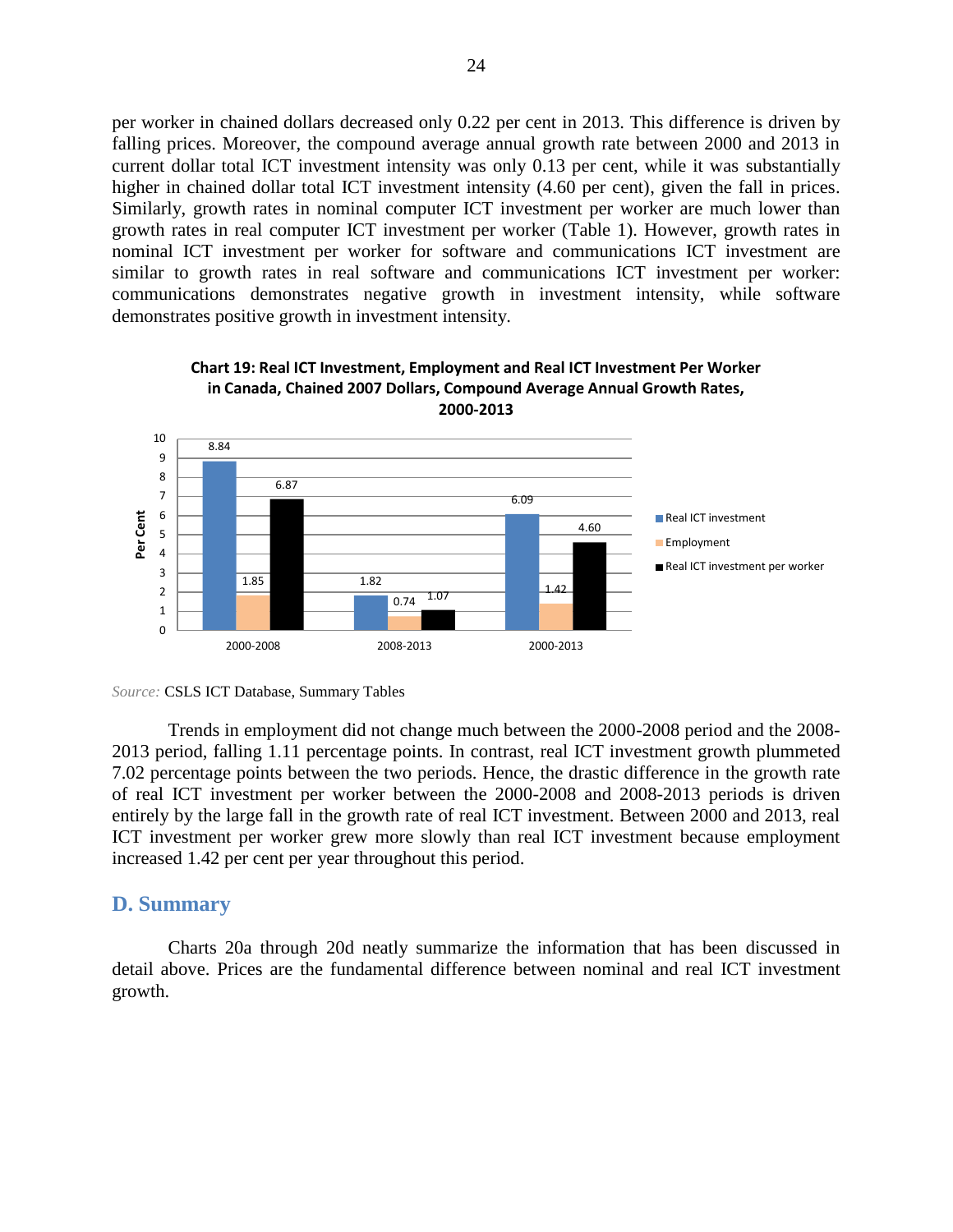

**Chart 20: Difference Between Nominal and Real ICT Investment Growth in Canada, Total and Component, Compound Annual Average Growth, Per Cent, 2000-2013**

*Source:* CSLS ICT Database, Summary Tables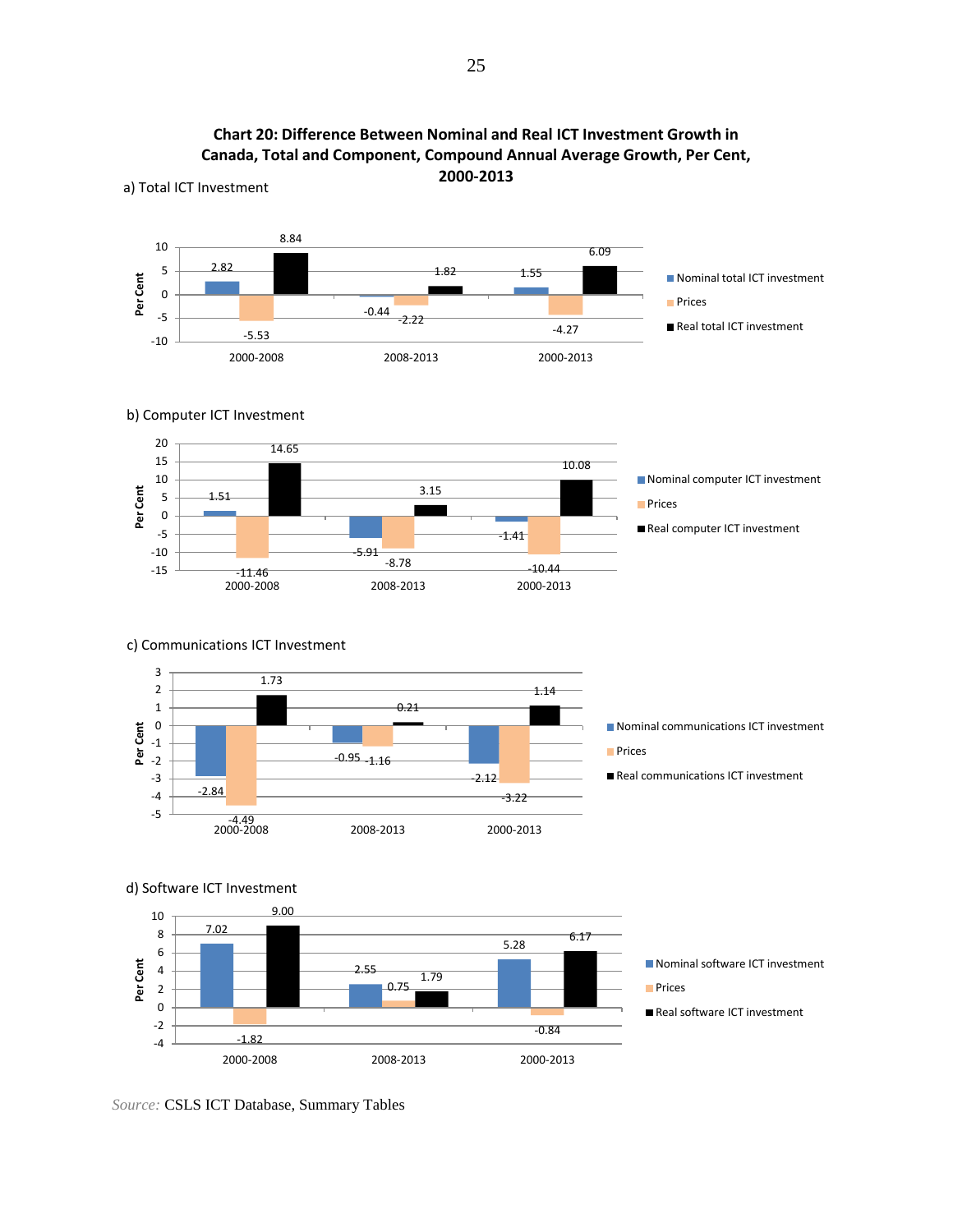## <span id="page-35-0"></span>**IV. ICT Investment Trends in Canada and the United States and the Canada-U.S. ICT Investment Gap in the Business Sector**

The aim of this section is to provide an overview of recent developments in business sector ICT investment in Canada and the United States, with particular attention paid to the trends in the ICT investment per worker gap between the two countries. The focus is on the business sector because non-business sector data are not available for the United States.  $^{22}$ Canada has historically had a large gap in the level of ICT investment per worker relative to the United States. Our lower labour productivity level and weaker labour productivity growth is often linked to this phenomenon. Consequently, it is important to monitor (and explain) developments in this gap as part of an overall analysis of Canada's productivity performance.

This section is divided into two subsections, all of which offer a focus on ICT investment by component (computer, communications equipment and software) for the business sector. The first subsection compares developments in Canada and the United States concerning nominal and real ICT investment, ICT prices, nominal and real ICT investment per worker, ICT investment shares in business sector GDP, and ICT investment shares in total investment. The second subsection examines the Canada-U.S. gap in ICT investment per worker, ICT capital stock per worker, ICT investment shares in business sector GDP, and ICT investment shares in total investment.

### <span id="page-35-2"></span><span id="page-35-1"></span>**A. ICT Investment in Canada and the United States**

#### **i. Nominal ICT Investment Growth**

In 2013, business sector nominal ICT investment growth was 0.73 per cent in Canada and 3.35 per cent in the United States (Table 2 and Chart 21), whereas in 2012, business sector nominal ICT investment grew 3.30 per cent in Canada and 5.05 per cent in the United States. Hence, both countries demonstrated slower growth than in the previous year.





*Source:* CSLS ICT Database, Summary Tables

 $\overline{a}$ 

 $^{22}$  In this section, all references to aggregate investment values refer to mean business sector fixed, non-residential investment unless otherwise noted.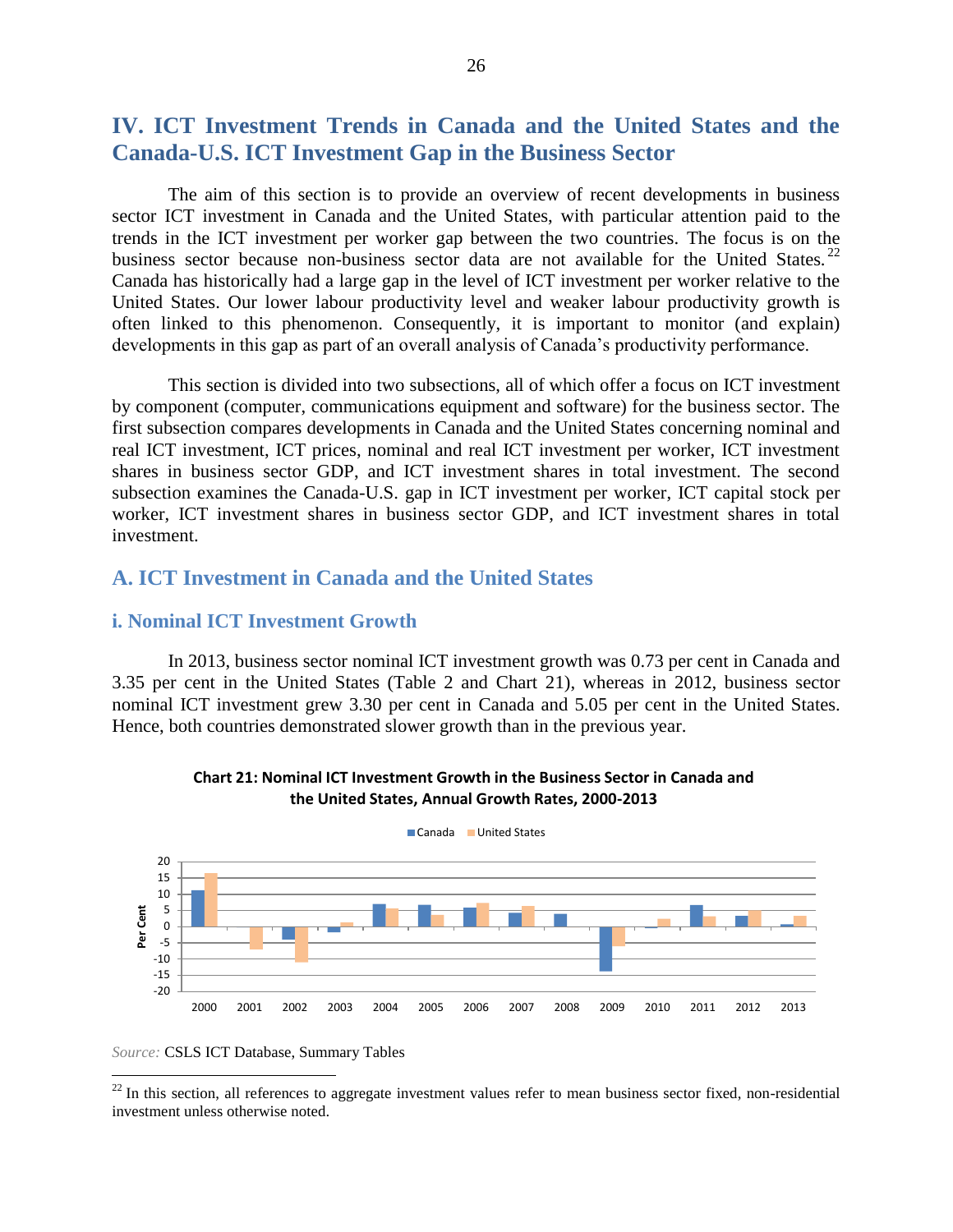| Table 2: Growth in ICT Investment in the Business Sector in Canada and the United States, 2000- |         |                                                                                   |                                                                              | 2013              |         |           |                                                                                              |          |  |
|-------------------------------------------------------------------------------------------------|---------|-----------------------------------------------------------------------------------|------------------------------------------------------------------------------|-------------------|---------|-----------|----------------------------------------------------------------------------------------------|----------|--|
| <b>Year or Time</b>                                                                             |         |                                                                                   | Canada                                                                       |                   |         |           | <b>United States</b>                                                                         |          |  |
| Horizon                                                                                         | Total   | Computers                                                                         | Communications                                                               | Software          | Total   | Computers | Communications                                                                               | Software |  |
|                                                                                                 |         |                                                                                   |                                                                              |                   |         |           | Nominal ICT Investment Growth, Domestic Currency (Annual or Average Annual Per Cent)         |          |  |
| 2012                                                                                            | 3.30    | $-1.04$                                                                           | 3.64                                                                         | 5.52              | 5.05    | 2.63      | 5.91                                                                                         | 5.40     |  |
| 2013                                                                                            | 0.73    | $-8.31$                                                                           | 0.53                                                                         | 5.42              | 3.35    | $-0.93$   | 5.73                                                                                         | 3.65     |  |
| 2000-2008                                                                                       | 2.67    | 2.34                                                                              | $-2.42$                                                                      | 6.23              | 0.56    | $-3.23$   | $-3.27$                                                                                      | 4.18     |  |
| 2008-2013                                                                                       | $-0.95$ | $-6.03$                                                                           | $-1.60$                                                                      | 2.23              | 1.54    | $-1.56$   | 0.81                                                                                         | 2.67     |  |
| 2000-2013                                                                                       | 1.26    | $-0.96$                                                                           | $-2.10$                                                                      | 4.67              | 0.93    | $-2.59$   | $-1.72$                                                                                      | 3.59     |  |
| Nominal ICT Investment Per Worker Growth, Domestic Currency (Annual or Average Annual Per Cent) |         |                                                                                   |                                                                              |                   |         |           |                                                                                              |          |  |
| 2012                                                                                            | 2.42    | $-1.88$                                                                           | 2.75                                                                         | 5.52              | 2.76    | 0.40      | 3.60                                                                                         | 3.11     |  |
| 2013                                                                                            | $-0.66$ | $-9.57$                                                                           | $-0.85$                                                                      | 3.97              | 2.08    | $-2.14$   | 4.43                                                                                         | 2.38     |  |
| 2000-2008                                                                                       | 1.03    | 0.70                                                                              | $-3.98$                                                                      | 4.53              | 0.22    | $-3.56$   | $-3.59$                                                                                      | 3.83     |  |
| 2008-2013                                                                                       | $-1.30$ | $-6.37$                                                                           | $-1.95$                                                                      | 1.86              | 2.02    | $-1.09$   | 1.29                                                                                         | 3.15     |  |
| 2000-2013                                                                                       | 0.12    | $-2.08$                                                                           | $-3.20$                                                                      | 3.49              | 0.91    | $-2.62$   | $-1.74$                                                                                      | 3.57     |  |
|                                                                                                 |         |                                                                                   | Growth in ICT Prices (Annual or Average Annual Per Cent)                     |                   |         |           |                                                                                              |          |  |
| 2012                                                                                            | $-1.37$ | $-6.83$                                                                           | $-0.05$                                                                      | 1.11              | 0.13    | $-1.40$   | 1.21                                                                                         | 0.17     |  |
| 2013                                                                                            | $-0.68$ | $-5.80$                                                                           | 0.58                                                                         | 1.37              | $-0.84$ | $-3.19$   | 0.39                                                                                         | $-0.66$  |  |
| 2000-2008                                                                                       | $-5.62$ | $-11.47$                                                                          | $-4.50$                                                                      | $-1.77$           | $-8.12$ | $-15.66$  | $-10.74$                                                                                     | $-3.53$  |  |
| 2008-2013                                                                                       | $-2.48$ | $-8.78$                                                                           | $-1.16$                                                                      | 0.75              | $-2.51$ | $-6.27$   | $-3.49$                                                                                      | $-1.06$  |  |
| 2000-2013                                                                                       | $-4.42$ | $-10.44$                                                                          | $-3.23$                                                                      | $-0.81$           | $-6.00$ | $-12.17$  | $-8.02$                                                                                      | $-2.59$  |  |
|                                                                                                 |         | Real ICT Investment Growth, Domestic Currency (Annual or Average Annual Per Cent) |                                                                              |                   |         |           |                                                                                              |          |  |
| 2012                                                                                            | 4.74    | 6.22                                                                              | 3.69                                                                         | 4.37              | 4.92    | 4.09      | 4.64                                                                                         | 5.23     |  |
| 2013                                                                                            | 1.42    | $-2.66$                                                                           | $-0.05$                                                                      | 4.00              | 4.23    | 2.34      | 5.32                                                                                         | 4.34     |  |
| 2000-2008                                                                                       | 8.78    | 15.60                                                                             | 2.19                                                                         | 8.14              | 9.45    | 14.74     | 8.37                                                                                         | 7.99     |  |
| 2008-2013                                                                                       | 1.58    | 3.02                                                                              | $-0.45$                                                                      | 1.47              | 4.15    | 5.03      | 4.46                                                                                         | 3.77     |  |
| 2000-2013                                                                                       | 5.95    | 10.59                                                                             | 1.17                                                                         | $\overline{5.52}$ | 7.38    | 10.90     | 6.85                                                                                         | 6.34     |  |
|                                                                                                 |         |                                                                                   |                                                                              |                   |         |           | Real ICT Investment Per Worker Growth, Domestic Currency (Annual or Average Annual Per Cent) |          |  |
| 2012                                                                                            | 3.84    | 5.31                                                                              | 2.80                                                                         | 3.48              | 2.63    | 1.82      | 2.36                                                                                         | 2.93     |  |
| 2013                                                                                            | 0.03    | $-4.01$                                                                           | $-1.43$                                                                      | 2.56              | 2.95    | 1.09      | 4.03                                                                                         | 3.06     |  |
| 2000-2008                                                                                       | 7.04    | 13.75                                                                             | 0.55                                                                         | 6.41              | 9.08    | 14.35     | 8.01                                                                                         | 7.62     |  |
| 2008-2013                                                                                       | 1.21    | 2.65                                                                              | $-0.81$                                                                      | 1.10              | 4.64    | 5.53      | 4.96                                                                                         | 4.26     |  |
| 2000-2013                                                                                       | 4.76    | 9.34                                                                              | 0.03                                                                         | 4.34              | 7.35    | 10.87     | 6.82                                                                                         | 6.32     |  |
|                                                                                                 |         |                                                                                   | <b>Business Sector Employment (Annual or Average Annual Per Cent)</b>        |                   |         |           |                                                                                              |          |  |
| 2012                                                                                            |         |                                                                                   | 0.86                                                                         |                   |         |           | 2.23                                                                                         |          |  |
| 2013                                                                                            |         |                                                                                   | 1.40                                                                         |                   |         |           | 1.24                                                                                         |          |  |
| 2000-2008                                                                                       |         |                                                                                   | 1.63                                                                         |                   |         |           | 0.34                                                                                         |          |  |
| 2008-2013                                                                                       |         |                                                                                   | 0.36                                                                         |                   |         |           | $-0.47$                                                                                      |          |  |
| 2000-2013                                                                                       |         |                                                                                   | 1.14                                                                         |                   |         |           | 0.03                                                                                         |          |  |
|                                                                                                 |         |                                                                                   | United States Dollar per Canadian Dollar (Annual or Average Annual Per Cent) |                   |         |           |                                                                                              |          |  |
|                                                                                                 |         |                                                                                   | <b>Exchange Rate</b>                                                         |                   |         |           | <b>Purchasing Power Parity</b>                                                               |          |  |
| 2012                                                                                            |         | $-1.01$                                                                           |                                                                              |                   |         |           | $-0.21$                                                                                      |          |  |
| 2013                                                                                            |         |                                                                                   | $-2.99$                                                                      |                   |         |           | $-0.71$                                                                                      |          |  |
| 2000-2008                                                                                       |         |                                                                                   | 4.22                                                                         |                   |         |           | 1.68                                                                                         |          |  |
| 2008-2013                                                                                       |         |                                                                                   | 0.71                                                                         |                   |         |           | 0.26                                                                                         |          |  |
| 2000-2013                                                                                       |         |                                                                                   | 2.86                                                                         |                   |         |           | 1.13                                                                                         |          |  |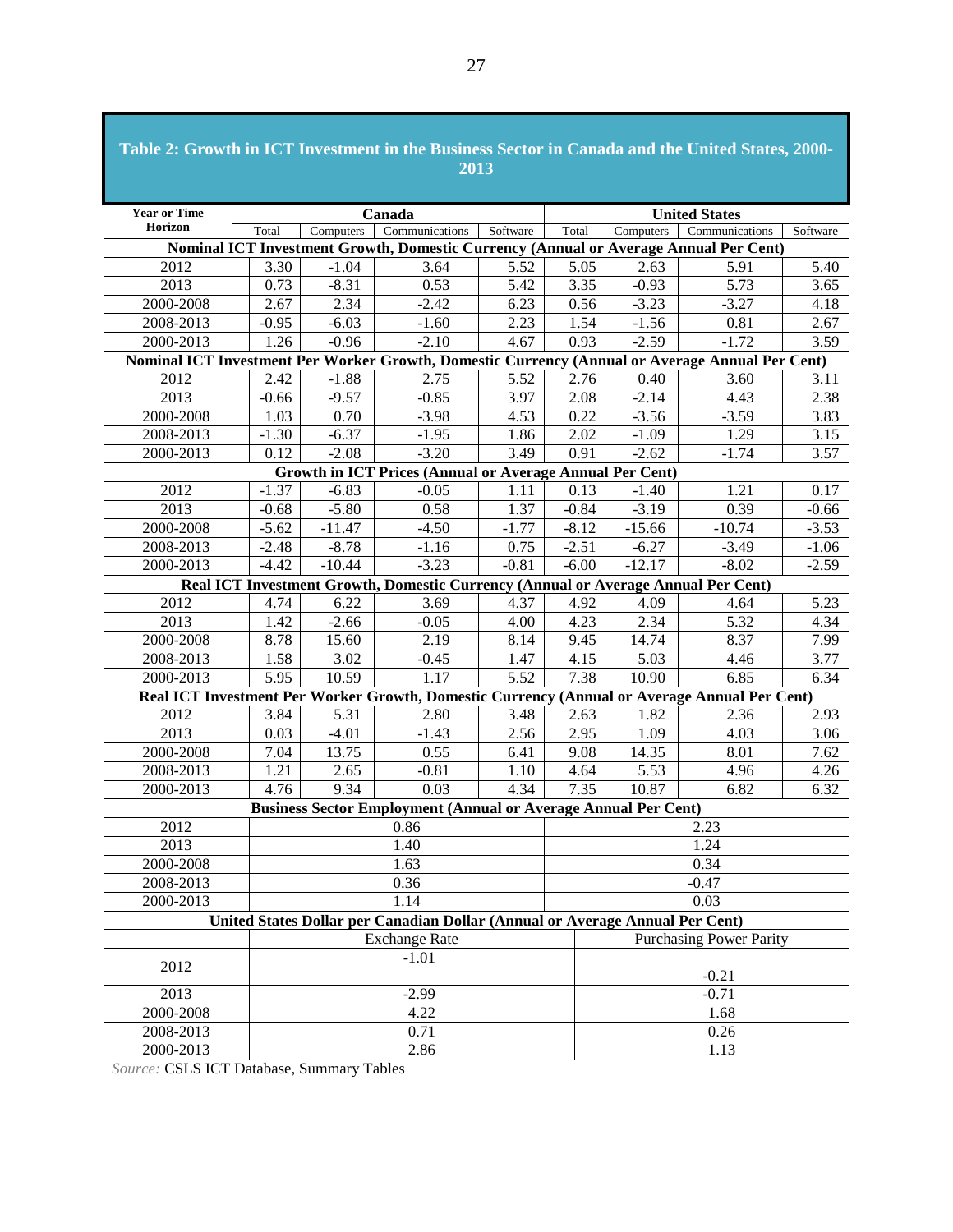The slowdown in these two countries likely reflects the petering out of the recovery from the 2009 financial meltdown.



**Chart 22: Per Cent Change in Nominal ICT Investment in the Business Sector in Canada and the United States, 2013**

*Source:* CSLS ICT Database, Summary Tables

At the component level, Canada demonstrated worse performance than the United States in both computer and communications ICT investment in 2013. In the United States, computer ICT investment fell 0.93 per cent, while in Canada it fell 8.31 per cent. In addition, in the United States, communications ICT investment grew 5.73 per cent in 2013, while in Canada growth was much slower at only 0.53 per cent. In contrast, software ICT investment in Canada outperformed software ICT investment in the United States (5.42 per cent versus 3.65 per cent).

Compound average annual growth in business sector nominal ICT investment was 0.93 per cent per year in the United States between 2000 and 2013, while it was 1.26 per cent in Canada. Hence, the recent results from 2013 are consistent with the longer-term historical trend where Canadian nominal ICT investment in the business sector is greater than American nominal ICT investment in the business sector (Charts 23 and 24). When this period is broken down into two subperiods: 2000 to 2008 and 2008 to 2013, Canada only outperforms the United States between 2000 and 2008 (2.67 per cent per year versus 0.56 per cent per year). The compound average annual growth in Canada between 2008 and 2013 is actually negative (-0.95 per cent per year), while in the United States it is positive (1.54 per cent per year). This is likely explained by Canada's larger decline in nominal ICT investment during the recession of 2009 (Charts 21 and Chart 23). Hence, Canada's stronger nominal ICT investment growth performance is entirely attributable to growth in the first eight years of the century, since Canada has actually performed substantially worse than the United States in terms of nominal ICT investment since the financial crisis in 2009.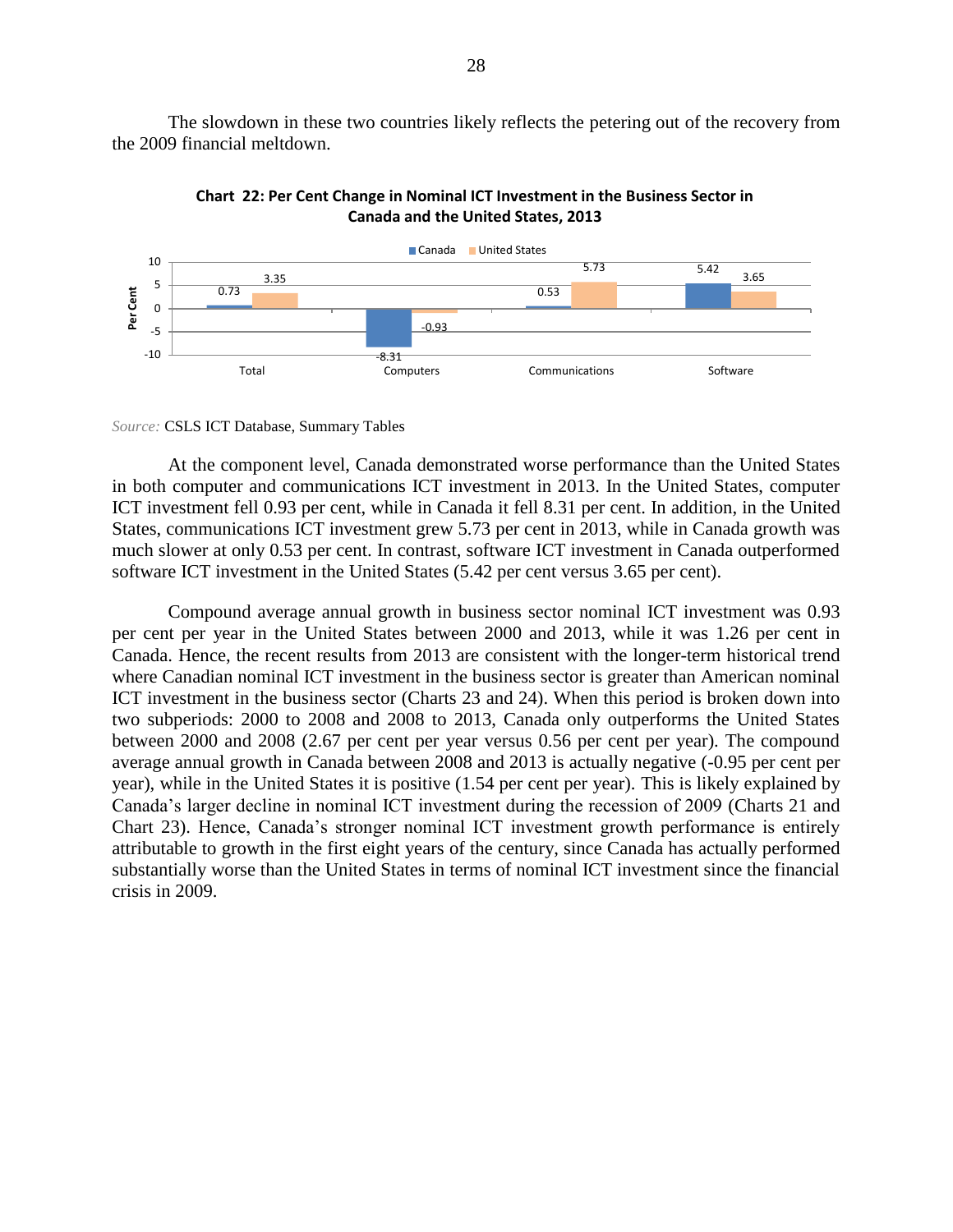

**Chart 23: Nominal ICT Investment in the Business Sector in Canada and the United States, 2000=100, 2000-2013**





*Source:* CSLS ICT Database, Summary Tables

 $\overline{a}$ 

#### **ii. Nominal ICT Investment Per Worker**

Nominal ICT investment per worker growth is a direct consequence of nominal ICT investment growth and business sector employment growth. In 2013, nominal ICT investment per worker in Canada was smaller than nominal ICT investment per worker in the United States (-0.66 per cent versus 2.08 per cent) (Table 2). Nominal ICT investment by component in Canada was also smaller than nominal ICT investment by component in the United States for all three components.<sup>23</sup> Growth rates for computers and communications equipment nominal ICT investment per worker in Canada were smaller than growth rates in the United States in 2013. However, software nominal ICT investment per worker growth rates in Canada outperformed the United States (Table 2 and Chart 25).

 $^{23}$  The largest component of ICT investment per worker in 2013 in both countries was software (55.30 per cent in Canada and 62.86 per cent in the United States). In Canada, the smallest component of nominal ICT investment per worker was communications (20.14 per cent), while in the United States, the smallest component of nominal ICT investment per worker was computers (15.50 per cent).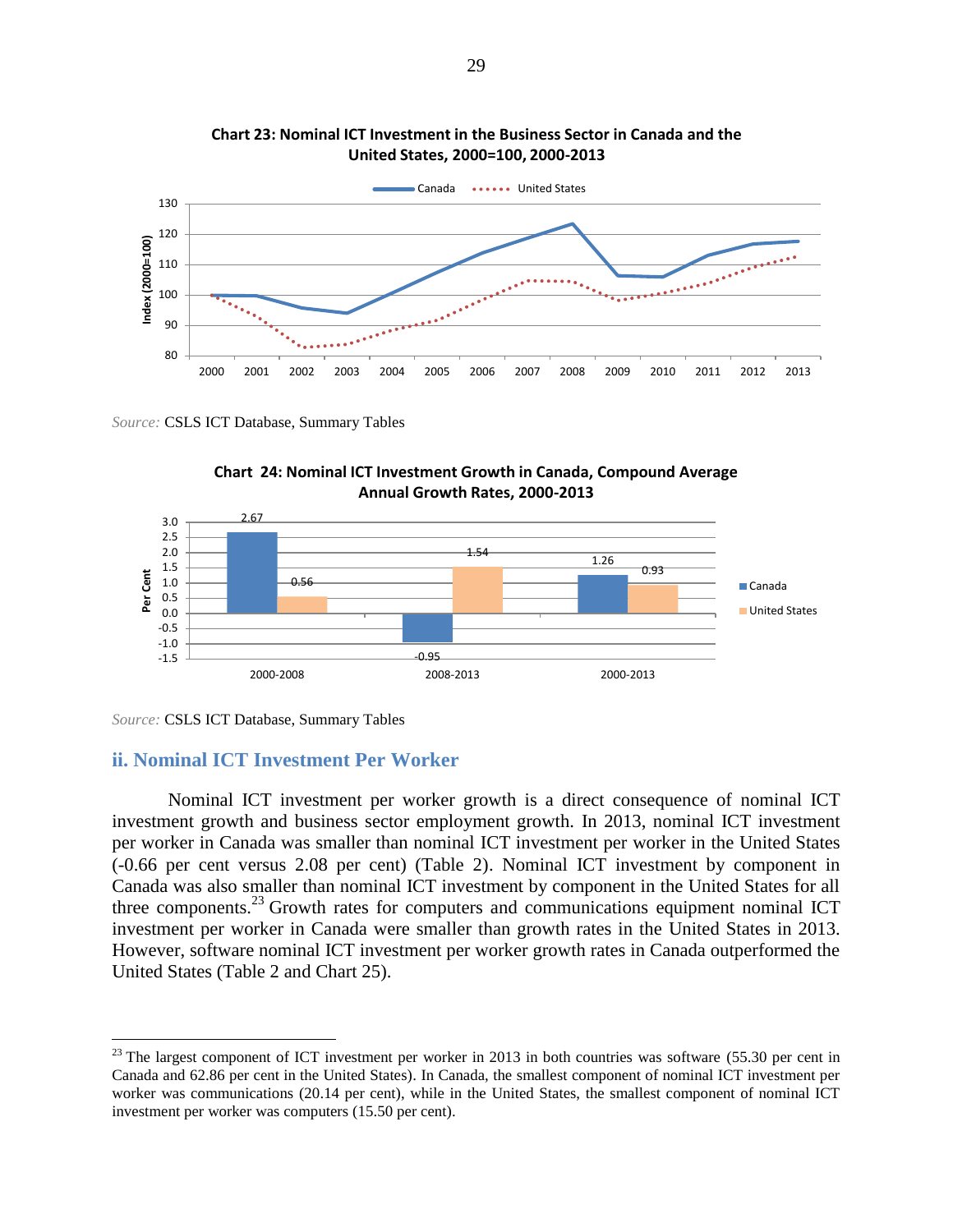

**Chart 25: Growth of Nominal ICT Investment Per Worker by Component in the Business Sector in Canada and the United States, 2013**

Business sector employment in Canada increased 1.40 per cent in 2013, compared to a 1.24 per increase in the United States (Table 2). Given that these employment growth rates are quite similar, it was the nominal investment trends that drove the nominal investment per worker trends in 2013. These trends resulted in a larger difference in nominal ICT investment per worker growth between the two countries (2.08 per cent in the United States versus -0.66 per cent in Canada: a gap of 2.74 percentage points) compared to nominal ICT investment growth (0.73 per cent in Canada versus 3.35 per cent in the United States: a gap of 2.62 percentage points) (Table 2 and Chart 25).

The United States also outperformed Canada in terms of nominal ICT investment per worker throughout the period between 2000 and 2013 (Chart 26a): nominal ICT investment per worker growth was only 0.12 per cent per year in Canada compared to 0.91 per cent per year in the United States. As nominal ICT investment growth was stronger in Canada over this period (1.26 per cent versus 0.93 per cent), the strong performance in the United States can only be explained by its worse employment performance (0.03 per cent versus 1.14 per cent).





*Source:* CSLS ICT Database, Summary Tables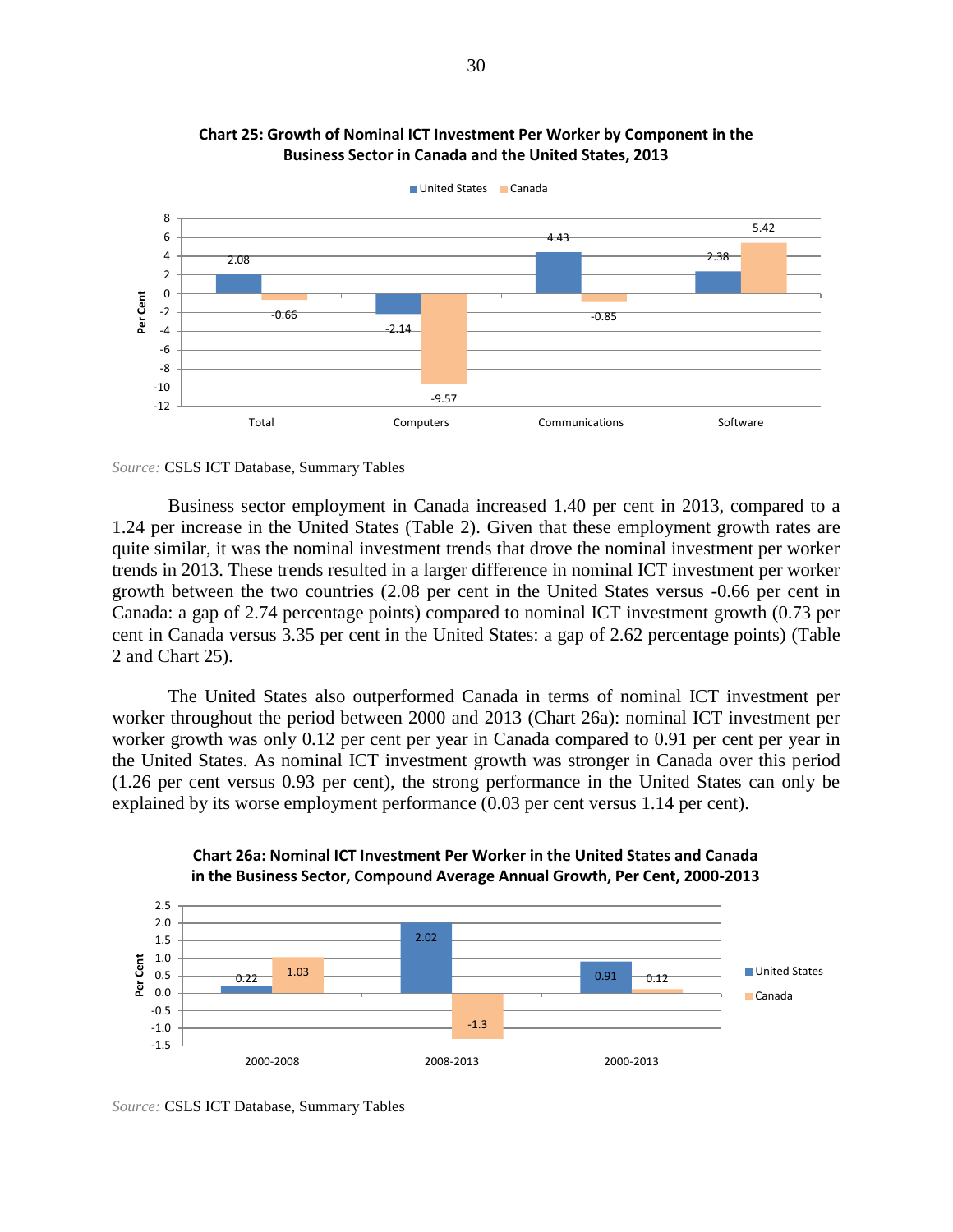

**Chart 26b: Nominal ICT Investment Per Worker in Canada and the United States in the Business Sector, 2000=100, 2000-2013**

Similarly to many other ICT investment measures, Canada's weak performance compared to the United States in nominal total ICT investment per worker between 2000 and 2013 is also explained by the second period, namely 2008-2013, since Canada actually outperformed the United States in terms of nominal ICT investment per worker between 2000 and 2008. The strikingly lower performance of nominal ICT investment per worker in this period can be explained by two factors: stronger employment growth in Canada compared to the United States between 2008 and 2013 (0.36 per cent versus -0.47 per cent) and lower nominal ICT investment growth in Canada compared to the United States between 2008 and 2013 (-0.95 per cent versus 1.54 per cent). Clearly, the recession wreaked havoc on ICT investment in Canada, but employment in Canada was not hit as hard as employment in the United States.

As noted earlier, the United States experienced faster growth in communications equipment ICT investment and a smaller decline in computer ICT investment relative to Canada, while software ICT investment in Canada grew faster than software ICT investment in the United States in 2013 (Chart 25). Due to the divergent paths of business sector employment growth, the United States' lead was only enhanced in 2013 in both computers and communications ICT investment per worker. Computer ICT investment per worker in the United States fell 2.14 per cent compared to 9.57 per cent in Canada. Communications ICT investment per worker exhibited growth of 4.43 per cent in 2013 in the United States, while communications ICT investment per worker actually fell in Canada in 2013 by 0.85 per cent. In contrast, software ICT investment per worker in Canada actually grew almost twice as fast as software ICT investment in the United States in 2013 (3.97 per cent versus 2.38 per cent). Software ICT investment per worker's divergence is entirely explained by the higher growth rate of software ICT investment in Canada (5.42 per cent versus 3.65 per cent). As previously noted concerning total nominal ICT investment and total nominal ICT investment per worker, the trends in ICT investment by component and by sector for nominal investment and nominal ICT investment per worker are similar because of the similar employment growth exhibited by both two countries.

#### **iii. Nominal ICT Investment Shares in Nominal Business Sector GDP**

Between 2000 and 2013, ICT investment as a share of nominal business sector GDP declined much faster in the United States than Canada at the aggregate (1.36 percentage points versus 1.03 percentage points) and at the component level (Table 3). ICT investment declined for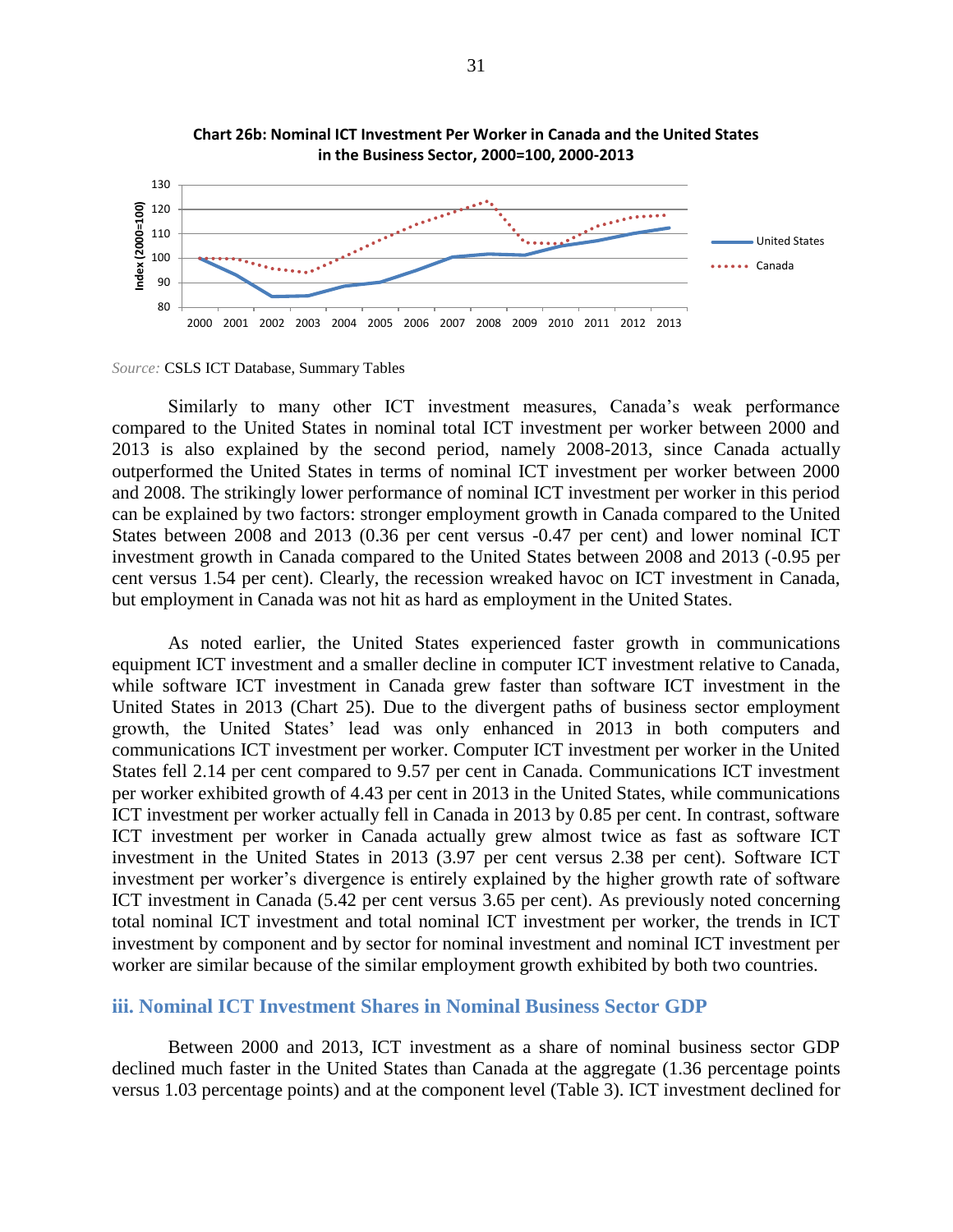all three components in the United States, and for all components, excluding software, in Canada. The faster nominal GDP growth during this period compared to total nominal ICT investment and ICT investment by component explains the falling shares in both countries. The weak growth of computers and communications ICT investment would also explain these falling shares. In contrast, since software ICT investment performed more strongly than both computers and communications ICT investment, it is no surprise that its share grew in Canada and fell only marginally in the United States.

|                           | Table 3: Current Dollar ICT Investment Shares in the Business Sector in Canada and the United<br><b>States, 2000-2013</b> |           |                                                                 |          |                   |                      |                                                                                                              |          |  |  |  |
|---------------------------|---------------------------------------------------------------------------------------------------------------------------|-----------|-----------------------------------------------------------------|----------|-------------------|----------------------|--------------------------------------------------------------------------------------------------------------|----------|--|--|--|
| <b>Time</b>               |                                                                                                                           |           | Canada                                                          |          |                   | <b>United States</b> |                                                                                                              |          |  |  |  |
| Horizon or<br>Year        | Total                                                                                                                     | Computers | Communications                                                  | Software | Total             | Computers            | Communications                                                                                               | Software |  |  |  |
|                           |                                                                                                                           |           | ICT Investment as a Share of GDP (Per Cent or Percentage Point) |          |                   |                      |                                                                                                              |          |  |  |  |
| 2000                      | 3.29                                                                                                                      | 1.08      | 1.03                                                            | 1.18     | 4.43              | 1.09                 | 1.35                                                                                                         | 1.99     |  |  |  |
| 2008                      | 2.71                                                                                                                      | 0.86      | 0.56                                                            | 1.28     | 3.26              | 0.59                 | 0.73                                                                                                         | 1.94     |  |  |  |
| 2011                      | 2.32                                                                                                                      | 0.65      | 0.47                                                            | 1.20     | 3.09              | 0.51                 | 0.65                                                                                                         | 1.93     |  |  |  |
| 2012                      | 2.32                                                                                                                      | 0.62      | 0.47                                                            | 1.22     | $\overline{3.08}$ | 0.50                 | 0.65                                                                                                         | 1.93     |  |  |  |
| 2013                      | 2.26                                                                                                                      | 0.55      | 0.45                                                            | 1.25     | 3.07              | 0.48                 | 0.66                                                                                                         | 1.93     |  |  |  |
| $\Delta (2000 -$<br>2013) | $-1.03$                                                                                                                   | $-0.53$   | $-0.58$                                                         | 0.07     | $-1.36$           | $-0.61$              | $-0.69$                                                                                                      | $-0.06$  |  |  |  |
| $\Delta(2013)$            | $-0.06$                                                                                                                   | $-0.07$   | $-0.02$                                                         | 0.03     | $-0.01$           | $-0.02$              | 0.01                                                                                                         | 0.00     |  |  |  |
|                           |                                                                                                                           |           |                                                                 |          |                   |                      | ICT Investment as a Share of Total Non-Residential Business Sector Investment (Per Cent or Percentage Point) |          |  |  |  |
| 2000                      | 20.28                                                                                                                     | 6.65      | 6.34                                                            | 7.29     | 28.54             | 7.02                 | 8.73                                                                                                         | 12.79    |  |  |  |
| 2008                      | 15.89                                                                                                                     | 5.08      | 3.31                                                            | 7.51     | 23.40             | 4.24                 | 5.25                                                                                                         | 13.92    |  |  |  |
| 2011                      | 14.15                                                                                                                     | 3.98      | 2.85                                                            | 7.32     | 24.90             | 4.12                 | 5.22                                                                                                         | 15.55    |  |  |  |
| 2012                      | 13.62                                                                                                                     | 3.67      | 2.75                                                            | 7.19     | 24.00             | 3.88                 | 5.08                                                                                                         | 15.04    |  |  |  |
| 2013                      | 13.37                                                                                                                     | 3.28      | 2.69                                                            | 7.39     | 23.76             | 3.68                 | 5.14                                                                                                         | 14.93    |  |  |  |
| $\Delta (2000 -$<br>2013) | $-6.91$                                                                                                                   | $-3.37$   | $-3.65$                                                         | 0.10     | $-4.78$           | $-3.34$              | $-3.59$                                                                                                      | 2.14     |  |  |  |
| $\Delta(2013)$            | $-0.25$                                                                                                                   | $-0.39$   | $-0.06$                                                         | 0.20     | $-0.24$           | 0.20                 | 0.06                                                                                                         | $-0.11$  |  |  |  |
|                           |                                                                                                                           |           |                                                                 |          |                   |                      | <b>ICT Component Share of Total Business Sector ICT Investment (Per Cent or Percentage Point)</b>            |          |  |  |  |
| 2000                      | $-$                                                                                                                       | 32.78     | 31.26                                                           | 35.96    | $-$               | 24.61                | 30.58                                                                                                        | 44.81    |  |  |  |
| 2008                      | $-$                                                                                                                       | 31.95     | 20.82                                                           | 47.23    | $-$               | 18.10                | 22.43                                                                                                        | 59.47    |  |  |  |
| 2011                      | $- -$                                                                                                                     | 28.16     | 20.12                                                           | 51.73    | $-$               | 16.56                | 20.98                                                                                                        | 62.46    |  |  |  |
| 2012                      | $- -$                                                                                                                     | 26.98     | 20.18                                                           | 52.84    | $--$              | 16.17                | 21.15                                                                                                        | 62.67    |  |  |  |
| 2013                      | $- -$                                                                                                                     | 24.56     | 20.14                                                           | 55.30    | $-$               | 15.50                | 21.64                                                                                                        | 62.86    |  |  |  |
| $\Delta(2000 -$<br>2013)  | $\qquad \qquad -$                                                                                                         | $-8.22$   | $-11.22$                                                        | 19.34    | $- -$             | $-9.11$              | $-8.94$                                                                                                      | 18.05    |  |  |  |
| $\Delta(2013)$            | $\overline{a}$                                                                                                            | $-2.42$   | $-0.04$                                                         | 2.46     | $\overline{a}$    | $-0.67$              | 0.49                                                                                                         | 0.19     |  |  |  |

## **Table 3: Current Dollar ICT Investment Shares in the Business Sector in Canada and the United**

*Source:* CSLS ICT Database, Summary Tables

#### **vi. Nominal ICT Investment Shares in Total Nominal Investment**

Trends in ICT investment shares in total nominal investment (business sector fixed, nonresidential investment) succinctly capture the evolving importance of ICT investment in the overall investment decision of firms. Between 2000 and 2013, ICT investment as a share of total nominal non-residential business sector investment in Canada fell much faster or grew much more slowly than the share of ICT investment in total nominal non-residential business sector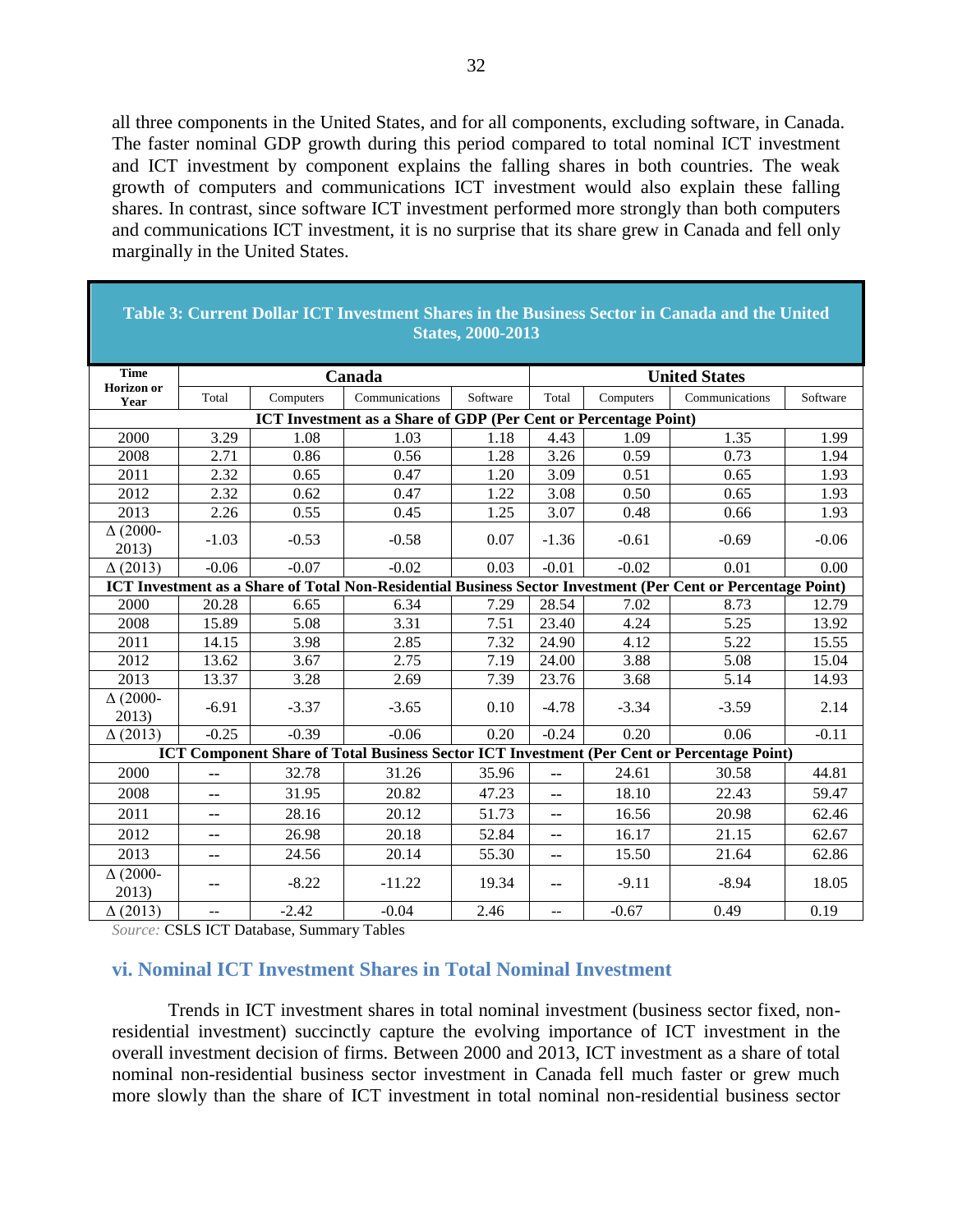investment in the United States at the aggregate (-6.91 percentage points versus -4.78 percentage points) and the component level (Table 3). This is interesting, given the fact that Canada outperformed the United States when ICT investment was calculated as a share of GDP.

#### **vi. ICT Prices**

In 2013, ICT investment prices decreased 0.68 per cent in Canada and 0.84 per cent in the United States. This represents a continuation of the trend of falling ICT prices in both Canada and the United States (Chart A3.28).



**Chart 27: ICT Prices in Canada and the United States by Component in the Business Sector, Compound Average Annual Growth, Per Cent**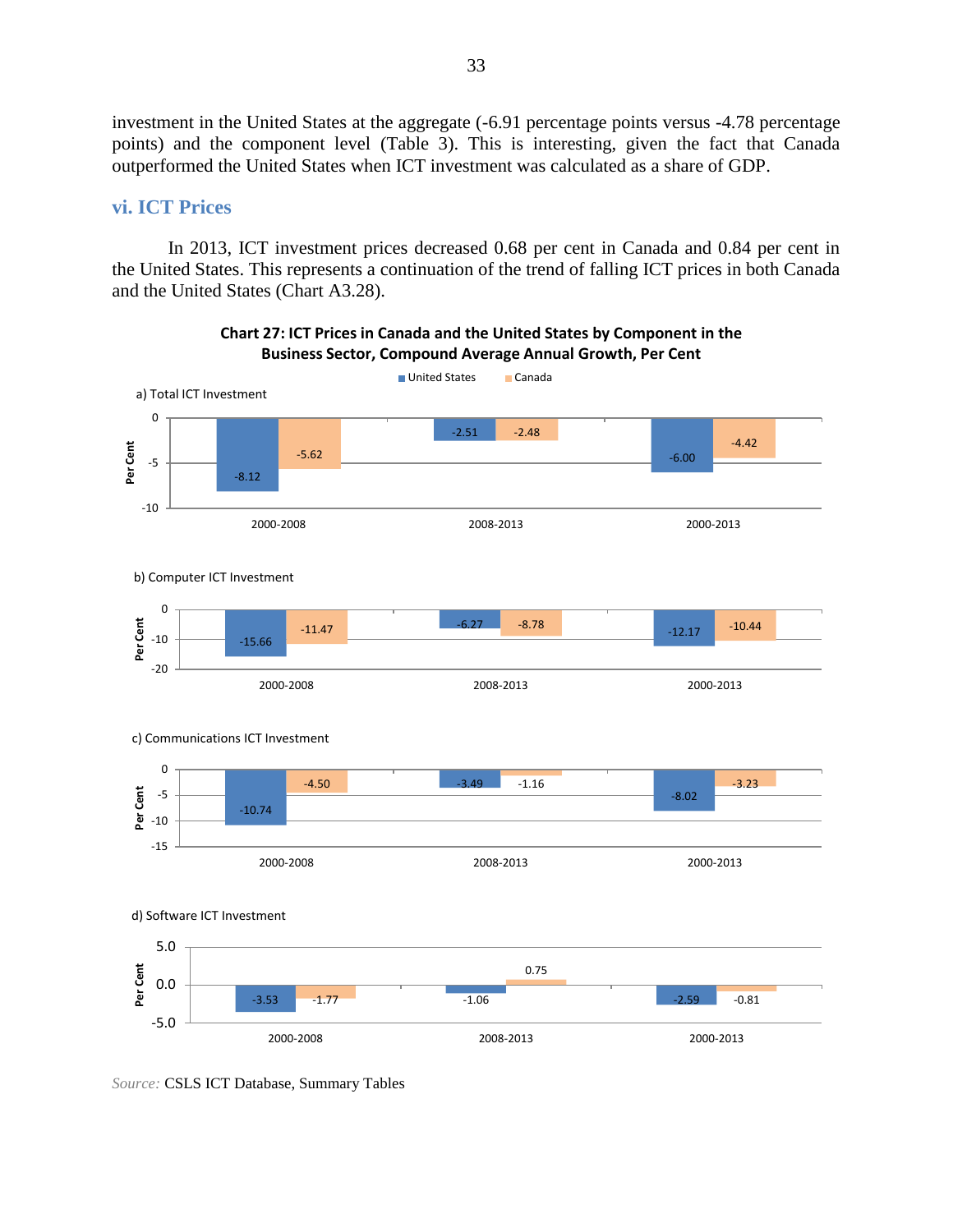In Canada, ICT prices for software grew 1.37 per cent, while they fell in the United States by 0.66 per cent. For communications, ICT prices rose in both countries, albeit relatively faster in Canada (0.58 per cent versus 0.39 per cent). In stark contrast, computer ICT prices fell in both countries, falling faster in Canada (-5.80 per cent) than in the United States (-3.19 per cent) (Chart A3.31, A3.32 and A3.33).

Between 2000 and 2013, ICT prices continually declined, registering positive growth only once in Canada in 2009 (Chart A3.28). In comparison to the United States, ICT investment prices in Canada fell less quickly in all three periods: 2000-2008, 2008-2013 and 2000-2013 (Chart 27).

Capeluck (2012) notes that "since 2003 there has been a clear negative correlation between total ICT prices and changes in the Canada-U.S. exchange rate". This relationship exists because ICT investment goods in Canada are largely imported, and consequently, "an increase in the value of the Canadian dollar effectively decreases ICT prices" (Capeluck, 2012). Hence, it seems like 2013 is not consistent with earlier observations. Given that the Canadian dollar depreciated in 2013 by 2.99 per cent, the correlation suggests that ICT prices in Canada should have increased. However, ICT prices decreased in Canada by 0.68 per cent. This may be explained by software's increasingly important role. In particular, Sharpe and De Avillez (2010) note that the changing valuation of the Canadian dollar should have a smaller effect on software prices, given that imports play a smaller role in the software market than in the market for the other two ICT components. Since software ICT investment continues to represent a growing proportion of total ICT investment in Canada, this may potentially explain why the trend does not hold in 2012 or 2013.

#### **v. Real ICT Investment Growth**

In general, falling ICT prices in Canada and the United States have led to relatively robust real business sector ICT investment growth (Table 2 and Chart 28 and Chart A3.32). This trend continued in 2013, as Canada's real ICT investment growth of 1.42 per cent outpaced its nominal ICT investment growth of 0.73 per cent, reflecting the 0.68 per cent decrease in ICT prices. Similarly, the real ICT investment growth of 4.23 per cent in the United States was larger than its nominal ICT investment growth of 3.35 per cent. The larger difference between nominal and real growth rates in the United States compared to Canada can be explained by the more rapidly declining ICT prices in the United States (0.84 per cent versus 0.68 per cent).



**Chart 28: Real ICT Investment Growth in Canada and the United States in the Business Sector, Compound Average Annual Growth, 2000-2013**

*Source:* CSLS ICT Database, Summary Tables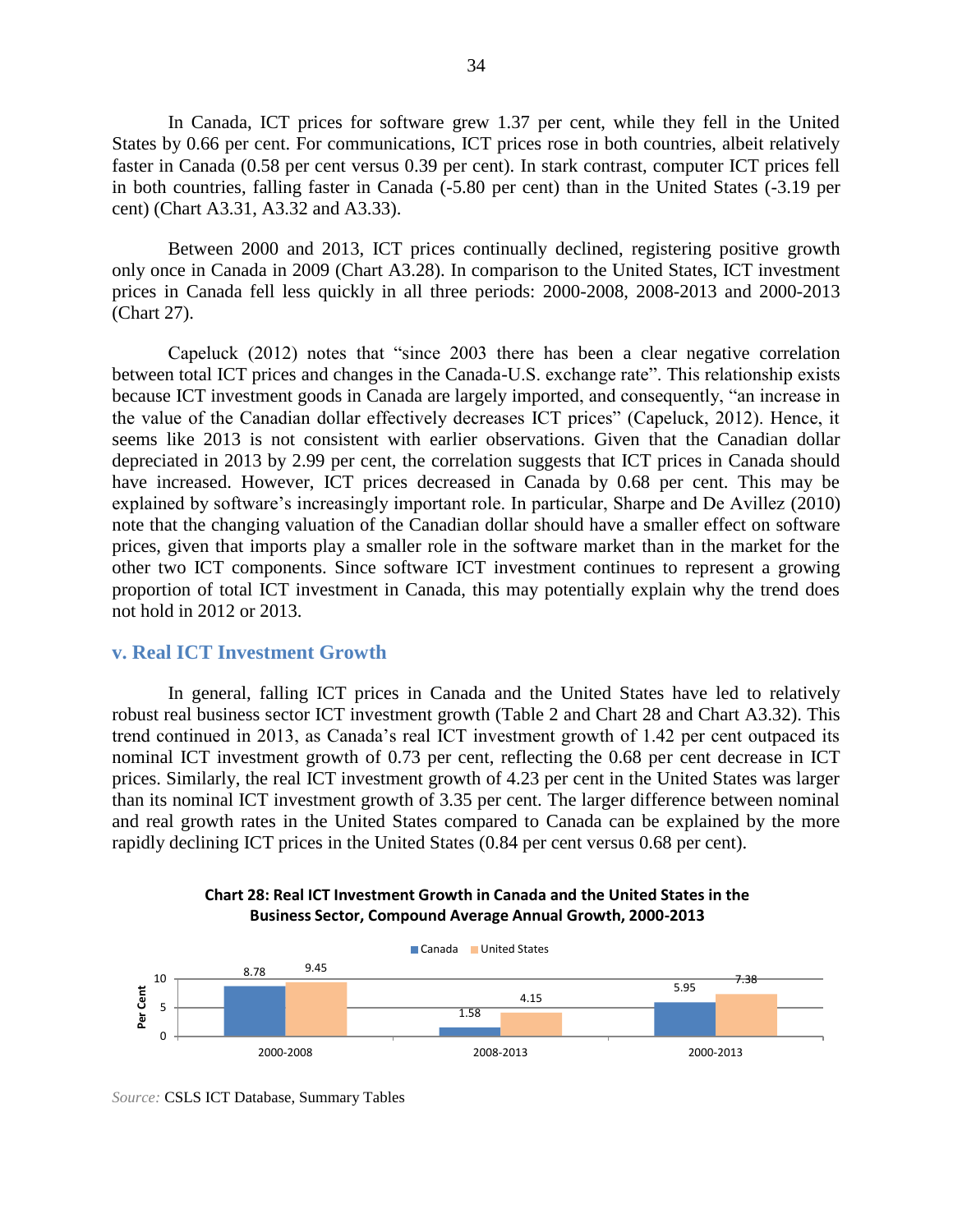Between 2000 and 2013, the United States outperformed Canada in terms of real ICT investment growth in all three periods: 2000-2008, 2008-2013 and 2000-2013. Moreover, the fall in the compound average annual growth rates between 2000-2008 and 2008-2013 was much larger for Canada than the United States (a decline of 7.20 percentage points versus a decline of 5.30 percentage points). This is yet more evidence that ICT investment in Canada was hit harder than ICT investment in the United States by the recession of 2009.



**Chart 29: Growth of Real ICT Investment by Component in the Business Sector in Canada and the United States, 2013**

ICT growth was greater in the United States than Canada in 2013 for every component of real ICT investment (Chart 29). Real software ICT investment is the only component of ICT investment in which Canada came close to demonstrating similar growth relative to the United States. In the other two components, Canada actually registered negative growth, while the United States displayed positive growth. In particular, real computer ICT investment was 2.34 per cent against Canada's -2.66 per cent. Real communications ICT investment was 5.32 per cent, while Canada exhibited -0.05 per cent. Real software ICT investment was 4.34 per cent, while in Canada it was 4.00 per cent (Charts 29 and 30).



**Chart 30: Real ICT Investment for Canada and the United States in the Business Sector, 2000=100, 2000-2013**

*Source:* CSLS ICT Database, Summary Tables

*Source:* CSLS ICT Database, Summary Tables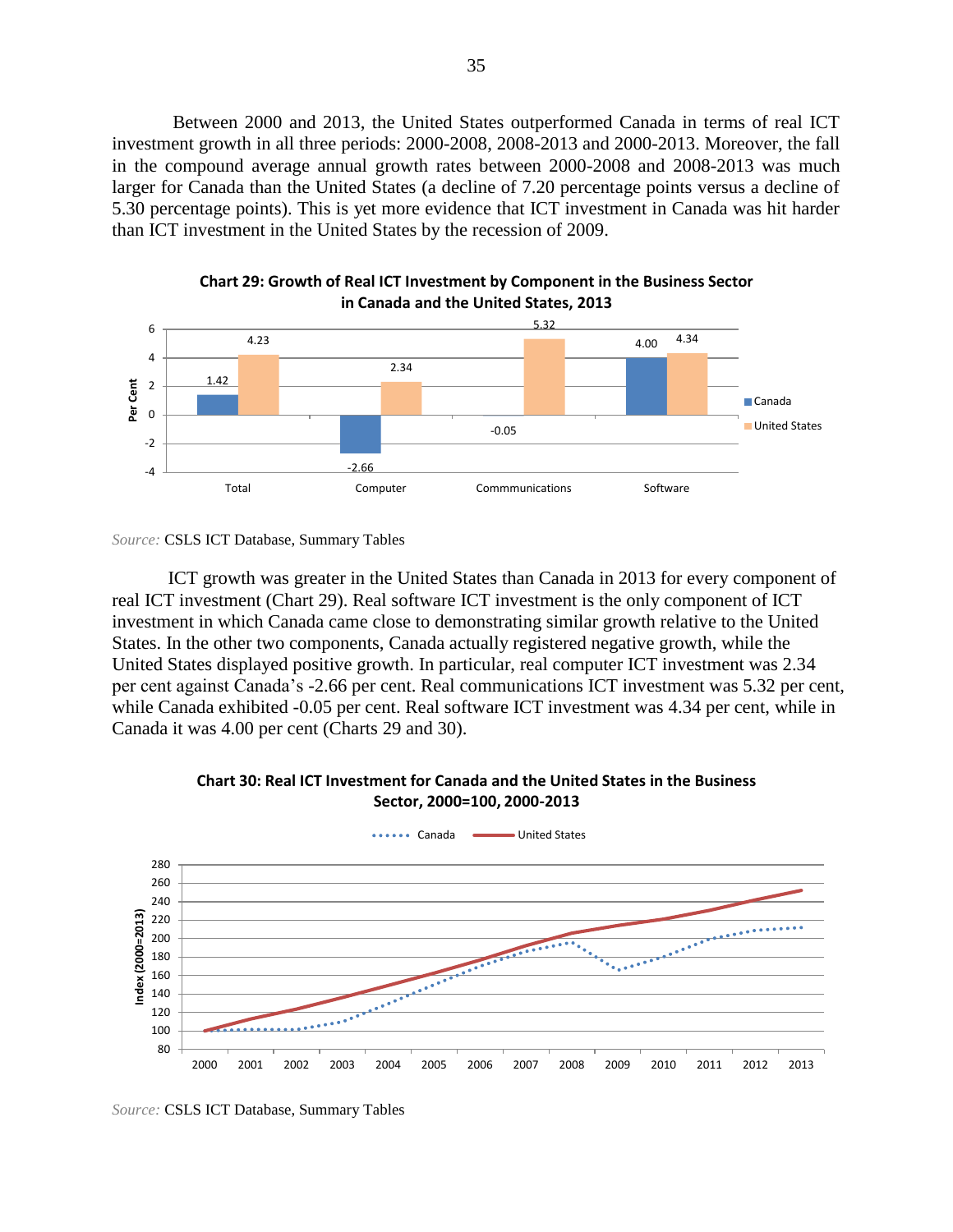#### **vi. Real ICT Investment per Worker**

Real ICT investment per worker growth is a direct consequence of real ICT investment growth and business sector employment growth. As noted earlier, real ICT investment grew in Canada at 1.42 per cent, while it grew at 4.23 per cent in the United States in 2013 (Table 2). The large difference is mainly due to ICT prices falling faster in the United States (0.84 per cent versus 0.68 per cent) (Chart A3.28). In 2013, business sector employment growth in Canada outpaced employment growth in the United States by a small margin (1.40 per cent versus 1.24 per cent). Employment growth, all else constant, will reduce the level of ICT investment intensity. As such, Canadian and American ICT investment per worker growth should be less than real ICT investment growth. Indeed, real ICT investment per worker grew 2.95 per cent (compared to 4.23 per cent growth in real ICT investment) in the United States, while real ICT investment per worker in Canada grew 0.03 per cent (compared to 1.42 per cent growth in real ICT investment).

Stronger performance in the United States on a per worker basis is also obtained for all three ICT investment components (Table 2 and Chart 31a). Real computer ICT investment per worker in the United States grew 1.09 per cent, while it actually fell 4.01 per cent in Canada. Real communications equipment ICT investment per worker in the United States was similarly strong, registering 4.03 per cent compared to Canada's -1.43 per cent in 2013. Finally, software ICT investment per worker in Canada grew only 2.56 per cent, compared to 3.06 per cent in the United States.

These 2013 results are consistent with the long-term trends. In terms of total real ICT investment per worker and component real ICT investment per worker, the United States continually outperformed Canada throughout the 2000 to 2013 period. Compound average annual growth rates in the United States are consistently higher than Canada's for each component and for total real ICT investment (Table 2). Given trends in total ICT prices, ICT prices by component, total nominal ICT investment and nominal ICT investment by component, stronger performance in real ICT investment per worker in the United States compared to Canada is almost entirely explained by its greater price declines.

#### **Chart 31a: Growth of Real ICT Investment Per Worker in the Business Sector in Canada and the United States, 2013**



■ United States ■ Canada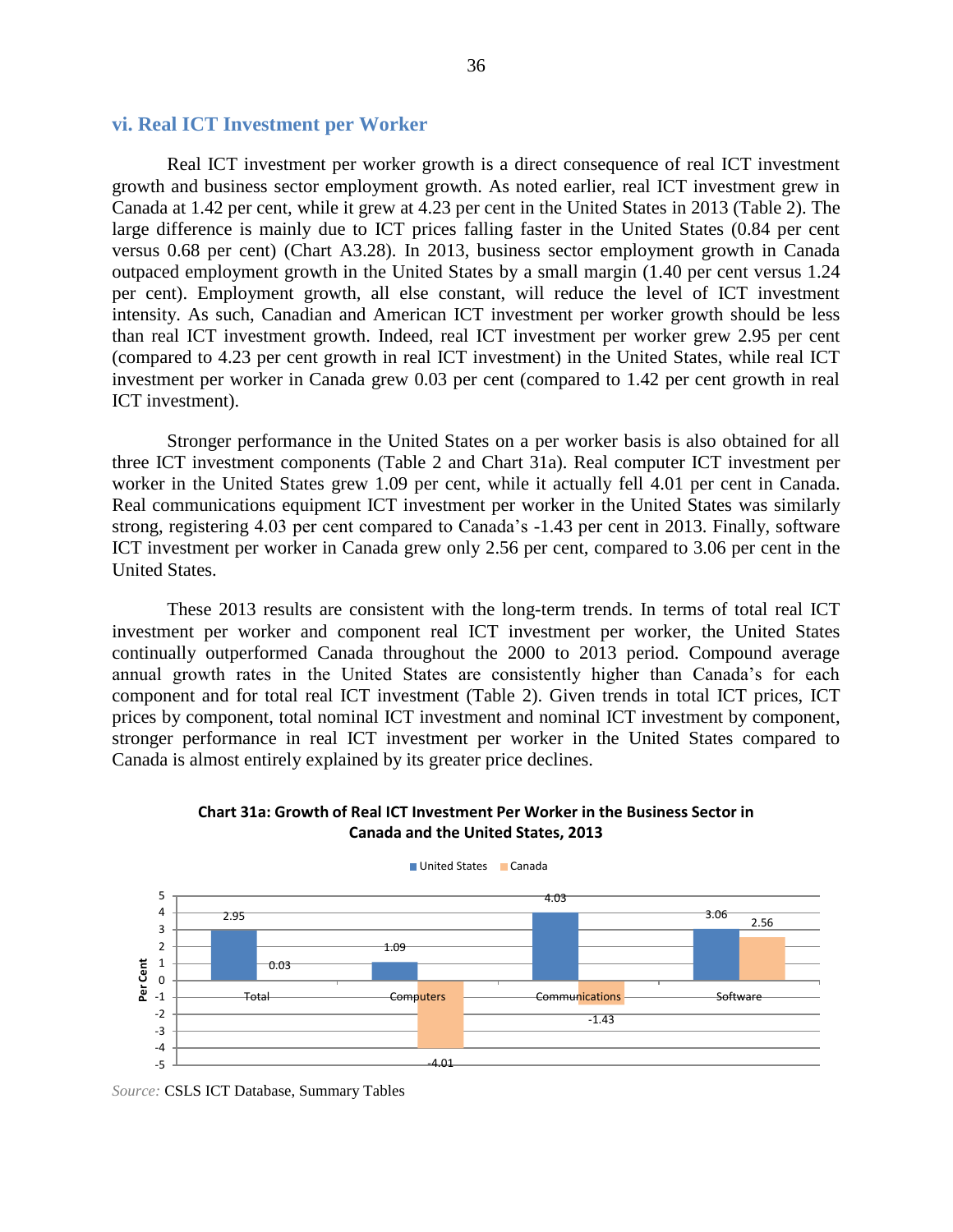

**Chart 31b: Growth of Real ICT Investment Per Worker in the Business Sector** 

*Source:* CSLS ICT Database, Summary Tables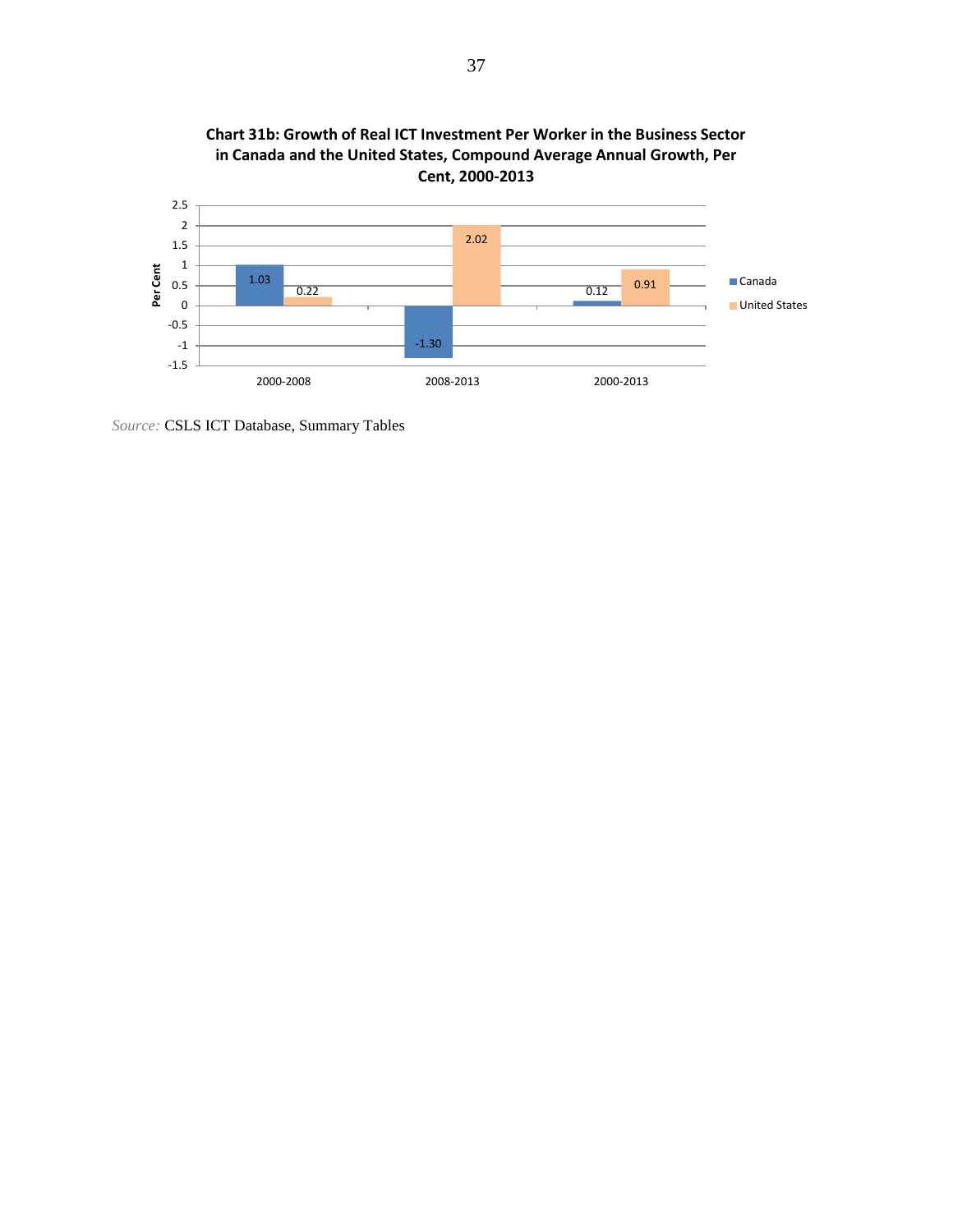#### **B. Canada-U.S. Relative ICT Investment and the ICT Investment Gap**

The Canada-U.S. ICT investment gap is considered a key factor behind the Canada-U.S. labour productivity gap. This subsection details the trends and developments in the Canada-U.S. gap in business sector ICT investment per worker, ICT investment as a share of nominal GDP, and ICT investment as a share of total investment.<sup>24</sup>

#### **i. Canada-U.S. Nominal ICT Investment per Worker Gap**

Three factors determine trends in the Canada-U.S. nominal ICT investment per worker gap: the relative ICT investment growth between the two countries (expressed as the ratio of Canadian ICT investment to U.S. ICT investment); relative business sector employment growth (expressed as the ratio of Canadian employment to U.S. employment); and changes in the machinery and equipment (M&E) purchasing power parity (PPP). The annual PPP for M&E produced by Statistics Canada is applied to Canadian nominal ICT investment to obtain estimates expressed in U.S. dollars, hence, resulting in comparable Canadian and American figures.

In 2013, ICT investment per worker in Canada was US\$2,188, while it was \$4,279 in the US (Table 4). Computer ICT investment per worker in Canada was \$537, compared to \$663 in the United States. Similarly, both communications and software ICT investment per worker were greater in the United States: \$441 versus \$926 and \$1,210 versus \$2,690, respectively. Clearly, the largest differences between ICT investment per worker in Canada and the United States exist in communications and software ICT investment per worker. The computer ICT investment per worker gap contributed 6.02 per cent to the gap between ICT investment per worker in Canada and ICT investment per worker in the United States in 2013. The communications ICT investment per worker gap contributed 23.19 per cent to the total nominal ICT investment gap in 2013. Finally, the software ICT investment per worker gap contributed 70.78 per cent to the total nominal ICT investment gap between the two countries in 2013. Clearly, software is the largest contributor to the overall ICT investment gap between Canada and the United States.

In Canada, the level of ICT investment per worker in U.S. dollars has yet to recover to its peak in 2008, while ICT investment per worker in the U.S. recovered from the fall by 2010. This quick recovery in the U.S. may partially be explained by poor employment performance in the United States (Table 4). At the component level, computer ICT investment per worker in both countries has yet to return to the levels seen in 2008, but computer ICT investment per worker performance has been less promising since the start of the decade, especially in the United States. In sharp contrast, software ICT investment per worker has fully recovered in both countries from the decline in 2009. However, this is not surprising given the strong growth performance of software ICT investment per worker throughout the first decade of the 21<sup>st</sup>-century. Communications ICT investment per worker in the United States has performed more strongly than communications ICT investment per worker in Canada since the recession by a substantial

<sup>&</sup>lt;sup>24</sup> Relative Canada-U.S. ICT investment is a measure of ICT investment in Canada as a proportion of ICT investment in the United States. The ICT investment gap is the difference, namely: one hundred minus the relative measure.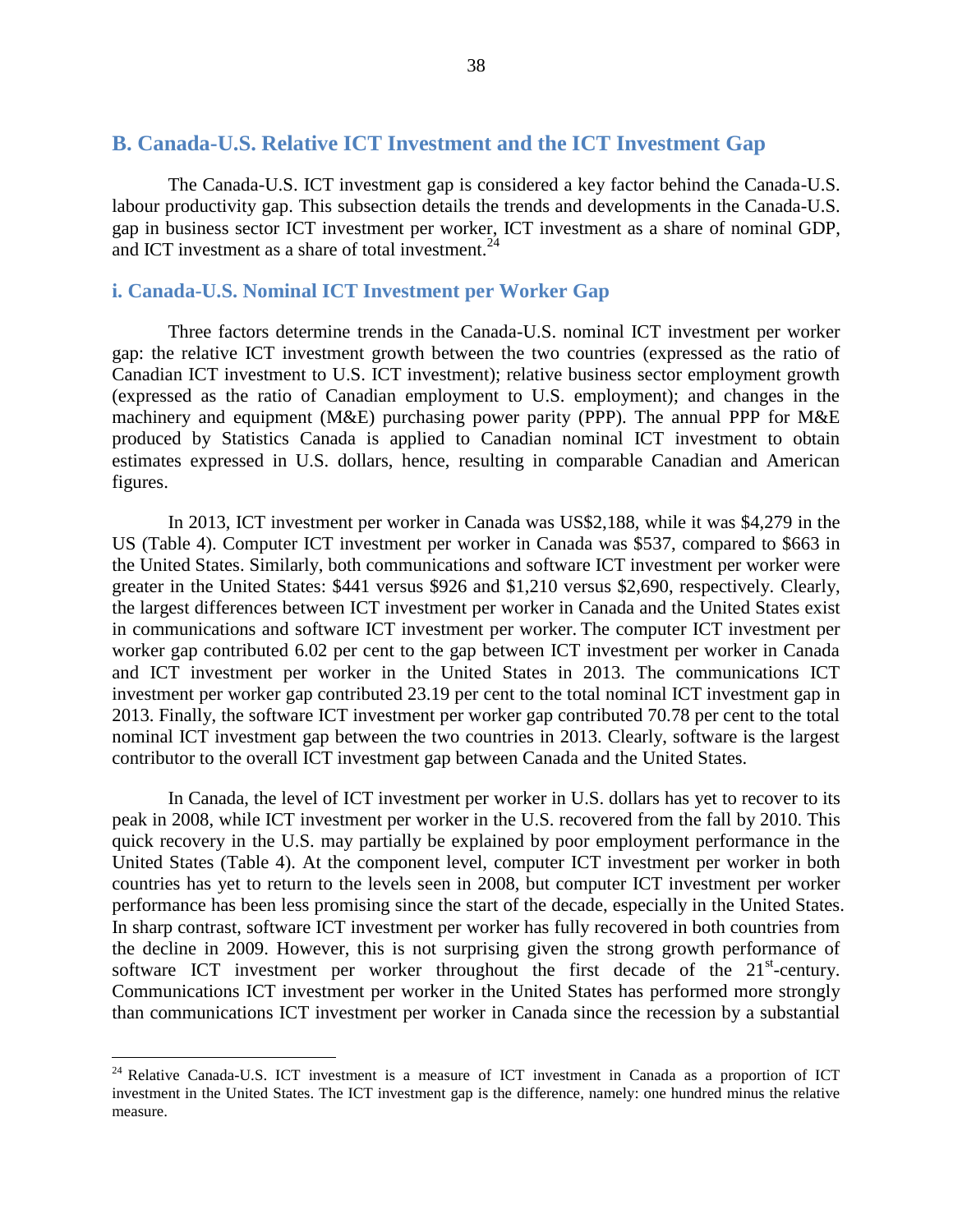margin. This marked increase in communications ICT investment per worker in the United States is surprising, given the poor performance of communications ICT investment per worker in the first period (2000-2008). <sup>25</sup>

| Table 4: ICT Investment Per Worker, Canada and the United States, Business Sector, Current U.S.<br><b>Dollars, 2000-2013</b> |                             |                                                        |                                                 |                         |                                                       |                         |                                                 |                         |  |
|------------------------------------------------------------------------------------------------------------------------------|-----------------------------|--------------------------------------------------------|-------------------------------------------------|-------------------------|-------------------------------------------------------|-------------------------|-------------------------------------------------|-------------------------|--|
|                                                                                                                              | <b>Total ICT Investment</b> | Per Worker                                             | Computer ICT<br><b>Investment Per</b><br>Worker |                         | Communications ICT<br><b>Investment Per</b><br>Worker |                         | Software ICT<br><b>Investment Per</b><br>Worker |                         |  |
|                                                                                                                              | Canada                      | United<br><b>States</b>                                | Canada                                          | United<br><b>States</b> | Canada                                                | United<br><b>States</b> | Canada                                          | United<br><b>States</b> |  |
| 2000                                                                                                                         | 1,859                       | 3,762                                                  | 609                                             | 926                     | 581                                                   | 1,150                   | 669                                             | 1,686                   |  |
| 2001                                                                                                                         | 1,834                       | 3,527                                                  | 509                                             | 783                     | 600                                                   | 1,025                   | 725                                             | 1,720                   |  |
| 2002                                                                                                                         | 1,746                       | 3,212                                                  | 518                                             | 712                     | 536                                                   | 795                     | 692                                             | 1,705                   |  |
| 2003                                                                                                                         | 1,766                       | 3,225                                                  | 554                                             | 690                     | 497                                                   | 771                     | 715                                             | 1,764                   |  |
| 2004                                                                                                                         | 1,949                       | 3,375                                                  | 647                                             | 709                     | 495                                                   | 791                     | 808                                             | 1,875                   |  |
| 2005                                                                                                                         | 2,131                       | 3,436                                                  | 704                                             | 683                     | 496                                                   | 793                     | 930                                             | 1,960                   |  |
| 2006                                                                                                                         | 2,251                       | 3,622                                                  | 794                                             | 726                     | 513                                                   | 867                     | 944                                             | 2,030                   |  |
| 2007                                                                                                                         | 2,296                       | 3,827                                                  | 747                                             | 726                     | 455                                                   | 952                     | 1,095                                           | 2,150                   |  |
| 2008                                                                                                                         | 2,306                       | 3,872                                                  | 737                                             | 701                     | 480                                                   | 868                     | 1.089                                           | 2,303                   |  |
| 2009                                                                                                                         | 1,924                       | 3,856                                                  | 577                                             | 679                     | 455                                                   | 762                     | 893                                             | 2,415                   |  |
| 2010                                                                                                                         | 1,995                       | 3,997                                                  | 594                                             | 728                     | 391                                                   | 864                     | 1,009                                           | 2,405                   |  |
| 2011                                                                                                                         | 2,171                       | 4,079                                                  | 611                                             | 675                     | 437                                                   | 856                     | 1,123                                           | 2,548                   |  |
| 2012                                                                                                                         | 2,218                       | 4,192                                                  | 598                                             | 678                     | 448                                                   | 887                     | 1,172                                           | 2,627                   |  |
| 2013                                                                                                                         | 2,188                       | 4,279                                                  | 537                                             | 663                     | 441                                                   | 926                     | 1,210                                           | 2,690                   |  |
|                                                                                                                              |                             | <b>Compound Average Annual Growth Rates (Per Cent)</b> |                                                 |                         |                                                       |                         |                                                 |                         |  |
| 2000-2008                                                                                                                    | 2.73                        | 0.36                                                   | 2.40                                            | $-3.42$                 | $-2.36$                                               | $-3.46$                 | 6.29                                            | 3.98                    |  |
| 2008-2013                                                                                                                    | $-1.04$                     | 2.02                                                   | $-6.12$                                         | $-1.09$                 | $-1.69$                                               | 1.29                    | 2.13                                            | 3.15                    |  |
| 2000-2013                                                                                                                    | 1.26                        | 1.00                                                   | $-0.96$                                         | $-2.53$                 | $-2.11$                                               | $-1.66$                 | 4.67                                            | 3.66                    |  |

*Source:* CSLS ICT Database, Summary Tables

<sup>25</sup> The CSLS ICT database also provides estimates of net ICT capital stock per worker. **Canada-U.S. Relative Nominal ICT Capital Stock per Worker**: Canadian nominal ICT capital stock per worker as a proportion of that in the United States exhibited the same trends in 2013 as ICT investment per worker, since changes in investment determine changes in capital stock. Since reaching a peak in 1993, Canada-U.S. relative ICT capital stock per worker shrunk substantially (from 55.61 per cent to 40.77 per cent in 2013). Each component contributed to the increase in this gap, as each component of ICT exhibited an increase in its own measure. Computers demonstrated a 3.48 percentage point increase to a 37.05 per cent gap in PPP adjusted terms (in exchange rate adjusted terms, the gap increased by 5.48 percentage points to 31.47 per cent). Communications equipment registered a 0.40 percentage point increase, reaching 75.62 per cent in PPP adjusted terms (in exchange rate adjusted terms, the gap increased by 1.06 percentage points to 73.46 per cent). Software exhibited a 0.15 percentage point increase, resulting in a gap of 49.23 per cent in PPP adjusted terms (in exchange rate adjusted terms, the gap increased by 1.46 percentage points to 44.73 per cent) (Chart A3.35).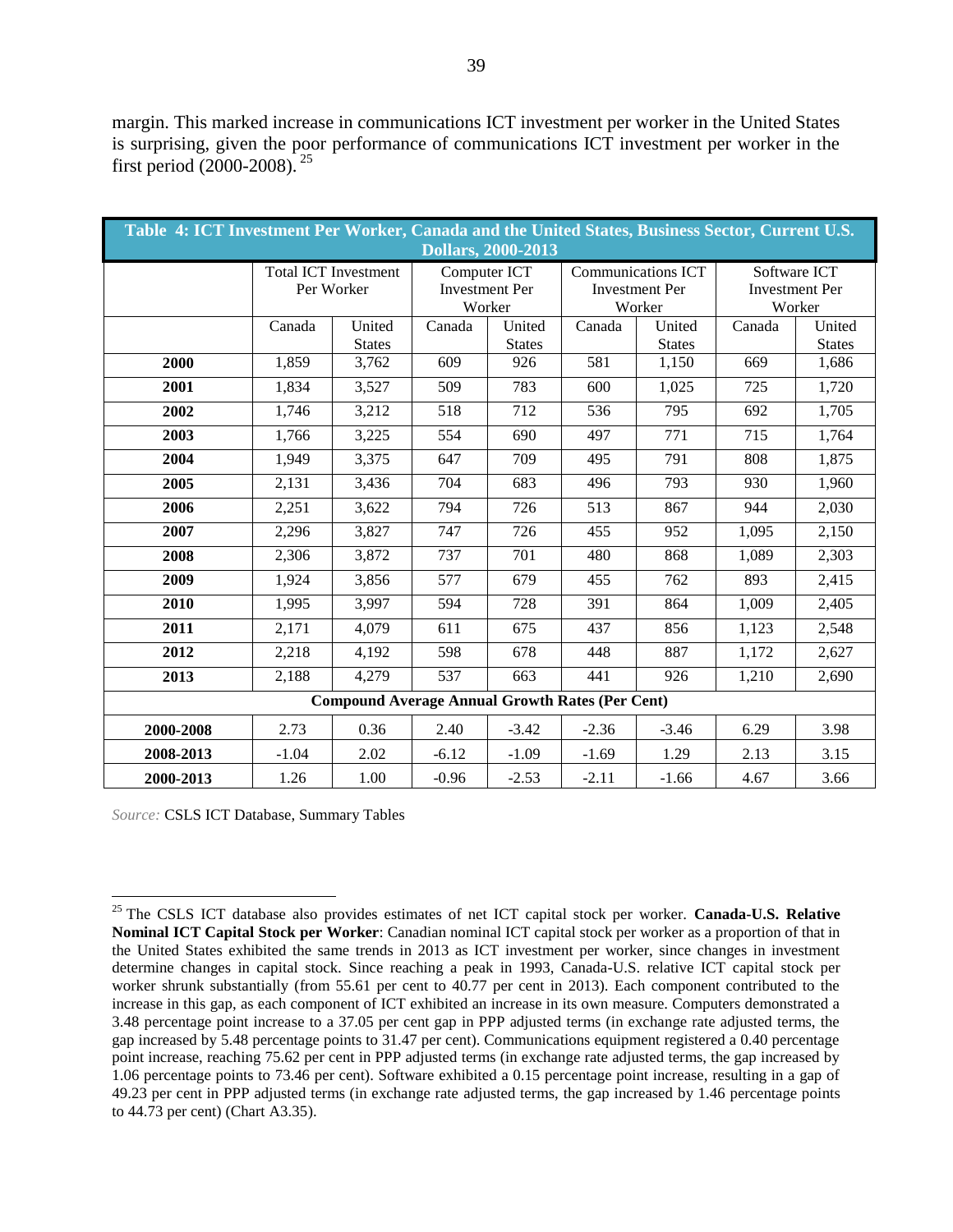The Canada-U.S. nominal ICT investment per worker gap continued to widen in 2013. ICT investment per worker in Canada was 51.14 per cent in PPP adjusted terms,<sup>26</sup> down from 52.92 per cent in 2012 (Table 4). Hence, the gap in ICT investment per worker between the two countries widened: 1.78 percentage points (Chart 33).



*Source:* CSLS ICT Database, Summary Tables





*Source:* CSLS ICT Database, Summary Tables

<sup>&</sup>lt;sup>26</sup> The gap was 55.67 per cent in exchange rate adjusted terms in 2013, down from 58.97 per cent in 2012. The exchange rate adjusted gap widened by 3.30 percentage points.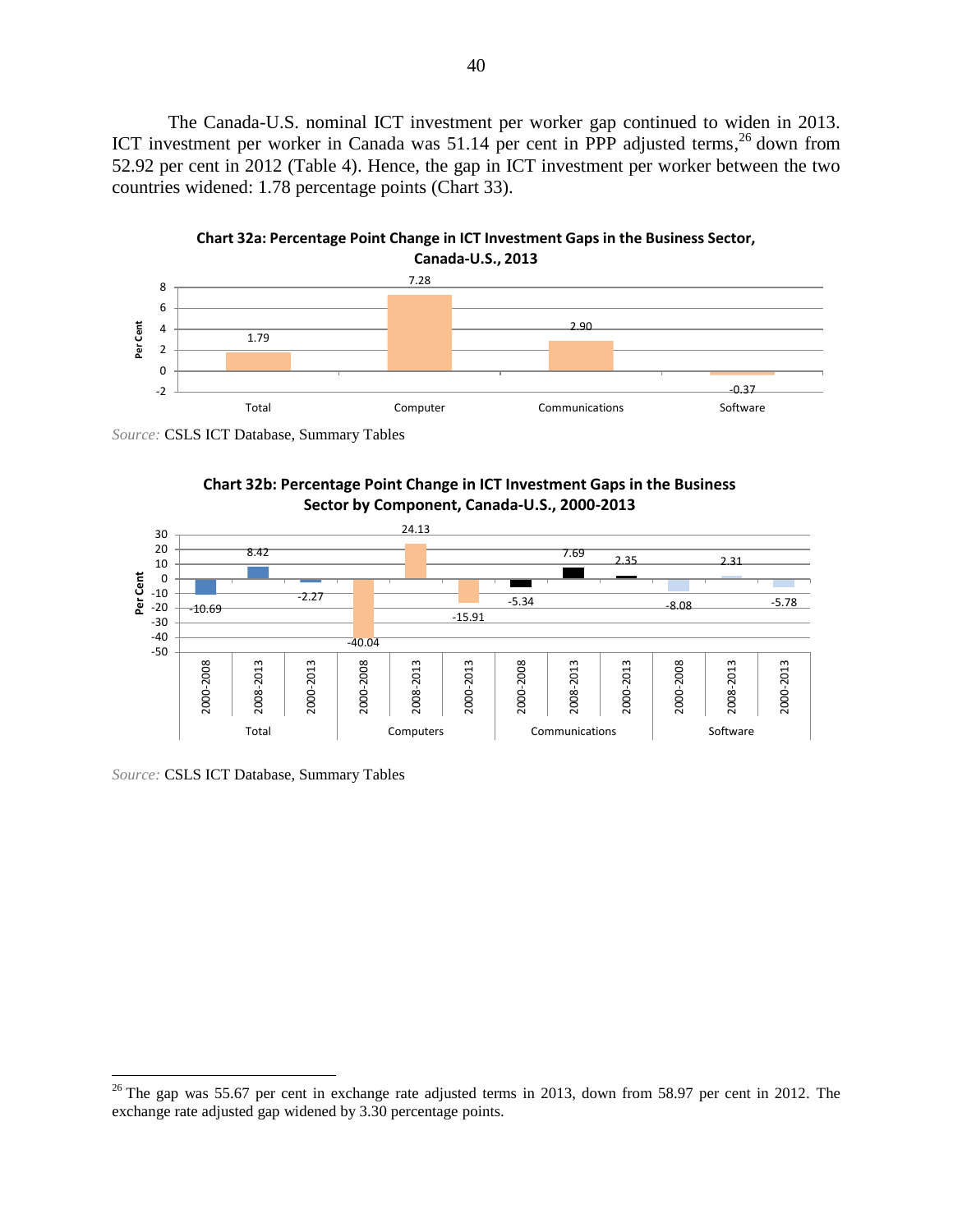



| Table 5: Canada-United States ICT Investment Gap in the Business Sector, 2000-2013 |                                       |                         |                                                                                                           |          |  |  |  |  |  |
|------------------------------------------------------------------------------------|---------------------------------------|-------------------------|-----------------------------------------------------------------------------------------------------------|----------|--|--|--|--|--|
|                                                                                    | Total                                 | Computers               | Communications                                                                                            | Software |  |  |  |  |  |
|                                                                                    |                                       |                         | Nominal ICT Investment Per Worker in Canada as a Share of Nominal ICT Investment Per Worker in the        |          |  |  |  |  |  |
|                                                                                    | United States, Per Cent, PPP Adjusted |                         |                                                                                                           |          |  |  |  |  |  |
| 2000                                                                               | 48.86                                 | 65.08                   | 49.95                                                                                                     | 39.21    |  |  |  |  |  |
| 2008                                                                               | 59.56                                 | 105.12                  | 55.29                                                                                                     | 47.30    |  |  |  |  |  |
| 2011                                                                               | 53.22                                 | 90.51                   | 51.02                                                                                                     | 44.07    |  |  |  |  |  |
| 2012                                                                               | 52.92                                 | 88.27                   | 50.50                                                                                                     | 44.62    |  |  |  |  |  |
| 2013                                                                               | 51.14                                 | 80.98                   | 47.60                                                                                                     | 44.99    |  |  |  |  |  |
| $\Delta(2000-2008)$                                                                | 10.69                                 | 40.04                   | 5.34                                                                                                      | 8.08     |  |  |  |  |  |
| $\Delta(2008-2013)$                                                                | $-8.42$                               | $-24.13$                | $-7.69$                                                                                                   | $-2.31$  |  |  |  |  |  |
| $\Delta(2000-2013)$                                                                | 2.27                                  | 15.91                   | $-2.35$                                                                                                   | 5.78     |  |  |  |  |  |
| $\Delta(2013)$                                                                     | $-1.79$                               | $-7.28$                 | $-2.90$                                                                                                   | 0.37     |  |  |  |  |  |
|                                                                                    |                                       |                         | ICT Investment as a Share of Nominal GDP in Canada as a Proportion of that of the United States, Per Cent |          |  |  |  |  |  |
| 2000                                                                               | 74.22                                 | 98.86                   | 75.88                                                                                                     | 59.57    |  |  |  |  |  |
| 2008                                                                               | 82.93                                 | 146.38                  | 76.99                                                                                                     | 65.86    |  |  |  |  |  |
| $\overline{2011}$                                                                  | 75.15                                 | 127.82                  | 72.05                                                                                                     | 62.23    |  |  |  |  |  |
| 2012                                                                               | 75.15                                 | 125.34                  | 71.70                                                                                                     | 63.36    |  |  |  |  |  |
| 2013                                                                               | 73.66                                 | 116.66                  | 68.57                                                                                                     | 64.81    |  |  |  |  |  |
| $\Delta(2000-2008)$                                                                | 8.71                                  | 47.52                   | 1.11                                                                                                      | 6.29     |  |  |  |  |  |
| $\Delta(2008-2013)$                                                                | $-9.27$                               | $-29.72$                | $-8.42$                                                                                                   | $-1.05$  |  |  |  |  |  |
| $\Delta(2000-2013)$                                                                | $-0.56$                               | 17.80                   | $-7.31$                                                                                                   | 5.24     |  |  |  |  |  |
| $\Delta(2013)$                                                                     | $-1.49$                               | $-8.68$                 | $-3.13$                                                                                                   | 1.45     |  |  |  |  |  |
|                                                                                    |                                       |                         | ICT Investment as a Share of Nominal Total Investment in Canada as a Proportion of that of the United     |          |  |  |  |  |  |
|                                                                                    |                                       | <b>States, Per Cent</b> |                                                                                                           |          |  |  |  |  |  |
| 2000                                                                               | 71.08                                 | 94.66                   | 72.66                                                                                                     | 57.04    |  |  |  |  |  |
| 2008                                                                               | 67.91                                 | 119.86                  | 63.04                                                                                                     | 53.93    |  |  |  |  |  |
| 2011                                                                               | 56.81                                 | 96.62                   | 54.47                                                                                                     | 47.04    |  |  |  |  |  |
| 2012                                                                               | 56.72                                 | 94.61                   | 54.12                                                                                                     | 47.83    |  |  |  |  |  |
| 2013                                                                               | 56.28                                 | 89.13                   | 52.39                                                                                                     | 49.51    |  |  |  |  |  |
| $\Delta(2000-2008)$                                                                | $-3.17$                               | 25.20                   | $-9.62$                                                                                                   | $-3.11$  |  |  |  |  |  |
| $\Delta(2008-2013)$                                                                | $-11.63$                              | $-30.73$                | $-10.66$                                                                                                  | $-4.42$  |  |  |  |  |  |
| $\Delta(2000-2013)$                                                                | $-14.80$                              | $-5.53$                 | $-20.27$                                                                                                  | $-7.53$  |  |  |  |  |  |
| $\Delta(2013)$                                                                     | $-0.45$                               | $-5.48$                 | $-1.74$                                                                                                   | 1.69     |  |  |  |  |  |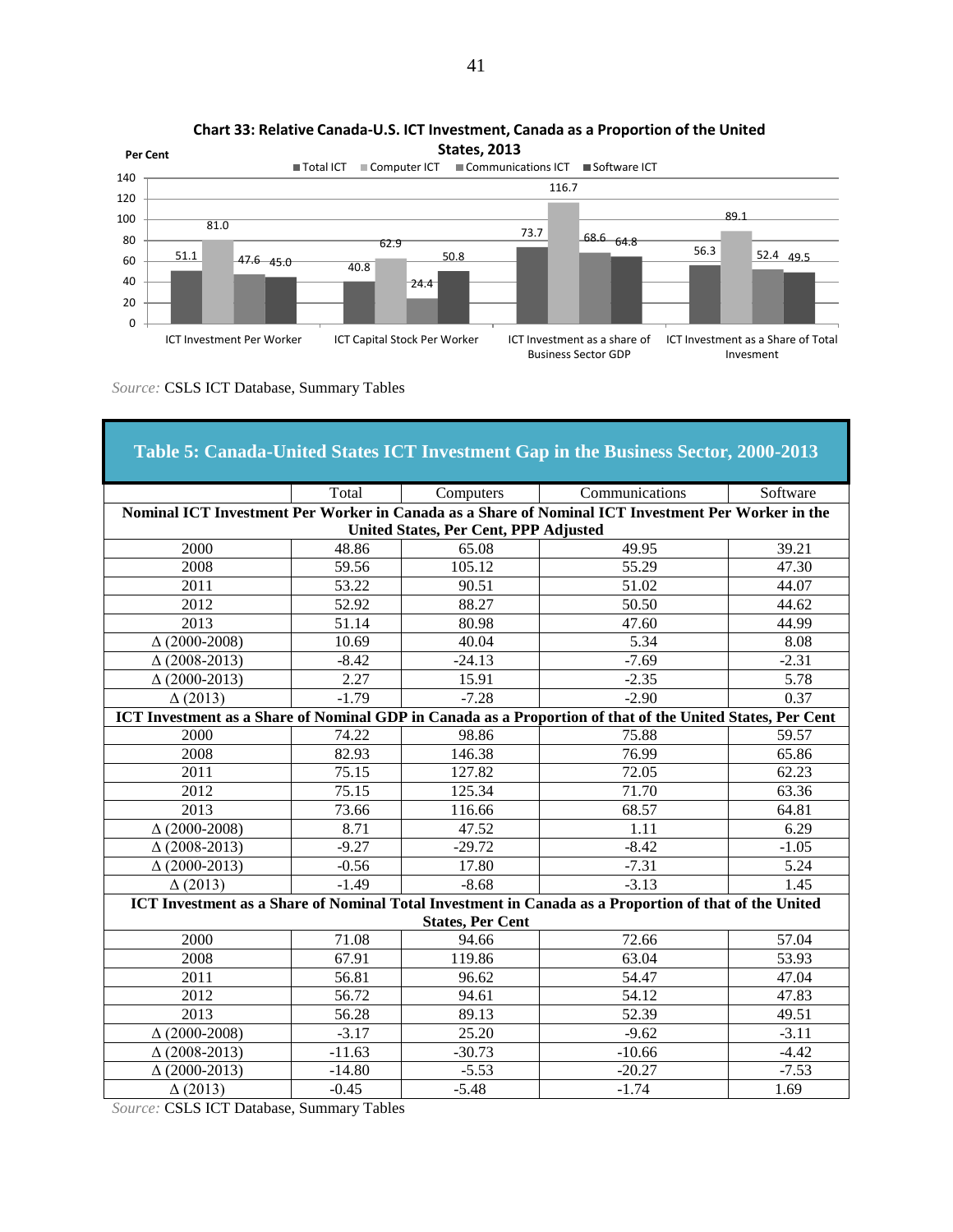In PPP adjusted terms, computers and communications equipment contributed the most to the increased gap in nominal ICT investment per worker. In 2013, Canadian computer ICT investment per worker was 80.98 per cent of that in the U.S., down from 88.27 per cent in  $2012<sup>27</sup>$  Similarly, communications equipment ICT investment in Canada represented 47.60 per cent of communications equipment ICT investment in the U.S. in 2013, compared to 50.50 per cent in 2012. Software ICT investment per worker in Canada was 44.99 per cent of that in the United States in 2013, up from 44.62 per cent in 2012. This last point is a promising development.<sup>28</sup>

The widening of the gap in 2013 was also influenced by the 0.71 per cent decline in the Canada-U.S. PPP for M&E.

Hence, in summary, the increase in the gap in 2013 was generated by a variety of factors. First and foremost, it was influenced by stronger performance in nominal ICT investment per worker in the United States compared to Canada, driven by both stronger growth in Canadian employment in 2013 and stronger growth in American nominal ICT investment in 2013. The gap also widened as a result of a falling purchasing power parity measure. At the component level, similar factors explain the growing gap in computers and communications ICT investment per worker. Software ICT investment per worker, on the other hand, demonstrated stronger nominal ICT investment growth in Canada compared to the United States.

Between 2000 and 2013, the relative ICT investment per worker gap in Canada compared to the U.S. declined by 2.27 percentage points (Table 5). At the component level, both software and computers ICT investment saw their relative gaps decline (5.78 and 15.91 percentage points). In contrast, communications ICT investment actually saw its relative gap increase by 2.35 percentage points. When broken down into two periods, pre-recession and post-recession, all of the advances made in the relative gap measure were concentrated in the 2000 to 2008 period: total ICT investment per worker and ICT investment per worker by component all exhibited decreasing gaps between 2000 and 2008 and increasing gaps between 2008 and 2013.<sup>29</sup>

<sup>&</sup>lt;sup>27</sup> This represents an increase in the gap between Canada and the U.S. in computer ICT investment per worker of 7.28 percentage points.

<sup>&</sup>lt;sup>28</sup> The widening of the ICT investment per worker gap in exchange rate adjusted terms was mainly driven by trends in computer and communications equipment ICT investment. Nominal computer ICT investment per worker in Canada in 2013 was 88.17 per cent of that in the United States, down from 98.35 per cent in 2012. Hence, the gap increase from 1.65 percentage points to 11.83 percentage points: a change of 10.18 percentage points. Communications equipment ICT investment per worker in Canada in 2013 was 51.82 per cent of that in the United States, down from 56.26 per cent in 2012, resulting in an increase in the gap between communications equipment ICT investment in Canada and the U.S. by 4.44 percentage points. Software ICT investment per worker in Canada also contributed to the trend of the increasing ICT investment gap. In 2013, Canadian software ICT investment was 48.98 per cent of that in the United States, while in 2012, it was 49.72 per cent. The net result was an increase in the software ICT investment gap of 0.74 percentage points. Nevertheless, the software gap increased insignificantly in comparison to the gap in computers and communications ICT investment.

<sup>&</sup>lt;sup>29</sup> Sharpe and Andrews (2012) develops a methodology to decompose changes in the Canada-U.S. nominal ICT per worker gap into three components: relative rate of growth of nominal ICT investment, relative rate of growth of employment, and change in the PPP for ICT investment (proxied by the PPP for M&E). In addition, it develops a methodology for estimating contributions to the change in terms of their relative importance. This procedure was not taken in this report, but it can provide useful detailed insights into the importance of each factor in the widening or shrinking of the gap measures.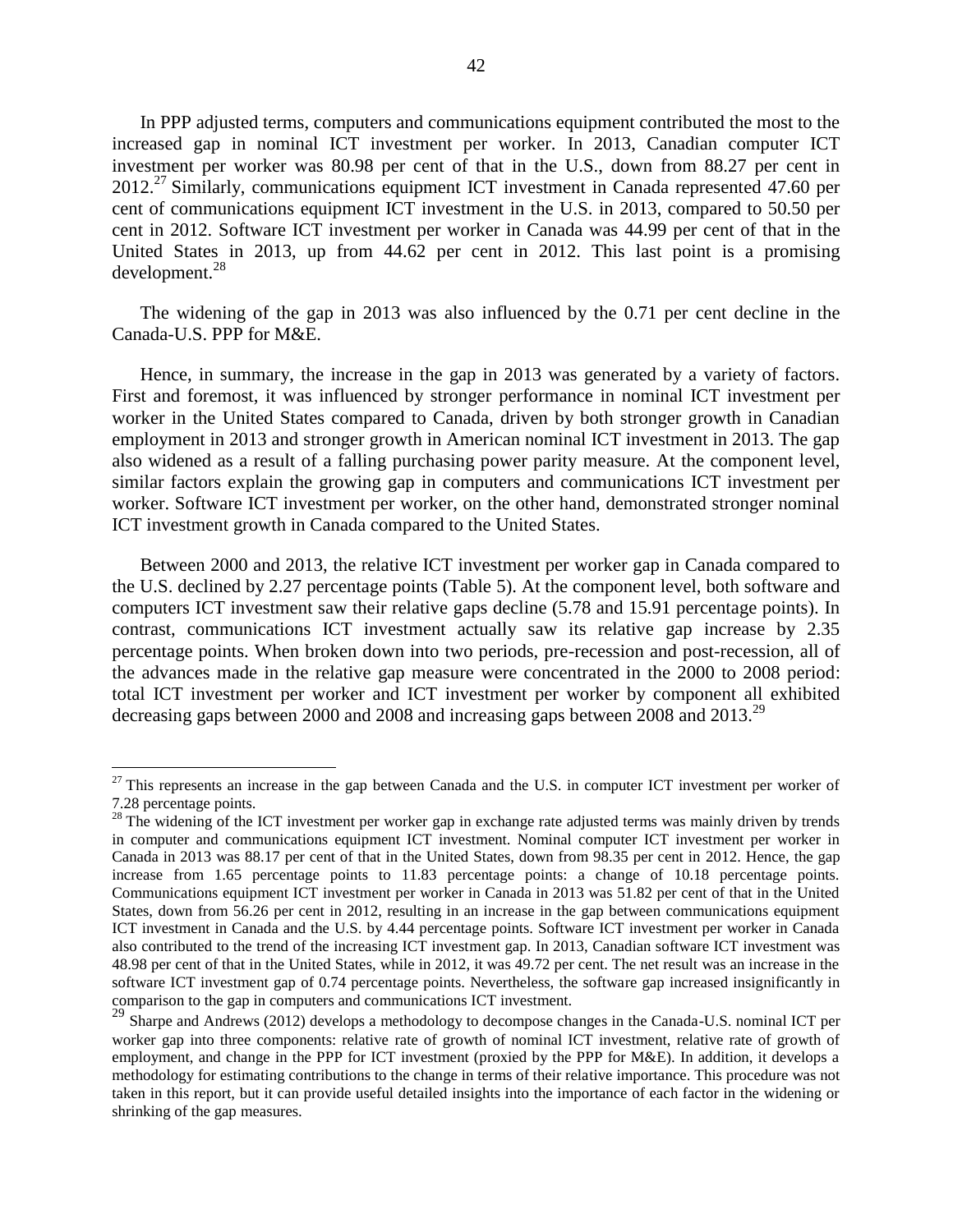

*Source:* CSLS ICT Database, Summary Tables

#### **iii. Canada-U.S. Relative ICT Investment as a Share of GDP**

Unlike the Canada-U.S. comparisons of investment per worker, the calculation of relative ICT investment as a share of GDP, considered by some to be a measure of relative ICT investment intensity, requires only data on nominal ICT investment and GDP. In 2013, nominal business sector GDP increased 3.36 per cent in Canada and 3.95 per cent in the United States. Similarly, ICT investment growth was faster in the United States relative to Canada: 3.35 per cent versus 0.73 per cent. Consequently, ICT investment as a share of GDP will have decreased in both countries. In Canada, it fell from 2.32 per cent in 2012 to 2.26 per cent in 2013. In the United States, it fell from 3.08 per cent to 3.07 per cent. Since the decline in Canada was larger than the decline in the United States, these trends imply that the relative ICT investment as a share of GDP gap should have increased. Indeed, Canadian ICT investment as a share of total investment relative to American ICT investment as a share of total investment fell from 75.15 per cent in 2012 to 73.66 per cent in 2013: an increase in the gap by 1.49 percentage points.

This widening gap was equally demonstrated by the gaps in computers and communications ICT investment shares in GDP, increasing by 8.68 percentage points and 3.13 percentage points respectively. However, the gap in software ICT investment shares in GDP between Canada and the United States actually decreased in 2013, falling by 1.45 percentage points (Chart 35).

Between 2000 and 2013, total nominal ICT investment as a share of GDP in the business sector in Canada as a proportion of the United States increased by 0.56 percentage points (Table 4). At the component level, both computers and software registered declines: 17.80 percentage points and 5.24 percentage points, respectively. In contrast, communications exhibited an increase (7.31 percentage points). When this period is broken down into the period between 2000 and 2008 and the period between 2008 and 2013, the results are quite striking. Between 2000 and 2008, aggregate and component measures of the gap in ICT investment as a share of GDP all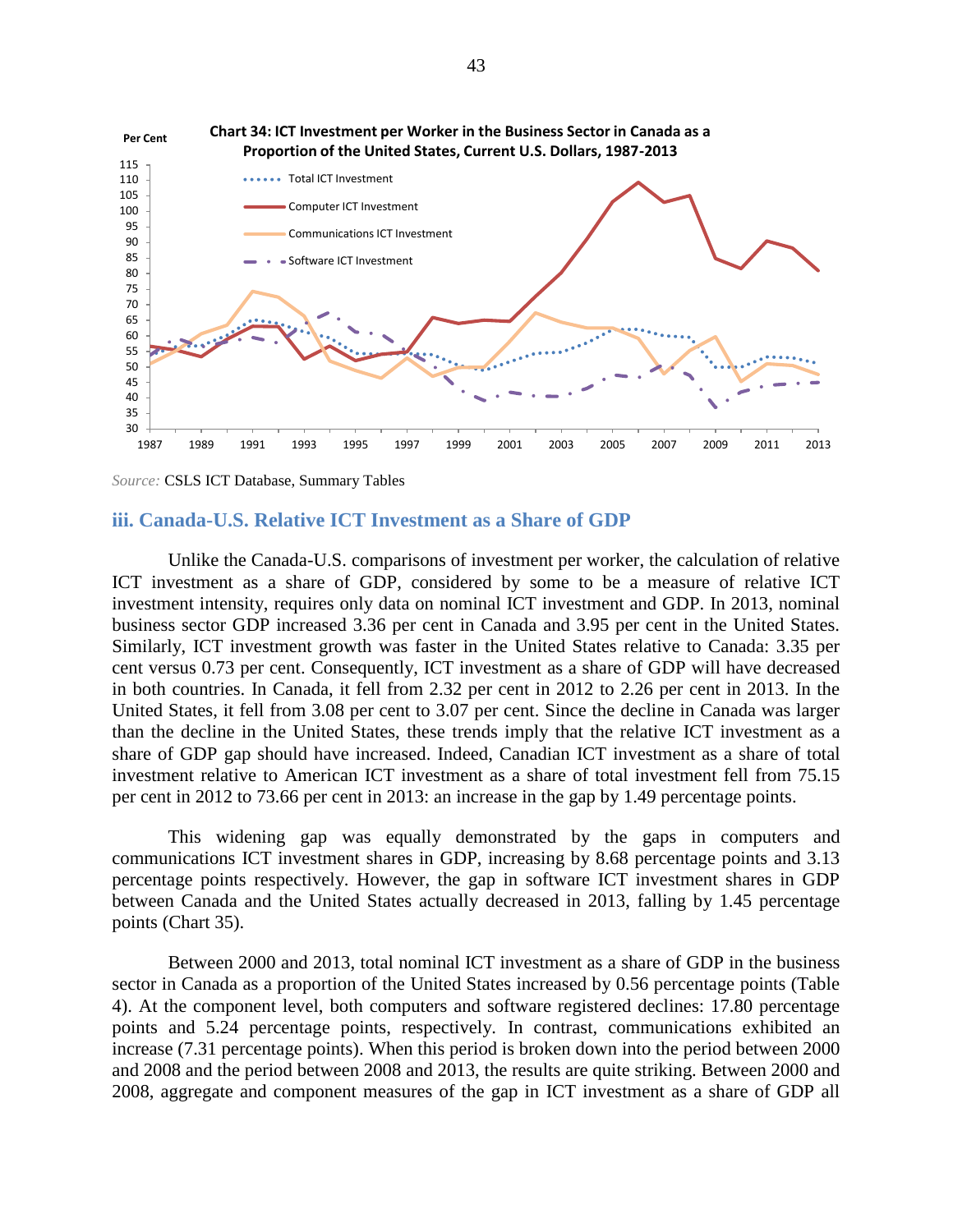decreased. In contrast, Canadian performance relative to American performance was hit hard post-2008, as aggregate and component measures of the gap in ICT investment as a share of GDP all increased.



*Source:* CSLS ICT Database, Summary Tables

#### **iv. Canada-U.S. ICT Investment as a Share of Total Investment**

This indicator of relative Canada-U.S. ICT investment performance requires only estimates of nominal business sector ICT and total investment for the two countries. In 2013, total nominal investment growth in Canada outpaced total nominal ICT investment growth, leading to a fall in the share of ICT investment in total nominal investment to 13.37 per cent. A similar pattern arose in the United States, since nominal total investment growth also outpaced nominal ICT investment growth in this country.



*Source:* CSLS ICT Database, Summary Tables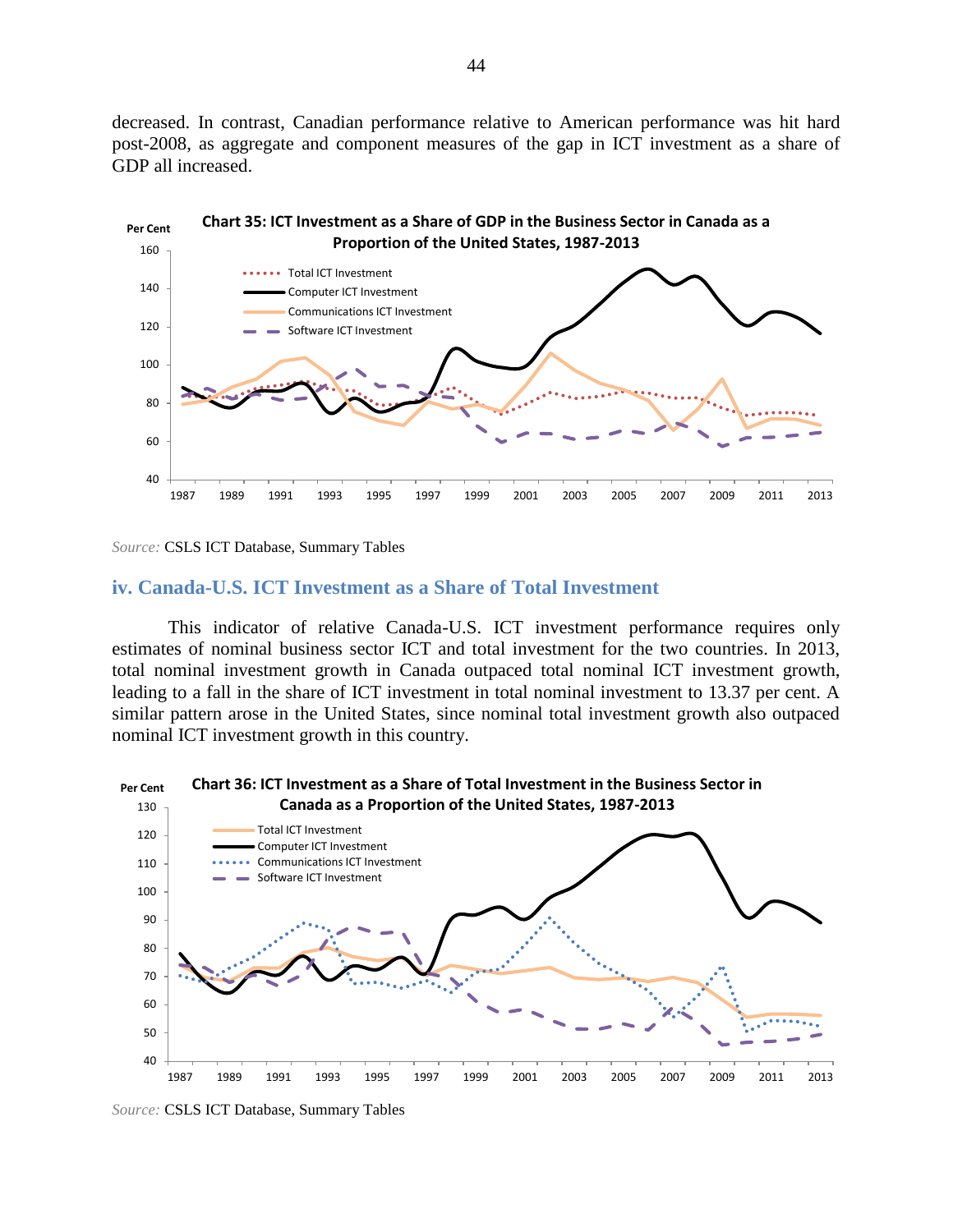In 2013, nominal total ICT investment only accounted for 23.76 per cent of total nominal investment in the United States. Since the declines in both shares were similar (0.24 percentage points in the United States versus 0.25 percentage points in Canada), Canadian ICT investment as a share of total investment relative to American ICT investment as a proportion of total investment did not demonstrate substantial declines, falling only 0.45 percentage points to 56.28 per cent in 2013. In other words, the gap increased by 0.45 percentage points in 2013 (Chart 36).

Between 2000 and 2013, nominal total ICT investment as a share of total fixed nonresidential investment in Canada relative to the U.S. increased by 14.80 percentage points (Table 5). Throughout this period, computers, communications and software ICT investment as a share of total fixed non-residential investment in Canada relative to the U.S. all increased: 5.53 percentage points, 20.27 percentage points and 7.53 percentage points, respectively. Even when the period between 2000 and 2013 is broken down into two periods: 2000-2008 and 2008-2013, Canada's performance is not particularly promising. In both periods, total nominal ICT investment as a share of total fixed non-residential investment in Canada relative to the U.S. increased. At the component level, communications and software ICT investment as a share of total nominal fixed non-residential investment in Canada relative to the U.S. increased as well; the only component that demonstrated a shrinking gap was computers.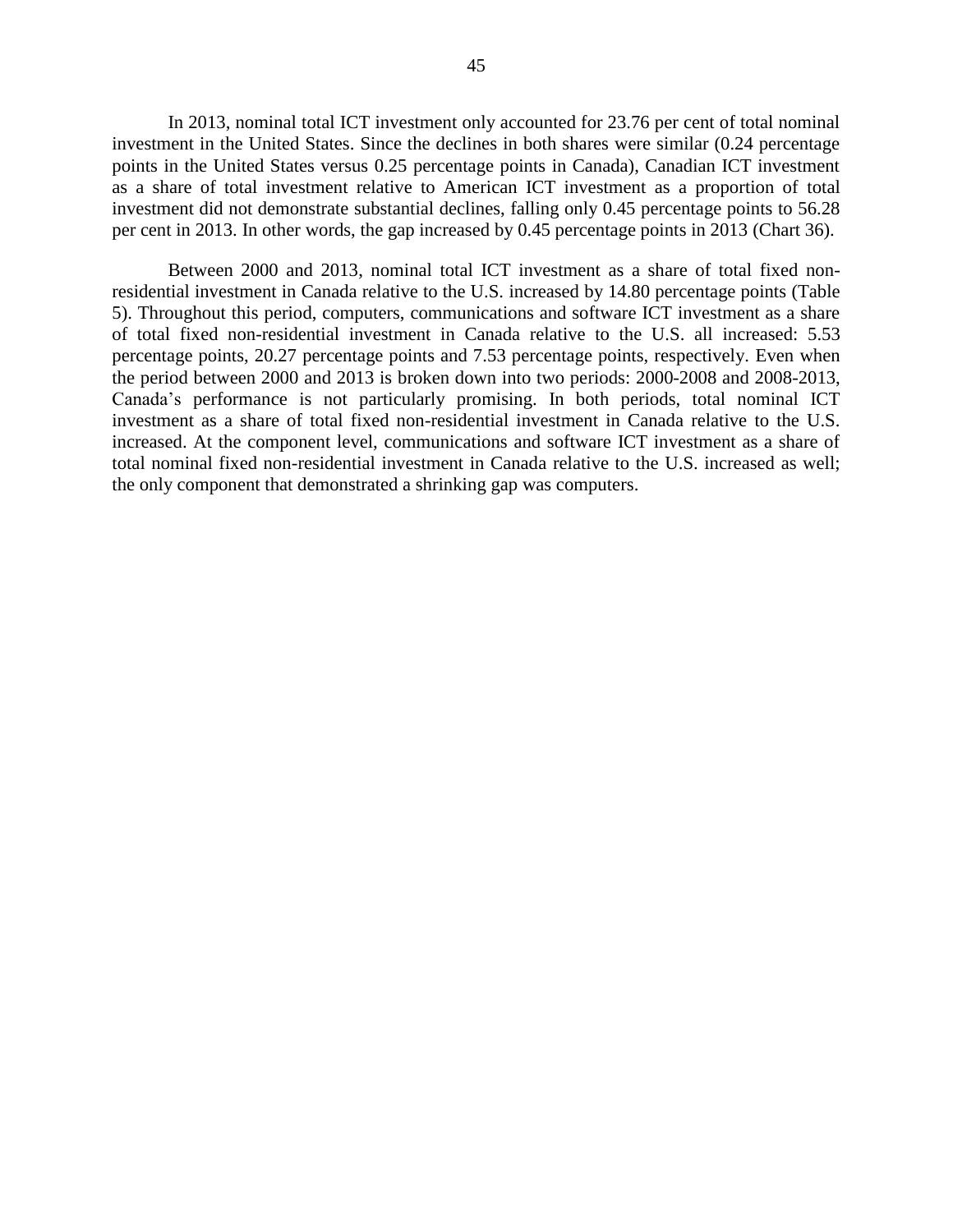#### **VI. Conclusion**

Canada's productivity performance reflects in large part our innovation record, both in terms of business sector R&D and ICT investment. The objective of this report has been to examine the country's ICT investment performance since 2000 (Table 6). The key finding is that, since the 2008 peak, business sector ICT investment in Canada has performed poorly, both relative to the Canadian non-business sector and to the business sector in the United States.

By 2013, four years after the 2009 recession, nominal ICT investment in the business sector in Canada had failed to regain the 2008 level, falling on average 1.0 per cent per year over the 2008-2013 period. In contrast, despite government belt-tightening, nominal investment in the non-business sector in Canada advanced at 2.0 per cent per year. Equally, the United States, which experienced a more severe downturn than Canada, saw business sector nominal ICT investment grow at 1.5 per cent per year between 2008 and 2013.

The fall in nominal ICT investment in Canada in the 2008-2013 period, combined with the rise in the United States, resulted in ICT investment per worker falling 8.5 percentage points from 59.6 per cent of that of the U.S. business sector in 2008 to 51.1 per cent in 2013.

In addition to the above key findings, a number of observations on ICT investment developments from the report are highlighted below.

- Nominal software ICT investment in the total economy in Canada showed a strong performance in Canada between 2008 and 2013, advancing 2.6 per cent per year, while computer investment fell 5.9 per cent per year and communications investment 1.0 per cent.
- The pace of decline of business sector ICT prices fell off considerably in Canada after 2008, from -5.6 per cent per year in 2000-2008 to -2.5 per cent per year in 2008-2013. This pattern affected all three ICT components and was also observed in the United States.
- Non-business sector ICT investment growth in Canada was higher than business sector ICT investment growth in the 2000-2013 period and in both the 2000-2008 and 2008-2013 sub-periods. Given the more limited incentives to invest in ICT in the non-business sector, this result seems surprising.
- Statistics Canada is continually providing less information on ICT investment at the two-digit NAICS industry due to the confidentiality constraints of the Statistics Act. As such, evaluating trends and developments at the industry level in nominal and real ICT investment is increasingly difficult.
- Canada's poor productivity performance in recent years, both in absolute terms and relative to the United States, is likely linked to Canada's weak ICT investment performance. Yet the reasons why ICT investment in the Canadian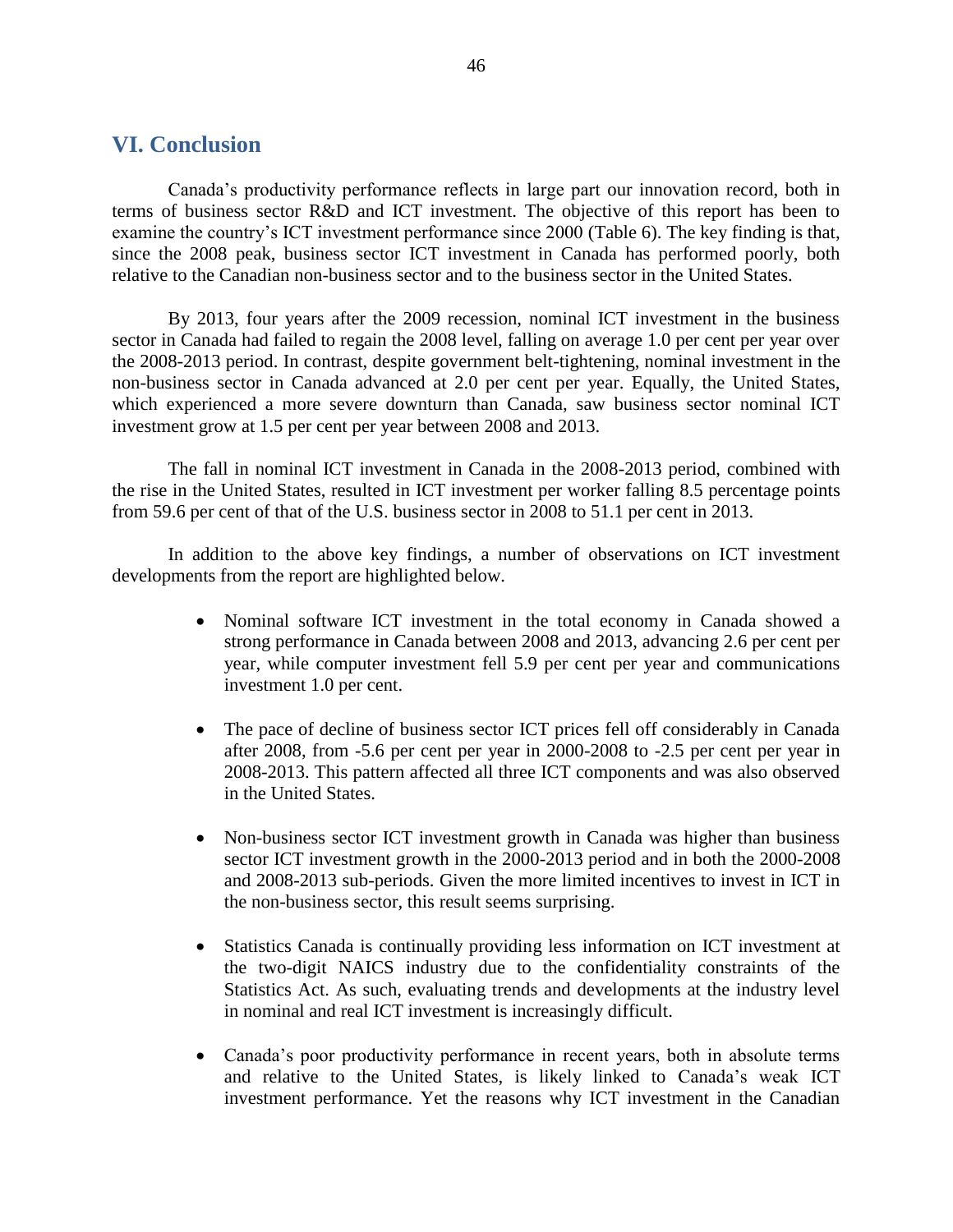| Table 6: ICT Investment, Key Figures, Levels, Percentage Point Changes and Compound Average<br>Annual Growth, Canada, Total Economy, 2000, 2013, 2000-2013 |                |       |                                                           |        |                               |                                  |  |  |  |
|------------------------------------------------------------------------------------------------------------------------------------------------------------|----------------|-------|-----------------------------------------------------------|--------|-------------------------------|----------------------------------|--|--|--|
|                                                                                                                                                            |                |       | <b>Levels (Millions of</b><br><b>Dollars or Per Cent)</b> |        | <b>Growth Rates (Per Cent</b> | <b>Percentage Point Changes)</b> |  |  |  |
| <b>Variable</b>                                                                                                                                            | Category       | 2000  | 2013                                                      | 2000   | 2013                          | $2000 -$<br>2013                 |  |  |  |
|                                                                                                                                                            | Total          | 33.45 | 40.62                                                     | 9.26   | 0.47                          | 1.55                             |  |  |  |
| <b>Current Dollar ICT</b>                                                                                                                                  | Computer       | 11.38 | 9.47                                                      | 7.69   | $-8.45$                       | $-1.41$                          |  |  |  |
| Investment*                                                                                                                                                | Communications | 9.63  | 7.29                                                      | 20.35  | $-0.07$                       | $-2.12$                          |  |  |  |
|                                                                                                                                                            | Software       | 12.23 | 23.87                                                     | 3.17   | 4.70                          | 5.28                             |  |  |  |
| Chained 2007 Dollar ICT<br>Investment*                                                                                                                     | Total          | 21.32 | 45.97                                                     | 13.86  | 1.05                          | 6.09                             |  |  |  |
|                                                                                                                                                            | Computer       | 4.64  | 16.19                                                     | 23.81  | $-2.82$                       | 10.08                            |  |  |  |
|                                                                                                                                                            | Communications | 6.68  | 7.74                                                      | 21.59  | $-0.65$                       | 1.14                             |  |  |  |
|                                                                                                                                                            | Software       | 10.29 | 22.41                                                     | 0.56   | 3.29                          | 6.17                             |  |  |  |
|                                                                                                                                                            | Total          | 2.25  | 2.29                                                      | 6.61   | $-0.79$                       | 0.13                             |  |  |  |
| <b>Current Dollar ICT</b>                                                                                                                                  | Computer       | 771   | 534                                                       | 5.08   | $-9.61$                       | $-2.79$                          |  |  |  |
| <b>Investment Per Worker</b>                                                                                                                               | Communications | 653   | 411                                                       | 17.43  | $-1.33$                       | $-3.49$                          |  |  |  |
|                                                                                                                                                            | Software       | 828   | 1,346                                                     | 0.67   | 3.38                          | 3.80                             |  |  |  |
|                                                                                                                                                            | Total          | 48.9  | 51.1                                                      | $-1.6$ | $-1.8$                        | 2.2                              |  |  |  |
| Canada-U.S. Relative ICT                                                                                                                                   | Computer       | 65.1  | 81.0                                                      | 1.1    | $-7.3$                        | 15.9                             |  |  |  |
| <b>Investment Per Worker</b>                                                                                                                               | Communications | 50.0  | 47.6                                                      | 0.1    | $-2.9$                        | $-2.4$                           |  |  |  |
|                                                                                                                                                            | Software       | 39.2  | 45.0                                                      | $-3.5$ | 0.4                           | 5.8                              |  |  |  |

business sector had failed to regain the 2008 pre-recession level by 2013 are poorly understood and merit serious attention.

*Source:* CSLS ICT Database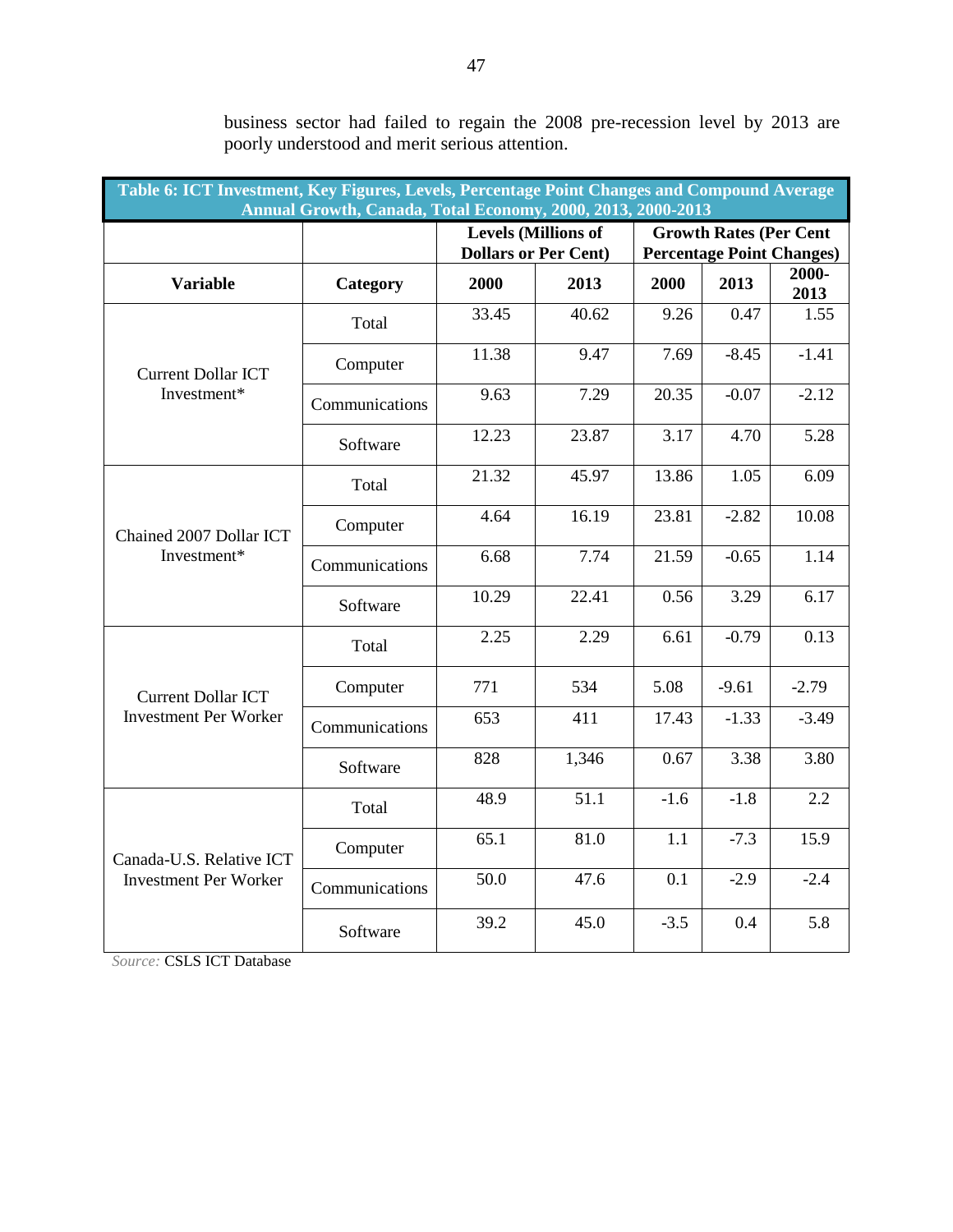#### **VII. References**

- Bennett, J. A.; Glenn, M. D. and Wasshausen, D. D. (2011). *Fixed Assets and Consumer Durable Goods for 1997-2010*. Bureau of Economic Analysis. Retrieved from: http://www.bea.gov/scb/pdf/2011/09%20September/0911\_fixed-assets.pdf.
- Capeluck, E. (2012). *Overview of Developments in ICT Investment in Canada, 2011.* CSLS Research Note 2012-02. Retrieved from: http://www.csls.ca/notes/Note2012-2.pdf.
- Capeluck, E. (2013a). *Canada-U.S. ICT Investment in 2011: The Gap Narrows*. CSLS Research Note 2013-01. Retrieved from: http://www.csls.ca/notes/Note2013-1.pdf.
- Capeluck, E. (2013b). *Overview of Developments in ICT Investment in Canada, 2012*. CSLS Research Note 2013-02. Retrieved from: http://www.csls.ca/notes/Note2013-2.pdf.
- Centre for the Study of Living Standards. (2008). *The Canada-U.S. ICT Investment Gap in 2007: Narrowing but Progress Still Needed.* CSLS Research Note 2008-01. Retrieved from: http://www.csls.ca/notes/Notes2008-1.pdf.
- Centre for the Study of Living Standards. (2014). "Chart 3a: Relative Labour Productivity Levels in the Business Sector in Canada, 1947-2013 (Canada as a % of the United States)." *Aggregate Income and Productivity Trends: Canada vs. United States.* Retrieved from: http://www.csls.ca/data/ipt1.asp
- Sharpe, A. (2005). *What Explains the Canada-US ICT Investment Gap?* CSLS Research Report 2005-06. Retrieved from: http://www.csls.ca/reports/csls2005-06.pdf
- Sharpe, A. (2006). *The Relationship between ICT Investment and Productivity in the Canadian Economy: A Review of the Evidence.* CSLS Research Report 2006-05. Retrieved from: http://www.csls.ca/reports/csls2006-05.pdf.
- Sharpe, A. (2010). *The Canada-U.S. ICT Investment Gap in 2008: Gains in Communications Equipment and Losses in Computers.* CSLS Research Note 2010-01. Retrieved from: http://www.csls.ca/notes/Note2010-01.pdf.
- Sharpe, A. (2014). *What Explains the Canada-U.S. Software Investment Intensity Gap?* CSLS Research Report 2014-04. Retrieved from: http://www.csls.ca/reports/csls2014-04.pdf
- Sharpe, A. and Andrews, B. (2012). *The Canada-U.S. ICT Investment Gap in 2010: The Widening Continues.* CSLS Research Note 2012-01. Retrieved from: http://www.csls.ca/notes/Note2012-1.pdf
- Sharpe, A. and Arsenault, J.-F. (2008a). *ICT Investment and Productivity: A Provincial Perspective.* CSLS Research Report 2008-06. Retrieved from: http://www.csls.ca/reports/csls2008-6.pdf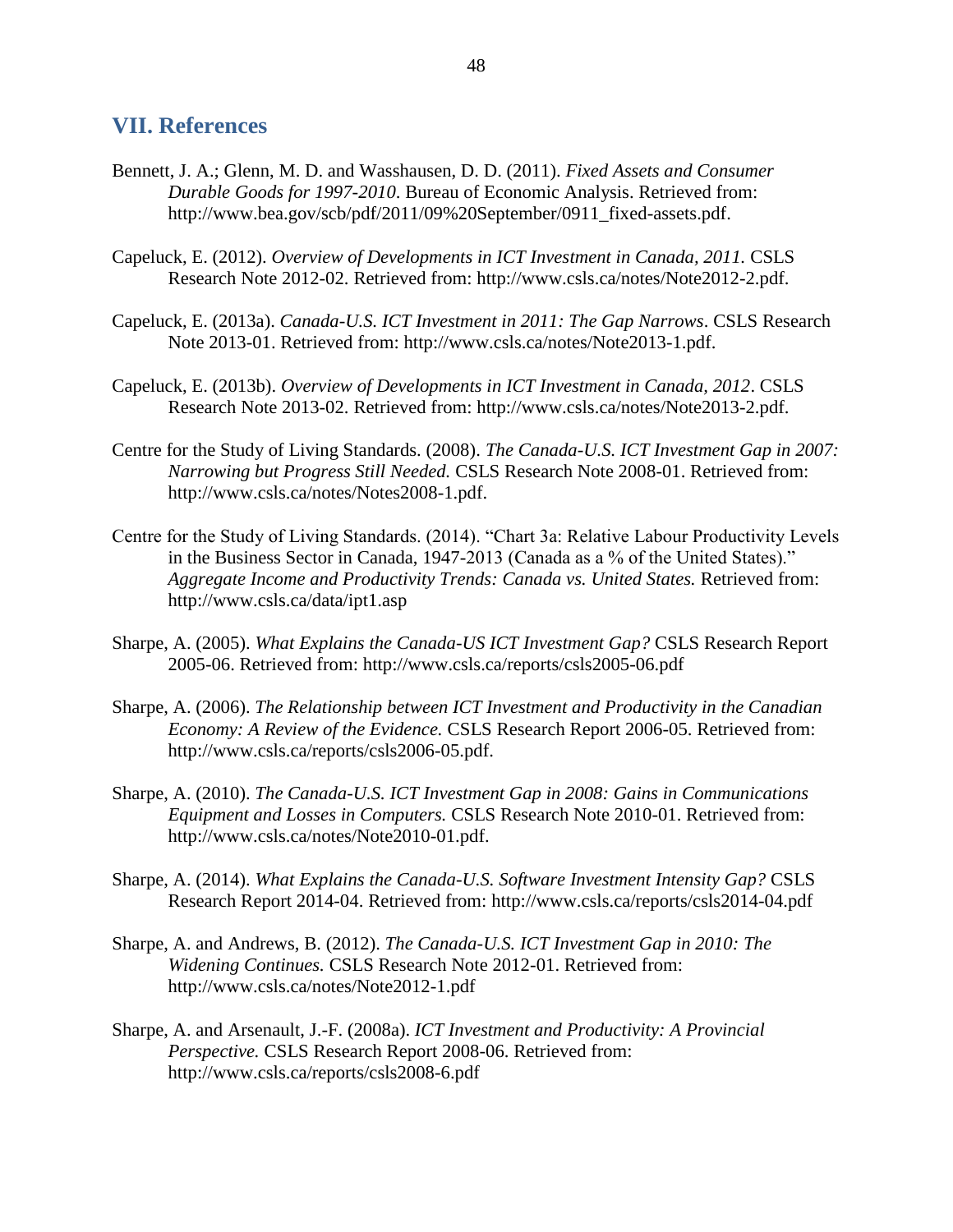- Sharpe, A. and Arsenault, J.-F. (2008b). The *Canada-U.S. ICT Investment Gap: An Update.* CSLS Research Report 2008-01. Retrieved from: http://www.csls.ca/reports/csls2008- 1.pdf
- Sharpe, A. and De Avillez, R. (2010). *Canada-U.S. ICT Investment in 2009: The ICT Investment per Worker Gap Widens.* CSLS Research Report 2010-08. Retrieved from: http://www.csls.ca/reports/csls2010-08.pdf.
- Sharpe, A. and Moeller, D. (2011). *Overview of Developments in ICT Investment in Canada, 2010: Rebounding from the Recession.* CSLS Research Note 2011-02. Retrieved from: http://www.csls.ca/notes/Note2011-2.pdf.
- Sharpe, A. and Rai, W. (2013). *Can the Canada-U.S. Investment Gap be a Measurement Issue?* CSLS Research Report 2013-03. Retrieved from: http://www.csls.ca/reports/csls2013- 03.pdf
- Statistics Canada. Table 031-0003 Flows and stocks of fixed non-residential capital, by sector of North American Classification System (NAICS) and asset, Canada, annual (dollars), CANSIM (database). Retrieved from: http://www5.statcan.gc.ca/cansim/a26?lang=eng&retrLang=eng&id=0310003&paSer=& pattern=&stByVal=1&p1=1&p2=-1&tabMode=dataTable&csid=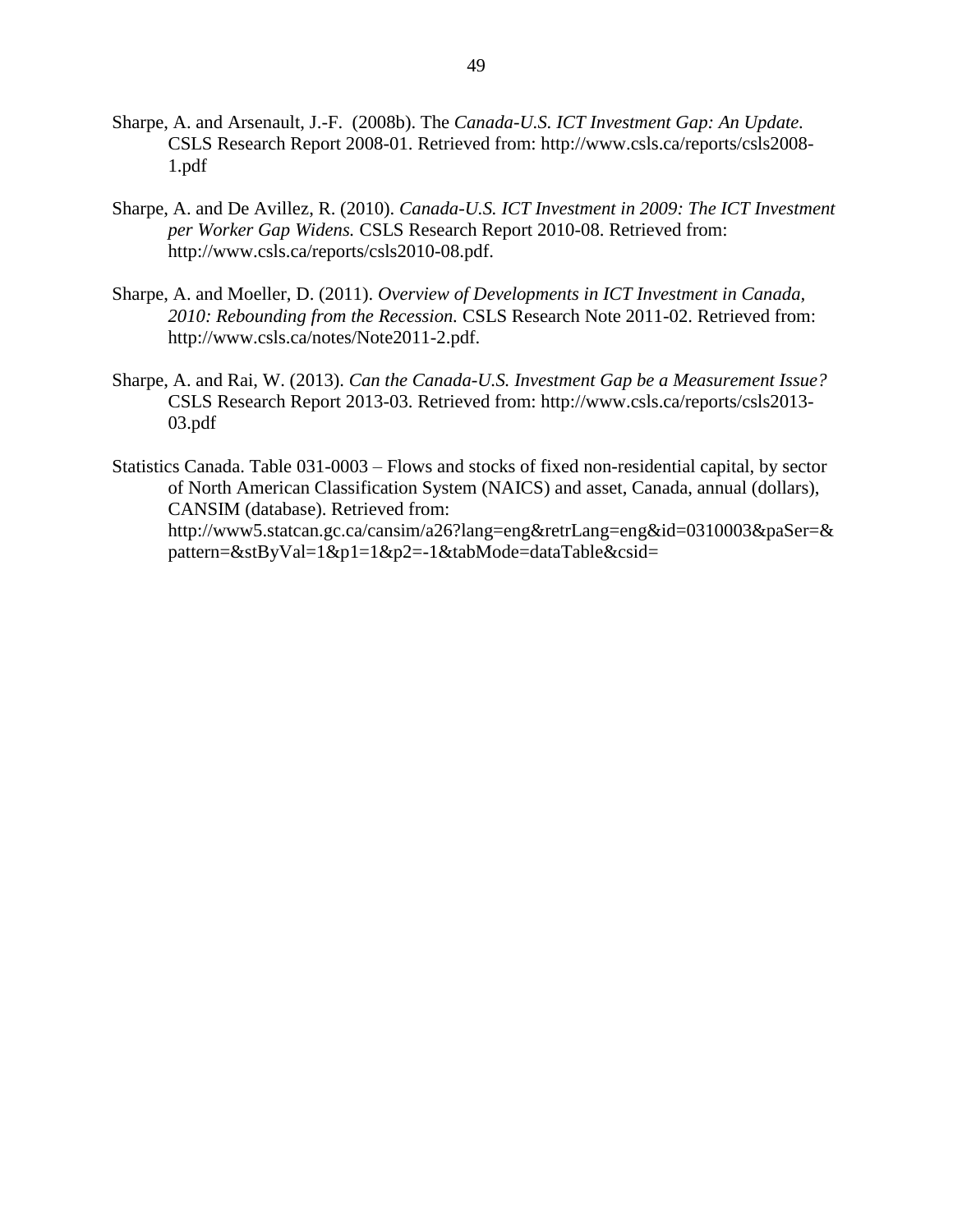#### **Appendix 1: Impact of Revisions to ICT Investment Estimates**

Statistical agencies frequently revise their estimates for total ICT investment and ICT investment by component (Table A1). Since the Canada-U.S. gap is based on estimates for Canada and the United States, changes in these estimates can cause large fluctuations in the ICT investment intensity gap. For example, consider the gap in computer ICT investment between Canada and the U.S. in 2012. Under the revised estimates, ICT investment in Canada represented 88.3 per cent of ICT investment in the United States in 2012 in purchasing power parity adjusted terms. Under the initial estimates, ICT investment in Canada represented 110.5 per cent of ICT investment in the United States in 2012 in purchasing power parity adjusted terms. In other words, under the revised estimates the gap was approximately 11.7 per cent, while under previous estimates the gap was -10.5 per cent. Hence, revisions to the level of computer ICT investment in Canada resulted in a drastic change in the patterns and developments of the Canada-U.S. ICT investment gap.

| <b>Table A1.1: Impact of Revision</b><br>of ICT Estimates by Statistics<br><b>Canada, Millions of Dollars, 2012</b> | <b>Initial</b><br>Estimates $30$ | <b>Revised</b><br>Estimates $31$ | <b>Difference</b> | <b>Percent</b><br><b>Difference</b> |
|---------------------------------------------------------------------------------------------------------------------|----------------------------------|----------------------------------|-------------------|-------------------------------------|
| <b>Total ICT Investment</b>                                                                                         | 33.736                           | 32,448                           | $-1.288$          | $-3.82$                             |
| Computer ICT Investment                                                                                             | 11.037                           | 8.753                            | $-2,284$          | $-20.69$                            |
| <b>Communications ICT Investment</b>                                                                                | 7.724                            | 6.549                            | $-1.176$          | $-15.21$                            |
| Software ICT Investment                                                                                             | 14.974                           | 17.146                           | 2.171             | 14.51                               |

*Source:* CSLS ICT Database, Summary Tables

| <b>Table A1.2: Impact of Revision</b><br>of ICT Estimates by the Bureau<br>of Economic Analysis, Millions of<br><b>Dollars</b> , 2012 | <b>Initial</b><br>Estimates <sup>32</sup> | <b>Revised</b><br>Estimates <sup>33</sup> | <b>Difference</b> | <b>Percent</b><br><b>Difference</b> |
|---------------------------------------------------------------------------------------------------------------------------------------|-------------------------------------------|-------------------------------------------|-------------------|-------------------------------------|
| <b>Total ICT Investment</b>                                                                                                           | 453,900                                   | 433,417                                   | $-20.483$         | $-4.51$                             |
| Computer ICT Investment                                                                                                               | 76.500                                    | 70.103                                    | $-6.397$          | $-8.36$                             |
| <b>Communications ICT Investment</b>                                                                                                  | 95,800                                    | 91.679                                    | $-4.121$          | $-4.30$                             |
| Software ICT Investment                                                                                                               | 281,600                                   | 271.635                                   | $-9.965$          | $-3.54$                             |

*Source:* CSLS ICT Database, Summary Tables

 $\overline{a}$ 

The most recent revisions covered the period from 2009 to 2012 (Charts A1.1-A1.4). These revisions can have a significant policy impact and should not be overlooked. Hence, when interpreting the data presented in this report, use caution because estimates can be significantly revised upward or downward. These revisions are especially likely at the disaggregated level. The Bureau of Economic Analysis (BEA) and Statistics Canada have both revised their estimates. However, the BEA revisions are substantially less pronounced compared to the revisions undertaken by Statistics Canada.

 $30$  Initial estimates are from the January 2014 CSLS Canadian database, based on Statistics Canada figures.

<sup>&</sup>lt;sup>31</sup> Revised estimates are from the July 2014 CSLS Canadian database, based on Statistics Canada figures.

<sup>&</sup>lt;sup>32</sup> Initial estimates are from the January 2014 CSLS Canadian database, based on Statistics Canada figures.

<sup>&</sup>lt;sup>33</sup> Revised estimates are from the July 2014 CSLS Canadian database, based on Statistics Canada figures.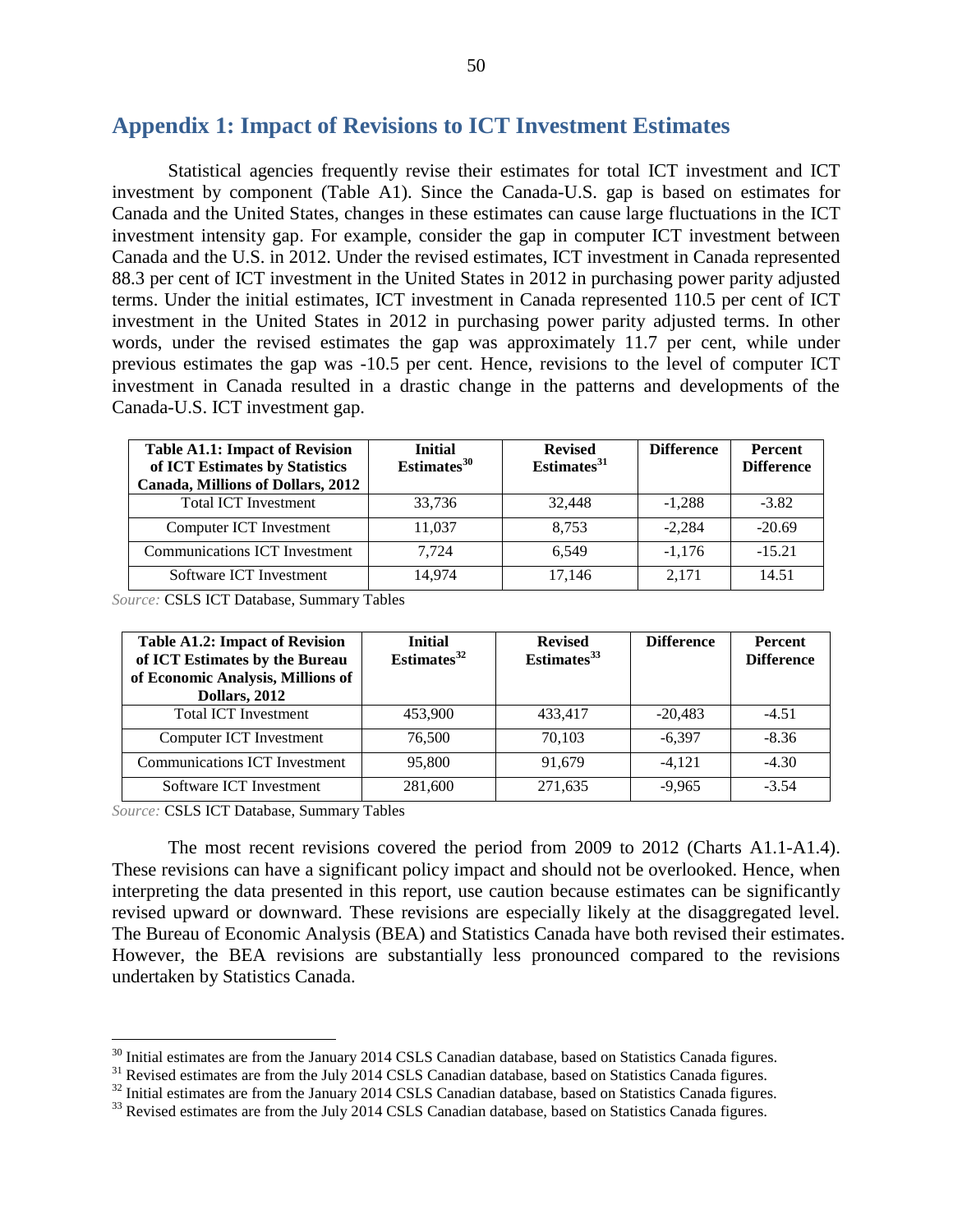







*Source:* CSLS ICT Database, Summary Tables



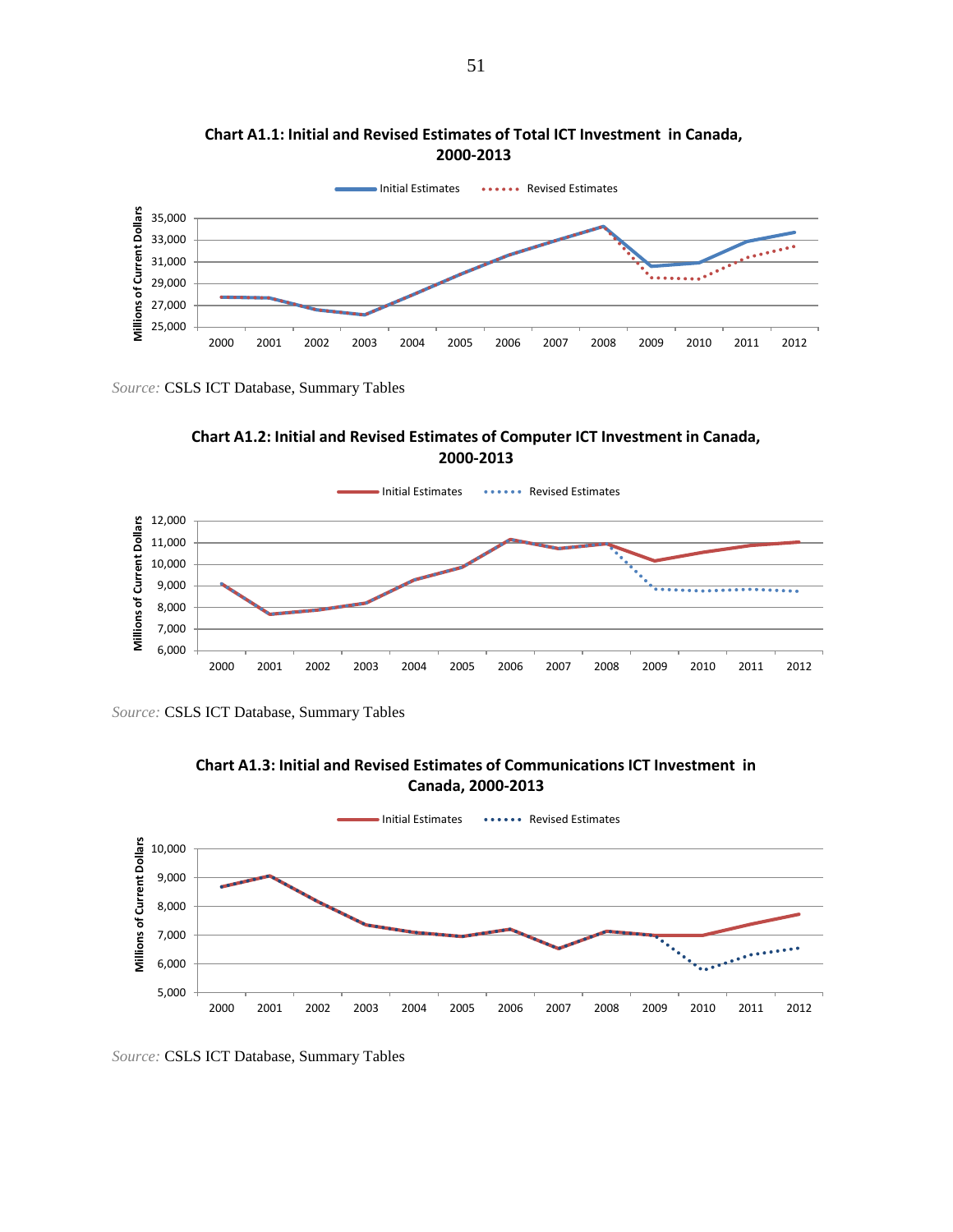

**Chart A1.4: Initial and Revised Estimates of Software ICT Investment in Canada, 2000-2013**









*Source:* CSLS ICT Database, Summary Tables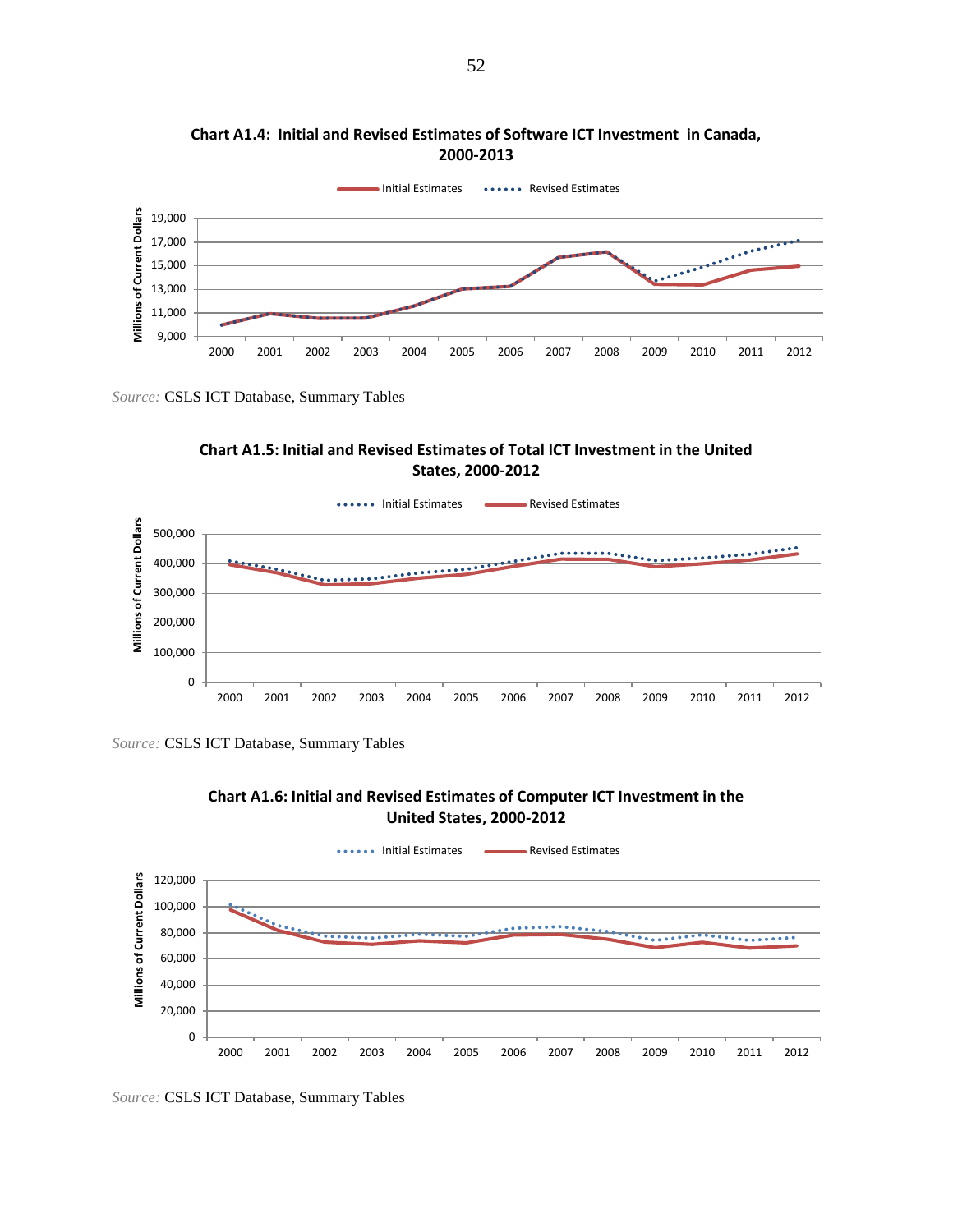

**Chart A1.7: Initial and Revised Estimates of Communications ICT Investment in the United States, 2000-2012**





*Source:* CSLS ICT Database, Summary Tables



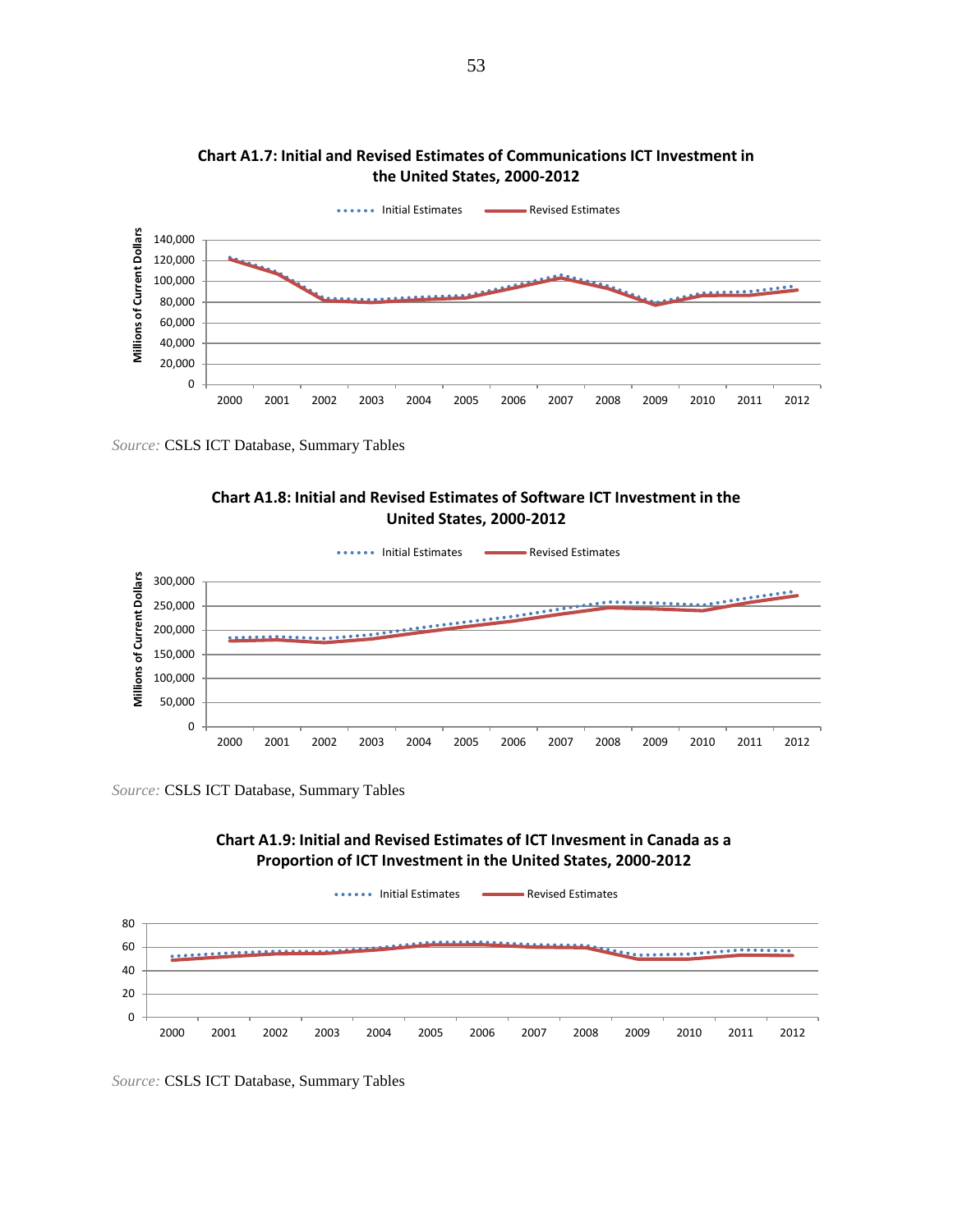







*Source:* CSLS ICT Database, Summary Tables



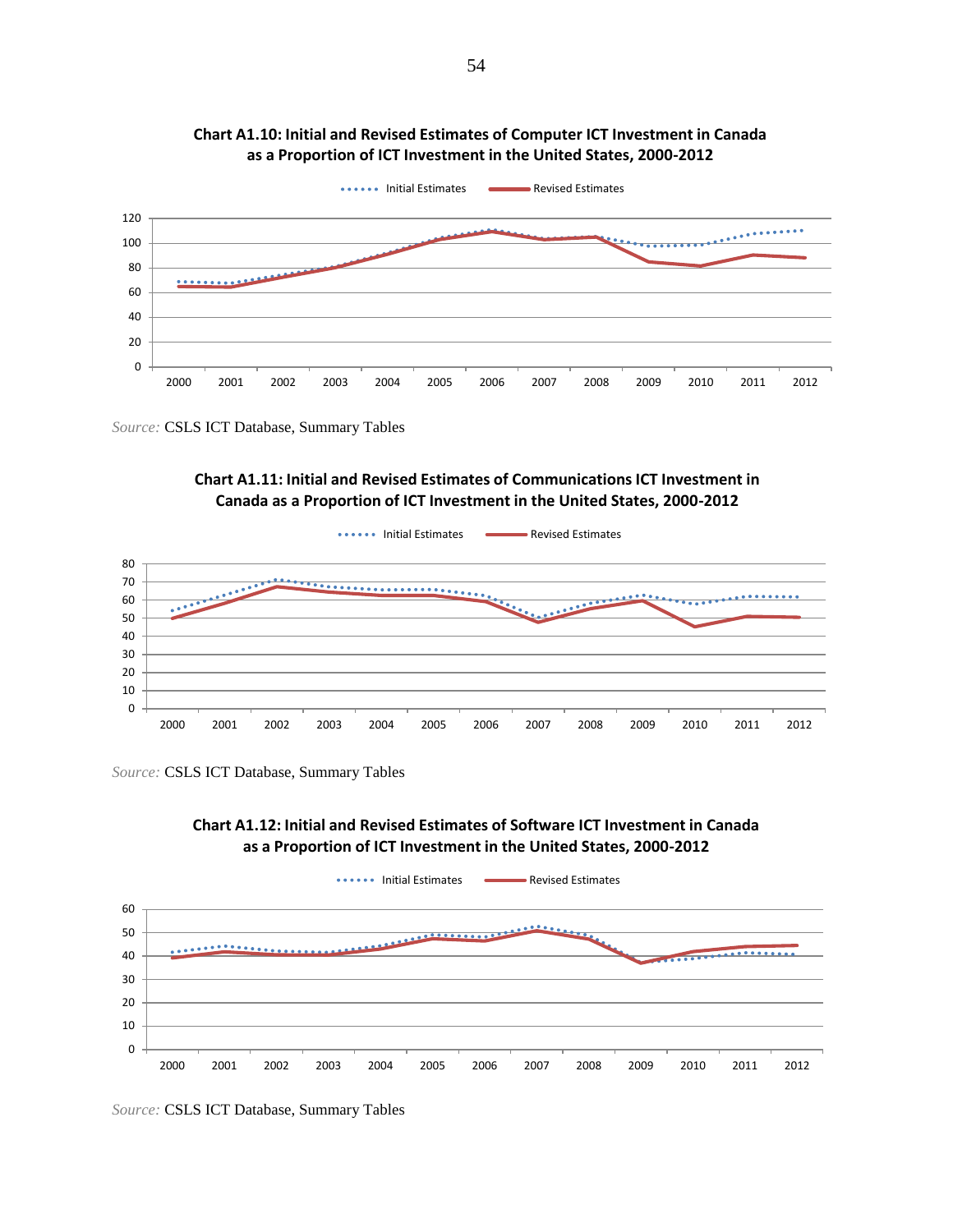#### **Appendix 2: Methodology for Updating the ICT Investment and Capital Stock Database for the United States and Canada**

The ICT database for the United States requires a substantial amount of work before estimates taken from the BEA and BLS websites can be inputted into the database. The nominal estimates are substantially easier to generate than the real estimates. The estimates of GDP produced by the BEA and the estimates of employment produced by the BLS must also be slightly modified. Below is a brief discussion on the process used to develop estimates of ICT investment and capital stock for the U.S, as well as a brief overview of the procedure used to generate GDP and employment estimates.

#### **A. Nominal Estimates of ICT Investment and Capital Stock**

The U.S. Bureau of Economic Analysis (BEA) provides current dollar fixed asset tables by industry and component at the four-digit NAICS level.<sup>34</sup> There are two crucial changes that must be made to this information prior to including it in the CSLS database for U.S. ICT investment and capital stock. $35$ 

First, the BEA does not provide information on computer and software investment and capital stock at a component level. Both of these broad components are disaggregated into smaller components. Hence, the first step is to generate estimates of computer and software investment and capital stock. For software, this means that prepackaged software (ENS1), custom software (ENS2) and own account software (ENS3) must be aggregated for each fourdigit NAICS industry. For computers, EP1A (Mainframes), EP1B (PCs), EP1C (DASDs), EP1D (Printers), EP1E (Terminals), EP1F (Tape drives), EP1G (Storage devices) and EP1H (System integrators) must be aggregated for each four-digit NAICS industry.

Second, the BEA provides estimates at the four-digit NAICS level, while the CSLS database requires estimates at the two-digit NAICS level. Hence, the four-digit NAICS industries must be aggregated into the two digit NAICS industries. The following table provides a nice guide.

|                                 | Table A2.1: Aggregation of Four-Digit NAICS Industries into Two-Digit NAICS Industries |
|---------------------------------|----------------------------------------------------------------------------------------|
| <b>Two-Digit NAICS Industry</b> | <b>Four-Digit NAICS Industry Codes Beginning With:</b>                                 |
| Agriculture                     | 11                                                                                     |
| Mining                          | 21                                                                                     |
| <b>Utilities</b>                | 22                                                                                     |
| Construction                    | 23                                                                                     |
| Manufacturing                   | 31, 32 and 33                                                                          |
| Wholesale trade                 | 41                                                                                     |
| Retail trade                    | 44 and 45                                                                              |
| Transportation and warehousing  | 48 and 49                                                                              |
| Information                     | 51                                                                                     |

<sup>&</sup>lt;sup>34</sup> http://bea.gov/national/FA2004/Details/Index.html

<sup>&</sup>lt;sup>35</sup> Statistics Canada does not provide estimates of total ICT investment. Hence, ICT is calculated by aggregating the three components: computers, communications and software.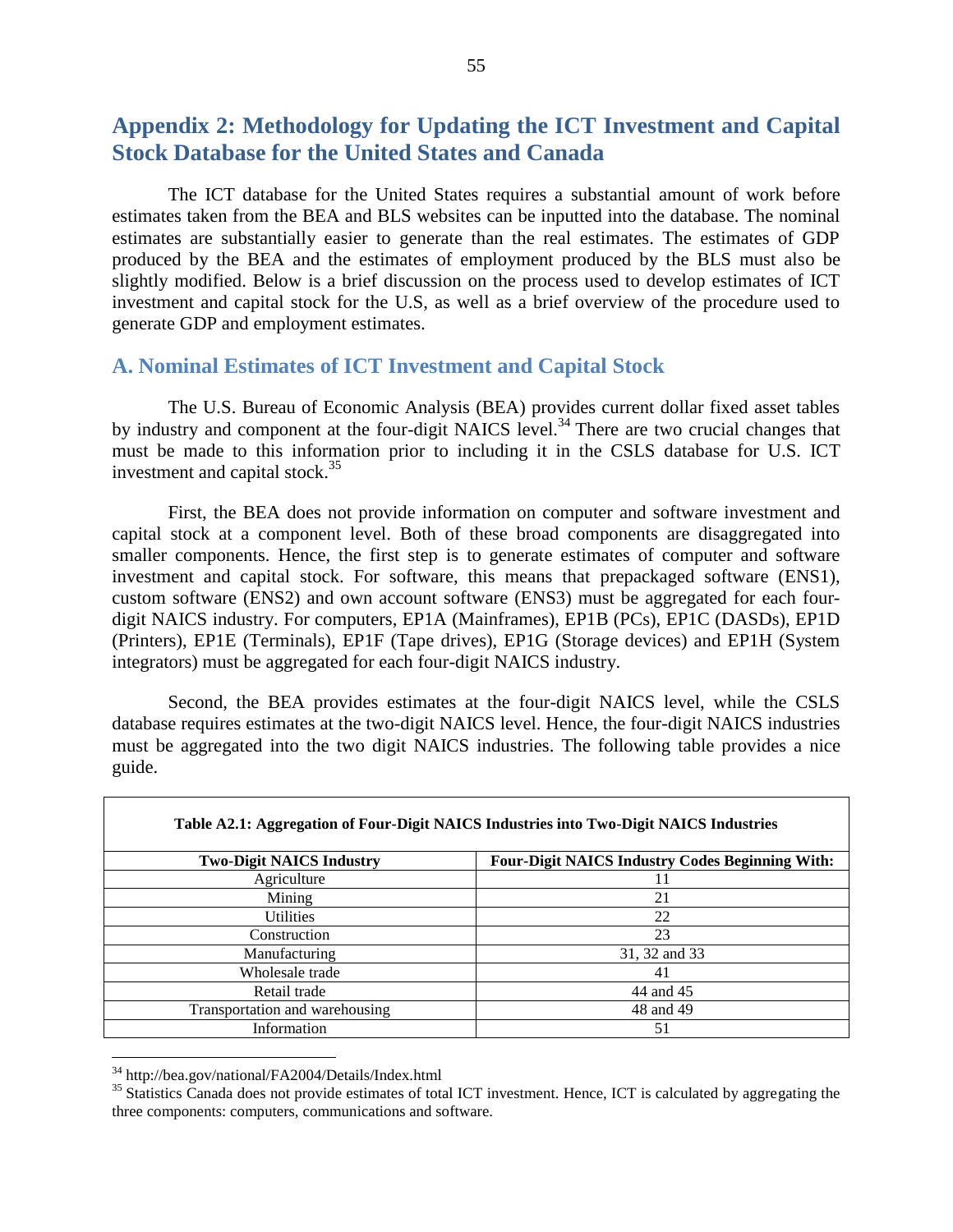| Finance        | 52 |
|----------------|----|
| Real estate    | 53 |
| Professional   | 54 |
| Administrative | 56 |
| Educational    | 61 |
| Health         | 62 |
| Arts           | −  |
| Accommodation  | 72 |
| Other          | 81 |

Once estimates by component (computer, software and communications) have been obtained at the two-digit NAICS level for both investment and capital stock, the estimates can be inputted into the CSLS database on ICT investment and capital stock in the U.S.

For estimates of total ICT investment and capital stock, the estimates of total ICT by industry must simply be aggregated for the business sector, which includes all two-digit NAICS industries, excluding public administration (government), health care and social assistance, and educational services. Conceptually, the business sector can be defined as including those industries whose outputs are marketed, whereas the non-business sector includes industries and activities whose outputs are generally not marketed. Unfortunately, due to differential public policies concerning the private and public sectors, certain activities, like health care and educational services, are partially marketed in the United States, whereas they are not marketed in Canada (or marketed to a substantially smaller degree). Hence, this definition does not allow for consistency when comparing business sectors between Canada and the United States.

For example, since health care and educational services have a higher private presence in the United States than in Canada, estimates of ICT investment and capital stock can be inflated in the United States relative to Canada, resulting in a poor comparison. Consider the case that might arise if ICT investment and capital stock are extremely high in the United States in private health care. If private health care ICT investment and capital stock were included in estimates of total business sector ICT investment and capital stock, then the measures of ICT investment in Canada relative to the United States would be biased in favour of the United States. In order to avoid this bias, health care has been completed excluded from both Canadian and American estimates. Educational services and public administration have also been removed from the calculation of total business sector ICT investment and capital stock.

#### **B. Real Estimates of ICT Investment and Capital Stock**

The U.S. Bureau of Economic Analysis (BEA) provides detailed chain-type index fixed asset tables by industry and component at the four-digit NAICS level.<sup>36</sup> There are a number of crucial changes that must be made to this information prior to including it in the CSLS database for U.S. ICT investment and capital stock.<sup>37</sup>

<sup>36</sup> http://bea.gov/national/FA2004/Details/Index.html

 $37$  For estimates of total ICT investment and total economy investment in Canada, the following methodology must also be used. Statistics Canada does not provide estimates of total ICT investment and total economy investment.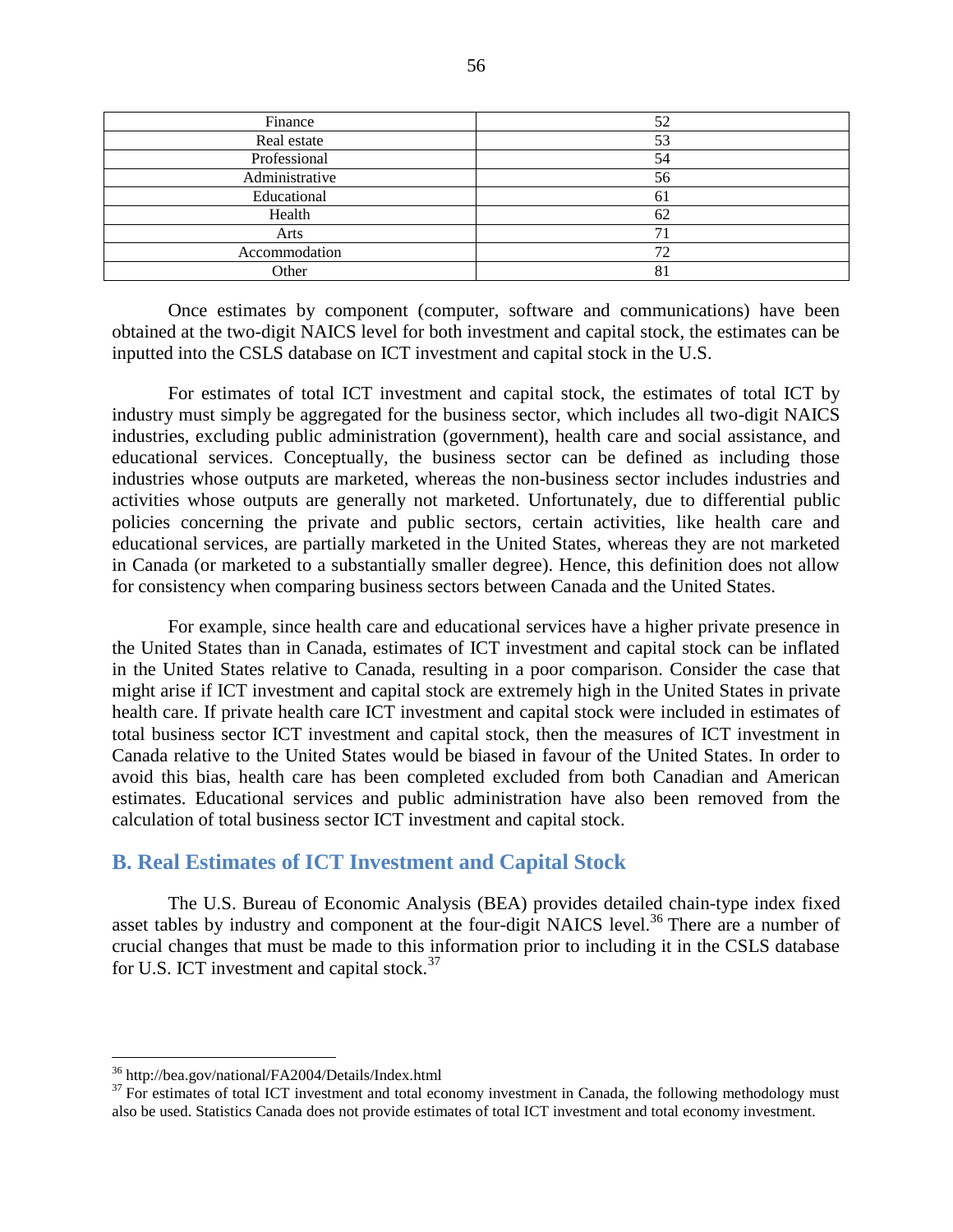The changes are identical to the changes made to the nominal (current dollar) estimates, but due to the nature of real (constant dollar) estimates, the procedure is substantially more complicated.

The first step is to generate constant dollar values for each piece of detail. This can be done by multiplying the chain-type quantity index (CTIQ) between 1987 and 2013 for each piece of detail by its respective nominal value (CU) in 2009 (the base year) and dividing by 100.

$$
\frac{(CTQI_t * CU_t)}{100}
$$

With these values, it is possible to generate implicit-price deflators (IPDs) for each piece of detail. IPDs are calculated as the ratio of current-dollars (CU) and constant-dollars (CO), multiplied by 100.

$$
\Big(\frac{CU_t}{CO_t}\Big)*100
$$

These IPDs can then be used to generate four pieces of information required for the chain-type Fisher formula. Namely, for each piece of detail, the four following estimates must be generated:

$$
A = IPD_{t-1} * CO_t
$$
  
\n
$$
B = IPD_{t-1} * CO_{t-1}
$$
  
\n
$$
C = IPD_t * CO_t
$$
  
\n
$$
D = IPD_t * CO_{t-1}
$$

Once these four values have been created, the aggregation processes described above can be undertaken. In other words, the estimates A, B, C, and D for each piece of detail can be aggregate across components to generate estimates of computers, software and communications at the four-digit NAICS level. After which, they can be aggregate across industries to generate estimates of computers, software and communications at the two-digit NAICS level.

With these two-digit estimates of computers, communications and software, the chaintype Fisher formula can be implemented:

$$
\sqrt{\frac{A}{B} * \frac{C}{D}}
$$

The result from the chain-type Fisher formula can be used to create an aggregate quantity index. First, the base year must be chosen (which was 2009 in the most recent CSLS ICT database for the US). Next, the index levels can be computed by multiplying the Fisher relative by the previous period's quantity index when calculating years that come after the base year.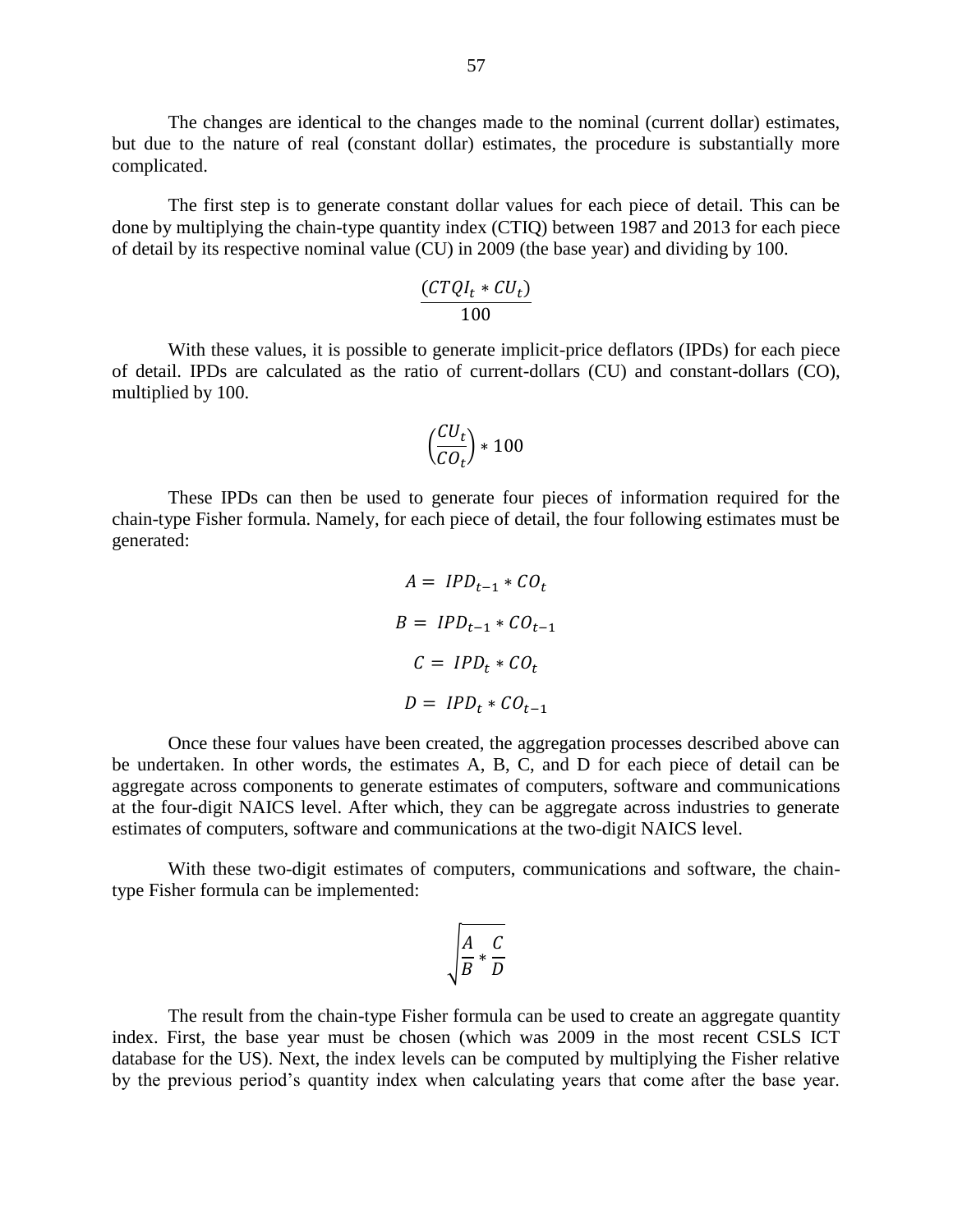When calculating years that come before the base year, the index levels can be computed by dividing the previous period's quantity index by the Fisher relative.

The final result is an aggregate quantity index with a base year of 2009. By using the 2009 current dollar estimates for computers, software and communications at the two-digit NAICS level, constant dollar estimates for computers, software and communications at the twodigit NAICS level can be obtained.<sup>38</sup> See example below taken from the BEA.

To obtain estimates of total real ICT investment or capital stock, at the stage of aggregation, prior to calculating the Fisher relative, estimates of total ICT investment and capital stock by industry must be aggregated for the business sector, where the business sector includes all two-digit NAICS industries except public administration, health care and educational services.

#### **C. GDP Estimates**

The GDP estimates provided by the BEA are given in two segments: 1987-1997 and 1997-2013.<sup>39</sup> For nominal GDP, this division is irrelevant. Estimates are provided at the twodigit NAICS level. To obtain estimates for the business sector, a summation of all two-digit NAICS industries barring health care, public administration (government) and educational services is required.

For real GDP, the estimates for 1987-1997 are given in a different base year (2005) than the estimates for 1997-2013 (2007). To ensure that the estimates reflect the same base year (2009), linkages were done at the disaggregated level. In other words, by determining the factor that exists in the year of overlap (1997) and applying this factor to the values between 1987 and 1997, it is possible to develop estimates for the entire period between 1987 and 2013 in the same base year (2009). This was performed for each two-digit NAICS level for both the chain-type dollars and the chain-type quantity index.

To obtain GDP estimates for the business sector, the process used for the real estimates of ICT investment and capital stock described above is applied. The business sector is defined as the aggregation of all four-digit NAICS industries, excluding health care, educational services and public administration (government).

#### **D. Employment Estimates**

 $\overline{a}$ 

The estimates for employment by industry are obtained from the Current Population Survey undertaken by the BLS. $40$  Unfortunately, estimates are only available for 1995 to 1999 and 2002 to 2013. As such, growth rates from the BLS total employment time series for private industries were used as a proxy for this subset and applied to the data back to  $1987<sup>41</sup>$  Growth

 $38$  The aggregation process described here will yield an approximation of the true Fisher chain-type quantity index. For more information on calculating chain-type Fisher indexes, see J. Steven Landefeld, Brent R. Moulton, and Cindy M. Vojtech, "Chained-Dollar Indexes: Issues, Tips on their Use, and Upcoming Changes," Survey of Current Business (November 2003): 8-16.

<sup>39</sup> http://bea.gov/industry/gdpbyind\_data.htm

 $^{40}$  See table 18 available at: http://www.bls.gov/cps/cps\_aa1995\_1999.htm

<sup>&</sup>lt;sup>41</sup> The employment growth rate proxy was obtained from Table B-14 in the *Economic Report of the President*, 2014, published by the Council of Economic Advisers.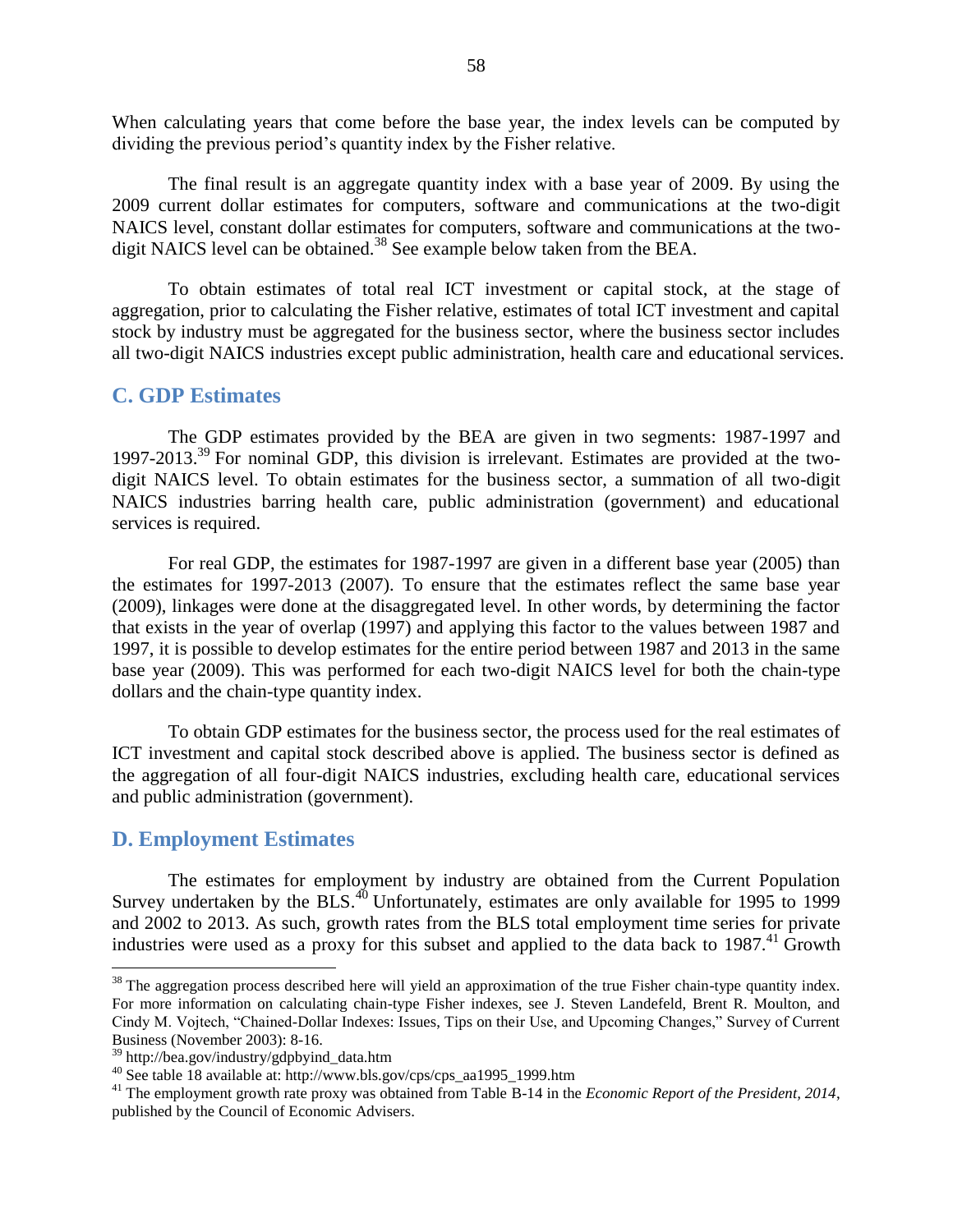rates from this alternative time series were also used as a proxy to calculate employment in 2000 and 2001 in the business sector.

Estimates are also available at the two-digit NAICS level, but the CSLS database on ICT investment in the U.S. only examines two-digit NAICS industry employment from 2002 to 2013.

The reason that growth rates from a similar business sector employment time series were applied to the CSLS business sector employment time series lies in the difficulty in defining the business sector similarly across both Canada and the United States. Estimates of business sector employment are available for the United States, extending back to 1987, but these estimates would inflate employment, and thereby bias estimates of ICT investment per worker in the United States downwards. To avoid this issue, it was necessary to construct estimates using published data on employment by industry, subtracting health care, educational services and public administration (government). Since estimates at this level of detail are only available for 1995 to 2013, barring 2000 and 2001, growth rates from total employment time series for private industries were assumed as proxies and applied to determine employment between 1987 and 1994, as well as between 2000 and 2001.

The impact of using business sector employment as defined by the CSLS, as opposed to official business sector employment as calculated by the BLS is quite stable over the entire time series. Essentially, employment figures fell across the time period, and consequently, per worker estimates increased. As a result, all else constant, this change from the official business sector employment definition to the CSLS business sector employment definition results in a widening of the ICT investment gap between Canada and the United States (Chart A2.1).



# **Chart A2.1: Impact of Redefition of Business Sector on ICT Investment in**

*Source:* CSLS calculations based on Statistics Canada and BEA data.

#### **E. Purchasing Power Parity Exchange Rate Estimates**

Software investment was recently reclassified under intellectual property as opposed to machinery and equipment. Hence, at the aggregate ICT level, there is no purchasing power exchange rate.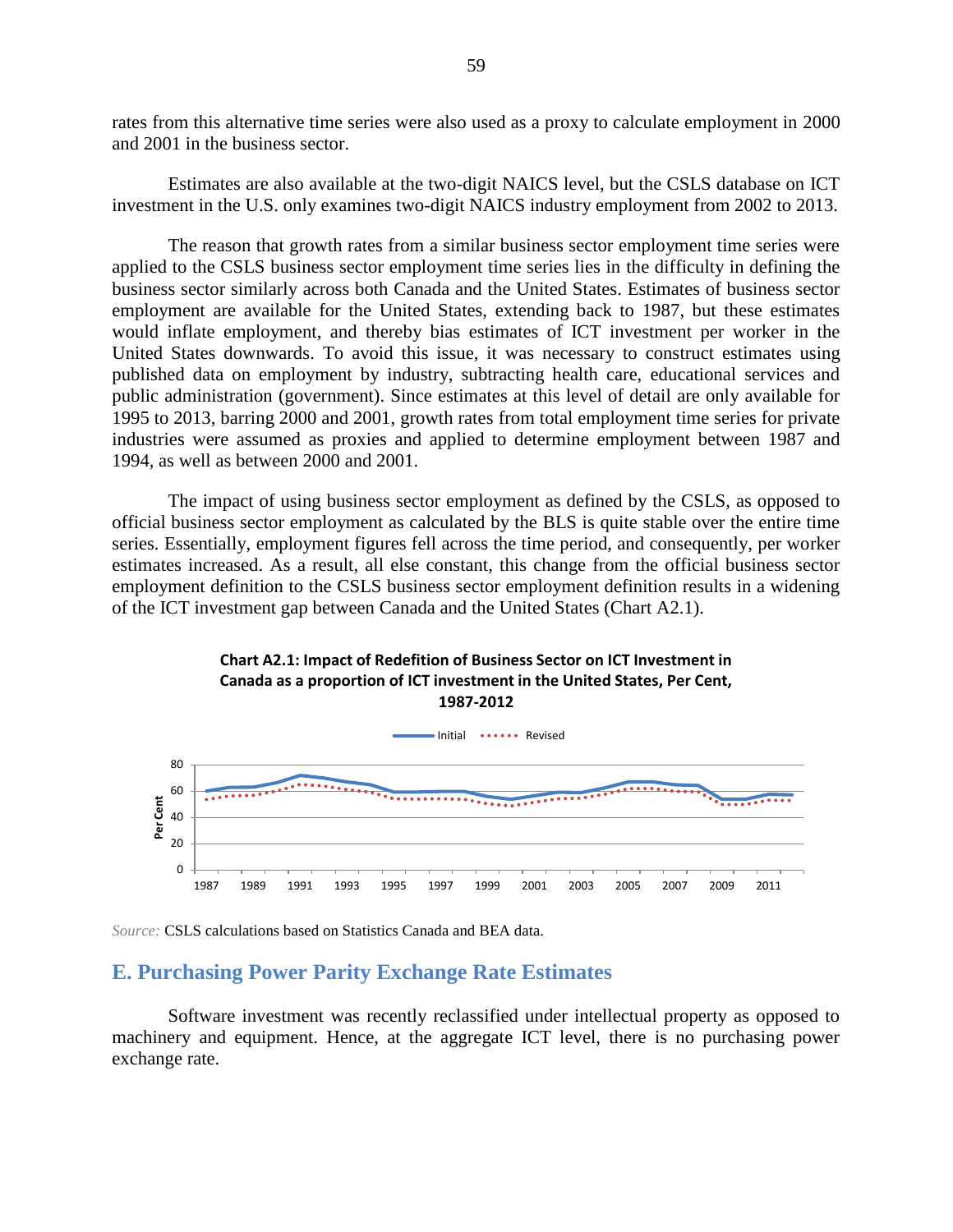Prior to the reclassification, machinery and equipment included all three components: software, communications and computers. Hence, using the purchasing power parity exchange rate for machinery and equipment as a proxy for the purchasing power parity exchange rate of ICT was logical. $42$  Under the new reclassification, however, the purchasing power exchange rate for machinery and equipment only covers computers and communications. The intellectual property purchasing power parity exchange rate would need to be used for software. Quite simply, the reclassification of software into intellectual property reduces the relevance of the machinery and equipment purchasing power parity index for the CSLS ICT database.

In order to avoid complex calculations of a composite ICT purchasing power parity index, the CSLS ICT database simply uses the machinery and equipment purchasing power parity index as a proxy for the ICT purchasing power parity index. There may be implications to using this as a proxy, but the CSLS has not yet studied whether the use of the machinery and equipment purchasing power parity index upwardly or downwardly biases measures of ICT investment in Canada.

Once all of these changes have been made, the U.S. database maintained by CSLS can be updated to reflect new and revised estimates of ICT investment and capital stock. New and revised measures of ICT per worker and ICT as a share of business sector investment and GDP are also available after undertaking this methodology.

 $42$  ICT represented approximately one-third of all machinery and equipment. ICT purchasing power parities may have demonstrated different trends than non-ICT purchasing power parties, but this was not studied, since data is not available at this disaggregated level. Fortunately, given the close proximity of the purchasing power parity index and the exchange rate, the implications for time series trends are quite minimal, even though overall levels are affected.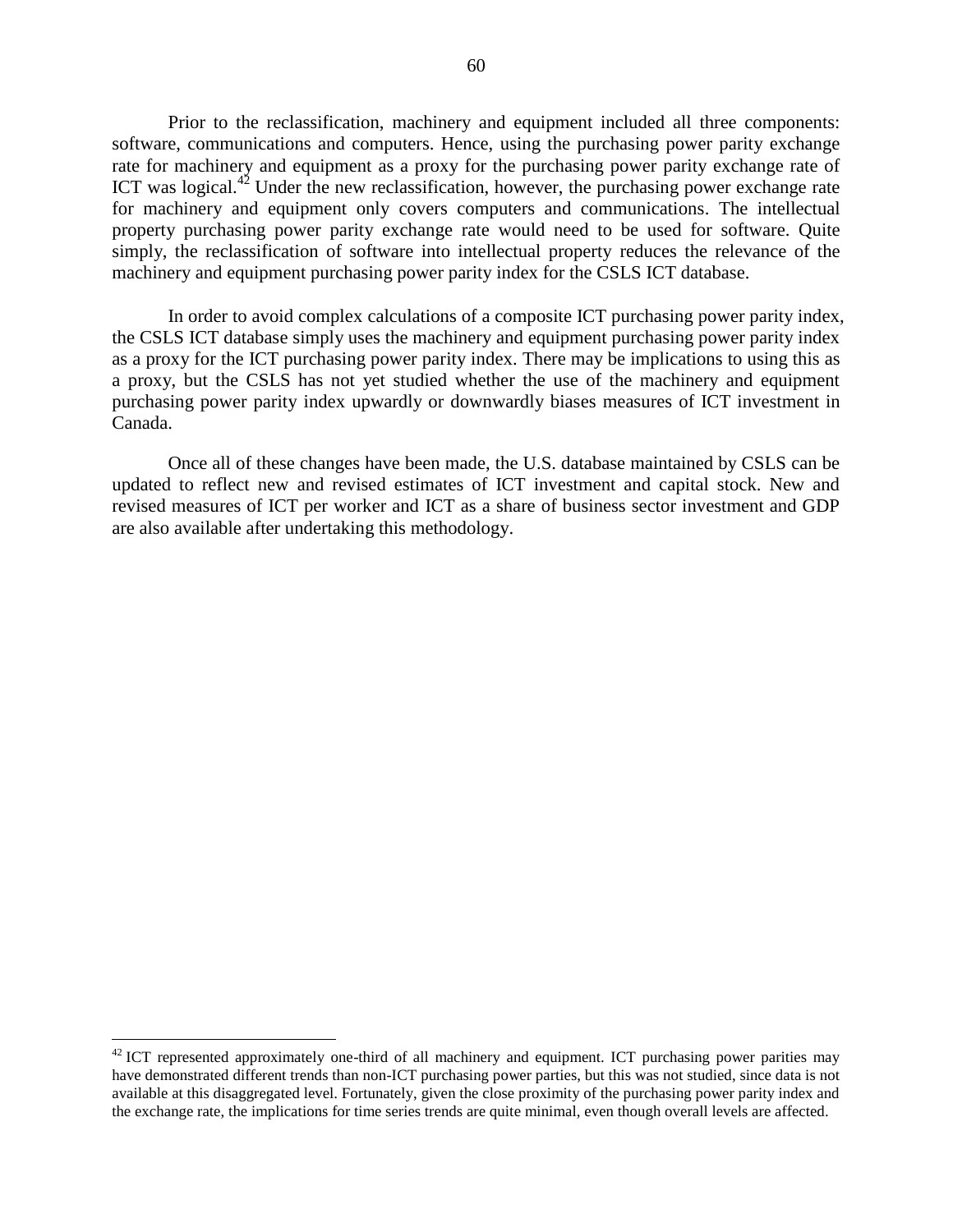### 61 **and truck trailers" within the Mining Industry, namely NAICS 2110, 2120 and 2130 Example: Aggregation of Net Stocks of "Light trucks (including utility vehicles)" and "Other trucks, buses**

| <b>NIPA Asset Types</b>                   | <b>NAICS</b> |                                |         | <b>Chain-Type Quantity Indexes for Net Stocks</b> |         | <b>Current-Cost Net Stocks</b> |       |       |       |
|-------------------------------------------|--------------|--------------------------------|---------|---------------------------------------------------|---------|--------------------------------|-------|-------|-------|
|                                           | industry     | (Index numbers, $2009 = 100$ ) |         |                                                   |         | (Millions of Dollars)          |       |       |       |
|                                           |              | 2009                           | 2010    | 2011                                              | 2012    | 2009                           | 2010  | 2011  | 2012  |
|                                           |              |                                |         |                                                   |         |                                |       |       |       |
| Light trucks (including utility vehicles) | 2110         | 100.000                        | 117.442 | 136.525                                           | 158.228 | 261                            | 311   | 370   | 438   |
| Other trucks, buses and truck trailers    | 2110         | 100.000                        | 100.625 | 104.461                                           | 111.052 | 195                            | 201   | 214   | 229   |
| Light trucks (including utility vehicles) | 2120         | 100.000                        | 102.296 | 136.303                                           | 170.556 | 265                            | 275   | 375   | 479   |
| Other trucks, buses and truck trailers    | 2120         | 100.000                        | 96.235  | 103.755                                           | 113.753 | 1.027                          | 1,012 | 1.118 | ,237  |
| Light trucks (including utility vehicles) | 2130         | 100.000                        | 98.648  | 149.187                                           | 197.886 | 2,159                          | 2,162 | 3,348 | 4,532 |
| Other trucks, buses and truck trailers    | 2130         | 100.000                        | 104.229 | 125.260                                           | 148.450 | 2.118                          | 2.261 | 2.786 | 3,332 |

|                                           |              | Estimating constant dollars       |       |       |       | <b>Estimating IPDs</b>      |         |         |         |
|-------------------------------------------|--------------|-----------------------------------|-------|-------|-------|-----------------------------|---------|---------|---------|
| <b>NIPA Asset Types</b>                   | <b>NAICS</b> | <b>Constant-Dollar Net Stocks</b> |       |       |       | IPD's                       |         |         |         |
|                                           | industry     | [Millions of (2009) Dollars]      |       |       |       | $(Index numbers, 2009=100)$ |         |         |         |
|                                           |              | 2009                              | 2010  | 2011  | 2012  | 2009                        | 2010    | 2011    | 2012    |
|                                           |              |                                   |       |       |       |                             |         |         |         |
| Light trucks (including utility vehicles) | 2110         | 261                               | 307   | 356   | 413   | 100.000                     | 101.460 | 103.836 | 106.060 |
| Other trucks, buses and truck trailers    | 2110         | 195                               | 196   | 204   | 217   | 100.000                     | 102.437 | 105.057 | 105.749 |
| Light trucks (including utility vehicles) | 2120         | 265                               | 271   | 361   | 452   | 100.000                     | 101.444 | 103.820 | 105.980 |
| Other trucks, buses and truck trailers    | 2120         | 1,027                             | 988   | 1.066 | 1,168 | 100.000                     | 102.395 | 104.921 | 105.885 |
| Light trucks (including utility vehicles) | 2130         | 2,159                             | 2,130 | 3,221 | 4,272 | 100.000                     | 101.511 | 103.945 | 106.077 |
| Other trucks, buses and truck trailers    | 2130         | 2,118                             | 2,208 | 2,653 | 3,144 | 100.000                     | 102.420 | 105.013 | 105.974 |

#### Creating an aggregate using the chain-type Fisher formula

| <b>NIPA Asset Types</b>                   | <b>NAICS</b> | A    |         |         |         |      |         |         |         |
|-------------------------------------------|--------------|------|---------|---------|---------|------|---------|---------|---------|
|                                           | industry     | 2009 | 2010    | 2011    | 2012    | 2009 | 2010    | 2011    | 2012    |
|                                           |              |      |         |         |         |      |         |         |         |
| Light trucks (including utility vehicles) | 2110         |      | 30.652  | 36,153  | 42,882  |      | 26,100  | 31,100  | 37,000  |
| Other trucks, buses and truck trailers    | 2110         |      | 19.622  | 20,866  | 22,750  |      | 19.500  | 20,100  | 21,400  |
| Light trucks (including utility vehicles) | 2120         |      | 27,108  | 36,642  | 46.924  |      | 26,500  | 27,500  | 37,500  |
| Other trucks, buses and truck trailers    | 2120         |      | 98,833  | 109,108 | 122,573 |      | 102,700 | 101,200 | 111,800 |
| Light trucks (including utility vehicles) | 2130         |      | 212,981 | 326,963 | 444,089 |      | 215,900 | 216,200 | 334,800 |
| Other trucks, buses and truck trailers    | 2130         |      | 220,757 | 271,722 | 330,179 |      | 211,800 | 226,100 | 278,600 |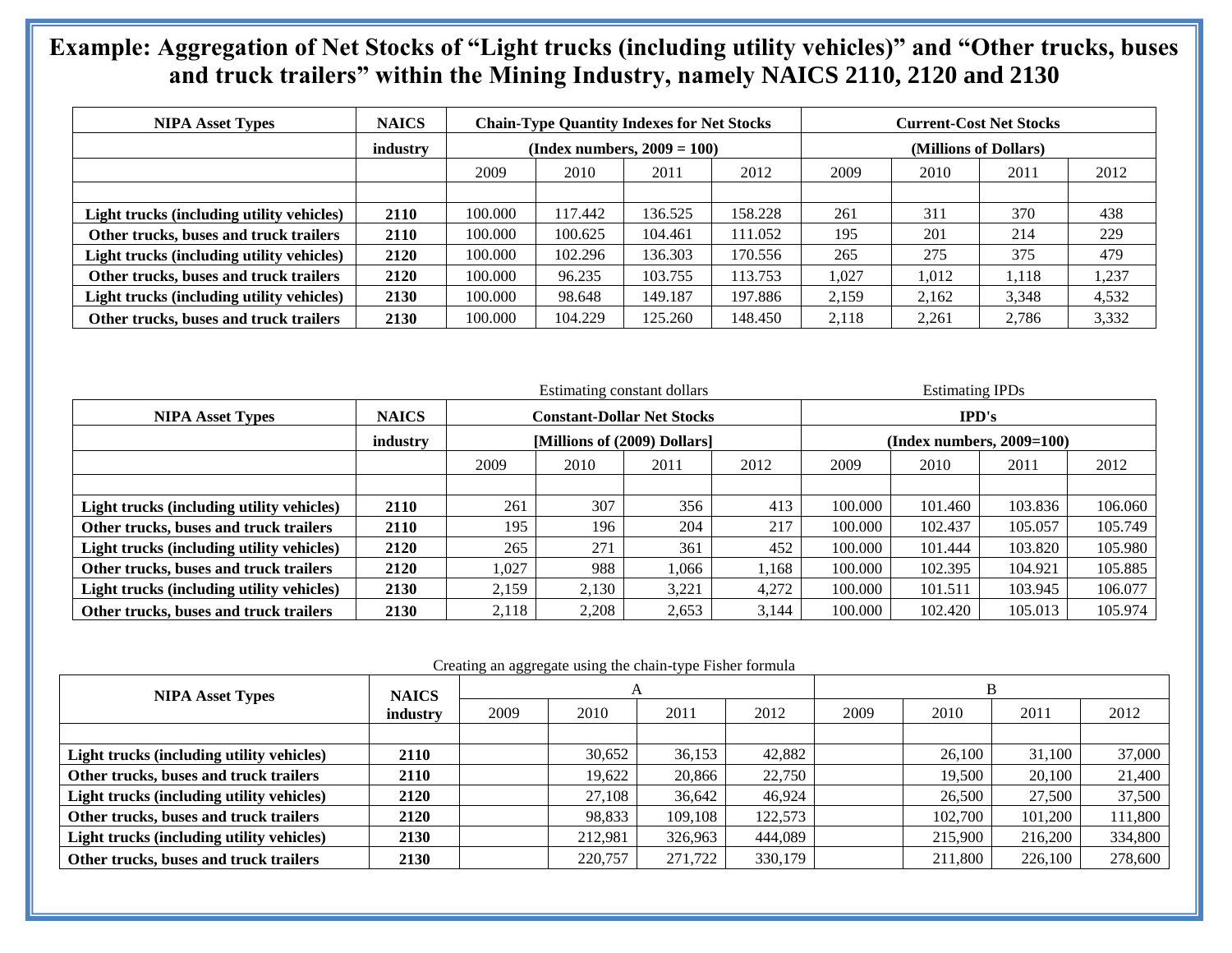#### <sup>62</sup> **Example: Aggregation of Net Stocks of "Light trucks (including utility vehicles)" and "Other trucks, buses and truck trailers" within the Mining Industry, namely NAICS 2110, 2120 and 2130 (Continued)**

| Creating an aggregate using the chain-type Fisher formula (continued) |                          |      |         |         |         |      |         |         |         |  |
|-----------------------------------------------------------------------|--------------------------|------|---------|---------|---------|------|---------|---------|---------|--|
| <b>NIPA Asset Types</b>                                               | <b>NAICS</b><br>industry |      |         |         |         | D    |         |         |         |  |
|                                                                       |                          | 2009 | 2010    | 2011    | 2012    | 2009 | 2010    | 2011    | 2012    |  |
|                                                                       |                          |      |         |         |         |      |         |         |         |  |
|                                                                       |                          |      | 31.100  | 37,000  | 43,800  |      | 26.481  | 31.828  | 37,792  |  |
| Light trucks (including utility vehicles)                             | 2110                     |      | 20,100  | 21,400  | 22,900  |      | 19.975  | 20,614  | 21,541  |  |
| Other trucks, buses and truck trailers                                | 2110                     |      | 27,500  | 37,500  | 47,900  |      | 26,883  | 28.144  | 38,280  |  |
| Light trucks (including utility vehicles)                             | 2120                     |      | 101,200 | 111,800 | 123,700 |      | 105,159 | 103,697 | 112,828 |  |
| Other trucks, buses and truck trailers                                | 2120                     |      | 216,200 | 334,800 | 453,200 |      | 219,163 | 221,382 | 341,669 |  |
| <b>Light trucks (including utility vehicles)</b>                      | 2130                     |      | 226,100 | 278,600 | 333,200 |      | 216,926 | 231,823 | 281,149 |  |

#### Creating an aggregate using the chain-type Fisher formula (continued)

|            | 2009 | 2010    | 2011    | 2012     | 2009 | 2010    | 2011    | 2012    |
|------------|------|---------|---------|----------|------|---------|---------|---------|
| <b>Sum</b> |      | 609,954 | 801,454 | ,009,396 |      | 602.500 | 622,200 | 821.100 |

Creating an aggregate using the chain-type Fisher formula (continued)

|            | 2009 | 2010    | 2011    | 2012      | 2009 | 2010    | 2011         | 2012    |
|------------|------|---------|---------|-----------|------|---------|--------------|---------|
| <b>Sum</b> |      | 622,200 | 821.100 | 1,024,700 |      | 614,588 | .489<br>637. | 833.260 |

Creating an aggregate using the chain-type Fisher formula (continued)

|                        | 2009 | 2010  | 2011  | 2012  |
|------------------------|------|-------|-------|-------|
| <b>Fisher relative</b> |      | 1.012 | 1.288 | 1.230 |

Creating the aggregate quantity index

|                                       | 2009    | 2010    | 2011    | 2012    |
|---------------------------------------|---------|---------|---------|---------|
| Chain-type quantity index (base 2009) | 100.000 | 101.238 | 130.400 | 160.332 |

*Source:* Bureau of Economic Analysis, Detailed Data for Fixed Assets and Consumer Durable Goods. Non-residential Detailed Estimates. Investment, chain-type quantity indexes. Aggregation Example. http://www.bea.gov/national/FA2004/Details/Index.html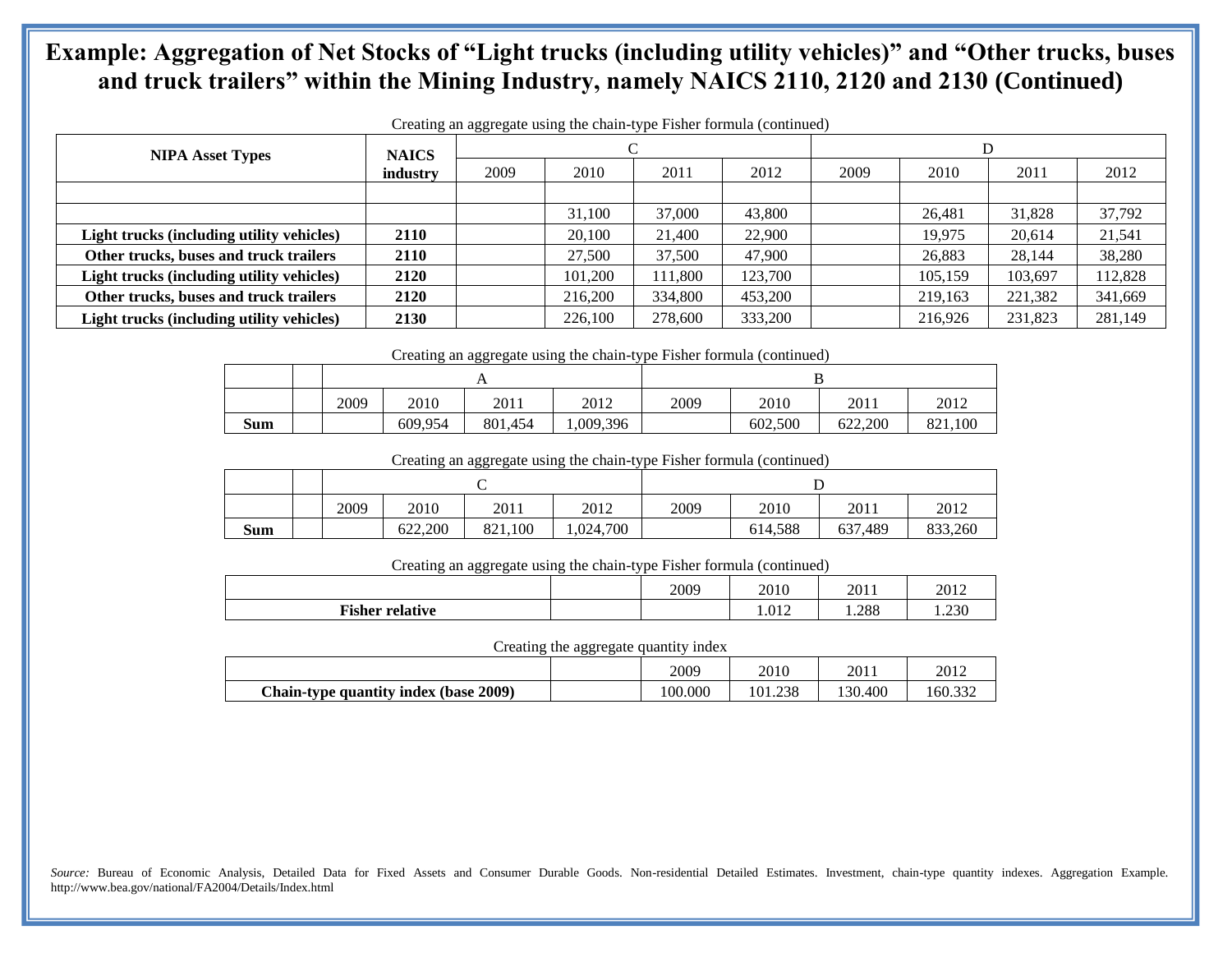# **Appendix 3: Appendix Charts**





*Source:* CSLS ICT Database, Summary Tables





*Source:* CSLS ICT Database, Summary Tables



**Chart A3.3a: Contributions of the Business and Non-Business Sectors to Nominal** 

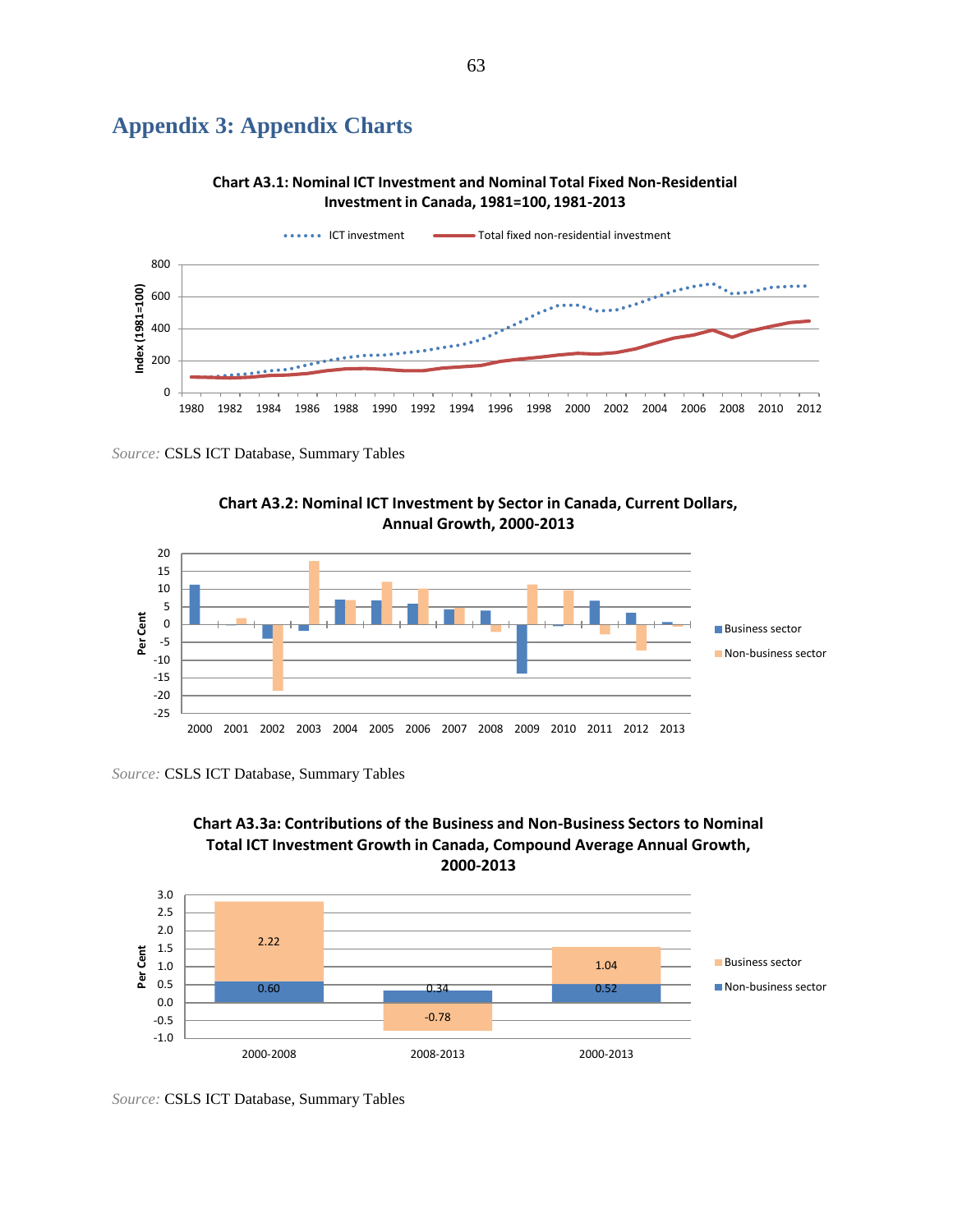

**Chart A3.3b: Contributions of the Business and Non-Business Sectors to Nominal Total ICT Investment in Canada, Annual Growth, 2000-2013**



**Chart A3.4: Contribution of the Business and Non-Business Sectors to Nominal Total ICT Investment Levels in Canada, Millions of Current Dollars, 1981-2013**

*Source:* CSLS ICT Database, Summary Tables



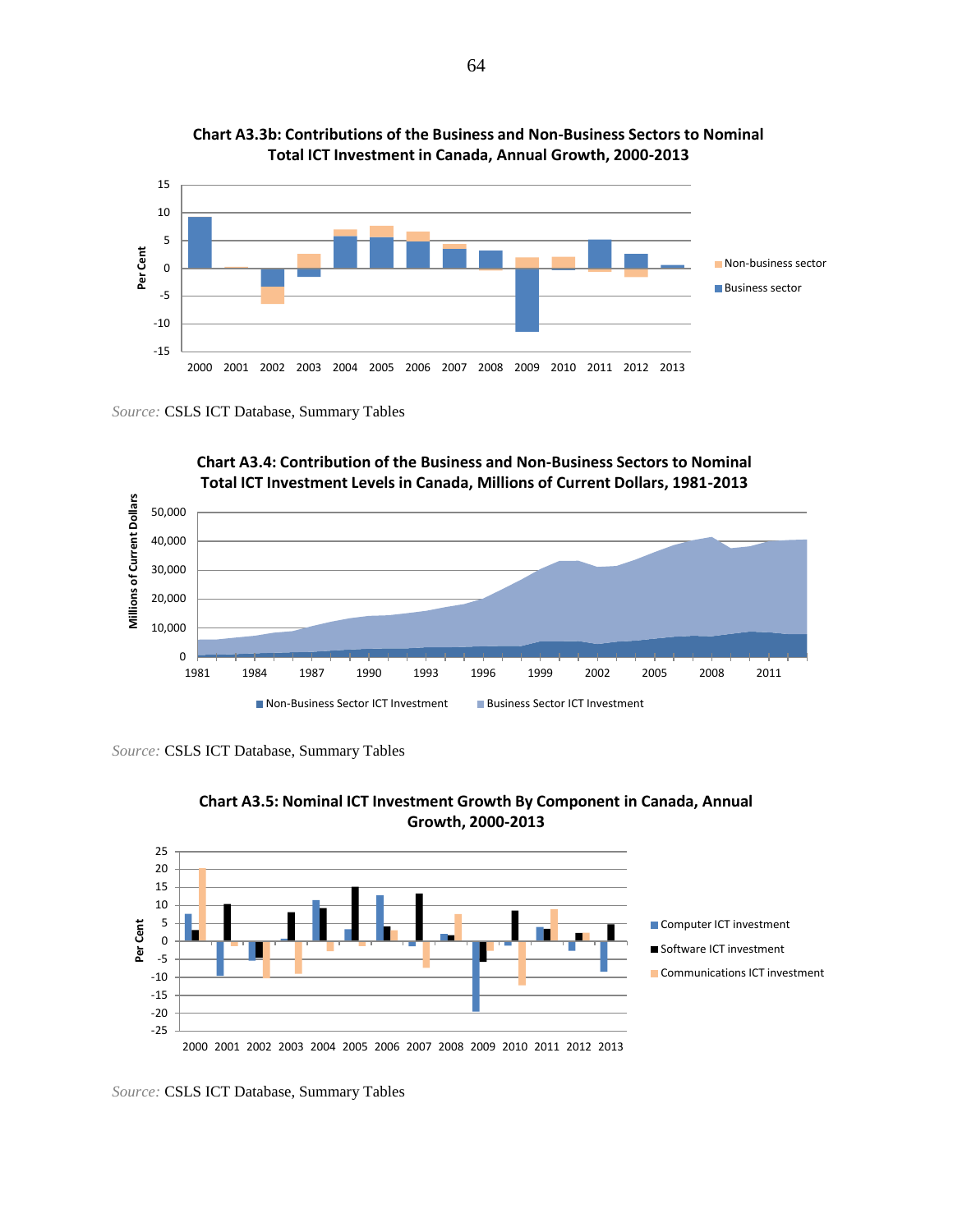







*Source:* CSLS ICT Database, Summary Tables

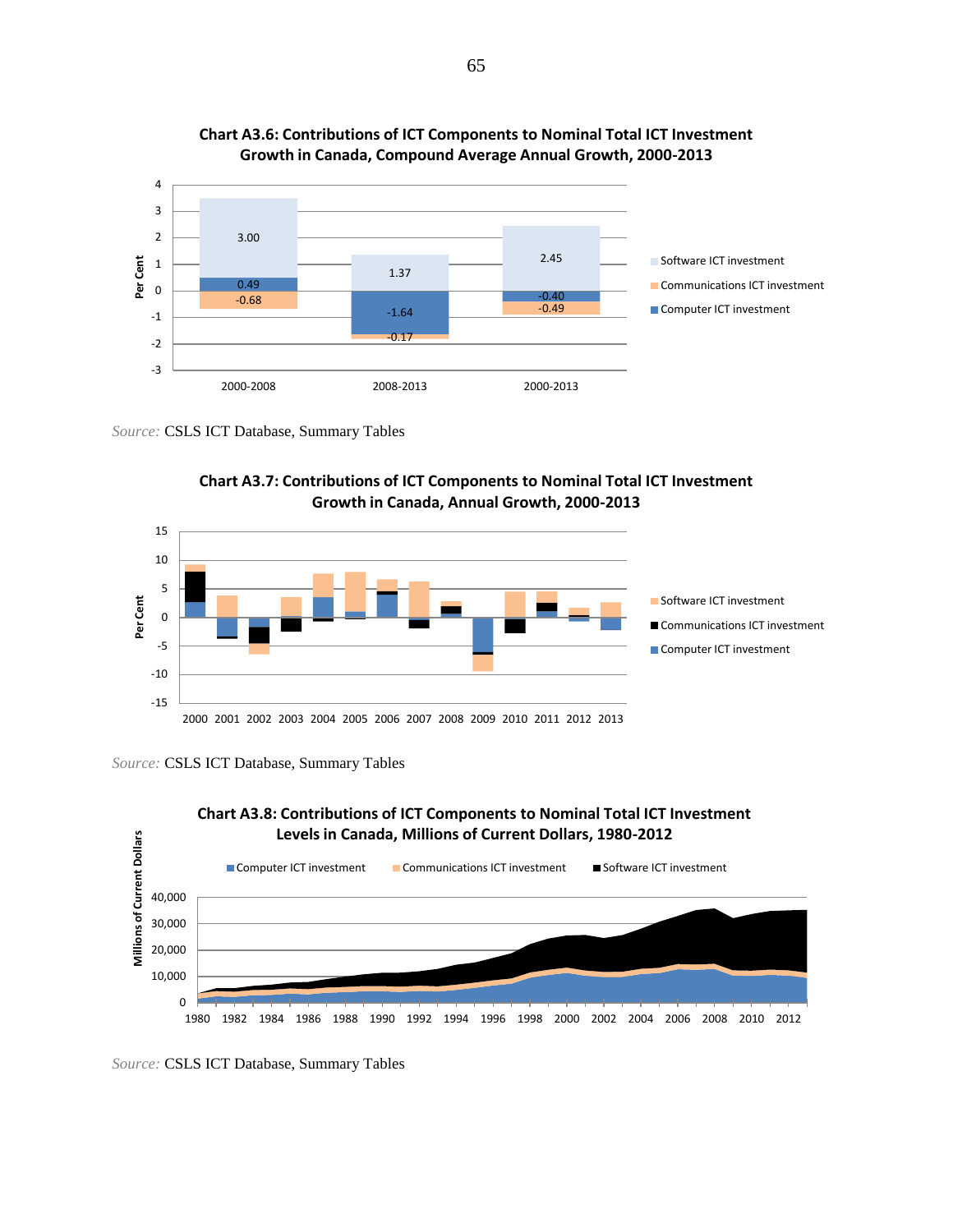





**Chart A3.10: Total ICT Investment and ICT Investment by Sector as a Proportion** 

*Source:* CSLS ICT Database, Summary Tables

1981 1984 1987 1990 1993 1996 1999 2002 2005 2008 2011



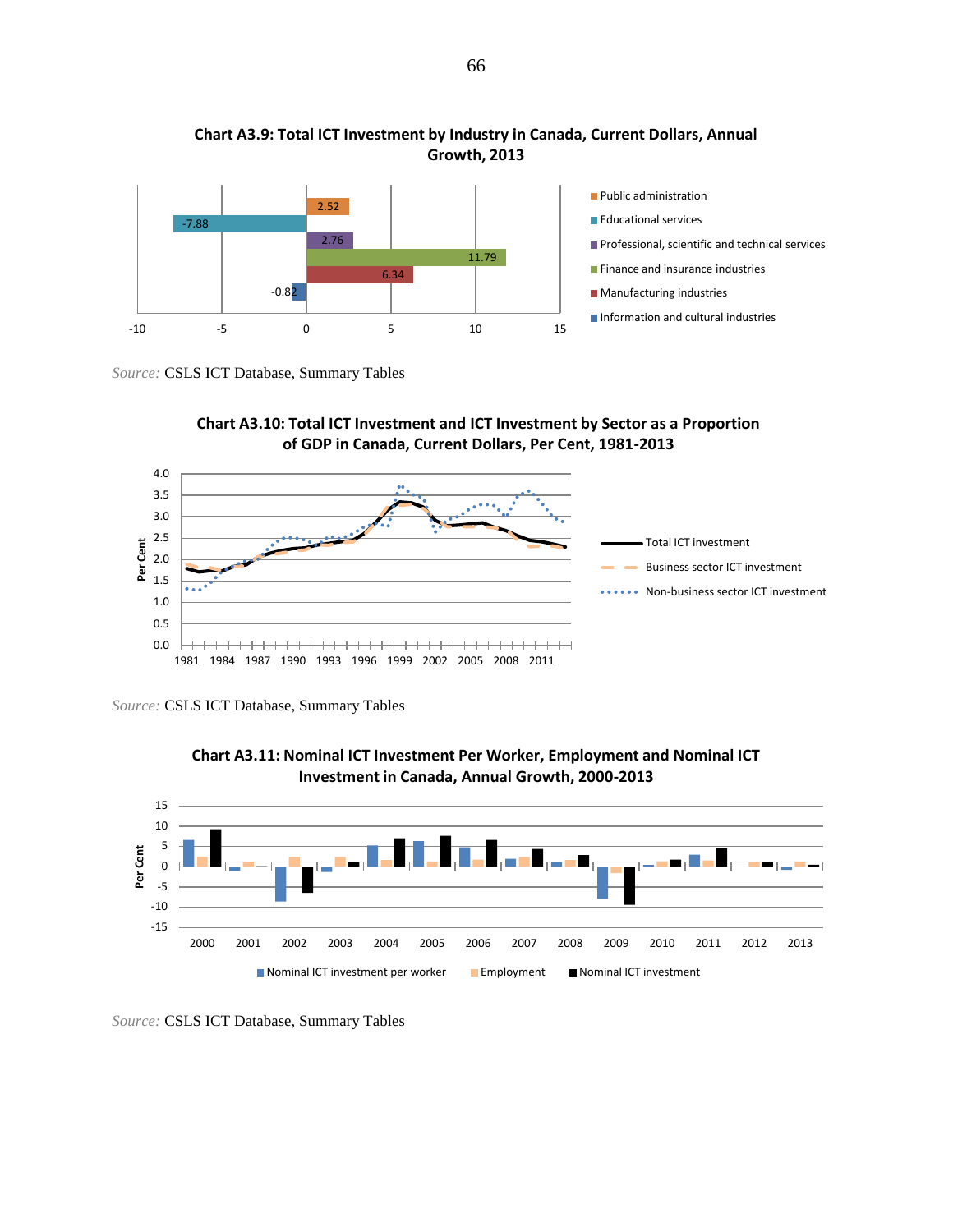







*Source:* CSLS ICT Database, Summary Tables



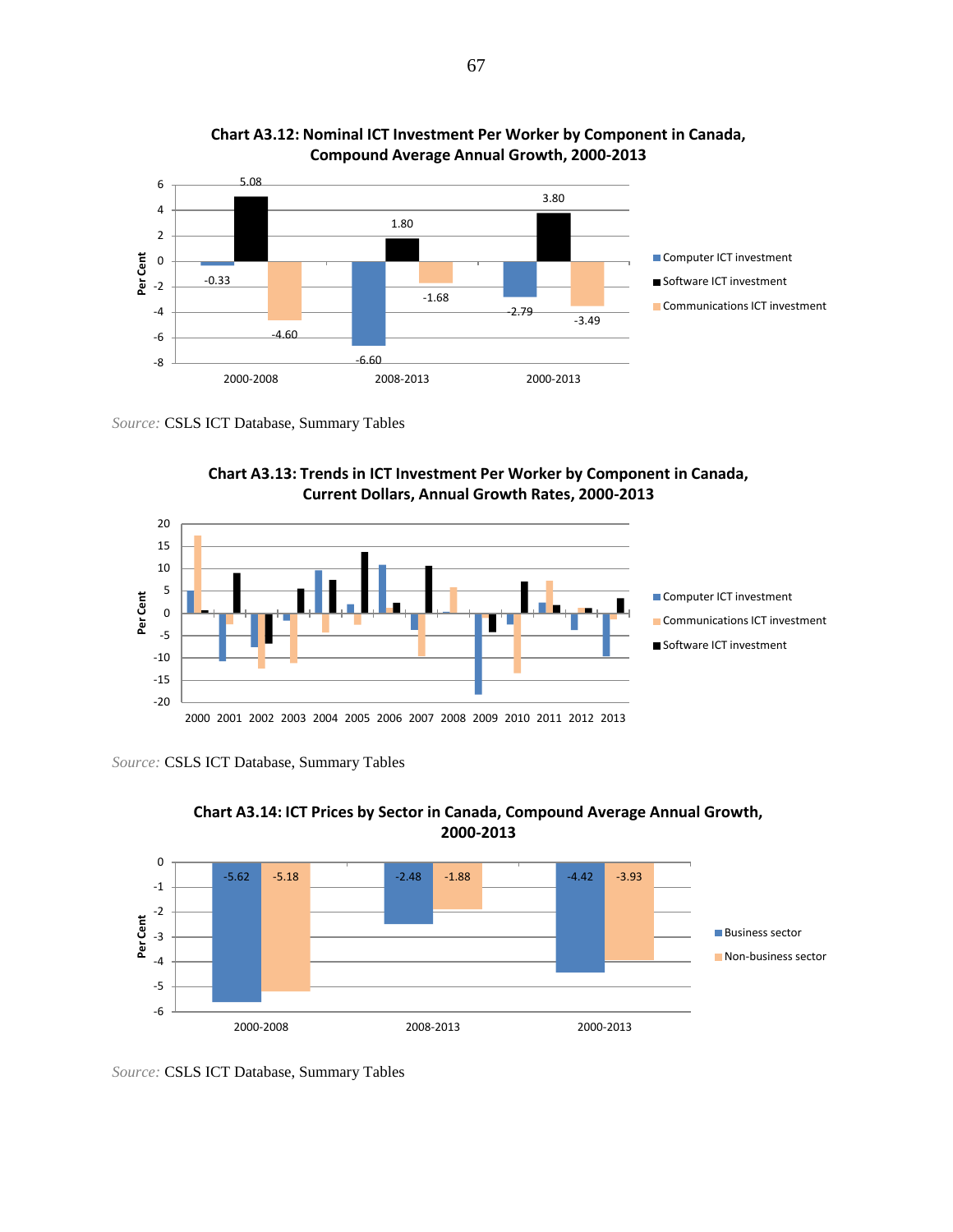



#### b) Communications ICT prices





c) Software ICT prices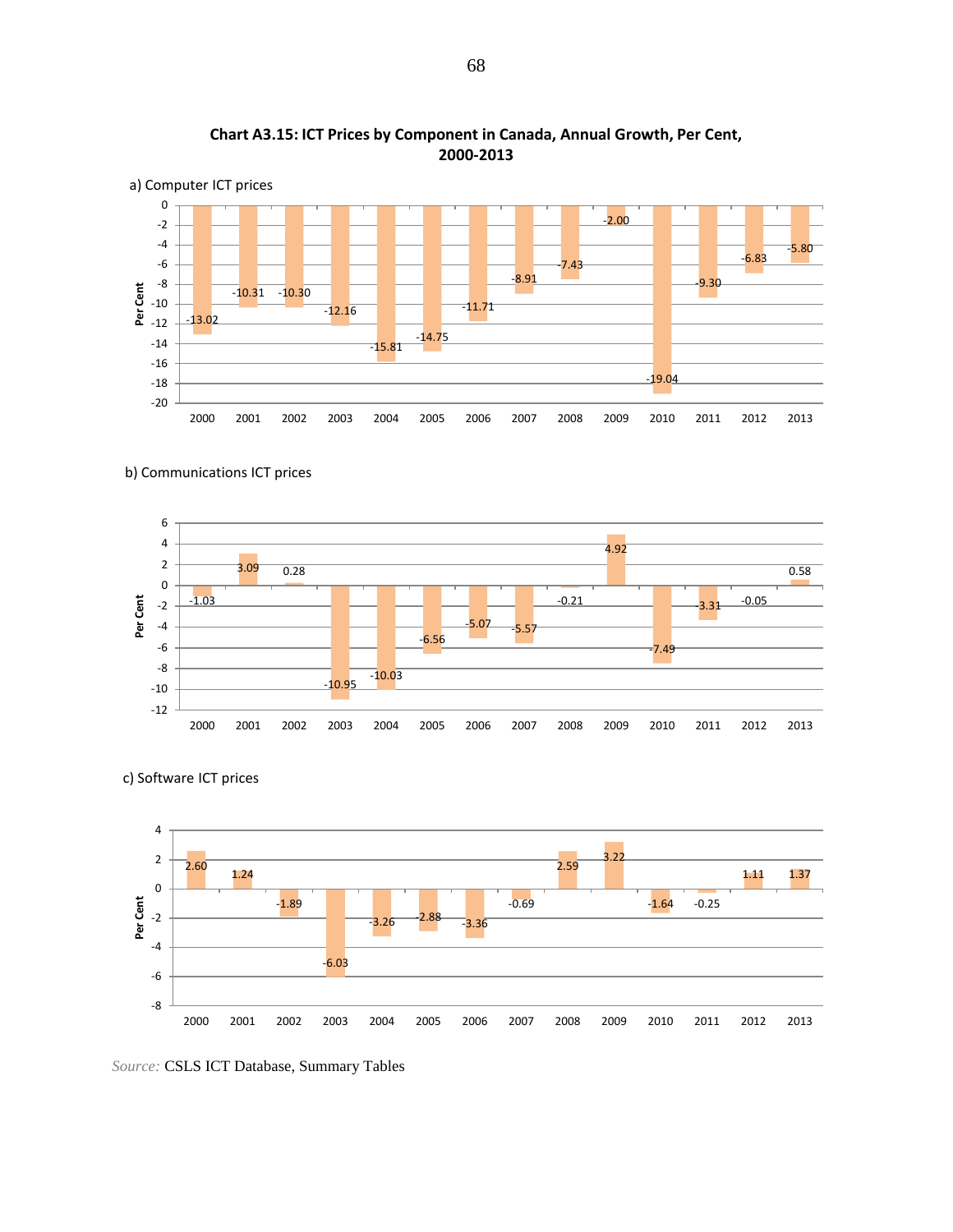

**Chart A3.16: ICT Investment Prices by Sector in Canada, 2000 = 100, 2000-2013**







## **Chart A3.18: Contributions of the Business and Non-Business Sectors to Real Total ICT Investment Growth in Canada, 2007 Chained Dollars, Compound Average Annual Growth, Per Cent, 2000-2013**

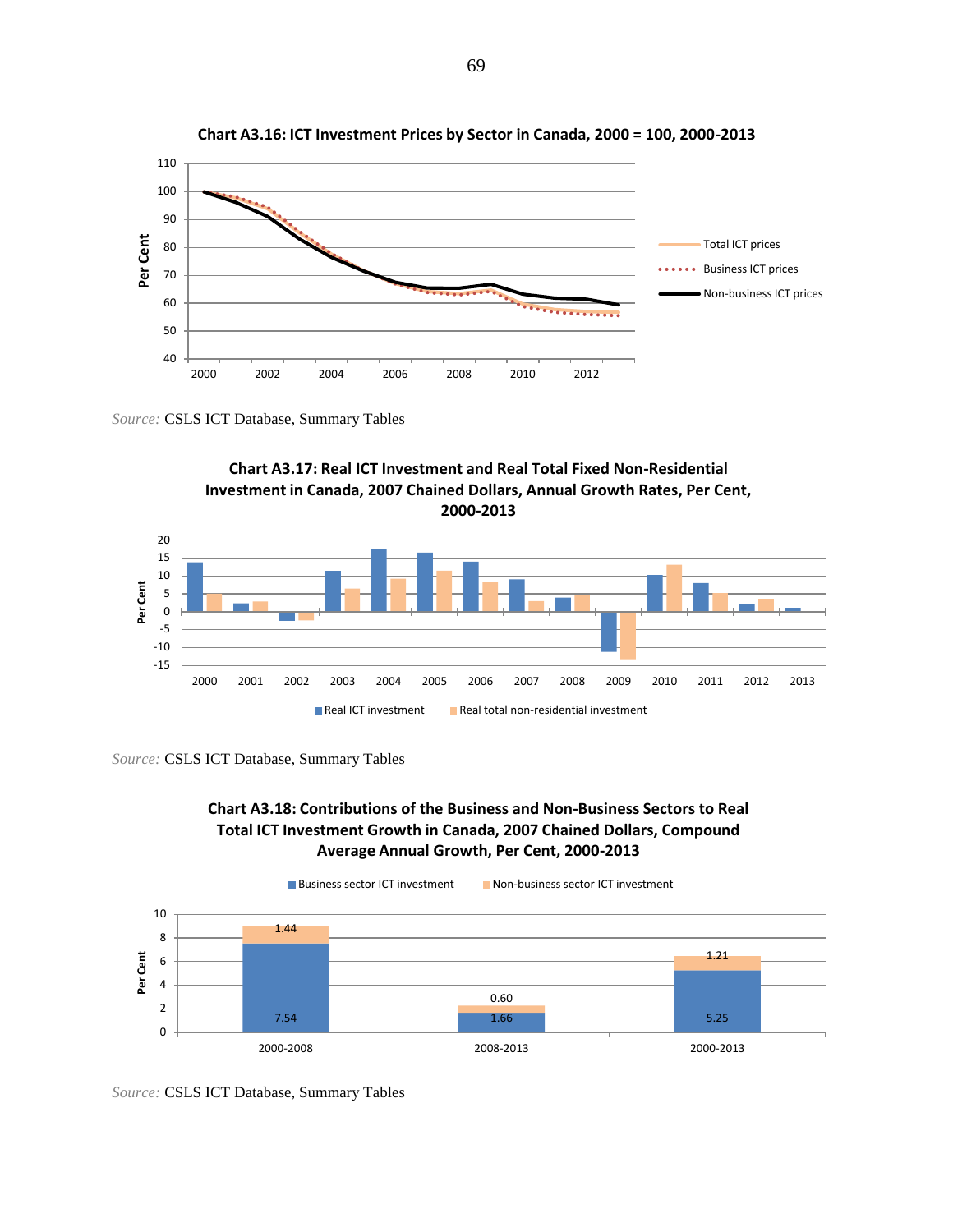

### **Chart A3.19: Contributions of the Business and Non-Business Sectors to Real Total ICT Investment Levels in Canada, Chained 2007 Dollars, 2000-2013**

*Source:* CSLS ICT Database, Summary Tables

## **Chart A3.20: Contributions of ICT Components to Real Total ICT Investment Growth in Canada, 2007 Chained Dollars, Compound Average Annual Growth, Per Cent, 2000-2013**



*Source:* CSLS ICT Database, Summary Tables



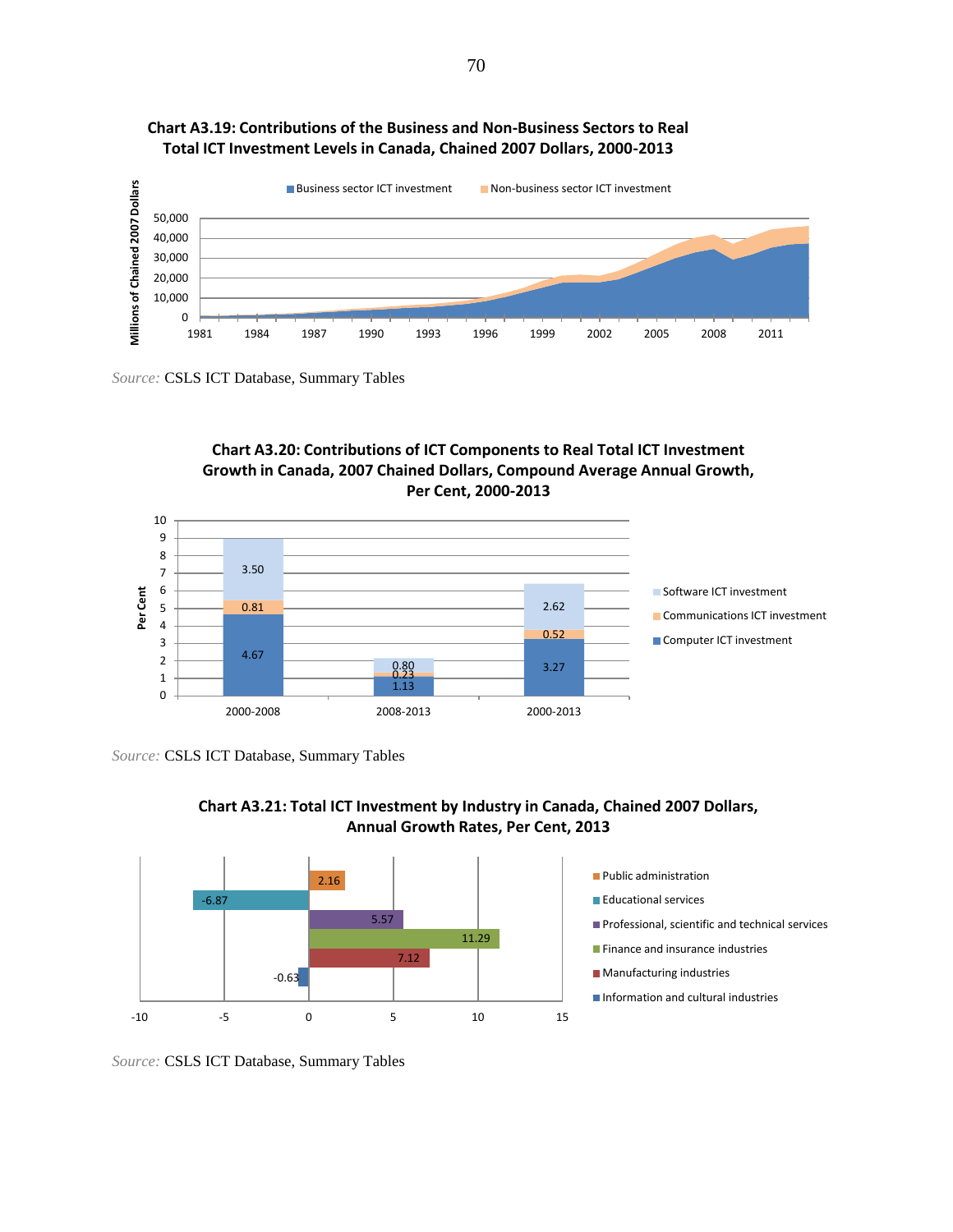







*Source:* CSLS ICT Database, Summary Tables





*Source:* CSLS ICT Database, Summary Tables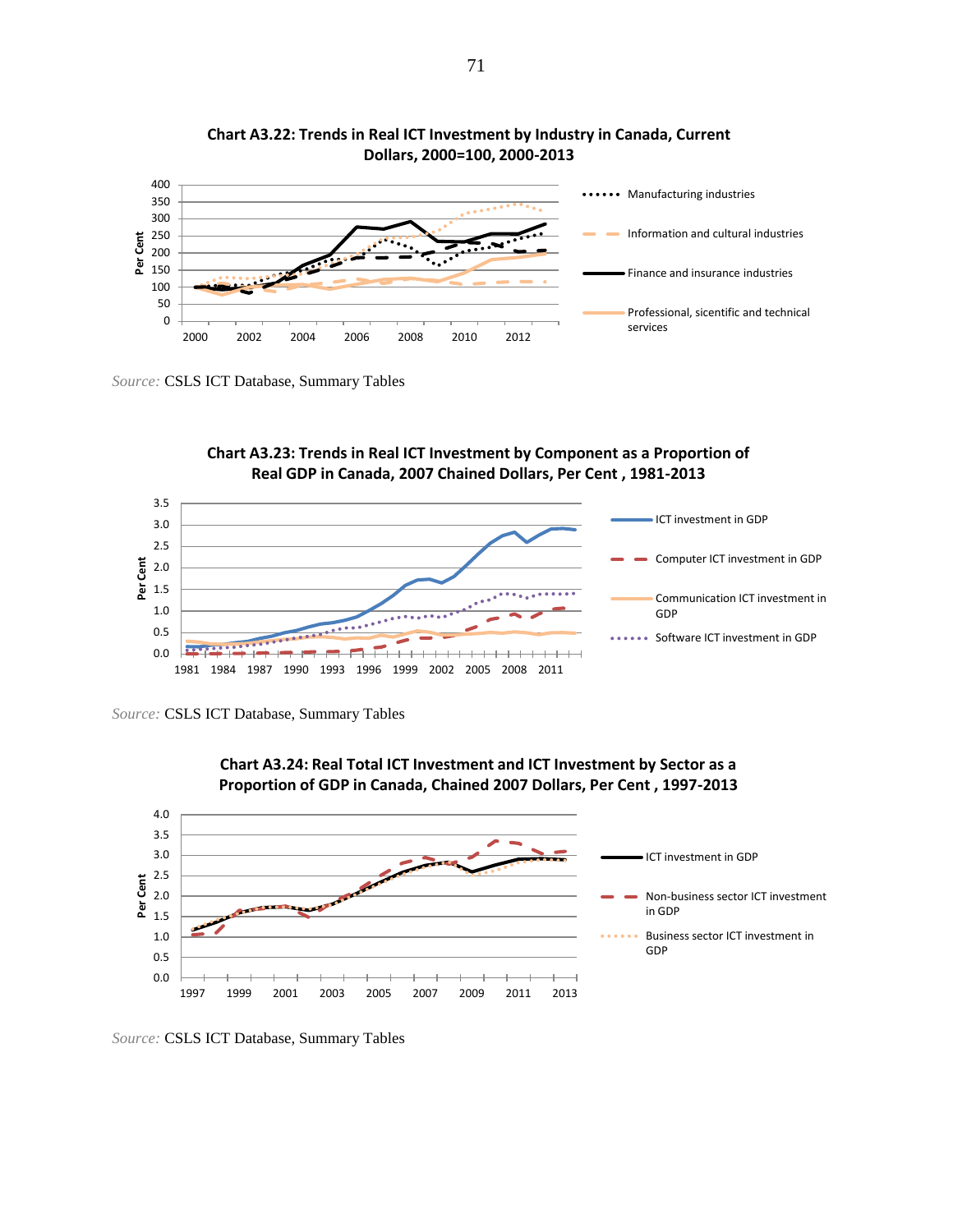

**Chart A3.25: Real and Nominal Total ICT Investment Levels in Canada, 1981- 2013**

## **Chart A3.26: Difference Between Nominal and Real Investment Figures by Component in Canada, Percentage Point Contributions to Compound Average Annual Growth, Per Cent, 2000-2013**



*Source:* CSLS ICT Database, Summary Tables



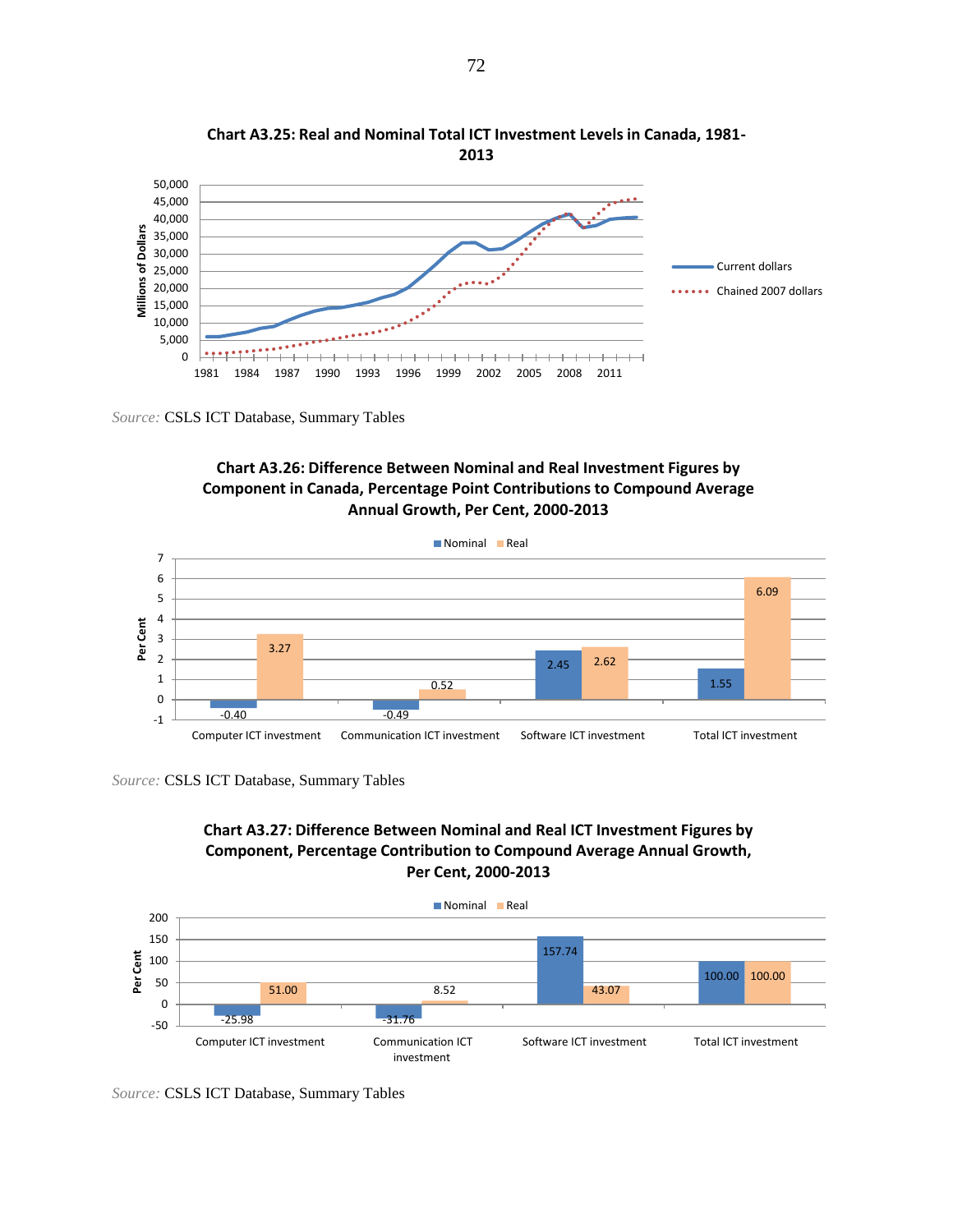



Canada United States



*Source:* CSLS ICT Database, Summary Tables





*Source:* CSLS ICT Database, Summary Tables

**Chart A3.28: Total ICT Prices Growth in Canada and the United States in the**